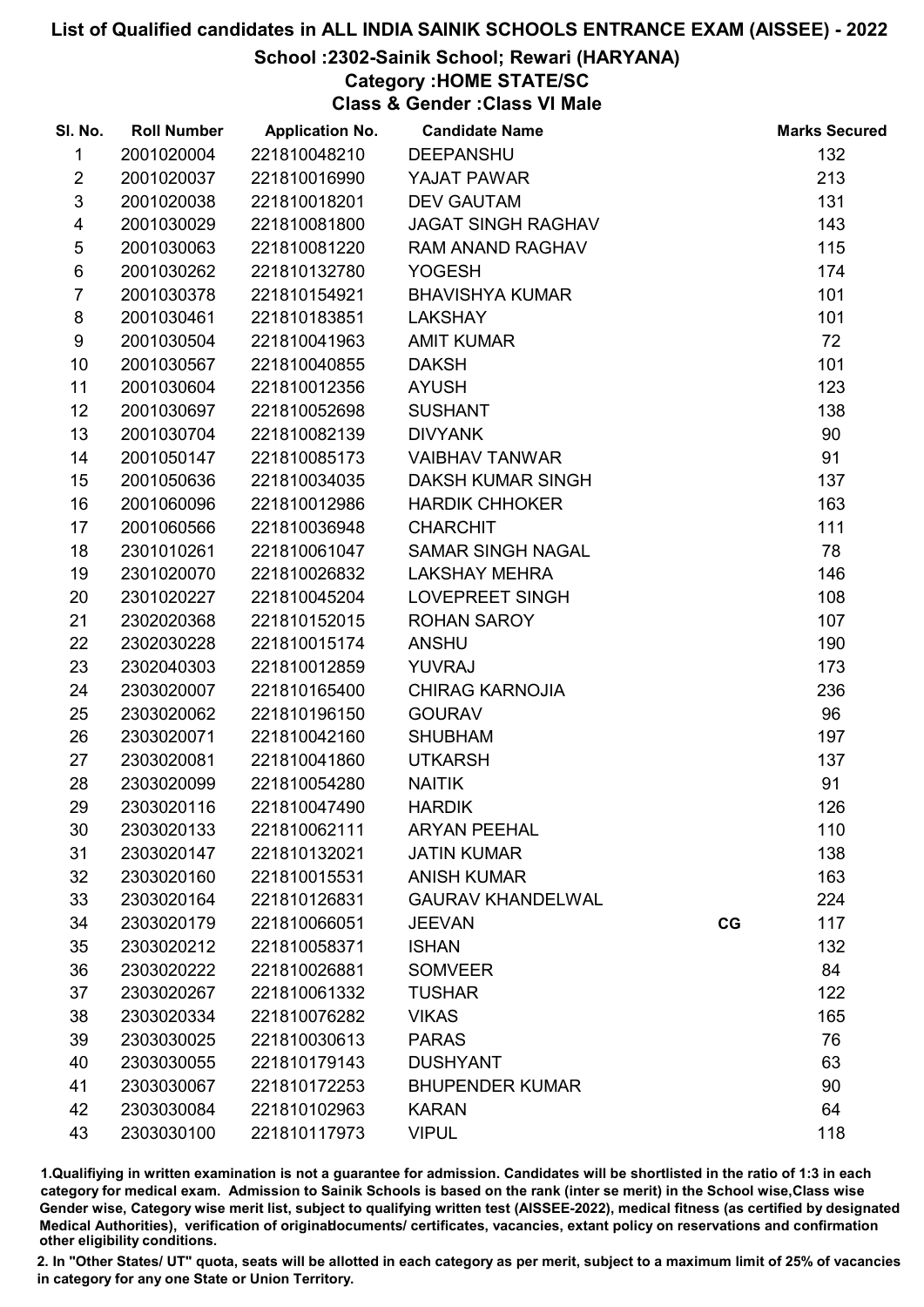# School :2302-Sainik School; Rewari (HARYANA)

# Category :HOME STATE/SC

Class & Gender :Class VI Male

| SI. No. | <b>Roll Number</b> | <b>Application No.</b> | <b>Candidate Name</b>       |    | <b>Marks Secured</b> |
|---------|--------------------|------------------------|-----------------------------|----|----------------------|
| 44      | 2303030121         | 221810160204           | <b>ISHANT</b>               |    | 75                   |
| 45      | 2303030148         | 221810163334           | <b>HIMANSHU</b>             |    | 125                  |
| 46      | 2303030184         | 221810040664           | <b>RAHUL</b>                |    | 102                  |
| 47      | 2303030196         | 221810168374           | <b>ANUJ KUMAR</b>           |    | 70                   |
| 48      | 2303030202         | 221810196874           | <b>SHUBHAM</b>              |    | 90                   |
| 49      | 2303030227         | 221810035005           | <b>SACHET</b>               |    | 116                  |
| 50      | 2303030239         | 221810171315           | <b>PRINCE</b>               |    | 74                   |
| 51      | 2303030251         | 221810155225           | <b>ASHISH</b>               |    | 83                   |
| 52      | 2303030271         | 221810118635           | <b>GAURAV</b>               |    | 136                  |
| 53      | 2303030280         | 221810097345           | <b>ABHINAV</b>              |    | 248                  |
| 54      | 2303030298         | 221810057755           | <b>KUNAL</b>                |    | 147                  |
| 55      | 2303030315         | 221810100375           | <b>PRINCE KUMAR</b>         |    | 76                   |
| 56      | 2303030329         | 221810154485           | <b>HARSHIT</b>              |    | 110                  |
| 57      | 2303030333         | 221810042785           | <b>MAYANK</b>               |    | 75                   |
| 58      | 2303030371         | 221810108116           | <b>AAYUSH</b>               |    | 140                  |
| 59      | 2303030382         | 221810008426           | <b>HITESH</b>               |    | 77                   |
| 60      | 2303030385         | 221810172626           | <b>GORI SANKAR</b>          | CG | 88                   |
| 61      | 2303030397         | 221810058436           | <b>NAMANDEEP</b>            |    | 150                  |
| 62      | 2303030403         | 221810113346           | <b>ISHANT</b>               |    | 151                  |
| 63      | 2303030405         | 221810063446           | <b>ANANT NAGRA</b>          |    | 162                  |
| 64      | 2303030436         | 221810167076           | <b>YADVENDER</b>            |    | 127                  |
| 65      | 2303030452         | 221810061786           | <b>LAKSHY</b>               |    | 80                   |
| 66      | 2303030467         | 221810050107           | <b>MUDIT</b>                |    | 140                  |
| 67      | 2303030473         | 221810041307           | <b>KUNAL SINGH</b>          |    | 90                   |
| 68      | 2303030478         | 221810115707           | <b>RAMAN</b>                |    | 90                   |
| 69      | 2303030481         | 221810162617           | <b>LOKESH</b>               |    | 80                   |
| 70      | 2303030492         | 221810132427           | <b>NISHU</b>                |    | 100                  |
| 71      | 2303030504         | 221810066037           | <b>GAJENDER</b>             |    | 90                   |
| 72      | 2303030534         | 221810145557           | <b>PULKIT</b>               |    | 197                  |
| 73      | 2303040015         | 221810016600           | SIDDHARTH MEHRA             |    | 174                  |
| 74      | 2303040063         | 221810194120           | <b>MEET KUMAR</b>           |    | 118                  |
| 75      | 2303040130         | 221810125540           | <b>AAYUSH</b>               |    | 125                  |
| 76      | 2303040135         | 221810074640           | <b>AMAN</b>                 |    | 100                  |
| 77      | 2303040151         | 221810051350           | <b>VISHAL JATAV</b>         |    | 209                  |
| 78      | 2303040217         | 221810153780           | <b>MANISH KUMAR</b>         |    | 175                  |
| 79      | 2303040300         | 221810168097           | <b>SUNNY</b>                |    | 73                   |
| 80      | 2303040318         | 221810036508           | <b>SAVINAY SINGH TANWAR</b> |    | 67                   |
| 81      | 2303040320         | 221810046608           | <b>SUMIT GAUTAM</b>         |    | 112                  |
| 82      | 2303040344         | 221810178028           | <b>ADITYA</b>               |    | 80                   |
| 83      | 2303040359         | 221810051238           | <b>SAHIL</b>                |    | 87                   |
| 84      | 2303040372         | 221810023148           | <b>GORAV</b>                |    | 165                  |
| 85      | 2303040375         | 221810189348           | <b>HITESH KUMAR</b>         |    | 126                  |
| 86      | 2303040408         | 221810095078           | <b>AKSHY KUMAR</b>          |    | 130                  |

1.Qualifiying in written examination is not a guarantee for admission. Candidates will be shortlisted in the ratio of 1:3 in each category for medical exam. Admission to Sainik Schools is based on the rank (inter se merit) in the School wise,Class wise Gender wise, Category wise merit list, subject to qualifying written test (AISSEE-2022), medical fitness (as certified by designated Medical Authorities), verification of originablocuments/ certificates, vacancies, extant policy on reservations and confirmation other eligibility conditions.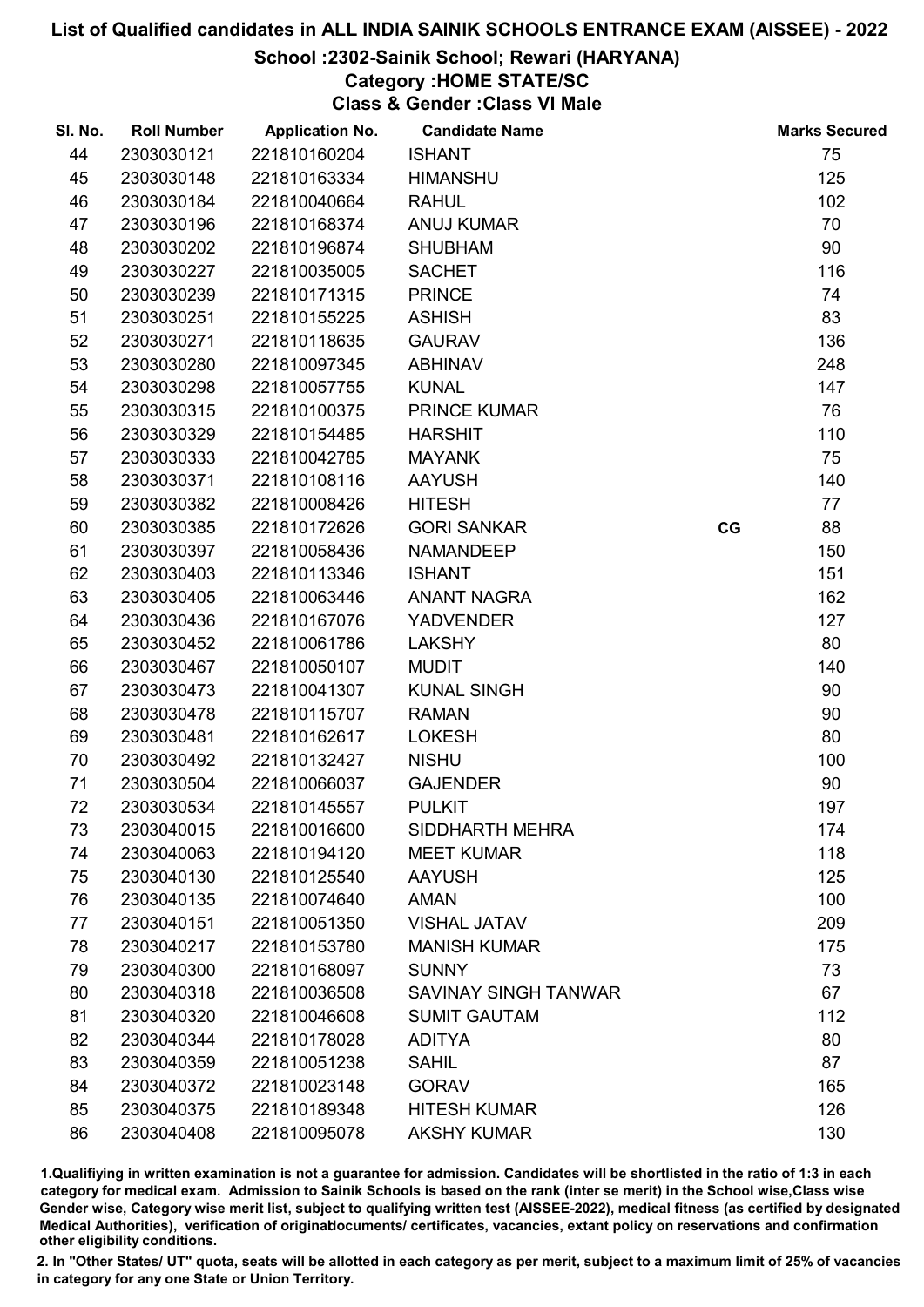# School :2302-Sainik School; Rewari (HARYANA)

# Category :HOME STATE/SC

Class & Gender :Class VI Male

| SI. No. | <b>Roll Number</b> | <b>Application No.</b> | <b>Candidate Name</b> |           | <b>Marks Secured</b> |
|---------|--------------------|------------------------|-----------------------|-----------|----------------------|
| 87      | 2303040426         | 221810109388           | <b>PRADEEP</b>        |           | 156                  |
| 88      | 2303040433         | 221810092888           | <b>KAVISH KUMAR</b>   |           | 80                   |
| 89      | 2303040446         | 221810042309           | <b>PIYUSH</b>         |           | 141                  |
| 90      | 2303040454         | 221810097909           | <b>NIKESH</b>         |           | 109                  |
| 91      | 2303040486         | 221810070649           | <b>LOKESH KUMAR</b>   |           | 89                   |
| 92      | 2303040490         | 221810195159           | <b>KAPIL KUMAR</b>    |           | 162                  |
| 93      | 2303040529         | 221810071099           | <b>TEJAS KUMAR</b>    |           | 155                  |
| 94      | 2303040534         | 221810070299           | <b>MAYANK</b>         |           | 122                  |
| 95      | 2303050083         | 221810165731           | <b>GARV</b>           |           | 96                   |
| 96      | 2303050227         | 221810094591           | <b>DEEPANSHU</b>      |           | 66                   |
| 97      | 2303050276         | 221810165812           | <b>NIKHIL</b>         |           | 116                  |
| 98      | 2303050301         | 221810051822           | <b>JATIN</b>          | <b>AR</b> | 96                   |
| 99      | 2303050388         | 221810054462           | <b>PRINCE</b>         |           | 73                   |
| 100     | 2303050394         | 221810077862           | <b>YASHWIN</b>        |           | 108                  |
| 101     | 2303050396         | 221810093962           | <b>CHIRAG</b>         |           | 135                  |
| 102     | 2303050408         | 221810147372           | <b>VIHAN</b>          |           | 203                  |
| 103     | 2303060013         | 221810128613           | <b>VEER</b>           |           | 98                   |
| 104     | 2303060045         | 221810124623           | <b>VAIBHAV</b>        |           | 125                  |
| 105     | 2303060110         | 221810166543           | <b>NIKHIL</b>         |           | 80                   |
| 106     | 2303060127         | 221810160253           | <b>PRINCE</b>         |           | 160                  |
| 107     | 2303060139         | 221810015753           | <b>KRISH</b>          |           | 116                  |
| 108     | 2303060194         | 221810028673           | <b>BHUMIT</b>         |           | 128                  |
| 109     | 2303060199         | 221810028773           | <b>HARSHIT</b>        |           | 85                   |
| 110     | 2303060233         | 221810152983           | <b>DAKSHAY</b>        |           | 136                  |
| 111     | 2303060291         | 221810057014           | <b>PRATEEK</b>        |           | 83                   |
| 112     | 2303060304         | 221810086514           | YASHVANI              |           | 101                  |
| 113     | 2303060350         | 221810022334           | <b>GAURAV</b>         |           | 88                   |
| 114     | 2303060352         | 221810104334           | <b>RAJESH KUMAR</b>   |           | 64                   |
| 115     | 2303060409         | 221810013454           | <b>HEMANG</b>         |           | 174                  |
| 116     | 2303060422         | 221810014954           | <b>SURAJ</b>          |           | 157                  |
| 117     | 2303060442         | 221810066564           | <b>DARSHAN</b>        |           | 167                  |
| 118     | 2303060444         | 221810067564           | <b>DAKSH</b>          |           | 134                  |
| 119     | 2303060469         | 221810135574           | <b>DHRUV</b>          |           | 99                   |
| 120     | 2303060474         | 221810087674           | <b>GARVIT</b>         |           | 113                  |
| 121     | 2303070012         | 221810132484           | RUDHRA BARKODIA       |           | 142                  |
| 122     | 2303070015         | 221810088484           | <b>VANSH</b>          |           | 75                   |
| 123     | 2303070019         | 221810166684           | JAI                   |           | 79                   |
| 124     | 2303070044         | 221810072894           | <b>HITESH KUMAR</b>   |           | 91                   |
| 125     | 2303070052         | 221810157005           | <b>PRINCE</b>         |           | 102                  |
| 126     | 2303070094         | 221810068315           | <b>SIDHARTH</b>       |           | 232                  |
| 127     | 2303070153         | 221810079535           | <b>ANMOL BAGHA</b>    |           | 108                  |
| 128     | 2303070165         | 221810165935           | <b>HARSHIT</b>        |           | 98                   |
| 129     | 2303070215         | 221810122555           | <b>HANSRAJ</b>        |           | 97                   |

1.Qualifiying in written examination is not a guarantee for admission. Candidates will be shortlisted in the ratio of 1:3 in each category for medical exam. Admission to Sainik Schools is based on the rank (inter se merit) in the School wise,Class wise Gender wise, Category wise merit list, subject to qualifying written test (AISSEE-2022), medical fitness (as certified by designated Medical Authorities), verification of originablocuments/ certificates, vacancies, extant policy on reservations and confirmation other eligibility conditions.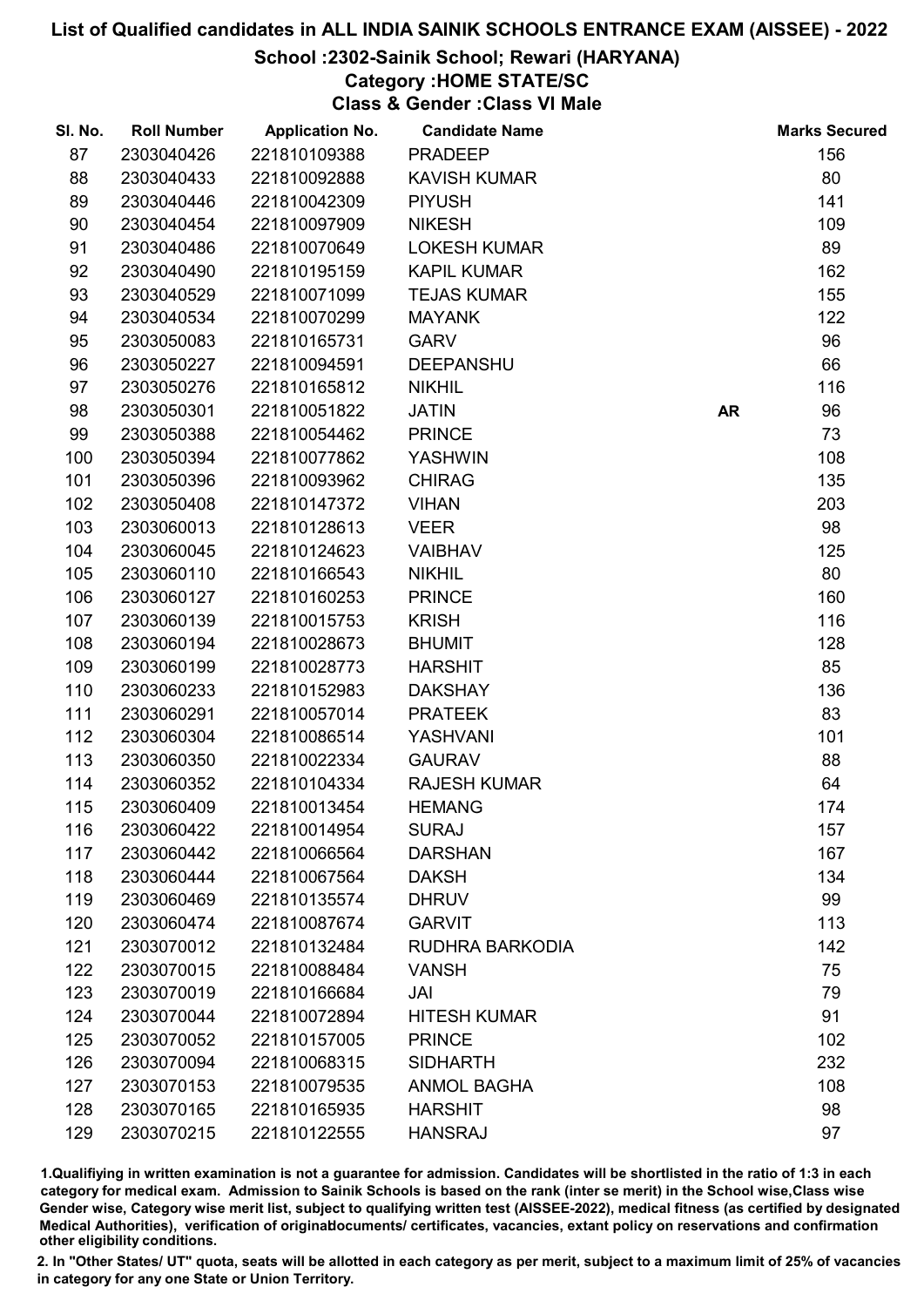# School :2302-Sainik School; Rewari (HARYANA)

# Category :HOME STATE/SC

Class & Gender :Class VI Male

| SI. No. | <b>Roll Number</b> | <b>Application No.</b> | <b>Candidate Name</b> | <b>Marks Secured</b> |
|---------|--------------------|------------------------|-----------------------|----------------------|
| 130     | 2303070236         | 221810175365           | <b>PRINCE KUMAR</b>   | 123                  |
| 131     | 2303070383         | 221810114816           | <b>BHUVAN</b>         | 87                   |
| 132     | 2303080008         | 221810099136           | <b>RITESH KUMAR</b>   | 160                  |
| 133     | 2303080034         | 221810131446           | <b>DEEPANSHU</b>      | 112                  |
| 134     | 2303080056         | 221810030256           | <b>AKSHAY</b>         | 78                   |
| 135     | 2303080084         | 221810152566           | PRATEEK SINGH         | 79                   |
| 136     | 2303080140         | 221810082986           | <b>BHAVESH</b>        | 240                  |
| 137     | 2303080149         | 221810082296           | SOURAV DHANWAL        | 101                  |
| 138     | 2303080212         | 221810127117           | <b>KARTIK</b>         | 80                   |
| 139     | 2303080216         | 221810197217           | SIDDHARTH SINGH       | 78                   |
| 140     | 2303080250         | 221810046827           | <b>LOVE</b>           | 79                   |
| 141     | 2303080265         | 221810010337           | <b>LAKSHAY</b>        | 131                  |
| 142     | 2303080281         | 221810114637           | <b>NIKHIL</b>         | 211                  |
| 143     | 2303080291         | 221810168147           | <b>VIJEET</b>         | 155                  |
| 144     | 2303080352         | 221810112667           | <b>SHUBHAM</b>        | 138                  |
| 145     | 2303080353         | 221810044667           | PRINCE RAJ            | 106                  |
| 146     | 2303090033         | 221810141387           | <b>RISHIK</b>         | 132                  |
| 147     | 2303090054         | 221810069397           | <b>PANKAJ</b>         | 129                  |
| 148     | 2303090067         | 221810057997           | <b>KAPISH KUMAR</b>   | 109                  |
| 149     | 2303090075         | 221810106208           | <b>NAITIK</b>         | 84                   |
| 150     | 2303090275         | 221810075778           | <b>GAURAV</b>         | 95                   |
| 151     | 2303090303         | 221810027198           | <b>HIREN KUMAR</b>    | 192                  |
| 152     | 2303090336         | 221810132509           | <b>ISHANT KUMAR</b>   | 107                  |
| 153     | 2303090349         | 221810004219           | <b>HARSH MEHRA</b>    | 115                  |
| 154     | 2303100016         | 221810125029           | <b>ANUJ MEHRA</b>     | 105                  |
| 155     | 2303100071         | 221810070249           | <b>KUMAR UTSAV</b>    | 128                  |
| 156     | 2303100136         | 221810113469           | <b>NIKHIL</b>         | 138                  |
| 157     | 2303100198         | 221810154489           | <b>ARPIT</b>          | 165                  |
| 158     | 2303100219         | 221810100299           | <b>NISHCHAY SINGH</b> | 134                  |
| 159     | 2303100229         | 221810050599           | <b>SHUBHAM</b>        | 117                  |
| 160     | 2304010026         | 221810188340           | <b>JATIN</b>          | 132                  |
| 161     | 2304020026         | 221810083890           | <b>LACKI</b>          | 146                  |
| 162     | 2304020068         | 221810083931           | <b>RAJAT NAFRIYA</b>  | 117                  |
| 163     | 2304020074         | 221810085341           | <b>LOVEPREET</b>      | 105                  |
| 164     | 2304020081         | 221810195251           | <b>SURYA</b>          | 96                   |
| 165     | 2304020145         | 221810085042           | <b>JIGAR</b>          | 125                  |
| 166     | 2304020234         | 221810197373           | <b>SOHAN</b>          | 125                  |
| 167     | 2304020278         | 221810040934           | ANUJ                  | 72                   |
| 168     | 2304020322         | 221810151784           | <b>SUMIT</b>          | 94                   |
| 169     | 2304020388         | 221810048295           | <b>LUCKY</b>          | 77                   |
| 170     | 2304020401         | 221810172316           | <b>NAMAN KUMAR</b>    | 125                  |
| 171     | 2304020452         | 221810131096           | <b>PRINCE</b>         | 182                  |
| 172     | 2304020518         | 221810157077           | <b>ARYAN</b>          | 93                   |

1.Qualifiying in written examination is not a guarantee for admission. Candidates will be shortlisted in the ratio of 1:3 in each category for medical exam. Admission to Sainik Schools is based on the rank (inter se merit) in the School wise,Class wise Gender wise, Category wise merit list, subject to qualifying written test (AISSEE-2022), medical fitness (as certified by designated Medical Authorities), verification of originablocuments/ certificates, vacancies, extant policy on reservations and confirmation other eligibility conditions.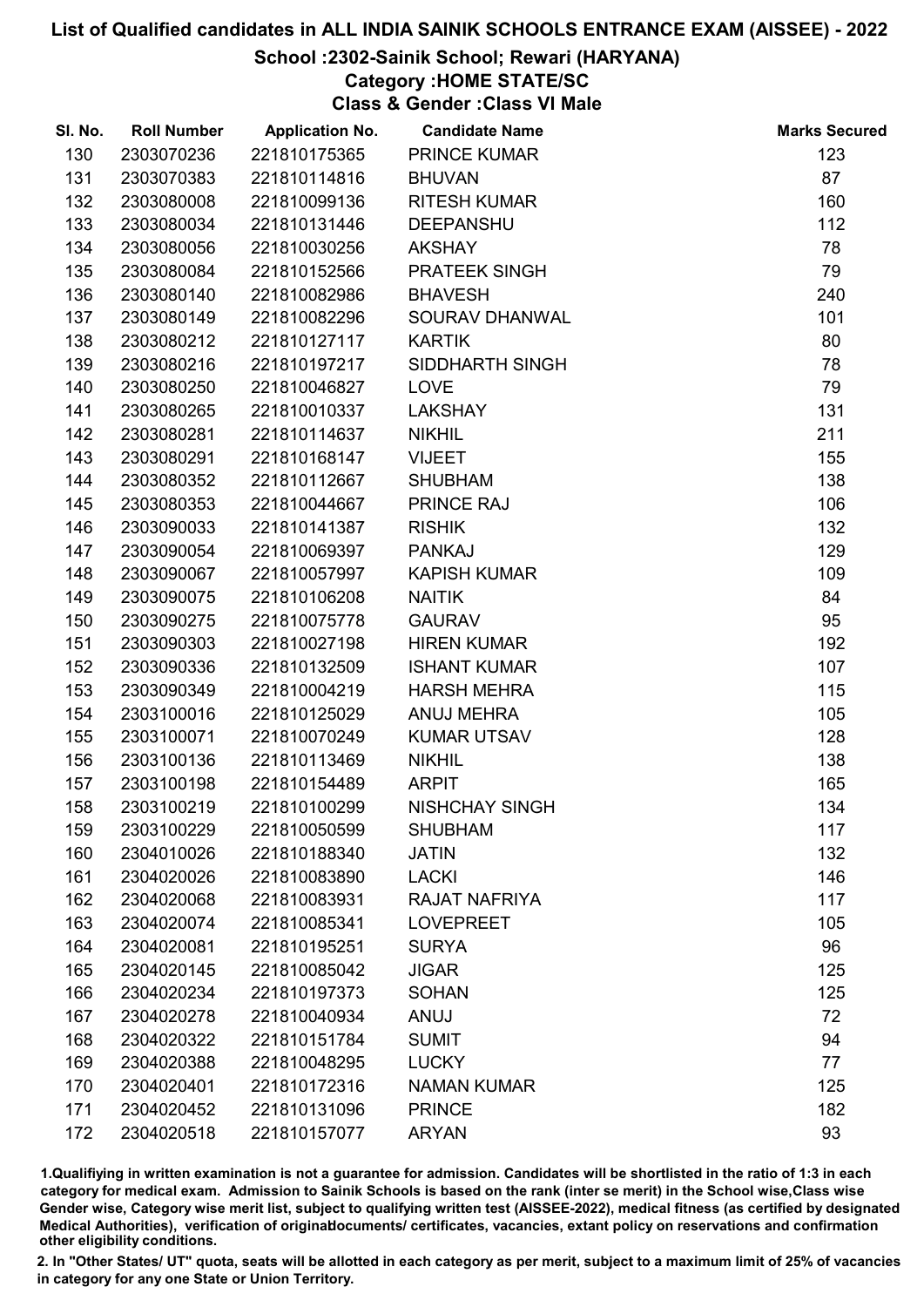# School :2302-Sainik School; Rewari (HARYANA)

Category :HOME STATE/SC

Class & Gender :Class VI Male

| SI. No. | <b>Roll Number</b> | <b>Application No.</b> | <b>Candidate Name</b>   | <b>Marks Secured</b> |
|---------|--------------------|------------------------|-------------------------|----------------------|
| 173     | 2304020537         | 221810195297           | <b>SHIVA</b>            | 115                  |
| 174     | 2304020542         | 221810112997           | ROHAN SAMBHARWAL        | 90                   |
| 175     | 2304020594         | 221810085368           | <b>DEEPANSHU KUMAR</b>  | 174                  |
| 176     | 2304020637         | 221810120729           | <b>AMAN DINODIA</b>     | 137                  |
| 177     | 2304030146         | 221810042090           | PARVESH PUNIA           | 159                  |
| 178     | 2304030169         | 221810040601           | <b>UMANG KUMAR</b>      | 118                  |
| 179     | 2304030173         | 221810028701           | <b>SAMEER</b>           | 92                   |
| 180     | 2304030182         | 221810138411           | <b>AMAN KUMAR</b>       | 82                   |
| 181     | 2304030183         | 221810040511           | <b>SATYAM</b>           | 96                   |
| 182     | 2304030279         | 221810116271           | <b>ARYAN</b>            | 83                   |
| 183     | 2304030299         | 221810156481           | <b>VAIBHAV BROKA</b>    | 93                   |
| 184     | 2304030368         | 221810066222           | <b>MOHIT</b>            | 91                   |
| 185     | 2304030418         | 221810028052           | <b>DEEPAK</b>           | 126                  |
| 186     | 2304030460         | 221810035572           | <b>DAKSH LOT</b>        | 79                   |
| 187     | 2304030527         | 221810188313           | <b>TANISH KUMAR</b>     | 109                  |
| 188     | 2304030640         | 221810048963           | <b>SOURAV KHANNA</b>    | 102                  |
| 189     | 2304030656         | 221810196283           | <b>SHUBHAM KUMAR</b>    | 71                   |
| 190     | 2304040052         | 221810034604           | <b>AYUSH KUMAR</b>      | 94                   |
| 191     | 2304040200         | 221810141494           | <b>VIRAJ</b>            | 157                  |
| 192     | 2304040205         | 221810041894           | <b>GORAV JAKHAD</b>     | 160                  |
| 193     | 2304040213         | 221810015405           | <b>LAKSHAY</b>          | 146                  |
| 194     | 2304040295         | 221810029655           | VANSH KHATNAVALIYA      | 183                  |
| 195     | 2304040333         | 221810100475           | <b>AYUSH</b>            | 85                   |
| 196     | 2304040364         | 221810139095           | <b>RENIN</b>            | 81                   |
| 197     | 2304040376         | 221810166695           | <b>SHIVAM</b>           | 84                   |
| 198     | 2304040395         | 221810015406           | <b>HEMANT</b>           | 127                  |
| 199     | 2304050260         | 221810056567           | <b>KUNAL</b>            | 200                  |
| 200     | 2304050292         | 221810161787           | <b>DIKSHANT SINDHU</b>  | 105                  |
| 201     | 2304060011         | 221810116238           | <b>HIMANSHU INDLIYA</b> | 98                   |
| 202     | 2304060071         | 221810109468           | <b>UJJWAL</b>           | 135                  |
| 203     | 2304060117         | 221810092988           | <b>SAHIL</b>            | 70                   |
| 204     | 2304060122         | 221810029398           | <b>SAHILPREET</b>       | 85                   |
| 205     | 2304060161         | 221810088519           | <b>ANIRUDH SINGH</b>    | 190                  |
| 206     | 2304060194         | 221810158339           | <b>RAMAN</b>            | 109                  |
| 207     | 3905020408         | 221810066905           | <b>DINESH</b>           | 230                  |
| 208     | 3905030005         | 221810029966           | <b>TANISH</b>           | 144                  |
| 209     | 3905040315         | 221810089063           | <b>ARYAN</b>            | 136                  |
| 210     | 3908010133         | 221810061927           | <b>PIYUSH</b>           | 104                  |
| 211     | 4401020494         | 221810020327           | <b>BALDEV</b>           | 121                  |
| 212     | 4508020269         | 221810005688           | <b>KUMAR KUSHAGRA</b>   | 168                  |

1.Qualifiying in written examination is not a guarantee for admission. Candidates will be shortlisted in the ratio of 1:3 in each category for medical exam. Admission to Sainik Schools is based on the rank (inter se merit) in the School wise,Class wise Gender wise, Category wise merit list, subject to qualifying written test (AISSEE-2022), medical fitness (as certified by designated Medical Authorities), verification of originablocuments/ certificates, vacancies, extant policy on reservations and confirmation other eligibility conditions.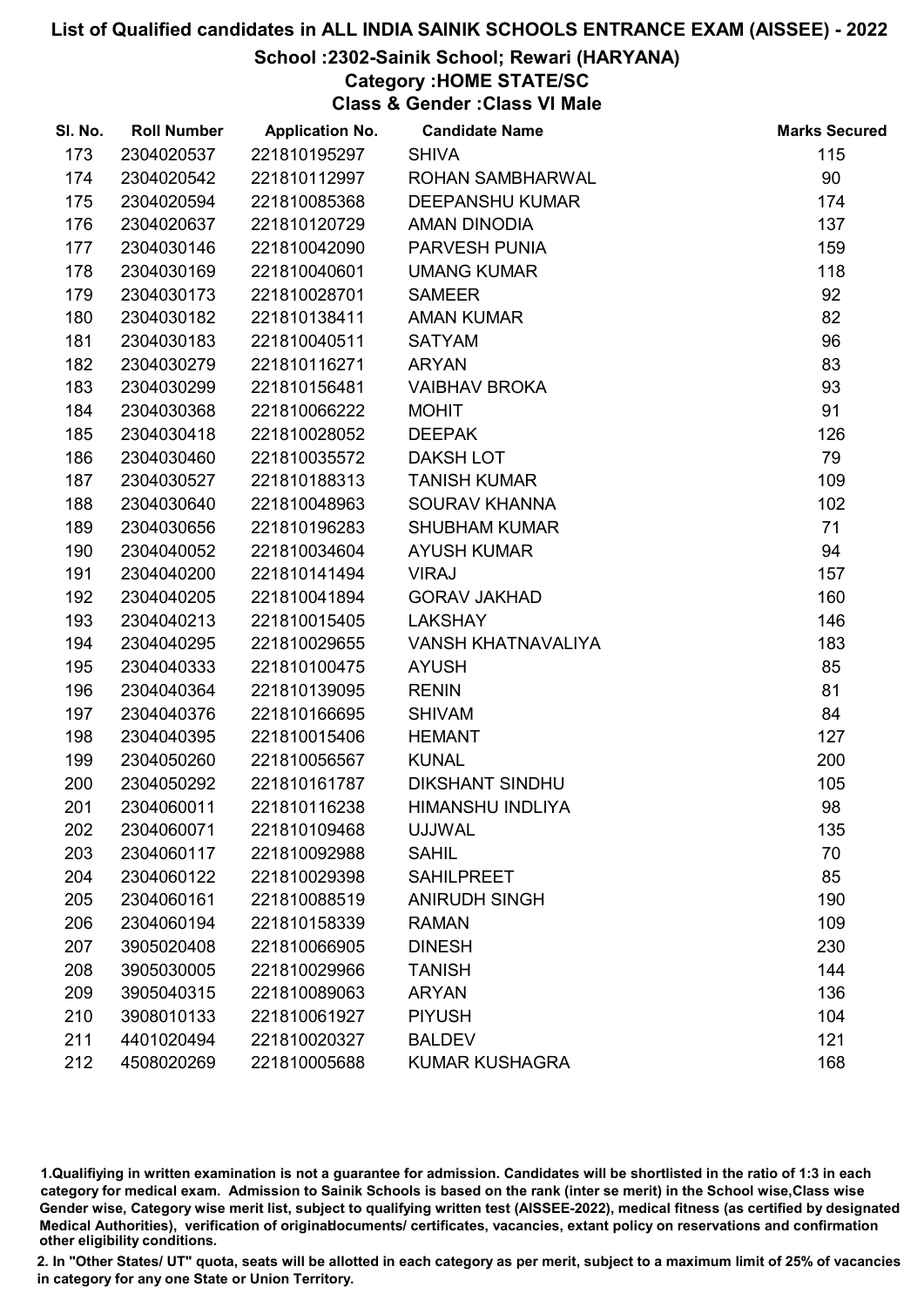#### School :2302-Sainik School; Rewari (HARYANA)

# Category :HOME STATE/ST

# Class & Gender :Class VI Male

| SI. No. | <b>Roll Number</b> | <b>Application No.</b> | <b>Candidate Name</b> | <b>Marks Secured</b> |
|---------|--------------------|------------------------|-----------------------|----------------------|
| 213     | 2303060148         | 221810148063           | <b>SAURAV KUMAR</b>   | 112                  |

1.Qualifiying in written examination is not a guarantee for admission. Candidates will be shortlisted in the ratio of 1:3 in each category for medical exam. Admission to Sainik Schools is based on the rank (inter se merit) in the School wise,Class wise Gender wise, Category wise merit list, subject to qualifying written test (AISSEE-2022), medical fitness (as certified by designated Medical Authorities), verification of originablocuments/ certificates, vacancies, extant policy on reservations and confirmation other eligibility conditions.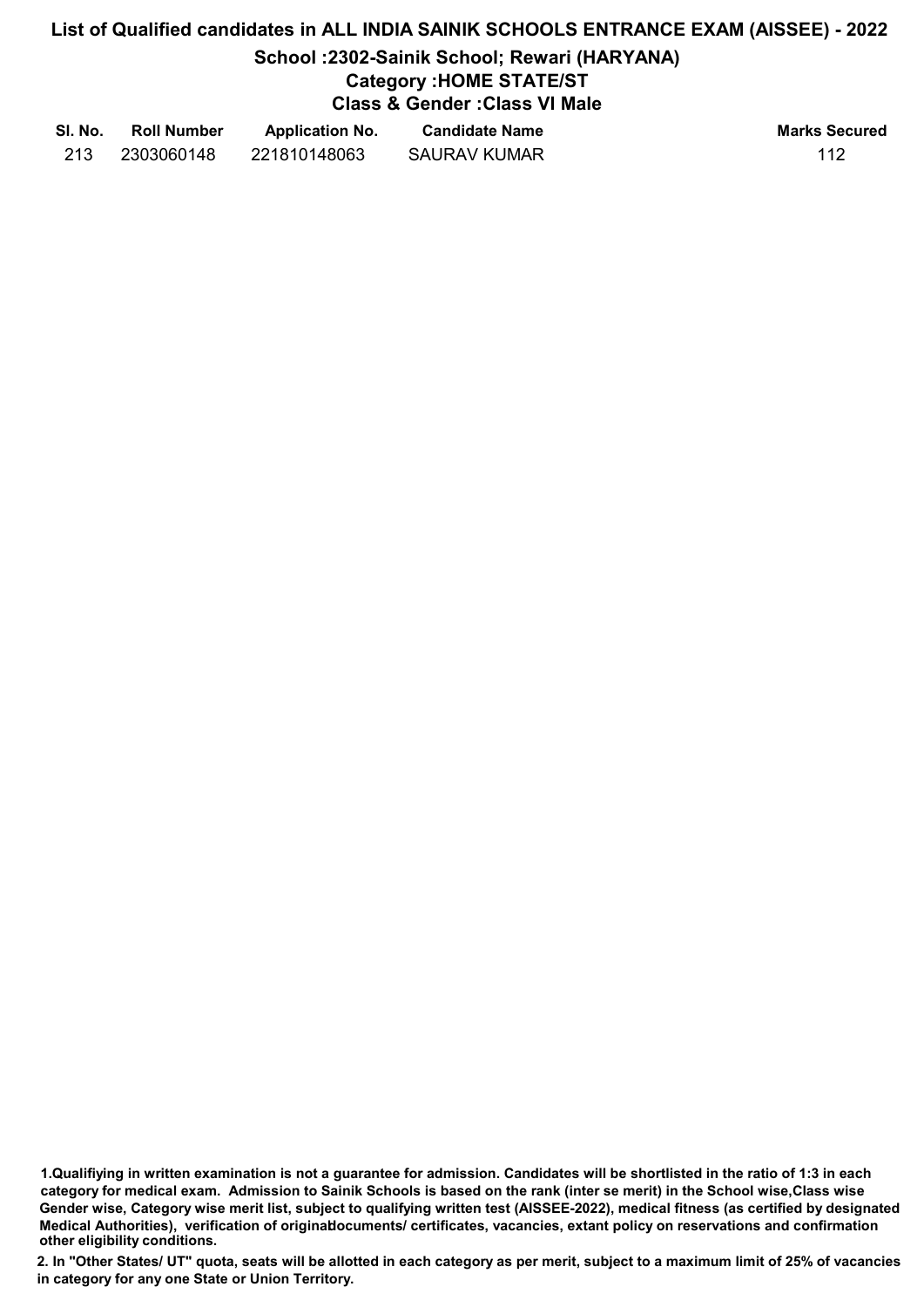# School :2302-Sainik School; Rewari (HARYANA)

Category :HOME STATE/OBC

Class & Gender :Class VI Male

| SI. No. | <b>Roll Number</b> | <b>Application No.</b> | <b>Candidate Name</b>  |    | <b>Marks Secured</b> |
|---------|--------------------|------------------------|------------------------|----|----------------------|
| 214     | 1212030479         | 221810041295           | <b>SHUBHAM YADAV</b>   | CG | 219                  |
| 215     | 2001020066         | 221810079491           | <b>NISHANT BAGHEL</b>  |    | 156                  |
| 216     | 2001030082         | 221810195030           | <b>LAKSHAY</b>         |    | 175                  |
| 217     | 2001030554         | 221810177825           | <b>SUMIT</b>           |    | 124                  |
| 218     | 2001040305         | 221810189662           | <b>HARSHIT</b>         |    | 157                  |
| 219     | 2001040467         | 221810177023           | <b>DIVYA</b>           |    | 202                  |
| 220     | 2001050247         | 221810125993           | <b>KETAN</b>           |    | 175                  |
| 221     | 2001060084         | 221810068386           | <b>RAYHANT RAO</b>     |    | 226                  |
| 222     | 2001060138         | 221810095107           | <b>ARYAN</b>           |    | 157                  |
| 223     | 2001060205         | 221810166427           | <b>JATIN YADAV</b>     |    | 143                  |
| 224     | 2001060287         | 221810024857           | <b>AMAN KUMAR</b>      |    | 195                  |
| 225     | 2001060288         | 221810006857           | <b>SHUBHAM</b>         |    | 231                  |
| 226     | 2001060457         | 221810010218           | AADIT YADAV            |    | 133                  |
| 227     | 2001060591         | 221810112858           | <b>VANSH YADAV</b>     |    | 136                  |
| 228     | 2001060857         | 221810038449           | YASHMIT KHERWAL        |    | 149                  |
| 229     | 2203010202         | 221810165691           | <b>LAKSHY</b>          |    | 136                  |
| 230     | 2301010239         | 221810084355           | <b>VIVEK</b>           |    | 236                  |
| 231     | 2301010293         | 221810021189           | <b>SAGAR</b>           |    | 184                  |
| 232     | 2302020179         | 221810148781           | <b>DHRUV TANWAR</b>    |    | 220                  |
| 233     | 2302020447         | 221810194917           | <b>AVNISH</b>          |    | 151                  |
| 234     | 2302030128         | 221810015593           | <b>CHETAN</b>          |    | 228                  |
| 235     | 2302030317         | 221810012555           | <b>RONAK</b>           |    | 131                  |
| 236     | 2302030409         | 221810025246           | <b>GOLDY</b>           |    | 200                  |
| 237     | 2302040143         | 221810012628           | <b>UJJWAL</b>          |    | 189                  |
| 238     | 2303020002         | 221810071000           | <b>DAKASH SUNARIYA</b> |    | 122                  |
| 239     | 2303020012         | 221810084010           | <b>YUVRAJ</b>          |    | 155                  |
| 240     | 2303020033         | 221810097420           | <b>DAKSH YADAV</b>     |    | 124                  |
| 241     | 2303020050         | 221810005630           | <b>HARSH ARRUKWAL</b>  |    | 258                  |
| 242     | 2303020052         | 221810146930           | <b>YASHVEER</b>        |    | 212                  |
| 243     | 2303020053         | 221810057040           | <b>SUKH RAJ</b>        |    | 121                  |
| 244     | 2303020054         | 221810055440           | <b>RONAK</b>           |    | 195                  |
| 245     | 2303020066         | 221810008350           | <b>DHRUV YADAV</b>     |    | 150                  |
| 246     | 2303020067         | 221810046450           | <b>SAHIL</b>           |    | 128                  |
| 247     | 2303020074         | 221810055360           | <b>PRIYANSHU</b>       |    | 131                  |
| 248     | 2303020087         | 221810027270           | <b>VISHESH</b>         |    | 210                  |
| 249     | 2303020097         | 221810152280           | <b>DEKSHES</b>         |    | 145                  |
| 250     | 2303020100         | 221810035280           | <b>KAPISH JANGRA</b>   |    | 237                  |
| 251     | 2303020123         | 221810058401           | <b>HARSH KUMAR</b>     |    | 124                  |
| 252     | 2303020125         | 221810154601           | <b>NISHANT</b>         |    | 127                  |
| 253     | 2303020136         | 221810010311           | <b>KRISH</b>           |    | 185                  |
| 254     | 2303020139         | 221810124511           | <b>NAITIK</b>          |    | 132                  |
| 255     | 2303020146         | 221810190021           | <b>ADITYA</b>          |    | 147                  |
| 256     | 2303020148         | 221810038121           | <b>MAYUK SULTANIYA</b> |    | 124                  |

1.Qualifiying in written examination is not a guarantee for admission. Candidates will be shortlisted in the ratio of 1:3 in each category for medical exam. Admission to Sainik Schools is based on the rank (inter se merit) in the School wise,Class wise Gender wise, Category wise merit list, subject to qualifying written test (AISSEE-2022), medical fitness (as certified by designated Medical Authorities), verification of originablocuments/ certificates, vacancies, extant policy on reservations and confirmation other eligibility conditions.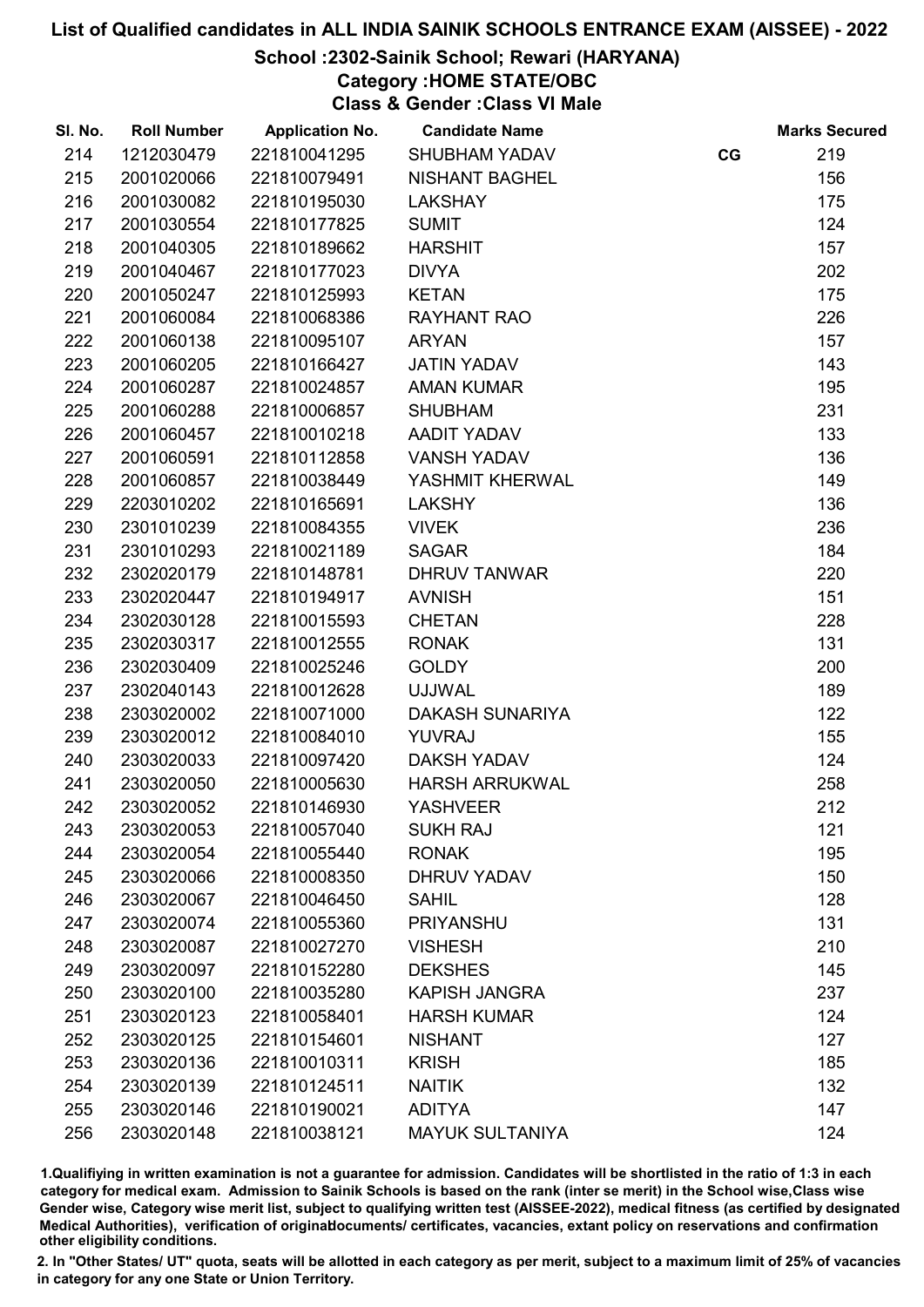#### School :2302-Sainik School; Rewari (HARYANA)

Category :HOME STATE/OBC

Class & Gender :Class VI Male

| SI. No. | <b>Roll Number</b> | <b>Application No.</b> | <b>Candidate Name</b> | <b>Marks Secured</b> |
|---------|--------------------|------------------------|-----------------------|----------------------|
| 257     | 2303020154         | 221810011821           | <b>HARJIT</b>         | 159                  |
| 258     | 2303020178         | 221810134741           | <b>SURAJ</b>          | 120                  |
| 259     | 2303020183         | 221810017151           | <b>LOKESH</b>         | 145                  |
| 260     | 2303020186         | 221810168251           | <b>NISCHAL</b>        | 212                  |
| 261     | 2303020187         | 221810103351           | <b>BHAVISHY YADAV</b> | 164                  |
| 262     | 2303020198         | 221810098061           | <b>AMIT RAWAT</b>     | 213                  |
| 263     | 2303020202         | 221810061361           | <b>AKSHIT YADAV</b>   | 214                  |
| 264     | 2303020203         | 221810163361           | <b>DEEPANSHU</b>      | 157                  |
| 265     | 2303020205         | 221810090761           | <b>MUKUL</b>          | 207                  |
| 266     | 2303020211         | 221810164171           | <b>ANSUL</b>          | 155                  |
| 267     | 2303020215         | 221810028571           | <b>LAKSHYA</b>        | 201                  |
| 268     | 2303020220         | 221810031481           | <b>ANKIT KUMAR</b>    | 131                  |
| 269     | 2303020221         | 221810036581           | <b>SHUBHAM</b>        | 155                  |
| 270     | 2303020228         | 221810075891           | <b>SHORYA</b>         | 166                  |
| 271     | 2303020229         | 221810003991           | NAVNEET SINGH         | 206                  |
| 272     | 2303020231         | 221810156991           | <b>KESHAV</b>         | 172                  |
| 273     | 2303020240         | 221810117502           | YASH RAO              | 148                  |
| 274     | 2303020251         | 221810040022           | <b>PIYUSH</b>         | 157                  |
| 275     | 2303020266         | 221810078232           | <b>HIMANSHU YADAV</b> | 258                  |
| 276     | 2303020272         | 221810058632           | <b>RUPESH</b>         | 129                  |
| 277     | 2303020273         | 221810040732           | <b>HIMANSHU YADAV</b> | 145                  |
| 278     | 2303020275         | 221810139732           | <b>GAJENDER</b>       | 199                  |
| 279     | 2303020285         | 221810047842           | <b>RIHAN YADEV</b>    | 148                  |
| 280     | 2303020299         | 221810040752           | <b>NEERAJ KUMAR</b>   | 134                  |
| 281     | 2303020305         | 221810019062           | <b>LUCKY YADAV</b>    | 215                  |
| 282     | 2303020310         | 221810040462           | <b>HARSH YADAV</b>    | 158                  |
| 283     | 2303020316         | 221810034272           | <b>ROHIT</b>          | 239                  |
| 284     | 2303020341         | 221810041982           | <b>GUNESH KUMAR</b>   | 261                  |
| 285     | 2303020344         | 221810036192           | <b>LOKESH KUMAR</b>   | 194                  |
| 286     | 2303020346         | 221810034392           | <b>DHRUV</b>          | 188                  |
| 287     | 2303020347         | 221810107392           | <b>NISHANT</b>        | 129                  |
| 288     | 2303020349         | 221810025492           | <b>DEV</b>            | 155                  |
| 289     | 2303020354         | 221810039692           | <b>AMAN</b>           | 135                  |
| 290     | 2303030008         | 221810070803           | <b>HARSHIT YADAV</b>  | 220                  |
| 291     | 2303030022         | 221810035413           | <b>NAITIK</b>         | 228                  |
| 292     | 2303030032         | 221810131323           | <b>ANKIT KUMAR</b>    | 138                  |
| 293     | 2303030047         | 221810152833           | <b>YASH</b>           | 198                  |
| 294     | 2303030082         | 221810113863           | <b>TANUJ VERMA</b>    | 149                  |
| 295     | 2303030085         | 221810045963           | <b>RITIK</b>          | 139                  |
| 296     | 2303030087         | 221810048073           | YASH YADAV            | 193                  |
| 297     | 2303030089         | 221810038373           | <b>NITISH YADAV</b>   | 120                  |
| 298     | 2303030104         | 221810060483           | <b>HARSHIT</b>        | 139                  |
| 299     | 2303030114         | 221810030493           | <b>SHEKHAR</b>        | 129                  |

1.Qualifiying in written examination is not a guarantee for admission. Candidates will be shortlisted in the ratio of 1:3 in each category for medical exam. Admission to Sainik Schools is based on the rank (inter se merit) in the School wise,Class wise Gender wise, Category wise merit list, subject to qualifying written test (AISSEE-2022), medical fitness (as certified by designated Medical Authorities), verification of originablocuments/ certificates, vacancies, extant policy on reservations and confirmation other eligibility conditions.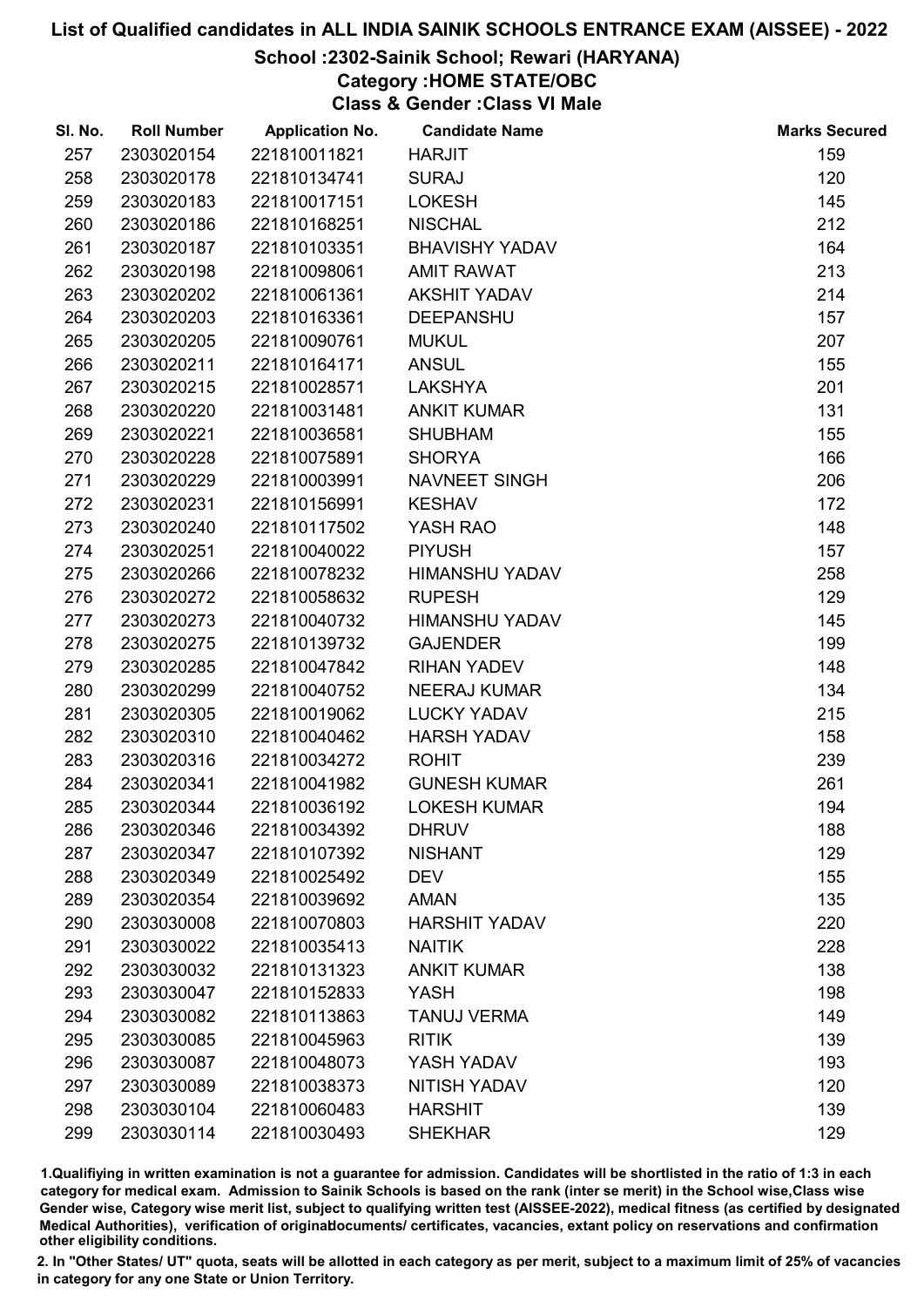# School :2302-Sainik School; Rewari (HARYANA)

# Category :HOME STATE/OBC

Class & Gender :Class VI Male

| SI. No. | <b>Roll Number</b> | <b>Application No.</b> | <b>Candidate Name</b>   | <b>Marks Secured</b> |
|---------|--------------------|------------------------|-------------------------|----------------------|
| 300     | 2303030126         | 221810070904           | <b>RUDRA DEV</b>        | 166                  |
| 301     | 2303030129         | 221810188214           | <b>UMESH</b>            | 120                  |
| 302     | 2303030131         | 221810137314           | <b>KESHAV</b>           | 142                  |
| 303     | 2303030133         | 221810064614           | <b>PRINCE KUMAR</b>     | 237                  |
| 304     | 2303030135         | 221810038714           | <b>DAKSH SHARMA</b>     | 158                  |
| 305     | 2303030141         | 221810164024           | <b>JATIN</b>            | 191                  |
| 306     | 2303030157         | 221810012144           | <b>KASHIS</b>           | 212                  |
| 307     | 2303030160         | 221810022244           | <b>UDIT</b>             | 132                  |
| 308     | 2303030190         | 221810044074           | <b>MAYANK</b>           | 190                  |
| 309     | 2303030193         | 221810065174           | <b>MANJEET</b>          | 120                  |
| 310     | 2303030214         | 221810166984           | ANUJ YADAV              | 168                  |
| 311     | 2303030233         | 221810187505           | <b>SACHIN CHOKAN</b>    | 210                  |
| 312     | 2303030235         | 221810076805           | <b>HIMANSHU</b>         | 144                  |
| 313     | 2303030236         | 221810080015           | <b>GAUTAM</b>           | 264                  |
| 314     | 2303030263         | 221810004035           | <b>DIVIJ YADAV</b>      | 142                  |
| 315     | 2303030269         | 221810034535           | <b>VAIBHAV</b>          | 133                  |
| 316     | 2303030270         | 221810193635           | <b>VISHESH KUMAR</b>    | 188                  |
| 317     | 2303030282         | 221810151545           | <b>DEEPANSHU</b>        | 229                  |
| 318     | 2303030295         | 221810087555           | <b>SAHIL YADAV</b>      | 212                  |
| 319     | 2303030297         | 221810141755           | <b>RIHAN</b>            | 126                  |
| 320     | 2303030303         | 221810034365           | <b>DUSHYANT</b>         | 132                  |
| 321     | 2303030316         | 221810131375           | <b>LAVISH</b>           | 126                  |
| 322     | 2303030323         | 221810100675           | <b>POONAM</b>           | 156                  |
| 323     | 2303030325         | 221810027775           | <b>DIPANSHU</b>         | 143                  |
| 324     | 2303030334         | 221810124785           | <b>MOHIT</b>            | 131                  |
| 325     | 2303030336         | 221810066785           | NISHESH YADAV           | 155                  |
| 326     | 2303030341         | 221810039095           | <b>RAVINDER KUMAR</b>   | 120                  |
| 327     | 2303030342         | 221810100295           | <b>NISHCHAY NIRWANA</b> | 136                  |
| 328     | 2303030344         | 221810118295           | <b>HARSH</b>            | 123                  |
| 329     | 2303030358         | 221810132406           | <b>HARSH KUMAR</b>      | 222                  |
| 330     | 2303030360         | 221810132606           | <b>SATENDER</b>         | 147                  |
| 331     | 2303030379         | 221810056126           | <b>HIMANSHU</b>         | 196                  |
| 332     | 2303030401         | 221810098836           | <b>AKSHAY KUMAR</b>     | 158                  |
| 333     | 2303030414         | 221810062156           | <b>HARDIK ROHILLA</b>   | 145                  |
| 334     | 2303030432         | 221810145766           | <b>GAURAV SHARMA</b>    | 192                  |
| 335     | 2303030434         | 221810108966           | <b>DAKSH SULTANIYA</b>  | 207                  |
| 336     | 2303030435         | 221810136076           | <b>RAO RONAK SINGH</b>  | 147                  |
| 337     | 2303030456         | 221810022096           | <b>AYUSH KUMAR</b>      | 254                  |
| 338     | 2303030471         | 221810067107           | <b>VIVEK</b>            | 140                  |
| 339     | 2303030485         | 221810196917           | <b>AYUSH</b>            | 144                  |
| 340     | 2303030508         | 221810142337           | <b>DEEPANSHU</b>        | 223                  |
| 341     | 2303030512         | 221810083437           | <b>LAKSHAY KUMAR</b>    | 127                  |
| 342     | 2303030520         | 221810150647           | <b>SARVESH KUMAR</b>    | 229                  |

1.Qualifiying in written examination is not a guarantee for admission. Candidates will be shortlisted in the ratio of 1:3 in each category for medical exam. Admission to Sainik Schools is based on the rank (inter se merit) in the School wise,Class wise Gender wise, Category wise merit list, subject to qualifying written test (AISSEE-2022), medical fitness (as certified by designated Medical Authorities), verification of originablocuments/ certificates, vacancies, extant policy on reservations and confirmation other eligibility conditions.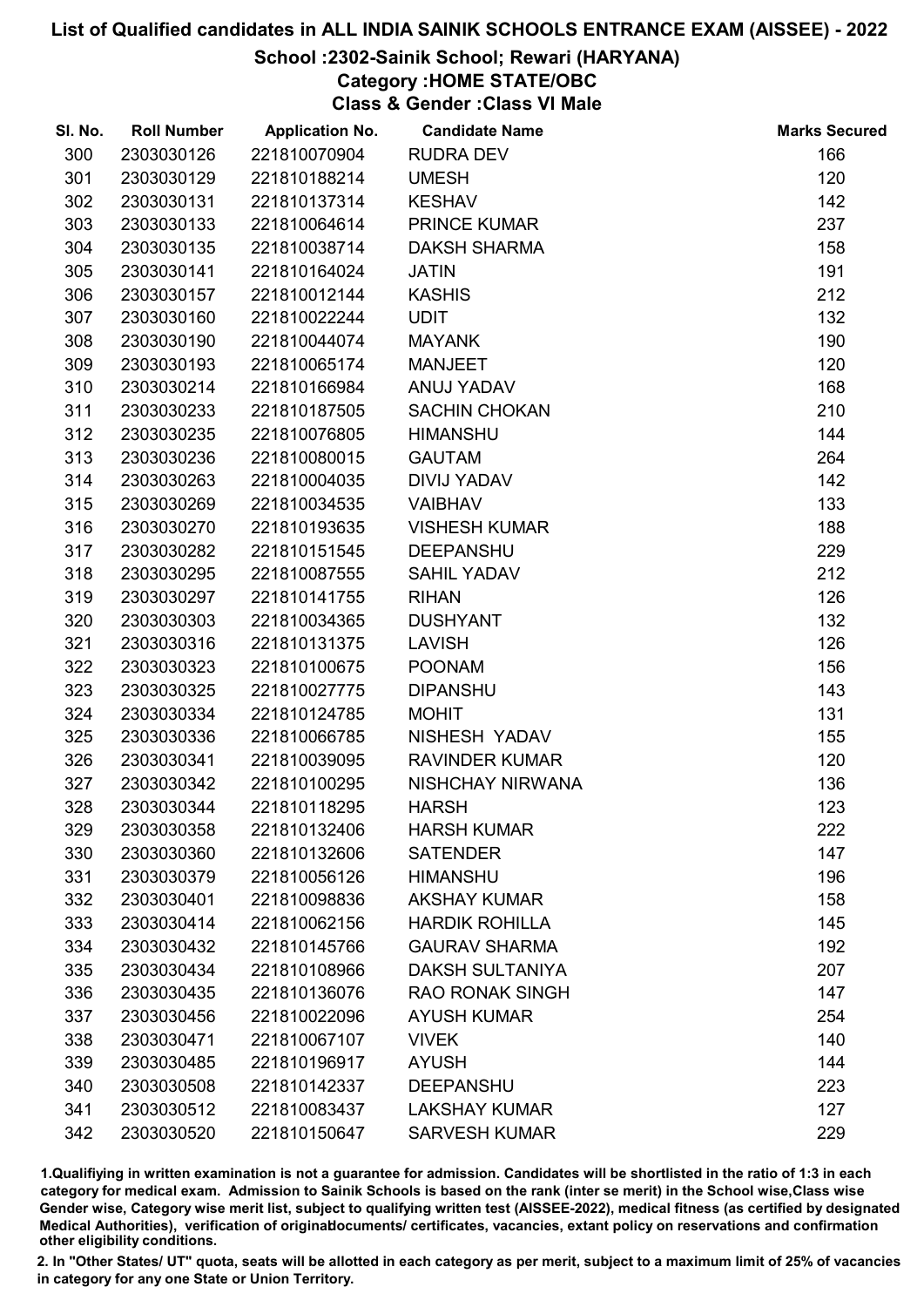# School :2302-Sainik School; Rewari (HARYANA)

# Category :HOME STATE/OBC

Class & Gender :Class VI Male

| SI. No. | <b>Roll Number</b> | <b>Application No.</b> | <b>Candidate Name</b>  |    | <b>Marks Secured</b> |
|---------|--------------------|------------------------|------------------------|----|----------------------|
| 343     | 2303030521         | 221810064747           | <b>DEEPANSHU YADAV</b> |    | 125                  |
| 344     | 2303040022         | 221810129900           | <b>YATIN</b>           |    | 126                  |
| 345     | 2303040028         | 221810114110           | <b>ARNAV YADAV</b>     |    | 208                  |
| 346     | 2303040031         | 221810112210           | <b>DEEPANSHU</b>       |    | 142                  |
| 347     | 2303040043         | 221810081510           | <b>KESHAV YADAV</b>    |    | 128                  |
| 348     | 2303040054         | 221810022810           | <b>KARTIK</b>          |    | 121                  |
| 349     | 2303040058         | 221810088020           | <b>DEV</b>             |    | 138                  |
| 350     | 2303040062         | 221810062120           | <b>TEEYASH RAO</b>     |    | 120                  |
| 351     | 2303040064         | 221810157120           | <b>RUDER</b>           |    | 125                  |
| 352     | 2303040067         | 221810152220           | <b>DEVANSHU</b>        |    | 135                  |
| 353     | 2303040071         | 221810069320           | <b>JAIVIN YADAV</b>    |    | 135                  |
| 354     | 2303040079         | 221810073520           | <b>KHUSHAL SAINI</b>   |    | 123                  |
| 355     | 2303040080         | 221810015520           | <b>DEEPANSHU</b>       |    | 161                  |
| 356     | 2303040089         | 221810103820           | <b>CHIRAG VERMA</b>    |    | 186                  |
| 357     | 2303040103         | 221810155430           | ASHWANI YADAV          |    | 142                  |
| 358     | 2303040104         | 221810048430           | <b>HIMANSHU</b>        |    | 220                  |
| 359     | 2303040106         | 221810064530           | <b>RITIK YADAV</b>     |    | 189                  |
| 360     | 2303040107         | 221810156530           | YASH KUMAR YADAV       |    | 125                  |
| 361     | 2303040108         | 221810068530           | <b>PRIYANSHU</b>       |    | 159                  |
| 362     | 2303040114         | 221810152930           | <b>AMANDEEP SINGH</b>  |    | 180                  |
| 363     | 2303040132         | 221810017540           | <b>ARIK</b>            |    | 153                  |
| 364     | 2303040168         | 221810111950           | <b>NAVEEN</b>          |    | 158                  |
| 365     | 2303040178         | 221810009760           | <b>RUHANSH</b>         |    | 140                  |
| 366     | 2303040211         | 221810124480           | YASH KUMAR             |    | 130                  |
| 367     | 2303040218         | 221810034780           | <b>ROHIT</b>           |    | 157                  |
| 368     | 2303040219         | 221810069780           | <b>HARSH KUMAR</b>     |    | 176                  |
| 369     | 2303040224         | 221810001190           | <b>DEVASHYA</b>        |    | 190                  |
| 370     | 2303040227         | 221810195290           | <b>KARTIK</b>          |    | 172                  |
| 371     | 2303040236         | 221810093590           | <b>UMANG</b>           |    | 198                  |
| 372     | 2303040269         | 221810045767           | <b>SUMIT</b>           |    | 160                  |
| 373     | 2303040273         | 221810056077           | <b>YASH</b>            |    | 200                  |
| 374     | 2303040280         | 221810073777           | <b>LAKSHAY LOHTIYA</b> |    | 160                  |
| 375     | 2303040301         | 221810126297           | <b>YASH</b>            |    | 157                  |
| 376     | 2303040319         | 221810133608           | <b>UDIT KUMAR</b>      |    | 169                  |
| 377     | 2303040324         | 221810044808           | YASH YADAV             |    | 201                  |
| 378     | 2303040337         | 221810047418           | UJJAWAL YADAV          |    | 137                  |
| 379     | 2303040368         | 221810036048           | <b>LOKESH</b>          |    | 206                  |
| 380     | 2303040409         | 221810013178           | <b>NIKHIL</b>          |    | 163                  |
| 381     | 2303040410         | 221810014178           | <b>MAYANK</b>          |    | 202                  |
| 382     | 2303040419         | 221810196678           | <b>NISHANT</b>         | CG | 132                  |
| 383     | 2303040420         | 221810117678           | <b>NITESH KUMAR</b>    |    | 189                  |
| 384     | 2303040435         | 221810111988           | <b>SHUBHAM</b>         |    | 208                  |
| 385     | 2303040442         | 221810021898           | <b>AADITYA</b>         |    | 173                  |

1.Qualifiying in written examination is not a guarantee for admission. Candidates will be shortlisted in the ratio of 1:3 in each category for medical exam. Admission to Sainik Schools is based on the rank (inter se merit) in the School wise,Class wise Gender wise, Category wise merit list, subject to qualifying written test (AISSEE-2022), medical fitness (as certified by designated Medical Authorities), verification of originablocuments/ certificates, vacancies, extant policy on reservations and confirmation other eligibility conditions.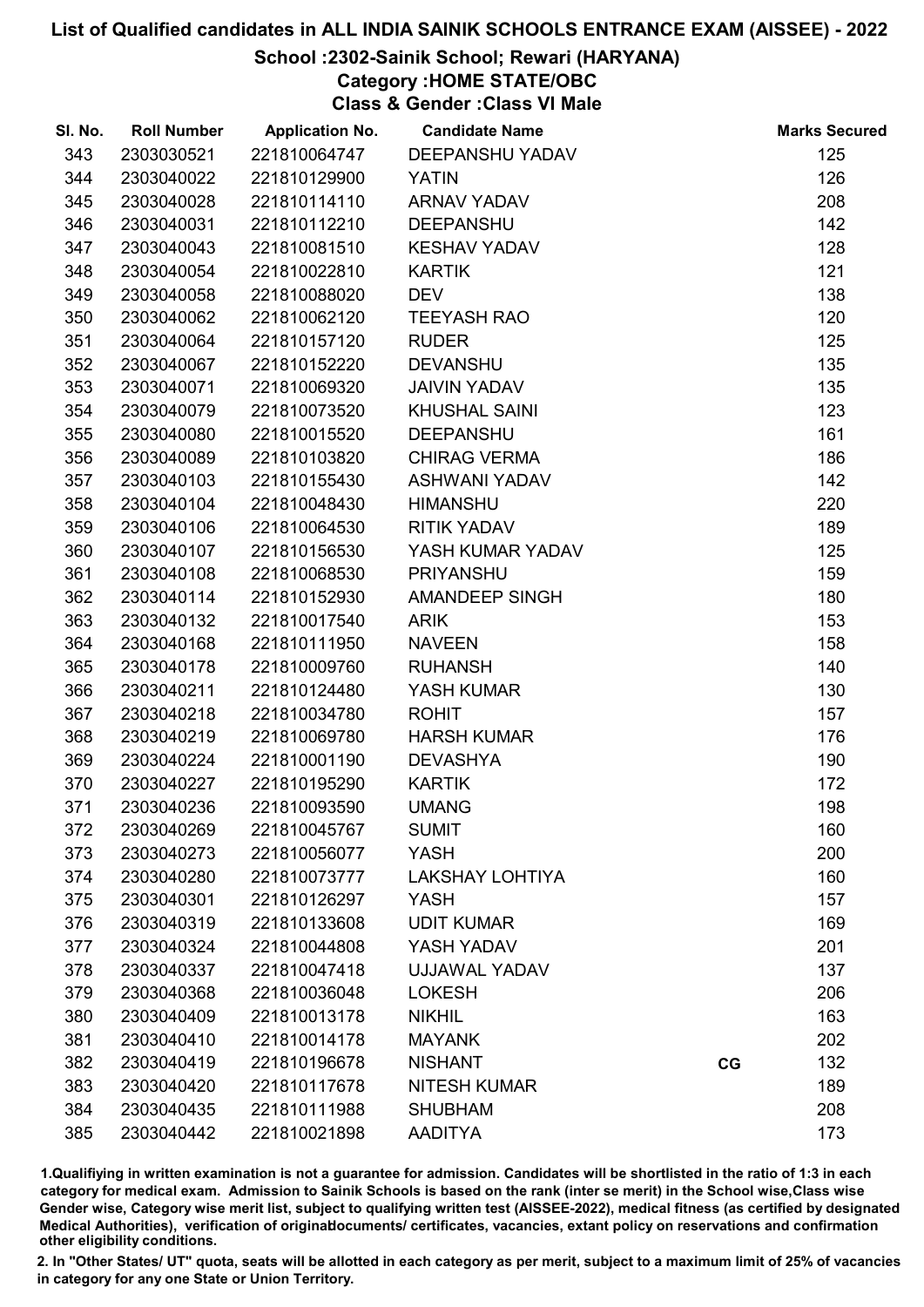# School :2302-Sainik School; Rewari (HARYANA)

# Category :HOME STATE/OBC

Class & Gender :Class VI Male

| SI. No. | <b>Roll Number</b> | <b>Application No.</b> | <b>Candidate Name</b>     | <b>Marks Secured</b> |
|---------|--------------------|------------------------|---------------------------|----------------------|
| 386     | 2303040463         | 221810077229           | <b>TUSHAR YADAV</b>       | 220                  |
| 387     | 2303040471         | 221810153439           | JAI                       | 144                  |
| 388     | 2303040473         | 221810098739           | <b>LALIT KUMAR</b>        | 159                  |
| 389     | 2303040481         | 221810112149           | <b>SARVESH</b>            | 241                  |
| 390     | 2303040483         | 221810090349           | <b>SUMIT</b>              | 194                  |
| 391     | 2303040504         | 221810068469           | <b>RITESH</b>             | 147                  |
| 392     | 2303040512         | 221810070279           | <b>HIRANYA YADAV</b>      | 186                  |
| 393     | 2303040519         | 221810147189           | <b>CHIRAG SHARMA</b>      | 146                  |
| 394     | 2303040524         | 221810113689           | <b>MAYANK</b>             | 174                  |
| 395     | 2303050013         | 221810089511           | <b>VAIBHAV</b>            | 222                  |
| 396     | 2303050021         | 221810149711           | <b>MISUNJAI</b>           | 165                  |
| 397     | 2303050023         | 221810036811           | <b>DAKSH</b>              | 126                  |
| 398     | 2303050031         | 221810062121           | DAKSH YADAV               | 172                  |
| 399     | 2303050046         | 221810133521           | <b>AAYUSH KUMAR</b>       | 136                  |
| 400     | 2303050059         | 221810171921           | <b>CHIRAG</b>             | 132                  |
| 401     | 2303050065         | 221810079031           | <b>KHUSHAL YADAV</b>      | 161                  |
| 402     | 2303050073         | 221810158231           | <b>PARAS</b>              | 142                  |
| 403     | 2303050080         | 221810088431           | <b>ADITYA</b>             | 231                  |
| 404     | 2303050082         | 221810141531           | <b>HARSHIT</b>            | 120                  |
| 405     | 2303050086         | 221810154831           | <b>TAKSHASHIL PANCHAL</b> | 138                  |
| 406     | 2303050091         | 221810073041           | <b>VISHU YADAV</b>        | 213                  |
| 407     | 2303050097         | 221810090141           | <b>LAKSHAY</b>            | 176                  |
| 408     | 2303050106         | 221810034441           | <b>NIKHIL</b>             | 167                  |
| 409     | 2303050120         | 221810060251           | <b>BHAVESH</b>            | 150                  |
| 410     | 2303050123         | 221810006251           | <b>NJIT</b>               | 135                  |
| 411     | 2303050126         | 221810022351           | YANSHU                    | 178                  |
| 412     | 2303050151         | 221810115361           | <b>KARTIK YADAV</b>       | 272                  |
| 413     | 2303050158         | 221810012561           | <b>MUKUL YADAV</b>        | 128                  |
| 414     | 2303050167         | 221810097961           | <b>VANSH</b>              | 128                  |
| 415     | 2303050174         | 221810063171           | <b>RUPESH YADAV</b>       | 131                  |
| 416     | 2303050178         | 221810014271           | <b>DEEPANSHU</b>          | 163                  |
| 417     | 2303050196         | 221810092181           | <b>DEV YADAV</b>          | 130                  |
| 418     | 2303050201         | 221810052381           | <b>RUDRA</b>              | 211                  |
| 419     | 2303050224         | 221810091491           | <b>HARSHIL YADAV</b>      | 201                  |
| 420     | 2303050236         | 221810054991           | PUNIT YADAV               | 135                  |
| 421     | 2303050243         | 221810055102           | <b>SAURAV KUMAR</b>       | 121                  |
| 422     | 2303050244         | 221810108202           | <b>MAYANK</b>             | 196                  |
| 423     | 2303050253         | 221810010802           | <b>BHAVISHYA</b>          | 195                  |
| 424     | 2303050259         | 221810139112           | <b>HARSHIT RAO</b>        | 206                  |
| 425     | 2303050290         | 221810108422           | <b>YASH</b>               | 164                  |
| 426     | 2303050292         | 221810080522           | <b>RACHIT YADAV</b>       | 192                  |
| 427     | 2303050299         | 221810006722           | <b>YASHVARDHAN</b>        | 208                  |
| 428     | 2303050302         | 221810045822           | <b>ADITYA</b>             | 206                  |

1.Qualifiying in written examination is not a guarantee for admission. Candidates will be shortlisted in the ratio of 1:3 in each category for medical exam. Admission to Sainik Schools is based on the rank (inter se merit) in the School wise,Class wise Gender wise, Category wise merit list, subject to qualifying written test (AISSEE-2022), medical fitness (as certified by designated Medical Authorities), verification of originablocuments/ certificates, vacancies, extant policy on reservations and confirmation other eligibility conditions.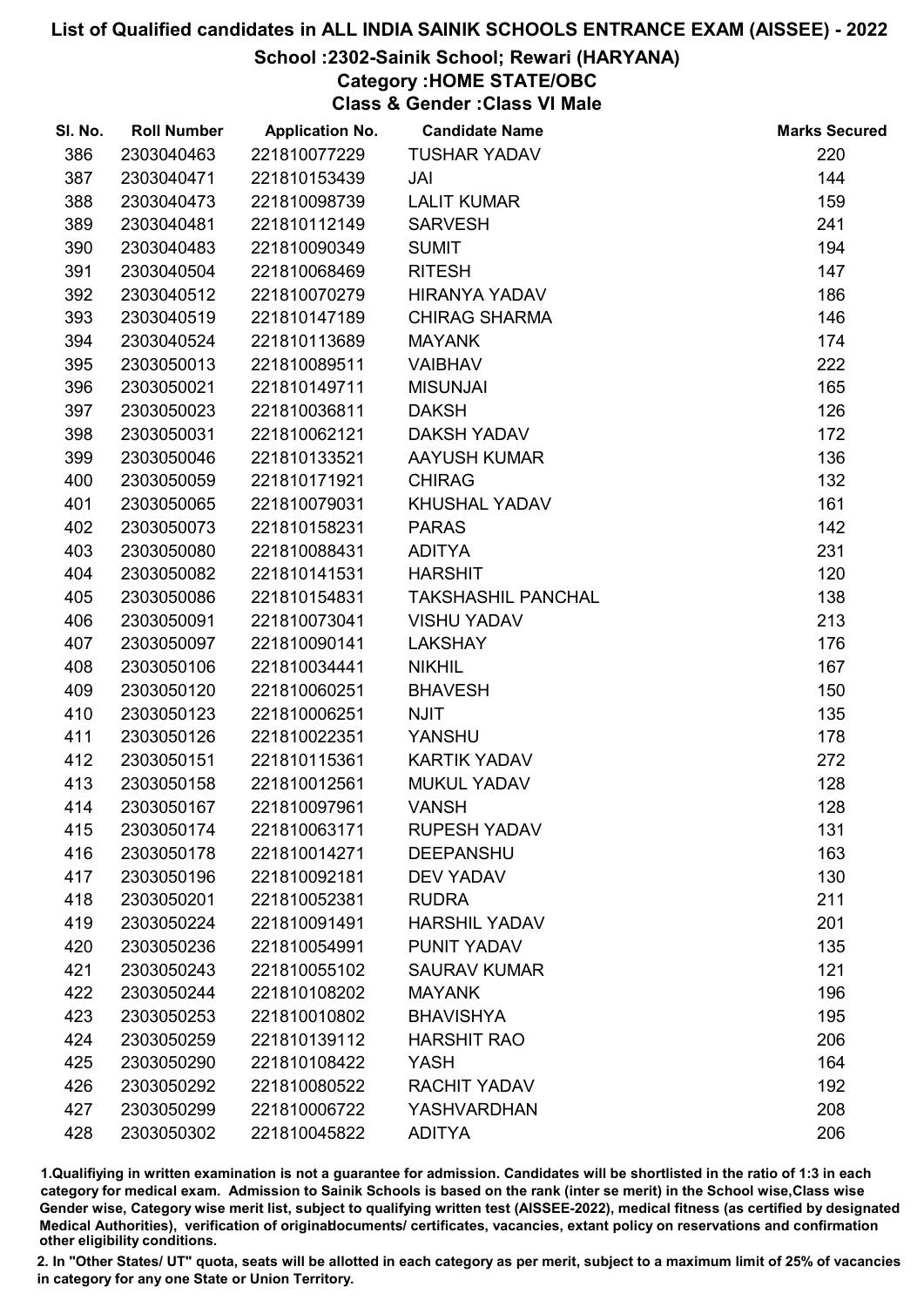# School :2302-Sainik School; Rewari (HARYANA)

Category :HOME STATE/OBC

Class & Gender :Class VI Male

| SI. No. | <b>Roll Number</b> | <b>Application No.</b> | <b>Candidate Name</b>     |           | <b>Marks Secured</b> |
|---------|--------------------|------------------------|---------------------------|-----------|----------------------|
| 429     | 2303050316         | 221810050332           | <b>KUNAL YADAV</b>        |           | 152                  |
| 430     | 2303050319         | 221810082432           | <b>LAKSHAY</b>            |           | 207                  |
| 431     | 2303050320         | 221810086432           | YASH YADAV                |           | 226                  |
| 432     | 2303050321         | 221810187432           | <b>RIKI YADAV</b>         |           | 208                  |
| 433     | 2303050334         | 221810110042           | <b>SEEMON</b>             |           | 190                  |
| 434     | 2303050336         | 221810188042           | <b>VIHAN</b>              |           | 120                  |
| 435     | 2303050343         | 221810116442           | <b>LOVISH</b>             |           | 201                  |
| 436     | 2303050347         | 221810118642           | <b>SURAJ</b>              |           | 134                  |
| 437     | 2303050361         | 221810057352           | <b>RUDRANSH</b>           |           | 227                  |
| 438     | 2303050363         | 221810090452           | <b>KHEMCHAND</b>          |           | 127                  |
| 439     | 2303050370         | 221810050752           | <b>ANSHUL</b>             |           | 165                  |
| 440     | 2303050372         | 221810024752           | <b>JAIDEEP</b>            |           | 190                  |
| 441     | 2303050376         | 221810068852           | <b>NISHANT</b>            |           | 168                  |
| 442     | 2303050386         | 221810096162           | <b>DAKSH</b>              |           | 185                  |
| 443     | 2303050405         | 221810079272           | <b>UPEN</b>               |           | 128                  |
| 444     | 2303050410         | 221810068472           | <b>RONAK</b>              |           | 211                  |
| 445     | 2303050412         | 221810099472           | <b>GARV ROHILLA</b>       |           | 130                  |
| 446     | 2303050416         | 221810018572           | <b>VIKASH</b>             |           | 152                  |
| 447     | 2303050437         | 221810038682           | <b>YAMAN SAINI</b>        |           | 152                  |
| 448     | 2303050441         | 221810124982           | <b>GAURAV YADUVANSHI</b>  |           | 141                  |
| 449     | 2303050444         | 221810068982           | <b>RITESH</b>             |           | 151                  |
| 450     | 2303050451         | 221810051592           | <b>JIVESH KUMAR</b>       |           | 159                  |
| 451     | 2303050457         | 221810123792           | <b>MADHAV</b>             |           | 181                  |
| 452     | 2303050458         | 221810080892           | <b>HARSHIT YADAV</b>      |           | 126                  |
| 453     | 2303050473         | 221810038703           | <b>DAKSH YADAV</b>        |           | 175                  |
| 454     | 2303060007         | 221810170413           | <b>GAURAV YADAV</b>       |           | 159                  |
| 455     | 2303060008         | 221810159413           | <b>DEVANAND</b>           |           | 154                  |
| 456     | 2303060015         | 221810007713           | <b>YOHAN</b>              |           | 229                  |
| 457     | 2303060025         | 221810190123           | <b>SHIVAM</b>             | <b>AR</b> | 133                  |
| 458     | 2303060034         | 221810124323           | <b>YASH</b>               |           | 147                  |
| 459     | 2303060071         | 221810119233           | <b>PRIYANSHU</b>          |           | 161                  |
| 460     | 2303060074         | 221810012333           | <b>NAMAN KUMAR</b>        |           | 148                  |
| 461     | 2303060098         | 221810103143           | AYAAN YADAV               |           | 133                  |
| 462     | 2303060099         | 221810155143           | <b>MEDHANSH BHALIA</b>    |           | 140                  |
| 463     | 2303060101         | 221810185143           | <b>VISHESH</b>            |           | 135                  |
| 464     | 2303060109         | 221810125443           | <b>ASHISH</b>             |           | 166                  |
| 465     | 2303060119         | 221810106943           | <b>RAJAT YADAV</b>        |           | 166                  |
| 466     | 2303060124         | 221810052153           | <b>HARSH</b>              |           | 129                  |
| 467     | 2303060151         | 221810186163           | <b>ABHINAV KASHYAP</b>    |           | 224                  |
| 468     | 2303060152         | 221810068163           | <b>MANISHEE RAJ YADAV</b> |           | 206                  |
| 469     | 2303060154         | 221810056263           | <b>DEEPANSHU</b>          |           | 131                  |
| 470     | 2303060166         | 221810128663           | <b>ABHINAV</b>            |           | 142                  |
| 471     | 2303060167         | 221810129663           | <b>DHIRAJ</b>             |           | 138                  |

1.Qualifiying in written examination is not a guarantee for admission. Candidates will be shortlisted in the ratio of 1:3 in each category for medical exam. Admission to Sainik Schools is based on the rank (inter se merit) in the School wise,Class wise Gender wise, Category wise merit list, subject to qualifying written test (AISSEE-2022), medical fitness (as certified by designated Medical Authorities), verification of originablocuments/ certificates, vacancies, extant policy on reservations and confirmation other eligibility conditions.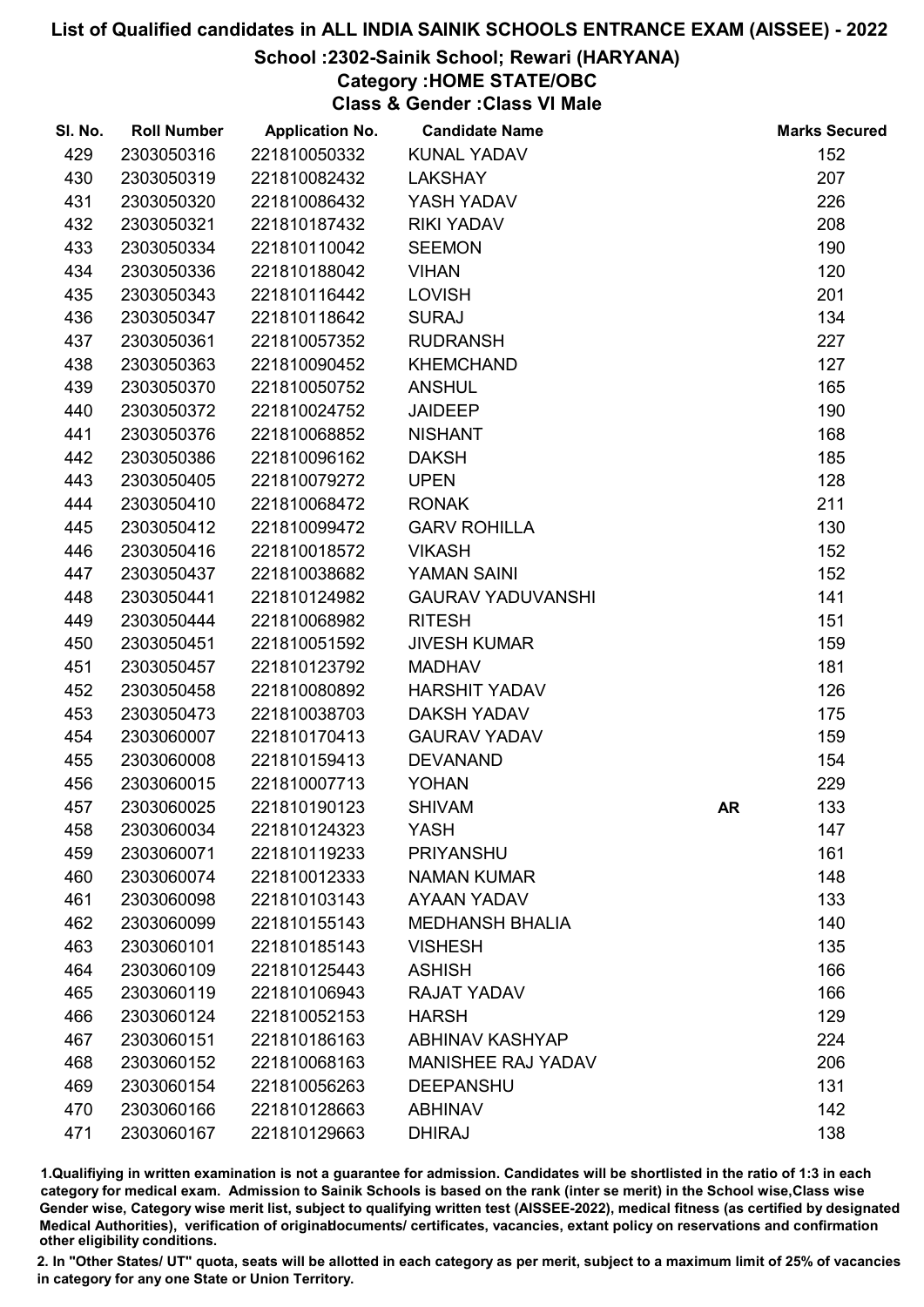# School :2302-Sainik School; Rewari (HARYANA)

Category :HOME STATE/OBC

Class & Gender :Class VI Male

| SI. No. | <b>Roll Number</b> | <b>Application No.</b> | <b>Candidate Name</b>  |           | <b>Marks Secured</b> |
|---------|--------------------|------------------------|------------------------|-----------|----------------------|
| 472     | 2303060183         | 221810055373           | <b>DAKSH SEHGAL</b>    |           | 173                  |
| 473     | 2303060189         | 221810124473           | <b>KRISHAN KUMAR</b>   |           | 190                  |
| 474     | 2303060195         | 221810169673           | <b>MAYANK</b>          |           | 187                  |
| 475     | 2303060196         | 221810114773           | PRANAV YADAV           |           | 140                  |
| 476     | 2303060202         | 221810007873           | <b>MONIT</b>           |           | 145                  |
| 477     | 2303060205         | 221810055973           | <b>RAJAT</b>           |           | 228                  |
| 478     | 2303060215         | 221810116383           | <b>ASHISH</b>          |           | 170                  |
| 479     | 2303060222         | 221810004583           | <b>LUCKY YADAV</b>     |           | 160                  |
| 480     | 2303060225         | 221810164683           | <b>DAKSH</b>           |           | 139                  |
| 481     | 2303060247         | 221810014493           | <b>LAKSHAY KUMAR</b>   |           | 136                  |
| 482     | 2303060266         | 221810168104           | <b>MANISH KUMAR</b>    |           | 170                  |
| 483     | 2303060273         | 221810086404           | <b>SANSKAR YADAV</b>   |           | 189                  |
| 484     | 2303060275         | 221810013604           | NISHANT YADAV          |           | 155                  |
| 485     | 2303060280         | 221810010804           | <b>HAPPY</b>           |           | 202                  |
| 486     | 2303060287         | 221810180014           | <b>RAGHU YADAV</b>     |           | 144                  |
| 487     | 2303060299         | 221810079214           | <b>VERAIN YADAV</b>    |           | 164                  |
| 488     | 2303060302         | 221810090514           | YASH KUMAR             |           | 192                  |
| 489     | 2303060303         | 221810052514           | <b>AKSHIT</b>          |           | 158                  |
| 490     | 2303060307         | 221810177614           | <b>HARSH YADAV</b>     |           | 145                  |
| 491     | 2303060323         | 221810116324           | <b>VAIBHAV KUMAR</b>   |           | 167                  |
| 492     | 2303060331         | 221810058524           | <b>BHARAT</b>          |           | 163                  |
| 493     | 2303060340         | 221810011924           | <b>BHAVISHYA YADAV</b> |           | 158                  |
| 494     | 2303060349         | 221810090234           | <b>VASHU DEV</b>       |           | 155                  |
| 495     | 2303060353         | 221810053434           | <b>ANKIT</b>           |           | 199                  |
| 496     | 2303060375         | 221810153144           | <b>PREM KUMAR</b>      |           | 142                  |
| 497     | 2303060391         | 221810032744           | <b>AYUSH YADAV</b>     |           | 203                  |
| 498     | 2303060415         | 221810096554           | <b>YASH</b>            |           | 240                  |
| 499     | 2303060419         | 221810167654           | <b>HARSH</b>           |           | 174                  |
| 500     | 2303060437         | 221810036464           | <b>UTTKARSH</b>        |           | 160                  |
| 501     | 2303060449         | 221810066764           | <b>ISHANT YADAV</b>    |           | 213                  |
| 502     | 2303060452         | 221810126864           | <b>JATIN</b>           |           | 136                  |
| 503     | 2303060454         | 221810114964           | <b>ANANT KUMAR</b>     |           | 123                  |
| 504     | 2303060457         | 221810040074           | <b>HITESH KUMAR</b>    |           | 123                  |
| 505     | 2303060470         | 221810076574           | <b>ATUL KUMAR</b>      |           | 191                  |
| 506     | 2303060476         | 221810098774           | <b>CHHATIJ YADAV</b>   | <b>AR</b> | 175                  |
| 507     | 2303060478         | 221810140974           | <b>GARVIT YADAV</b>    |           | 120                  |
| 508     | 2303070006         | 221810079184           | <b>ADITYA</b>          |           | 145                  |
| 509     | 2303070020         | 221810161784           | <b>AADITYA</b>         |           | 122                  |
| 510     | 2303070022         | 221810097784           | <b>BHAVIK YADAV</b>    | CG        | 122                  |
| 511     | 2303070025         | 221810016984           | <b>VIKESH JAKHAL</b>   |           | 133                  |
| 512     | 2303070032         | 221810016394           | <b>BHUPESH</b>         |           | 217                  |
| 513     | 2303070048         | 221810119994           | <b>TUSHAR BAISLA</b>   |           | 182                  |
| 514     | 2303070051         | 221810053005           | <b>RAJAT</b>           |           | 213                  |

1.Qualifiying in written examination is not a guarantee for admission. Candidates will be shortlisted in the ratio of 1:3 in each category for medical exam. Admission to Sainik Schools is based on the rank (inter se merit) in the School wise,Class wise Gender wise, Category wise merit list, subject to qualifying written test (AISSEE-2022), medical fitness (as certified by designated Medical Authorities), verification of originablocuments/ certificates, vacancies, extant policy on reservations and confirmation other eligibility conditions.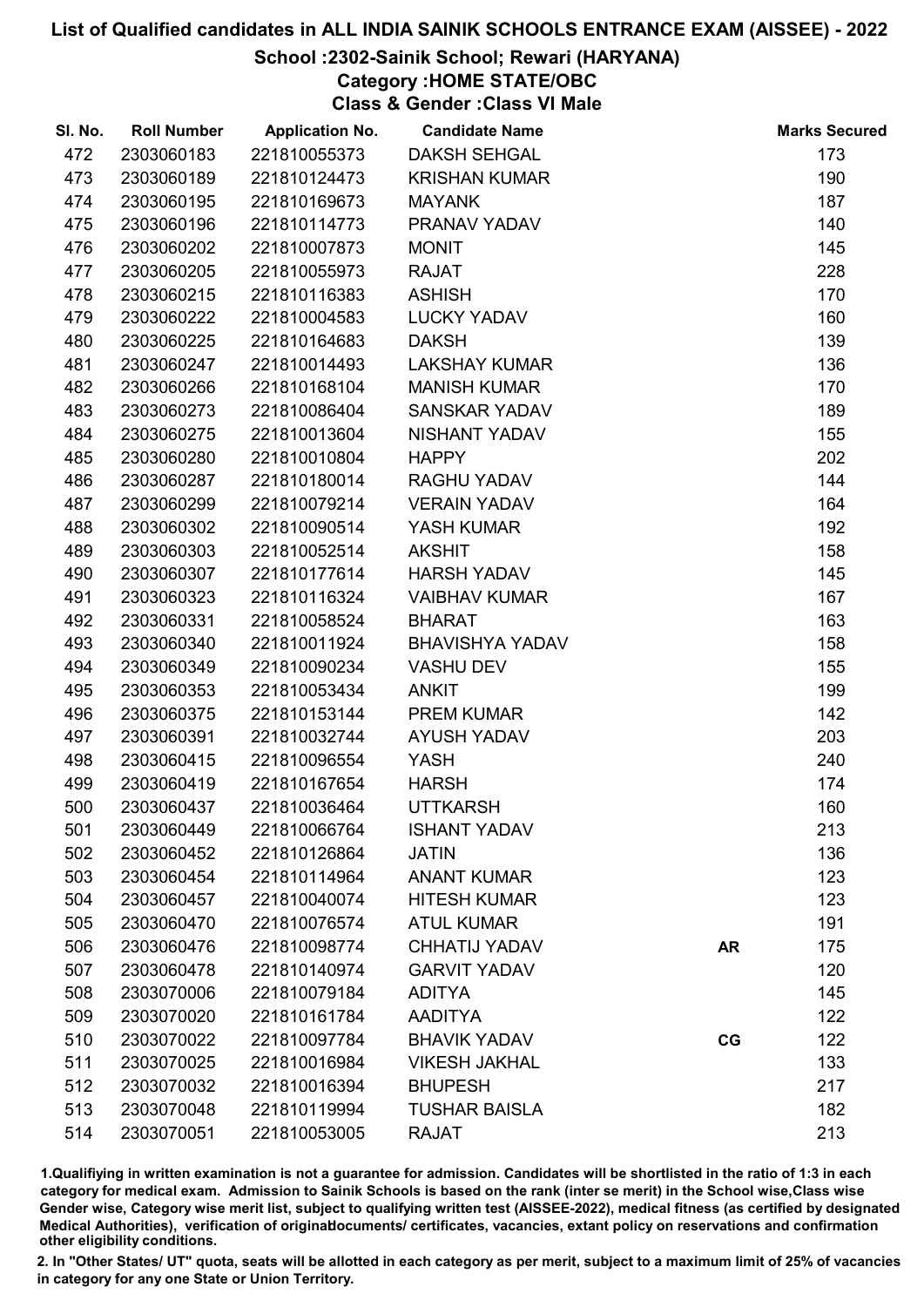#### School :2302-Sainik School; Rewari (HARYANA)

Category :HOME STATE/OBC

Class & Gender :Class VI Male

| SI. No. | <b>Roll Number</b> | <b>Application No.</b> | <b>Candidate Name</b> | <b>Marks Secured</b> |
|---------|--------------------|------------------------|-----------------------|----------------------|
| 515     | 2303070053         | 221810099005           | <b>HIREN</b>          | 154                  |
| 516     | 2303070061         | 221810118205           | <b>HITEN</b>          | 178                  |
| 517     | 2303070062         | 221810132305           | <b>AYUSH YADAV</b>    | 143                  |
| 518     | 2303070067         | 221810054405           | <b>DIPESH YADAV</b>   | 217                  |
| 519     | 2303070068         | 221810068405           | PRAVEEN KUMAR         | 208                  |
| 520     | 2303070070         | 221810104505           | <b>DEV</b>            | 190                  |
| 521     | 2303070076         | 221810076705           | <b>RACHIT YADAV</b>   | 221                  |
| 522     | 2303070082         | 221810160905           | <b>JATIN</b>          | 125                  |
| 523     | 2303070105         | 221810045025           | <b>SHUBHAM</b>        | 199                  |
| 524     | 2303070106         | 221810036025           | <b>ANURAG</b>         | 176                  |
| 525     | 2303070107         | 221810066025           | <b>NIKHIL</b>         | 176                  |
| 526     | 2303070114         | 221810115225           | <b>HARSH</b>          | 125                  |
| 527     | 2303070126         | 221810153525           | <b>SUBHAM</b>         | 134                  |
| 528     | 2303070141         | 221810114925           | <b>SUBHAM</b>         | 154                  |
| 529     | 2303070154         | 221810021635           | <b>RUDRA YADAV</b>    | 156                  |
| 530     | 2303070155         | 221810112635           | <b>SANJU</b>          | 152                  |
| 531     | 2303070158         | 221810183735           | <b>GARV KUMAR</b>     | 166                  |
| 532     | 2303070175         | 221810083145           | YASHRAJ               | 255                  |
| 533     | 2303070185         | 221810044645           | <b>SAKSHAM</b>        | 237                  |
| 534     | 2303070188         | 221810163745           | <b>DISHANT YADAV</b>  | 140                  |
| 535     | 2303070193         | 221810056845           | <b>JAI YADAV</b>      | 226                  |
| 536     | 2303070214         | 221810139455           | <b>HIMANSHU</b>       | 192                  |
| 537     | 2303070223         | 221810087855           | <b>AYUSH</b>          | 173                  |
| 538     | 2303070224         | 221810128855           | <b>CHIRAG</b>         | 239                  |
| 539     | 2303070230         | 221810046165           | <b>RISHABH</b>        | 179                  |
| 540     | 2303070241         | 221810077465           | <b>VAIBHAV</b>        | 149                  |
| 541     | 2303070251         | 221810113075           | <b>RANJOT SINGH</b>   | 143                  |
| 542     | 2303070255         | 221810030175           | <b>VANSHAM</b>        | 243                  |
| 543     | 2303070257         | 221810053175           | <b>SATENDER</b>       | 173                  |
| 544     | 2303070278         | 221810192085           | <b>DIKSHIT</b>        | 135                  |
| 545     | 2303070282         | 221810060185           | <b>ISHAN</b>          | 189                  |
| 546     | 2303070319         | 221810133395           | <b>JATIN YADAV</b>    | 130                  |
| 547     | 2303070323         | 221810046495           | <b>HEMANT KUMAR</b>   | 127                  |
| 548     | 2303070325         | 221810178495           | <b>HARSH YADAV</b>    | 189                  |
| 549     | 2303070330         | 221810183695           | <b>HIMANSHU</b>       | 247                  |
| 550     | 2303070332         | 221810097695           | <b>AYUSH YADAV</b>    | 159                  |
| 551     | 2303070333         | 221810100795           | <b>MAYANK</b>         | 124                  |
| 552     | 2303070341         | 221810087206           | <b>HANNY YADAV</b>    | 174                  |
| 553     | 2303070359         | 221810164016           | <b>DAKSH YADAV</b>    | 204                  |
| 554     | 2303070362         | 221810167016           | <b>UJJAWAL</b>        | 185                  |
| 555     | 2303070367         | 221810052216           | <b>DAKSH YADAV</b>    | 191                  |
| 556     | 2303070400         | 221810076426           | <b>RONIT</b>          | 147                  |
| 557     | 2303070406         | 221810021626           | <b>SHALIN</b>         | 229                  |

1.Qualifiying in written examination is not a guarantee for admission. Candidates will be shortlisted in the ratio of 1:3 in each category for medical exam. Admission to Sainik Schools is based on the rank (inter se merit) in the School wise,Class wise Gender wise, Category wise merit list, subject to qualifying written test (AISSEE-2022), medical fitness (as certified by designated Medical Authorities), verification of originablocuments/ certificates, vacancies, extant policy on reservations and confirmation other eligibility conditions.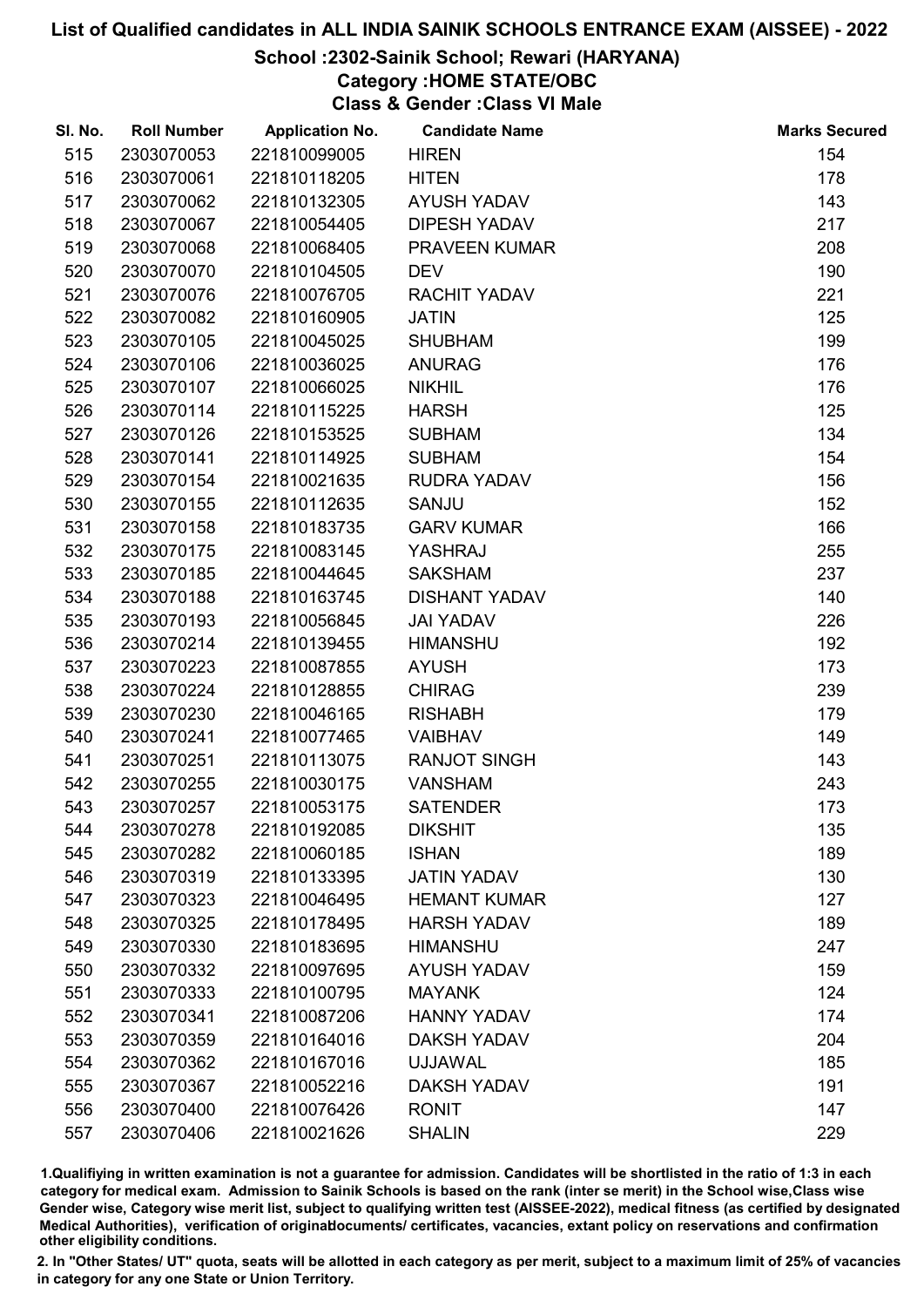#### School :2302-Sainik School; Rewari (HARYANA)

Category :HOME STATE/OBC

Class & Gender :Class VI Male

| SI. No. | <b>Roll Number</b> | <b>Application No.</b> | <b>Candidate Name</b>    | <b>Marks Secured</b> |
|---------|--------------------|------------------------|--------------------------|----------------------|
| 558     | 2303070408         | 221810137626           | <b>HARSHIT</b>           | 170                  |
| 559     | 2303070420         | 221810090036           | <b>NIKHIL</b>            | 133                  |
| 560     | 2303080016         | 221810041636           | <b>YOGESH</b>            | 216                  |
| 561     | 2303080036         | 221810081546           | <b>AAYUSH</b>            | 175                  |
| 562     | 2303080043         | 221810118846           | <b>DAKSH KHOLA</b>       | 134                  |
| 563     | 2303080062         | 221810051456           | <b>UMANG</b>             | 168                  |
| 564     | 2303080080         | 221810079366           | YOGESH KUMAR             | 147                  |
| 565     | 2303080107         | 221810044676           | <b>LAVISH SULTANIYA</b>  | 243                  |
| 566     | 2303080110         | 221810008676           | <b>ASHISH</b>            | 244                  |
| 567     | 2303080111         | 221810099676           | <b>AKASH YADAV</b>       | 173                  |
| 568     | 2303080117         | 221810185976           | <b>SOMIL</b>             | 147                  |
| 569     | 2303080122         | 221810173286           | <b>AYUSH RAWAT</b>       | 143                  |
| 570     | 2303080126         | 221810143486           | <b>SHIVAM</b>            | 164                  |
| 571     | 2303080131         | 221810105686           | <b>HIMANSHU</b>          | 232                  |
| 572     | 2303080135         | 221810125786           | <b>ANKUSH K SUGANDH</b>  | 183                  |
| 573     | 2303080150         | 221810006296           | <b>SHUBHAM</b>           | 136                  |
| 574     | 2303080152         | 221810127296           | <b>SHIVAM</b>            | 140                  |
| 575     | 2303080159         | 221810189496           | <b>NIKHIL</b>            | 164                  |
| 576     | 2303080175         | 221810152107           | <b>LUV</b>               | 190                  |
| 577     | 2303080179         | 221810130207           | <b>ROHIT SINGH YADAV</b> | 233                  |
| 578     | 2303080181         | 221810093207           | <b>MANISH SAINI</b>      | 158                  |
| 579     | 2303080182         | 221810125207           | <b>DHRUV YADAV</b>       | 172                  |
| 580     | 2303080189         | 221810155507           | <b>TOYAM SAINI</b>       | 154                  |
| 581     | 2303080190         | 221810139507           | <b>VIVEK</b>             | 157                  |
| 582     | 2303080194         | 221810109607           | <b>LAKSHAY KUMAR</b>     | 168                  |
| 583     | 2303080219         | 221810040617           | <b>CHETAN YADAV</b>      | 121                  |
| 584     | 2303080242         | 221810061527           | YASH YADAV               | 222                  |
| 585     | 2303080251         | 221810066827           | <b>AVI YADAV</b>         | 148                  |
| 586     | 2303080252         | 221810010927           | <b>JEET YADAV</b>        | 166                  |
| 587     | 2303080268         | 221810168337           | YASHVARDHAN YADAV        | 208                  |
| 588     | 2303080269         | 221810112437           | <b>RUDRA RAO</b>         | 196                  |
| 589     | 2303080275         | 221810043537           | <b>JATIN YADAV</b>       | 147                  |
| 590     | 2303080278         | 221810026537           | PARTIK YADAV             | 155                  |
| 591     | 2303080279         | 221810078537           | <b>JATIN</b>             | 160                  |
| 592     | 2303080298         | 221810044647           | <b>DEVANAND</b>          | 181                  |
| 593     | 2303080305         | 221810069747           | <b>MAYANK</b>            | 213                  |
| 594     | 2303080327         | 221810056757           | <b>KAVINSH</b>           | 189                  |
| 595     | 2303080331         | 221810098857           | YASH KUMAR               | 174                  |
| 596     | 2303080347         | 221810083567           | <b>SUBHAM YADAV</b>      | 235                  |
| 597     | 2303080359         | 221810054767           | <b>KARTIK</b>            | 156                  |
| 598     | 2303090009         | 221810181477           | <b>PRIYANSHU</b>         | 212                  |
| 599     | 2303090027         | 221810070187           | <b>TANUJ</b>             | 147                  |
| 600     | 2303090040         | 221810071587           | <b>HIMANSHU</b>          | 163                  |

1.Qualifiying in written examination is not a guarantee for admission. Candidates will be shortlisted in the ratio of 1:3 in each category for medical exam. Admission to Sainik Schools is based on the rank (inter se merit) in the School wise,Class wise Gender wise, Category wise merit list, subject to qualifying written test (AISSEE-2022), medical fitness (as certified by designated Medical Authorities), verification of originablocuments/ certificates, vacancies, extant policy on reservations and confirmation other eligibility conditions.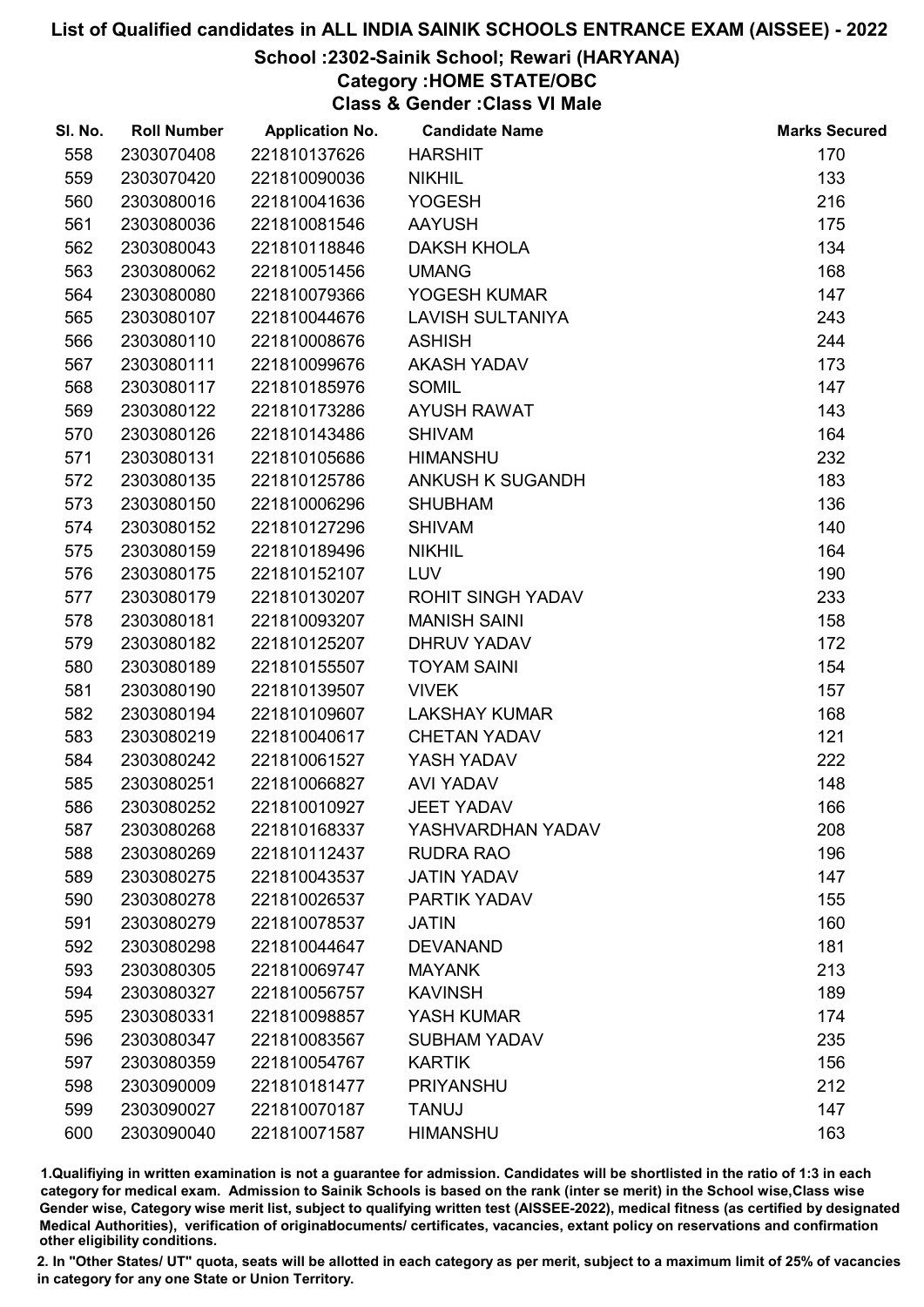# School :2302-Sainik School; Rewari (HARYANA)

Category :HOME STATE/OBC

Class & Gender :Class VI Male

| SI. No. | <b>Roll Number</b> | <b>Application No.</b> | <b>Candidate Name</b>  | <b>Marks Secured</b> |
|---------|--------------------|------------------------|------------------------|----------------------|
| 601     | 2303090044         | 221810112787           | <b>SHOURYA THUKRAN</b> | 131                  |
| 602     | 2303090047         | 221810120097           | PAVITAR YADAV          | 172                  |
| 603     | 2303090049         | 221810082197           | <b>AMAN SINGH</b>      | 134                  |
| 604     | 2303090062         | 221810179797           | <b>ARMAN KHAN</b>      | 121                  |
| 605     | 2303090068         | 221810052008           | <b>DEVESH</b>          | 172                  |
| 606     | 2303090077         | 221810006308           | <b>SAURAV YADAV</b>    | 237                  |
| 607     | 2303090081         | 221810092608           | <b>DEV</b>             | 179                  |
| 608     | 2303090084         | 221810157608           | <b>KAPISH YADAV</b>    | 156                  |
| 609     | 2303090091         | 221810126808           | <b>KELVIN YADAV</b>    | 157                  |
| 610     | 2303090099         | 221810146218           | <b>YASH</b>            | 193                  |
| 611     | 2303090105         | 221810175418           | <b>JATIN YADAV</b>     | 146                  |
| 612     | 2303090122         | 221810084028           | <b>SAMEER YADAV</b>    | 136                  |
| 613     | 2303090136         | 221810076328           | <b>RAVIN</b>           | 151                  |
| 614     | 2303090142         | 221810078528           | <b>ANSH</b>            | 154                  |
| 615     | 2303090159         | 221810164238           | PRINCE YADAV           | 127                  |
| 616     | 2303090171         | 221810018738           | <b>LAKSHAY YADAV</b>   | 141                  |
| 617     | 2303090177         | 221810151248           | <b>AAYUSH</b>          | 247                  |
| 618     | 2303090178         | 221810152248           | <b>PIYUSH</b>          | 198                  |
| 619     | 2303090179         | 221810125248           | <b>AYUSH</b>           | 139                  |
| 620     | 2303090182         | 221810013348           | <b>LAKSHAY YADAV</b>   | 233                  |
| 621     | 2303090188         | 221810114448           | PRANAY YADAV           | 162                  |
| 622     | 2303090190         | 221810040548           | <b>SHIVANSH ATTRI</b>  | 165                  |
| 623     | 2303090201         | 221810135748           | <b>MAYANK YADAV</b>    | 126                  |
| 624     | 2303090214         | 221810034258           | <b>CHITRAKSH</b>       | 173                  |
| 625     | 2303090225         | 221810076758           | <b>SOURISH</b>         | 144                  |
| 626     | 2303090228         | 221810130858           | <b>VARUN SAIN</b>      | 122                  |
| 627     | 2303090236         | 221810151268           | <b>YUGANSH</b>         | 191                  |
| 628     | 2303090237         | 221810165268           | <b>TARUN</b>           | 193                  |
| 629     | 2303090238         | 221810068268           | <b>ANKUR</b>           | 188                  |
| 630     | 2303090244         | 221810093768           | <b>MANAN</b>           | 150                  |
| 631     | 2303090256         | 221810135378           | <b>ROHIT KUMAR</b>     | 259                  |
| 632     | 2303090257         | 221810076378           | <b>VANSH SONI</b>      | 255                  |
| 633     | 2303090259         | 221810137378           | <b>SATVIK</b>          | 155                  |
| 634     | 2303090279         | 221810139088           | <b>RITESH YADAV</b>    | 155                  |
| 635     | 2303090288         | 221810086588           | <b>KHUSHAL</b>         | 137                  |
| 636     | 2303090317         | 221810029698           | <b>PRIYANSH</b>        | 168                  |
| 637     | 2303090323         | 221810035009           | <b>YOGENDER</b>        | 142                  |
| 638     | 2303090329         | 221810053209           | <b>VIPIN BULLA</b>     | 181                  |
| 639     | 2303090339         | 221810029609           | <b>NIRBHAY</b>         | 218                  |
| 640     | 2303090341         | 221810010809           | <b>AYUSH</b>           | 140                  |
| 641     | 2303090347         | 221810139119           | <b>CHAKSHAY YADAV</b>  | 189                  |
| 642     | 2303090358         | 221810152519           | <b>LAKSHAY</b>         | 122                  |
| 643     | 2303090360         | 221810028519           | <b>GATIK YADAV</b>     | 151                  |

1.Qualifiying in written examination is not a guarantee for admission. Candidates will be shortlisted in the ratio of 1:3 in each category for medical exam. Admission to Sainik Schools is based on the rank (inter se merit) in the School wise,Class wise Gender wise, Category wise merit list, subject to qualifying written test (AISSEE-2022), medical fitness (as certified by designated Medical Authorities), verification of originablocuments/ certificates, vacancies, extant policy on reservations and confirmation other eligibility conditions.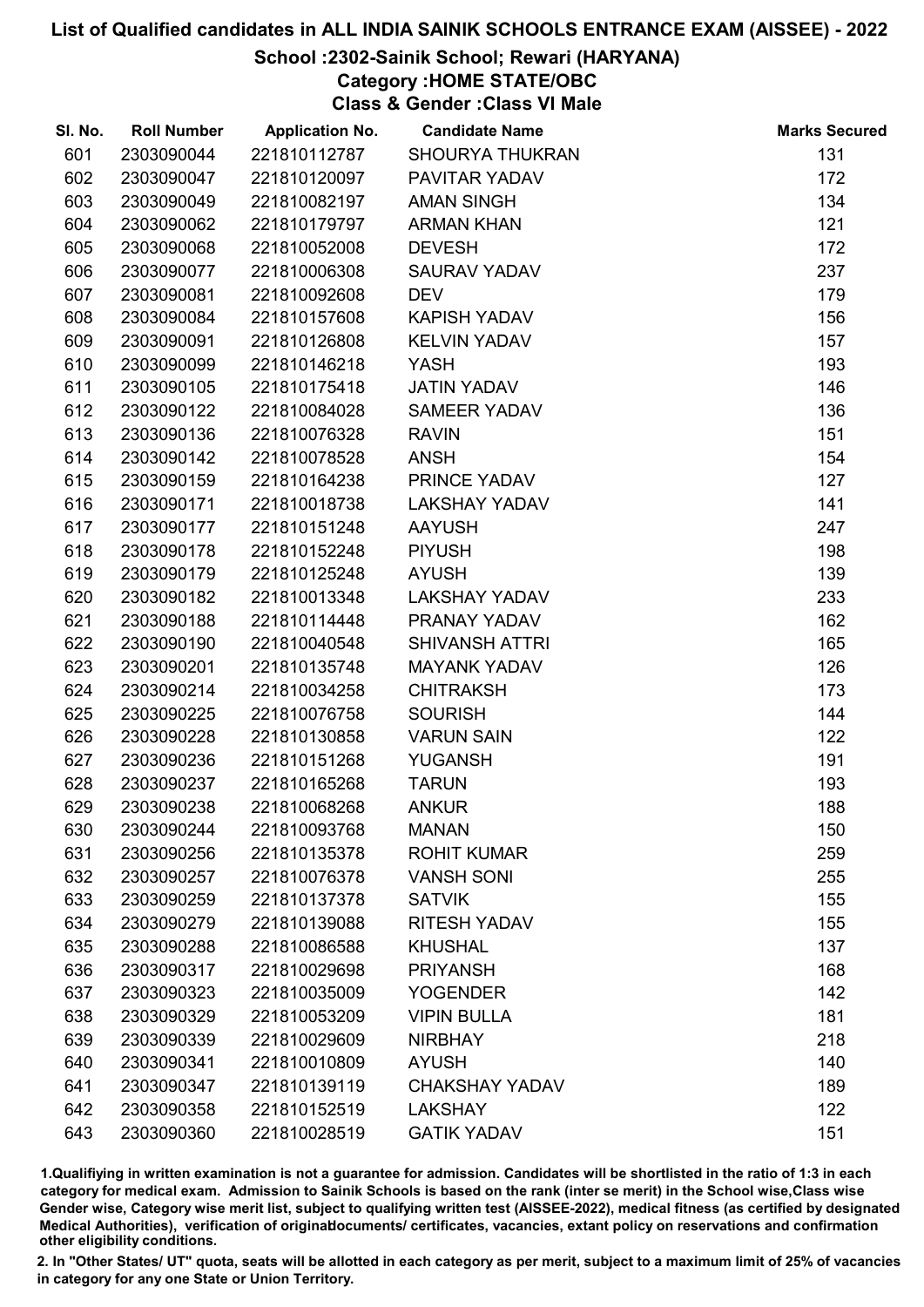# School :2302-Sainik School; Rewari (HARYANA)

# Category :HOME STATE/OBC

Class & Gender :Class VI Male

| SI. No. | <b>Roll Number</b> | <b>Application No.</b> | <b>Candidate Name</b> | <b>Marks Secured</b> |
|---------|--------------------|------------------------|-----------------------|----------------------|
| 644     | 2303100007         | 221810051919           | <b>CHETAN DEV</b>     | 176                  |
| 645     | 2303100024         | 221810066229           | <b>SAHIL</b>          | 253                  |
| 646     | 2303100027         | 221810067429           | <b>SHORYA</b>         | 148                  |
| 647     | 2303100028         | 221810006529           | <b>HARSHVARDHAN</b>   | 208                  |
| 648     | 2303100033         | 221810070629           | <b>KARTIK</b>         | 186                  |
| 649     | 2303100035         | 221810053629           | <b>NILESH RAO</b>     | 170                  |
| 650     | 2303100045         | 221810038139           | <b>JATIN</b>          | 125                  |
| 651     | 2303100052         | 221810134539           | <b>LUCKKY</b>         | 168                  |
| 652     | 2303100061         | 221810055839           | <b>MADHUR</b>         | 171                  |
| 653     | 2303100080         | 221810026449           | <b>VANSH MEENA</b>    | 137                  |
| 654     | 2303100083         | 221810102649           | <b>DAKSH YADAV</b>    | 250                  |
| 655     | 2303100103         | 221810076259           | <b>PRINCE</b>         | 182                  |
| 656     | 2303100111         | 221810168459           | <b>KRISH</b>          | 125                  |
| 657     | 2303100114         | 221810151659           | <b>JATIN</b>          | 160                  |
| 658     | 2303100129         | 221810013169           | <b>MANUJ</b>          | 162                  |
| 659     | 2303100130         | 221810068169           | <b>YUG</b>            | 147                  |
| 660     | 2303100140         | 221810029469           | <b>SHIVAM</b>         | 206                  |
| 661     | 2303100145         | 221810153769           | <b>RITIK</b>          | 132                  |
| 662     | 2303100158         | 221810016179           | <b>TARUN</b>          | 166                  |
| 663     | 2303100163         | 221810106379           | <b>LOHIT</b>          | 207                  |
| 664     | 2303100176         | 221810018679           | <b>AKSHAY YADAV</b>   | 125                  |
| 665     | 2303100203         | 221810051789           | <b>JATIN</b>          | 216                  |
| 666     | 2304020069         | 221810128931           | <b>KARTIK</b>         | 179                  |
| 667     | 2304020143         | 221810100932           | <b>VINAY</b>          | 199                  |
| 668     | 2304020251         | 221810124604           | <b>CHIRAG VERMA</b>   | 128                  |
| 669     | 2304020305         | 221810084664           | <b>KUNAL</b>          | 240                  |
| 670     | 2304020476         | 221810041717           | <b>ANKUR</b>          | 153                  |
| 671     | 2304020509         | 221810011167           | <b>ADITYA VERMA</b>   | 237                  |
| 672     | 2304030106         | 221810166360           | <b>LOKESH</b>         | 227                  |
| 673     | 2304030338         | 221810072902           | <b>KUNAL</b>          | 191                  |
| 674     | 2304030354         | 221810003312           | <b>DEV</b>            | 134                  |
| 675     | 2304030370         | 221810043322           | <b>KAVYANSH</b>       | 140                  |
| 676     | 2304030428         | 221810030652           | <b>VIRAT SAINI</b>    | 155                  |
| 677     | 2304030456         | 221810046172           | <b>ARMAN KAMBOJ</b>   | 194                  |
| 678     | 2304030610         | 221810076753           | <b>VISHAL KHATANA</b> | 132                  |
| 679     | 2304030651         | 221810042973           | <b>SARTHAK</b>        | 158                  |
| 680     | 2304040150         | 221810033464           | <b>VANSH</b>          | 193                  |
| 681     | 2304040197         | 221810064194           | <b>PIRYANSU</b>       | 207                  |
| 682     | 2304040236         | 221810014325           | <b>PRINCE</b>         | 126                  |
| 683     | 2304040319         | 221810008665           | <b>MANJEET</b>        | 124                  |
| 684     | 2304040340         | 221810034875           | <b>JATIN</b>          | 170                  |
| 685     | 2304050020         | 221810163626           | <b>BHARAT</b>         | 122                  |
| 686     | 2304050067         | 221810040556           | <b>DEV</b>            | 138                  |
|         |                    |                        |                       |                      |

1.Qualifiying in written examination is not a guarantee for admission. Candidates will be shortlisted in the ratio of 1:3 in each category for medical exam. Admission to Sainik Schools is based on the rank (inter se merit) in the School wise,Class wise Gender wise, Category wise merit list, subject to qualifying written test (AISSEE-2022), medical fitness (as certified by designated Medical Authorities), verification of originablocuments/ certificates, vacancies, extant policy on reservations and confirmation other eligibility conditions.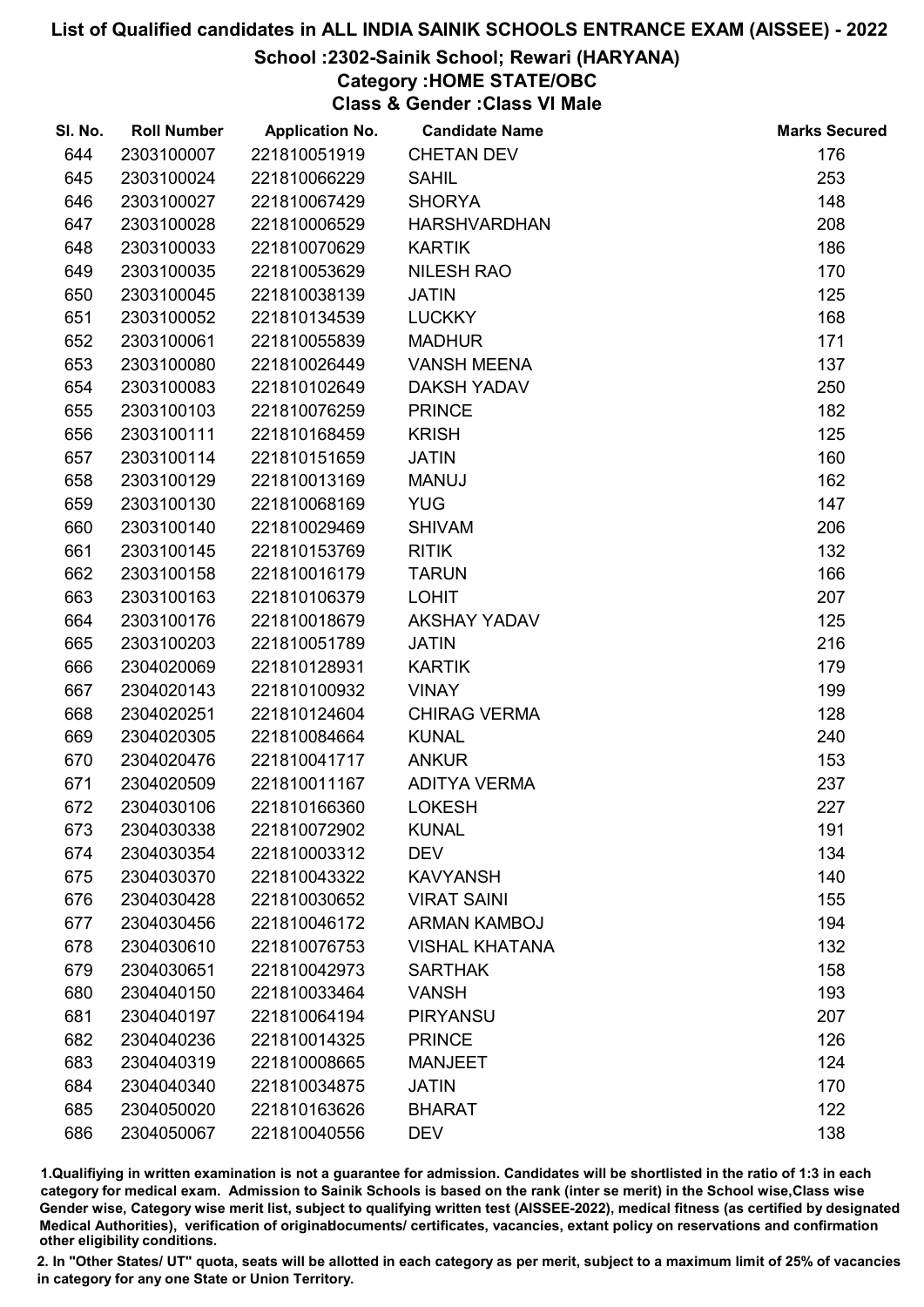#### School :2302-Sainik School; Rewari (HARYANA)

Category :HOME STATE/OBC

Class & Gender :Class VI Male

| SI. No. | <b>Roll Number</b> | <b>Application No.</b> | <b>Candidate Name</b> |    | <b>Marks Secured</b> |
|---------|--------------------|------------------------|-----------------------|----|----------------------|
| 687     | 2304050137         | 221810159496           | <b>KESHAV</b>         |    | 127                  |
| 688     | 2304050270         | 221810029277           | <b>ADITYA KUMAR</b>   |    | 142                  |
| 689     | 2304060015         | 221810017338           | <b>LAKSH SAINI</b>    |    | 189                  |
| 690     | 2304060030         | 221810041248           | <b>BHAUMIK</b>        |    | 223                  |
| 691     | 2304060207         | 221810089049           | DUSHYANT JALANDHARA   |    | 121                  |
| 692     | 3110020331         | 221810096577           | RAGHAV PANCHAL        |    | 155                  |
| 693     | 3603010393         | 221810140043           | <b>NAITIK</b>         | CG | 218                  |
| 694     | 3606010022         | 221810054411           | <b>DIKSHESH</b>       |    | 216                  |
| 695     | 3901010148         | 221810041182           | <b>ROHIT</b>          |    | 180                  |
| 696     | 3901010284         | 221810173965           | <b>KANAV SINGH</b>    |    | 150                  |
| 697     | 3901020244         | 221810037476           | DHURV YADAV           |    | 233                  |
| 698     | 3904030261         | 221810081037           | <b>HIMANSHU</b>       |    | 133                  |
| 699     | 3904040356         | 221810120773           | TANURAJ YADAV         |    | 179                  |
| 700     | 3905020322         | 221810016134           | <b>NITIN</b>          |    | 227                  |
| 701     | 3905020501         | 221810020795           | <b>LOKESH</b>         |    | 219                  |
| 702     | 3905020598         | 221810016266           | <b>ANSHIT BAISLA</b>  |    | 241                  |
| 703     | 3905040266         | 221810046992           | <b>RUDRAKSH</b>       |    | 163                  |

1.Qualifiying in written examination is not a guarantee for admission. Candidates will be shortlisted in the ratio of 1:3 in each category for medical exam. Admission to Sainik Schools is based on the rank (inter se merit) in the School wise,Class wise Gender wise, Category wise merit list, subject to qualifying written test (AISSEE-2022), medical fitness (as certified by designated Medical Authorities), verification of originablocuments/ certificates, vacancies, extant policy on reservations and confirmation other eligibility conditions.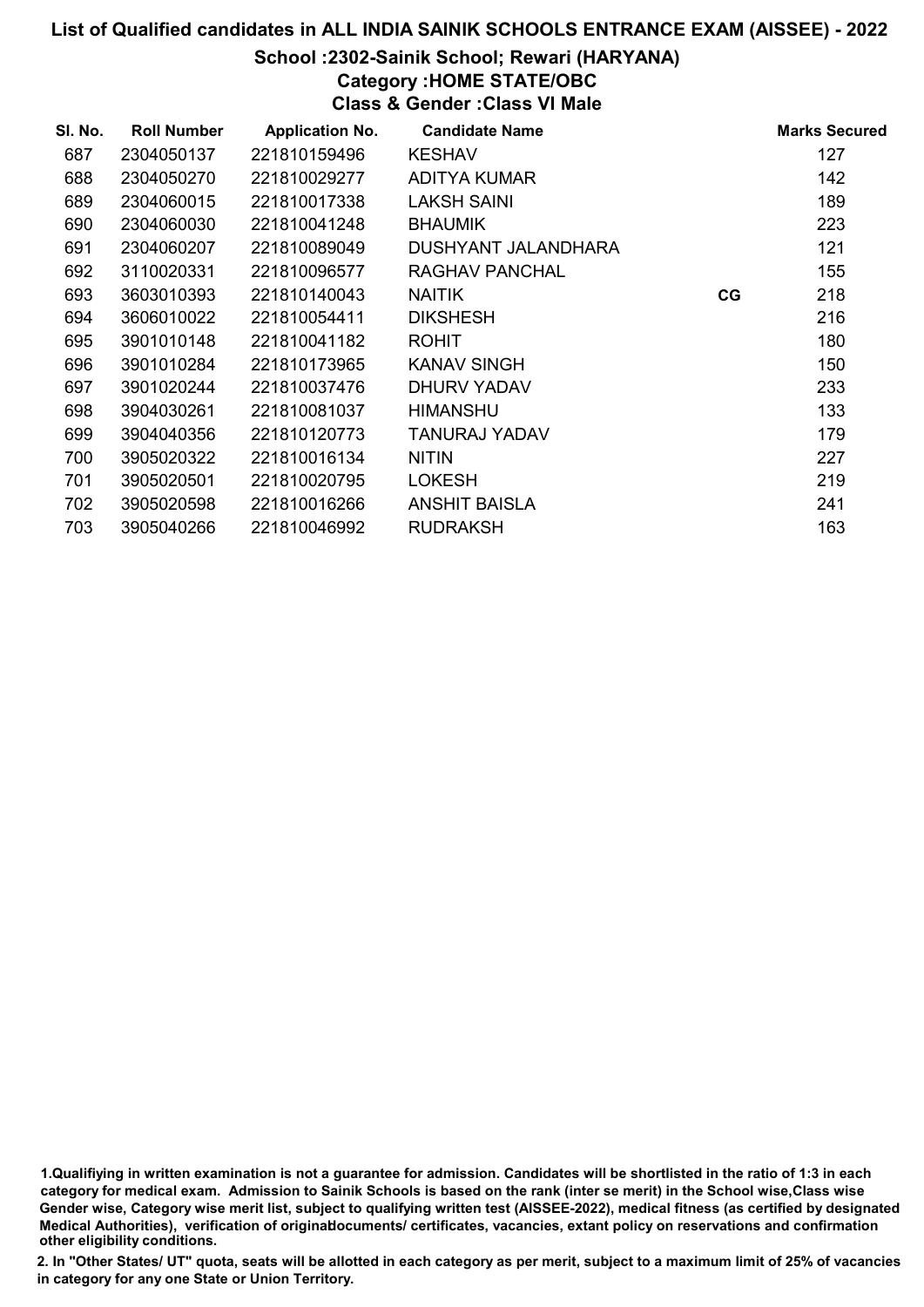# School :2302-Sainik School; Rewari (HARYANA)

Category :HOME STATE/DEF

Class & Gender :Class VI Male

| SI. No. | <b>Roll Number</b> | <b>Application No.</b> | <b>Candidate Name</b>   | <b>Marks Secured</b> |
|---------|--------------------|------------------------|-------------------------|----------------------|
| 704     | 1401010118         | 221810041906           | ANUJ YADAV              | 195                  |
| 705     | 1403010211         | 221810068194           | <b>VISHWAJEET</b>       | 227                  |
| 706     | 2001040222         | 221810048832           | <b>ANSH</b>             | 163                  |
| 707     | 2001050049         | 221810028043           | <b>SIKANDER</b>         | 165                  |
| 708     | 2001050214         | 221810169093           | <b>JASAN SINGH</b>      | 179                  |
| 709     | 2001050221         | 221810121393           | AAYAN PHOGAT            | 171                  |
| 710     | 2001050833         | 221810089995           | <b>DEV CHAUHAN</b>      | 127                  |
| 711     | 2001050917         | 221810019626           | <b>KUNAL SINGH</b>      | 161                  |
| 712     | 2001051004         | 221810117556           | <b>AMAN</b>             | 171                  |
| 713     | 2001060006         | 221810018166           | <b>ISHAAN</b>           | 153                  |
| 714     | 2001060330         | 221810023077           | <b>DHRUV SHARMA</b>     | 245                  |
| 715     | 2001060640         | 221810031278           | <b>PRATIK SINGH</b>     | 208                  |
| 716     | 2301020164         | 221810013043           | <b>GORAKSH</b>          | 135                  |
| 717     | 2301020376         | 221810017185           | <b>HEMANT SINGH</b>     | 265                  |
| 718     | 2303020024         | 221810042810           | JAI                     | 162                  |
| 719     | 2303020044         | 221810098330           | <b>CHANCHAL</b>         | 121                  |
| 720     | 2303020171         | 221810054341           | <b>MUKUL KUMAR</b>      | 197                  |
| 721     | 2303020284         | 221810038742           | <b>SAURAV</b>           | 159                  |
| 722     | 2303020291         | 221810038052           | <b>LAKSHYA</b>          | 167                  |
| 723     | 2303030006         | 221810028403           | <b>ROMIYO</b>           | 165                  |
| 724     | 2303030024         | 221810041513           | <b>VAIBHAV</b>          | 152                  |
| 725     | 2303030225         | 221810034994           | <b>SAHIL GURJAR</b>     | 127                  |
| 726     | 2303030273         | 221810016735           | <b>MOHIT</b>            | 143                  |
| 727     | 2303030275         | 221810076935           | <b>DAKSH YADAV</b>      | 259                  |
| 728     | 2303030276         | 221810035045           | <b>ISHANT YADAV</b>     | 227                  |
| 729     | 2303030309         | 221810173765           | <b>KUNWAR SINGH</b>     | 133                  |
| 730     | 2303030395         | 221810028236           | <b>VIREN TANWAR</b>     | 245                  |
| 731     | 2303030438         | 221810105376           | ABHUMANYU               | 228                  |
| 732     | 2303030449         | 221810056486           | <b>JATIN</b>            | 134                  |
| 733     | 2303030474         | 221810060507           | <b>TARUN</b>            | 124                  |
| 734     | 2303040042         | 221810039410           | <b>YOGESH</b>           | 196                  |
| 735     | 2303040121         | 221810052240           | LOVRANCE DINODIYA       | 162                  |
| 736     | 2303040129         | 221810094540           | <b>NISHANT</b>          | 189                  |
| 737     | 2303040136         | 221810084640           | <b>DIVYANSHU</b>        | 218                  |
| 738     | 2303040248         | 221810114101           | <b>ADITYA</b>           | 206                  |
| 739     | 2303040266         | 221810002801           | <b>JATIN KUMAR</b>      | 138                  |
| 740     | 2303040317         | 221810035508           | <b>PIYUSH KUMAR</b>     | 184                  |
| 741     | 2303040407         | 221810060078           | <b>DIPANSHU LAMBORA</b> | 152                  |
| 742     | 2303040430         | 221810025588           | <b>BHAVESH KUMAR</b>    | 189                  |
| 743     | 2303040472         | 221810165539           | <b>ANISH</b>            | 156                  |
| 744     | 2303040487         | 221810143749           | <b>GAUTAM GURJAR</b>    | 162                  |
| 745     | 2303040507         | 221810065869           | <b>PRATEEK</b>          | 124                  |
| 746     | 2303050006         | 221810071311           | <b>AMAN KUMAR</b>       | 178                  |

1.Qualifiying in written examination is not a guarantee for admission. Candidates will be shortlisted in the ratio of 1:3 in each category for medical exam. Admission to Sainik Schools is based on the rank (inter se merit) in the School wise,Class wise Gender wise, Category wise merit list, subject to qualifying written test (AISSEE-2022), medical fitness (as certified by designated Medical Authorities), verification of originablocuments/ certificates, vacancies, extant policy on reservations and confirmation other eligibility conditions.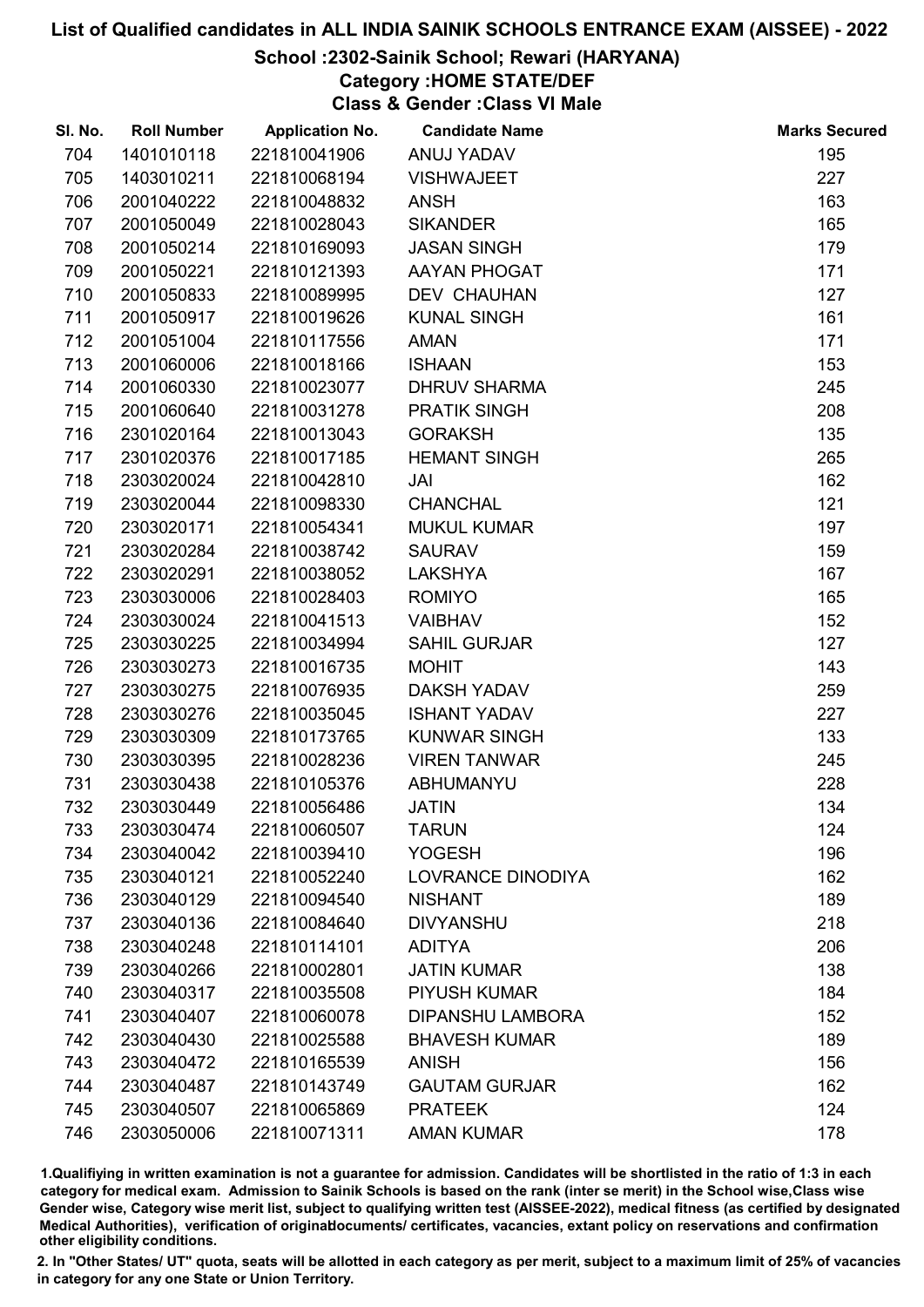# School :2302-Sainik School; Rewari (HARYANA)

Category :HOME STATE/DEF

Class & Gender :Class VI Male

| SI. No. | <b>Roll Number</b> | <b>Application No.</b> | <b>Candidate Name</b>      |           | <b>Marks Secured</b> |
|---------|--------------------|------------------------|----------------------------|-----------|----------------------|
| 747     | 2303050052         | 221810076621           | <b>PIYUSH</b>              |           | 144                  |
| 748     | 2303050085         | 221810124831           | <b>AKASH KUMAR</b>         |           | 202                  |
| 749     | 2303050122         | 221810184251           | <b>LOKESH KUMAR SINGH</b>  |           | 128                  |
| 750     | 2303050147         | 221810063261           | YASH GAHLAWAT              |           | 123                  |
| 751     | 2303050189         | 221810125571           | <b>TANISH KUMAR</b>        |           | 128                  |
| 752     | 2303050200         | 221810061381           | <b>MAYANK</b>              |           | 147                  |
| 753     | 2303050311         | 221810051132           | <b>SARTHAK CHAUHAN</b>     |           | 145                  |
| 754     | 2303050385         | 221810054162           | <b>MUKUL YADAV</b>         |           | 246                  |
| 755     | 2303050440         | 221810153982           | <b>MAYANK YADAV</b>        |           | 133                  |
| 756     | 2303060044         | 221810132623           | <b>AMAN CHAUHAN</b>        |           | 138                  |
| 757     | 2303060065         | 221810030133           | <b>MAYANK</b>              |           | 256                  |
| 758     | 2303060077         | 221810035333           | LOVEPREET SINGH            |           | 165                  |
| 759     | 2303060092         | 221810100933           | <b>SUBHAM SINGH</b>        |           | 160                  |
| 760     | 2303060094         | 221810154933           | <b>POORAV</b>              |           | 220                  |
| 761     | 2303060112         | 221810054643           | <b>SHAURYA CHOUDHARY</b>   |           | 157                  |
| 762     | 2303060174         | 221810196073           | KANISHK BHADANA            |           | 157                  |
| 763     | 2303060216         | 221810029383           | <b>GOURAV</b>              |           | 164                  |
| 764     | 2303060272         | 221810158304           | <b>NILESH</b>              |           | 168                  |
| 765     | 2303060310         | 221810131814           | <b>MANJEET SINGH</b>       |           | 122                  |
| 766     | 2303060430         | 221810055164           | <b>SUMIT KUMAR</b>         |           | 158                  |
| 767     | 2303060433         | 221810010364           | <b>DEEPANSHU</b>           |           | 159                  |
| 768     | 2303060464         | 221810087274           | <b>VAIBHAV YADAV</b>       |           | 204                  |
| 769     | 2303060466         | 221810060474           | NITIN YADAV                |           | 257                  |
| 770     | 2303070004         | 221810126184           | <b>JATIN</b>               |           | 139                  |
| 771     | 2303070013         | 221810063484           | <b>YASHVINDER</b>          |           | 197                  |
| 772     | 2303070040         | 221810098594           | <b>CHIRAG</b>              |           | 245                  |
| 773     | 2303070043         | 221810135794           | <b>SOURAV</b>              |           | 208                  |
| 774     | 2303070077         | 221810040805           | <b>PARTEEK</b>             |           | 141                  |
| 775     | 2303070229         | 221810099065           | <b>JAYANT KUMAR RAGHAV</b> |           | 151                  |
| 776     | 2303070290         | 221810125385           | <b>HITESH JAKHAR</b>       |           | 200                  |
| 777     | 2303070291         | 221810055385           | <b>ASHMIT DIVA</b>         |           | 229                  |
| 778     | 2303070355         | 221810010806           | <b>RACHIT</b>              |           | 152                  |
| 779     | 2303070365         | 221810146116           | <b>PARAS KUMAR</b>         | <b>AR</b> | 195                  |
| 780     | 2303070405         | 221810100626           | <b>RITESH</b>              |           | 165                  |
| 781     | 2303080065         | 221810129556           | <b>KUNAL</b>               |           | 148                  |
| 782     | 2303080097         | 221810114176           | <b>KARTIK</b>              |           | 191                  |
| 783     | 2303080105         | 221810053576           | <b>PARTH</b>               |           | 198                  |
| 784     | 2303080166         | 221810087696           | <b>NITESH</b>              |           | 186                  |
| 785     | 2303080193         | 221810068607           | <b>AAYUSH</b>              |           | 250                  |
| 786     | 2303080222         | 221810074617           | <b>VANSH YADAV</b>         |           | 169                  |
| 787     | 2303080282         | 221810055737           | <b>VIREN KUNDU</b>         |           | 187                  |
| 788     | 2303090056         | 221810148497           | <b>KAUSHAL YADAV</b>       |           | 256                  |
| 789     | 2303090162         | 221810157338           | <b>MUDIT KUMAR</b>         |           | 170                  |

1.Qualifiying in written examination is not a guarantee for admission. Candidates will be shortlisted in the ratio of 1:3 in each category for medical exam. Admission to Sainik Schools is based on the rank (inter se merit) in the School wise,Class wise Gender wise, Category wise merit list, subject to qualifying written test (AISSEE-2022), medical fitness (as certified by designated Medical Authorities), verification of originablocuments/ certificates, vacancies, extant policy on reservations and confirmation other eligibility conditions.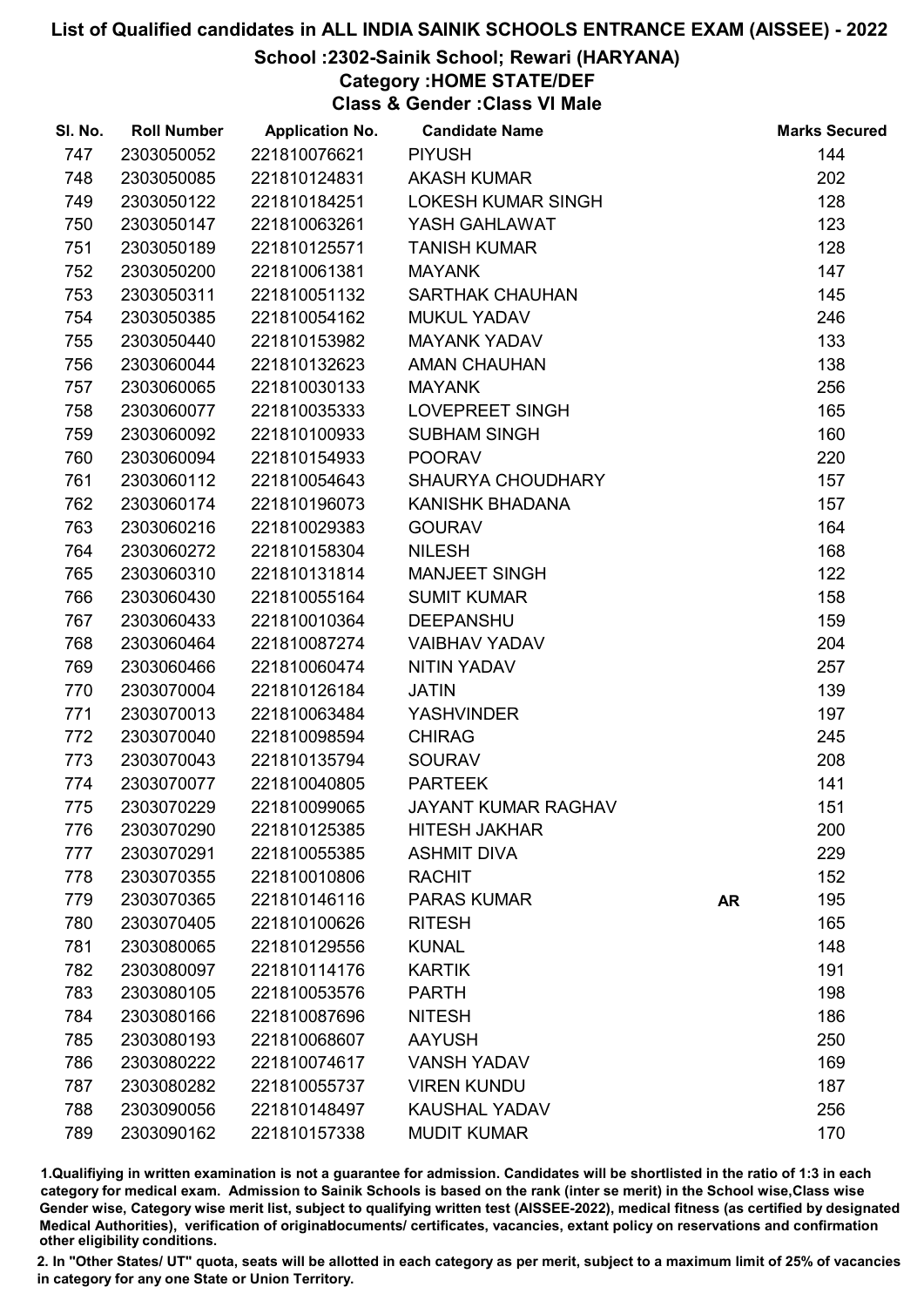# School :2302-Sainik School; Rewari (HARYANA)

# Category :HOME STATE/DEF

Class & Gender :Class VI Male

| SI. No. | <b>Roll Number</b> | <b>Application No.</b> | <b>Candidate Name</b>    | <b>Marks Secured</b> |
|---------|--------------------|------------------------|--------------------------|----------------------|
| 790     | 2303090254         | 221810051278           | <b>TUSHAR</b>            | 193                  |
| 791     | 2303090309         | 221810035498           | <b>DAKSH YADAV</b>       | 278                  |
| 792     | 2303090335         | 221810040509           | <b>DEVESH KUMAR</b>      | 156                  |
| 793     | 2303100064         | 221810046939           | <b>JITEN KINHA</b>       | 180                  |
| 794     | 2303100086         | 221810116649           | <b>AYUSHA</b>            | 170                  |
| 795     | 2303100218         | 221810039199           | <b>RITESH KUMAR</b>      | 163                  |
| 796     | 2304020381         | 221810090585           | <b>LAKSHAY</b>           | 231                  |
| 797     | 2304020493         | 221810083737           | PUNEET KAJALA            | 261                  |
| 798     | 2304020512         | 221810084467           | <b>VIHAAN PARMAR</b>     | 179                  |
| 799     | 2304020556         | 221810084918           | <b>NIKHIL SHARMA</b>     | 146                  |
| 800     | 2304030040         | 221810087510           | <b>RAMAN</b>             | 125                  |
| 801     | 2304030215         | 221810067831           | <b>KARTIK</b>            | 151                  |
| 802     | 2304030301         | 221810133581           | <b>VIYAAN</b>            | 186                  |
| 803     | 2304030327         | 221810049202           | <b>SUBHAM</b>            | 207                  |
| 804     | 2304030402         | 221810013142           | <b>VARUN</b>             | 215                  |
| 805     | 2304030431         | 221810022752           | <b>VIREN LAMBA</b>       | 165                  |
| 806     | 2304030480         | 221810068782           | ARPIT KUMAR MAHLA        | 175                  |
| 807     | 2304030562         | 221810048233           | <b>JISHU</b>             | 194                  |
| 808     | 2304030636         | 221810183863           | <b>ANKIT KUMAR</b>       | 241                  |
| 809     | 2304030638         | 221810007963           | <b>NISHANT</b>           | 197                  |
| 810     | 2304040124         | 221810135254           | <b>LAV SIHAG</b>         | 246                  |
| 811     | 2304040193         | 221810013094           | <b>ADITYA</b>            | 200                  |
| 812     | 2304040244         | 221810003625           | <b>VANSH SAHRAWAT</b>    | 121                  |
| 813     | 2304060058         | 221810103658           | <b>SHAURYA PANNU</b>     | 237                  |
| 814     | 2304060283         | 221810059789           | <b>ROHIT</b>             | 226                  |
| 815     | 2501040149         | 221810182546           | <b>AMAN SINGH</b>        | 244                  |
| 816     | 2612010094         | 221810067462           | <b>DAKSH SUNARIA</b>     | 124                  |
| 817     | 3001030366         | 221810013214           | <b>NAREN KUMAR</b>       | 162                  |
| 818     | 3003030062         | 221810047974           | <b>DAKSH</b>             | 176                  |
| 819     | 3801020206         | 221810008219           | <b>MUKUL SINGH</b>       | 236                  |
| 820     | 3802010053         | 221810107892           | <b>DEV</b>               | 194                  |
| 821     | 3901010170         | 221810082433           | <b>ABHYUDYA LOONAICH</b> | 177                  |
| 822     | 3904030263         | 221810078137           | <b>UJJWAL</b>            | 162                  |
| 823     | 3905010181         | 221810067041           | <b>VIVEKSHIL YADAV</b>   | 199                  |
| 824     | 3905020171         | 221810086323           | <b>AMAN</b>              | 183                  |
| 825     | 3905020181         | 221810088923           | <b>BHANU PRAKASH</b>     | 202                  |
| 826     | 3905020269         | 221810131993           | <b>MEHUL KUMAR LADE</b>  | 210                  |
| 827     | 3905020384         | 221810070394           | <b>KUNAL</b>             | 143                  |
| 828     | 3906010448         | 221810042498           | <b>ANKUR DABAR</b>       | 133                  |
| 829     | 4201050259         | 221810079106           | <b>TARUN KUMAR</b>       | 136                  |
| 830     | 4401020132         | 221810129803           | <b>YASH</b>              | 226                  |
| 831     | 4407020461         | 221810139389           | <b>KARTIK YADAV</b>      | 162                  |

1.Qualifiying in written examination is not a guarantee for admission. Candidates will be shortlisted in the ratio of 1:3 in each category for medical exam. Admission to Sainik Schools is based on the rank (inter se merit) in the School wise,Class wise Gender wise, Category wise merit list, subject to qualifying written test (AISSEE-2022), medical fitness (as certified by designated Medical Authorities), verification of originablocuments/ certificates, vacancies, extant policy on reservations and confirmation other eligibility conditions.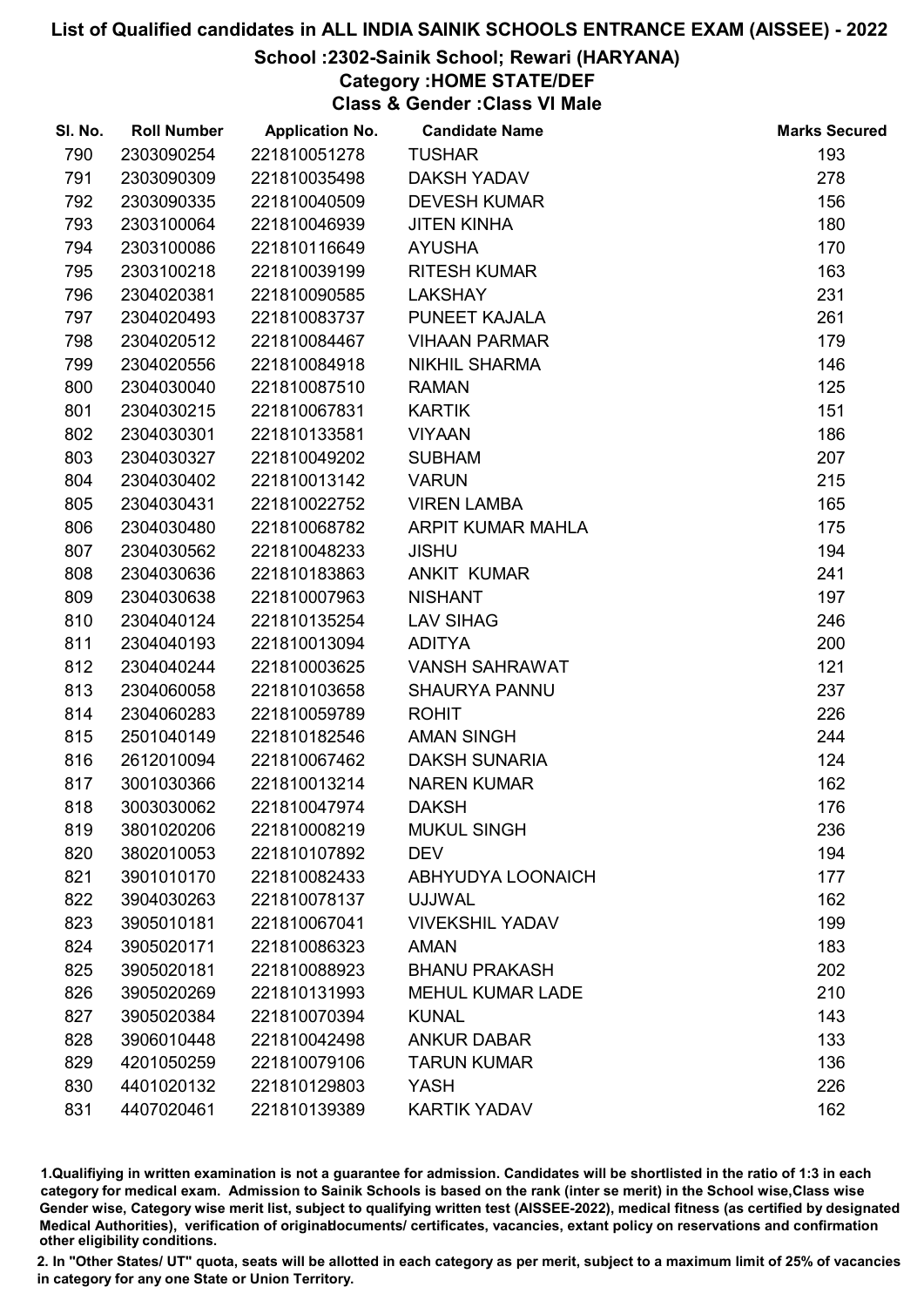#### School :2302-Sainik School; Rewari (HARYANA)

Category :HOME STATE/GEN

Class & Gender :Class VI Male

| SI. No. | <b>Roll Number</b> | <b>Application No.</b> | <b>Candidate Name</b>          | <b>Marks Secured</b> |
|---------|--------------------|------------------------|--------------------------------|----------------------|
| 832     | 2001020031         | 221810022770           | <b>YASH</b>                    | 218                  |
| 833     | 2001020075         | 221810115532           | <b>HITESH</b>                  | 135                  |
| 834     | 2001030217         | 221810016470           | <b>SAMAR SARANG</b>            | 160                  |
| 835     | 2001030360         | 221810101321           | <b>PUNEET TOKAS</b>            | 162                  |
| 836     | 2001030508         | 221810074773           | <b>JITESH RAWAT</b>            | 141                  |
| 837     | 2001030615         | 221810158276           | <b>KUNAL KAUSHIK</b>           | 153                  |
| 838     | 2001030701         | 221810014709           | <b>MUDIT MALIK</b>             | 134                  |
| 839     | 2001030705         | 221810135139           | <b>DEV DUTT</b>                | 122                  |
| 840     | 2001040006         | 221810068071           | <b>ANSH</b>                    | 148                  |
| 841     | 2001040038         | 221810014181           | <b>VISHAVJEET SINGH RAGHAV</b> | 260                  |
| 842     | 2001040124         | 221810171702           | <b>HIRDYANSH SAXENA</b>        | 132                  |
| 843     | 2001040148         | 221810034712           | <b>RITWIK YADAV</b>            | 198                  |
| 844     | 2001040225         | 221810082042           | <b>PURVANSH</b>                | 149                  |
| 845     | 2001040257         | 221810024252           | <b>ALANKRIT SHARMA</b>         | 135                  |
| 846     | 2001040357         | 221810059382           | KAVAY PREET TANWAR             | 169                  |
| 847     | 2001040393         | 221810179592           | <b>NAMAN GARG</b>              | 126                  |
| 848     | 2001050020         | 221810135133           | JAI                            | 169                  |
| 849     | 2001050027         | 221810037333           | <b>ABHISEK</b>                 | 125                  |
| 850     | 2001050237         | 221810148693           | <b>ARNAV PHOGAT</b>            | 186                  |
| 851     | 2001050428         | 221810154854           | <b>HEMANT SINGH TANWAR</b>     | 203                  |
| 852     | 2001050460         | 221810086964           | <b>HARSHIT</b>                 | 120                  |
| 853     | 2001050494         | 221810030184           | <b>HIMANSHU AGGARWAL</b>       | 198                  |
| 854     | 2001050496         | 221810091184           | <b>SAKSHAM RATHI</b>           | 135                  |
| 855     | 2001050602         | 221810016715           | <b>ANANT NAIN</b>              | 210                  |
| 856     | 2001050683         | 221810065055           | <b>GAURANSH KAUSHIK</b>        | 149                  |
| 857     | 2001050923         | 221810146926           | <b>VISHAL GAUR</b>             | 159                  |
| 858     | 2001060225         | 221810005337           | <b>PARTH GARG</b>              | 204                  |
| 859     | 2001060240         | 221810029937           | <b>SOURISH CHAWLA</b>          | 263                  |
| 860     | 2001060270         | 221810084457           | <b>GAURAV</b>                  | 143                  |
| 861     | 2001060272         | 221810077457           | <b>MAYANK TEWATIA</b>          | 183                  |
| 862     | 2001060483         | 221810028128           | <b>ABHINAV</b>                 | 133                  |
| 863     | 2001060554         | 221810158548           | <b>AKHIL</b>                   | 174                  |
| 864     | 2001060580         | 221810053458           | <b>BANDHAN</b>                 | 193                  |
| 865     | 2001060832         | 221810156739           | <b>PUNEET</b>                  | 209                  |
| 866     | 2001060922         | 221810154969           | YASH BHANU SHEKHAWAT           | 130                  |
| 867     | 2001060939         | 221810023379           | <b>GARV GEHLOT</b>             | 224                  |
| 868     | 2301010130         | 221810102811           | ABHINAV KUMAR SINGH            | 138                  |
| 869     | 2301010199         | 221810121562           | PURAV POONIA                   | 176                  |
| 870     | 2301010263         | 221810030757           | <b>SAHIL</b>                   | 246                  |
| 871     | 2301010273         | 221810120658           | <b>AKSHAT MALIK</b>            | 234                  |
| 872     | 2301010276         | 221810083968           | <b>SOURBH SINGH</b>            | 251                  |
| 873     | 2301020367         | 221810049765           | <b>AADIT SINGH</b>             | 164                  |
| 874     | 2301020401         | 221810143606           | <b>AARAV</b>                   | 208                  |

1.Qualifiying in written examination is not a guarantee for admission. Candidates will be shortlisted in the ratio of 1:3 in each category for medical exam. Admission to Sainik Schools is based on the rank (inter se merit) in the School wise,Class wise Gender wise, Category wise merit list, subject to qualifying written test (AISSEE-2022), medical fitness (as certified by designated Medical Authorities), verification of originablocuments/ certificates, vacancies, extant policy on reservations and confirmation other eligibility conditions.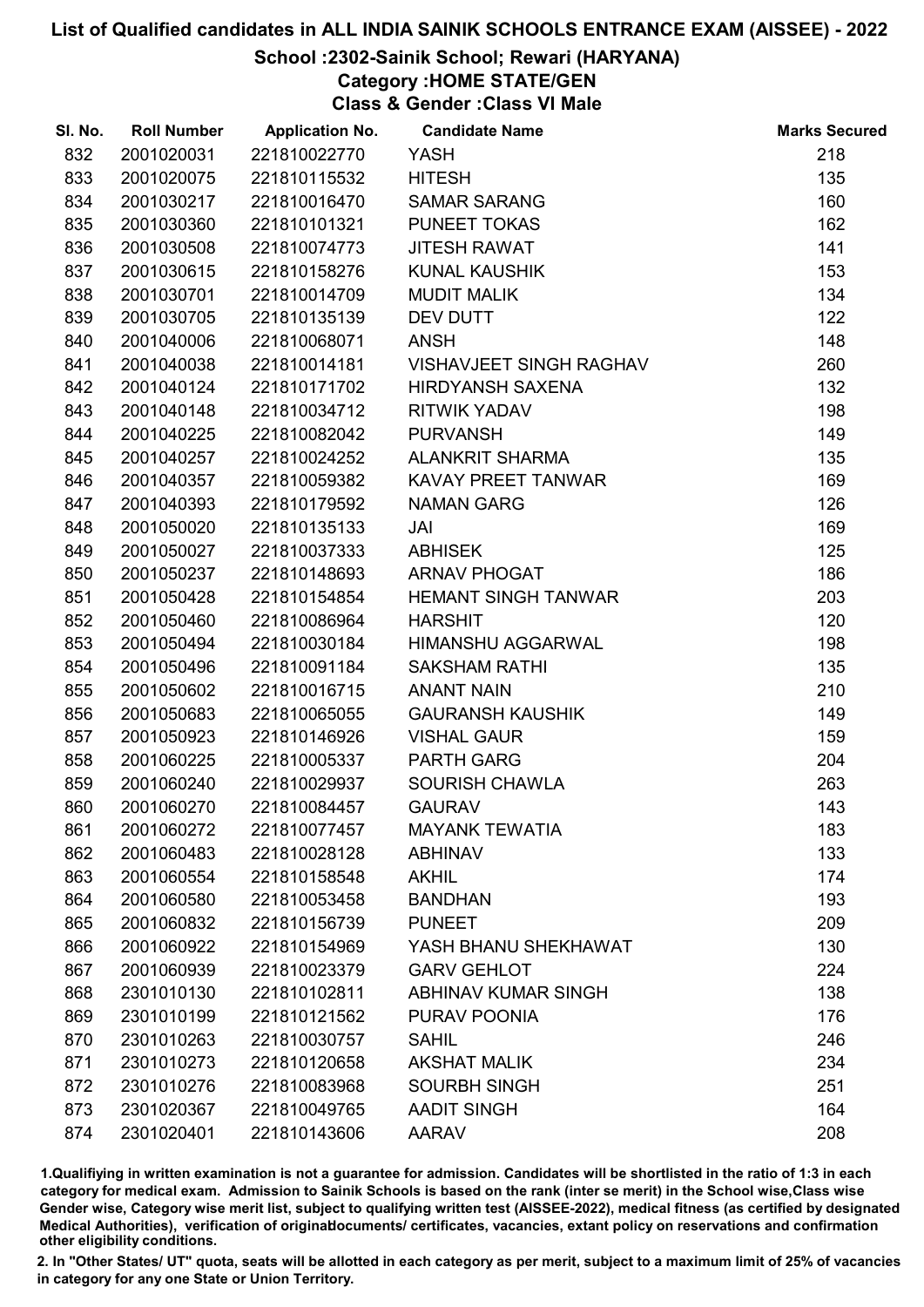#### School :2302-Sainik School; Rewari (HARYANA)

Category :HOME STATE/GEN

Class & Gender :Class VI Male

| SI. No. | <b>Roll Number</b> | <b>Application No.</b> | <b>Candidate Name</b>        | <b>Marks Secured</b> |
|---------|--------------------|------------------------|------------------------------|----------------------|
| 875     | 2301020608         | 221810070518           | <b>YASH</b>                  | 144                  |
| 876     | 2301020651         | 221810134268           | <b>YASHDEEP</b>              | 154                  |
| 877     | 2301020666         | 221810191378           | <b>MANMEET GUPTA</b>         | 133                  |
| 878     | 2301020710         | 221810164419           | <b>UTTAM CHAUHAN</b>         | 158                  |
| 879     | 2302020070         | 221810147180           | <b>HARMAN SINGH</b>          | 189                  |
| 880     | 2302020126         | 221810015231           | <b>KARTIK</b>                | 133                  |
| 881     | 2302020127         | 221810074331           | <b>ANANT BISHNOI</b>         | 127                  |
| 882     | 2302020374         | 221810148915           | <b>VANSH ARORA</b>           | 146                  |
| 883     | 2302030099         | 221810023473           | <b>JAYANT MITTAL</b>         | 163                  |
| 884     | 2302030293         | 221810015135           | <b>DIPENDER</b>              | 194                  |
| 885     | 2302030373         | 221810012116           | <b>NITISH</b>                | 171                  |
| 886     | 2302030440         | 221810067566           | <b>ATHARV SINGH</b>          | 205                  |
| 887     | 2302030447         | 221810081576           | <b>AASHISH VERMA</b>         | 167                  |
| 888     | 2302030452         | 221810165876           | <b>VEER PRATAP</b>           | 165                  |
| 889     | 2302040114         | 221810119597           | <b>SHAURYA</b>               | 142                  |
| 890     | 2302040216         | 221810115888           | <b>ARMAN</b>                 | 169                  |
| 891     | 2302040327         | 221810019389           | <b>VIBHOR KHURANA</b>        | 157                  |
| 892     | 2302040334         | 221810033299           | <b>JATIN MITTAL</b>          | 196                  |
| 893     | 2303020009         | 221810040700           | <b>RAMAN KUMAR</b>           | 169                  |
| 894     | 2303020015         | 221810038010           | <b>DAKSH</b>                 | 249                  |
| 895     | 2303020022         | 221810034710           | <b>POORAV</b>                | 214                  |
| 896     | 2303020027         | 221810048020           | <b>DEEP</b>                  | 144                  |
| 897     | 2303020029         | 221810125120           | <b>JIGAR</b>                 | 185                  |
| 898     | 2303020035         | 221810135620           | <b>DEV</b>                   | 224                  |
| 899     | 2303020036         | 221810014720           | <b>HAPPY</b>                 | 123                  |
| 900     | 2303020039         | 221810035820           | <b>RISHU GILL</b>            | 206                  |
| 901     | 2303020047         | 221810053530           | <b>ISHANT BHARDWAJ</b>       | 169                  |
| 902     | 2303020064         | 221810089250           | <b>HEMANT</b>                | 141                  |
| 903     | 2303020077         | 221810106660           | <b>DAMAN</b>                 | 208                  |
| 904     | 2303020114         | 221810156390           | <b>HARSH</b>                 | 151                  |
| 905     | 2303020120         | 221810047001           | YUVRAJ SINGH TANWAR          | 188                  |
| 906     | 2303020129         | 221810004801           | PREET SOROUT                 | 184                  |
| 907     | 2303020150         | 221810155421           | <b>VARUN SINGH SHEKHAWAT</b> | 156                  |
| 908     | 2303020167         | 221810026041           | <b>ATUL</b>                  | 154                  |
| 909     | 2303020193         | 221810056551           | <b>SHUBHAM</b>               | 194                  |
| 910     | 2303020213         | 221810191571           | <b>KARTIK VASHISTHA</b>      | 150                  |
| 911     | 2303020244         | 221810090612           | <b>NIKHIL KUMAR</b>          | 145                  |
| 912     | 2303020260         | 221810141922           | <b>PRINCE</b>                | 180                  |
| 913     | 2303020283         | 221810137742           | <b>JAYANT BHARDWAJ</b>       | 163                  |
| 914     | 2303020301         | 221810120852           | <b>BHUPESH</b>               | 167                  |
| 915     | 2303020303         | 221810035062           | <b>GOURAV</b>                | 198                  |
| 916     | 2303020332         | 221810155182           | <b>HARSHVARDHAN</b>          | 186                  |
| 917     | 2303020339         | 221810063682           | <b>SIDHANT</b>               | 126                  |

1.Qualifiying in written examination is not a guarantee for admission. Candidates will be shortlisted in the ratio of 1:3 in each category for medical exam. Admission to Sainik Schools is based on the rank (inter se merit) in the School wise,Class wise Gender wise, Category wise merit list, subject to qualifying written test (AISSEE-2022), medical fitness (as certified by designated Medical Authorities), verification of originablocuments/ certificates, vacancies, extant policy on reservations and confirmation other eligibility conditions.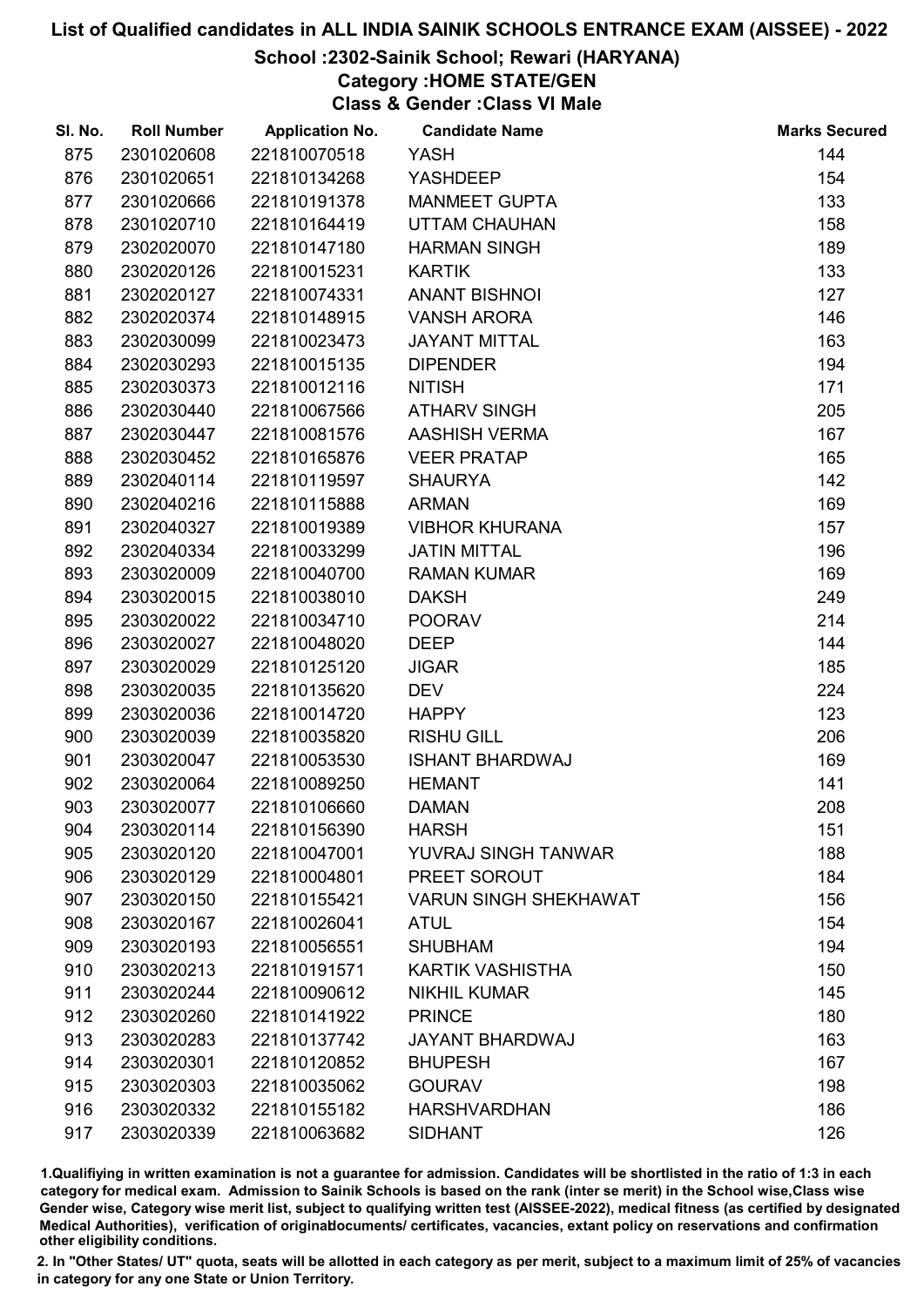# School :2302-Sainik School; Rewari (HARYANA)

Category :HOME STATE/GEN

Class & Gender :Class VI Male

| SI. No. | <b>Roll Number</b> | <b>Application No.</b> | <b>Candidate Name</b>     |    | <b>Marks Secured</b> |
|---------|--------------------|------------------------|---------------------------|----|----------------------|
| 918     | 2303030007         | 221810170503           | <b>HARSH</b>              |    | 167                  |
| 919     | 2303030013         | 221810125013           | <b>VARUN</b>              |    | 148                  |
| 920     | 2303030059         | 221810189543           | <b>DIPANSHU VERMA</b>     |    | 136                  |
| 921     | 2303030065         | 221810038153           | <b>DEV</b>                |    | 161                  |
| 922     | 2303030073         | 221810164063           | <b>AYUSH</b>              |    | 143                  |
| 923     | 2303030074         | 221810076063           | HIMASHU CHAUHAN           |    | 141                  |
| 924     | 2303030078         | 221810098563           | <b>KESHAV KUMAR</b>       |    | 151                  |
| 925     | 2303030079         | 221810134763           | PRIYANSHU LAMBA           |    | 160                  |
| 926     | 2303030092         | 221810001673           | <b>GOURAV SINGH</b>       |    | 223                  |
| 927     | 2303030098         | 221810186773           | <b>MOHAK SINGH SHOKIN</b> | CG | 135                  |
| 928     | 2303030107         | 221810099683           | <b>DHRUV SEHRAWAT</b>     |    | 191                  |
| 929     | 2303030125         | 221810095704           | <b>ABHI</b>               |    | 149                  |
| 930     | 2303030159         | 221810017144           | <b>SAMRAT CHAUHAN</b>     |    | 200                  |
| 931     | 2303030175         | 221810039154           | <b>PRINCE</b>             |    | 175                  |
| 932     | 2303030183         | 221810118564           | <b>MUKUL</b>              |    | 153                  |
| 933     | 2303030191         | 221810126074           | <b>GAURAV</b>             |    | 139                  |
| 934     | 2303030219         | 221810100494           | <b>NIMESH</b>             |    | 159                  |
| 935     | 2303030229         | 221810066205           | <b>DHEERAIN</b>           |    | 208                  |
| 936     | 2303030255         | 221810100625           | <b>JATIN SINGH</b>        |    | 124                  |
| 937     | 2303030256         | 221810142625           | <b>JAYESH KHOLA</b>       |    | 128                  |
| 938     | 2303030313         | 221810112075           | <b>PANKAJ</b>             |    | 242                  |
| 939     | 2303030319         | 221810152575           | YASH                      |    | 214                  |
| 940     | 2303030322         | 221810086575           | <b>HARSH</b>              |    | 126                  |
| 941     | 2303030345         | 221810080395           | <b>KHAGESH</b>            |    | 133                  |
| 942     | 2303030355         | 221810149006           | <b>AYUSH CHAUHAN</b>      |    | 151                  |
| 943     | 2303030368         | 221810085016           | <b>BHAVESH CHAUHAN</b>    |    | 181                  |
| 944     | 2303030370         | 221810153116           | <b>UDAY SINGH</b>         |    | 206                  |
| 945     | 2303030376         | 221810104716           | <b>NAKUL</b>              |    | 124                  |
| 946     | 2303030393         | 221810098926           | <b>RAMAN CHAUHAN</b>      |    | 166                  |
| 947     | 2303030409         | 221810042746           | <b>GOURAV</b>             |    | 210                  |
| 948     | 2303030416         | 221810132456           | <b>LAKSHAY PILANIYA</b>   |    | 128                  |
| 949     | 2303030420         | 221810060756           | <b>SHIDARTH</b>           |    | 178                  |
| 950     | 2303030427         | 221810027166           | <b>SARVESH KUMAR</b>      |    | 228                  |
| 951     | 2303030439         | 221810100476           | <b>ISHANT</b>             |    | 130                  |
| 952     | 2303030441         | 221810002576           | <b>JAINESH</b>            |    | 148                  |
| 953     | 2303030465         | 221810064996           | <b>GATIK CHAUHAN</b>      |    | 237                  |
| 954     | 2303030495         | 221810043627           | <b>HIMANSHU</b>           |    | 141                  |
| 955     | 2303030499         | 221810077727           | <b>MAYANK BHARDWAJ</b>    |    | 253                  |
| 956     | 2303030513         | 221810109437           | <b>DHRUV</b>              |    | 188                  |
| 957     | 2303030526         | 221810152157           | <b>TANISH KUMAR</b>       |    | 170                  |
| 958     | 2303030531         | 221810115457           | <b>TEJASH BHARDWAJ</b>    |    | 163                  |
| 959     | 2303040020         | 221810159800           | <b>VISHAL</b>             |    | 130                  |
| 960     | 2303040039         | 221810022410           | <b>DEEPAK SHARMA</b>      |    | 217                  |
|         |                    |                        |                           |    |                      |

1.Qualifiying in written examination is not a guarantee for admission. Candidates will be shortlisted in the ratio of 1:3 in each category for medical exam. Admission to Sainik Schools is based on the rank (inter se merit) in the School wise,Class wise Gender wise, Category wise merit list, subject to qualifying written test (AISSEE-2022), medical fitness (as certified by designated Medical Authorities), verification of originablocuments/ certificates, vacancies, extant policy on reservations and confirmation other eligibility conditions.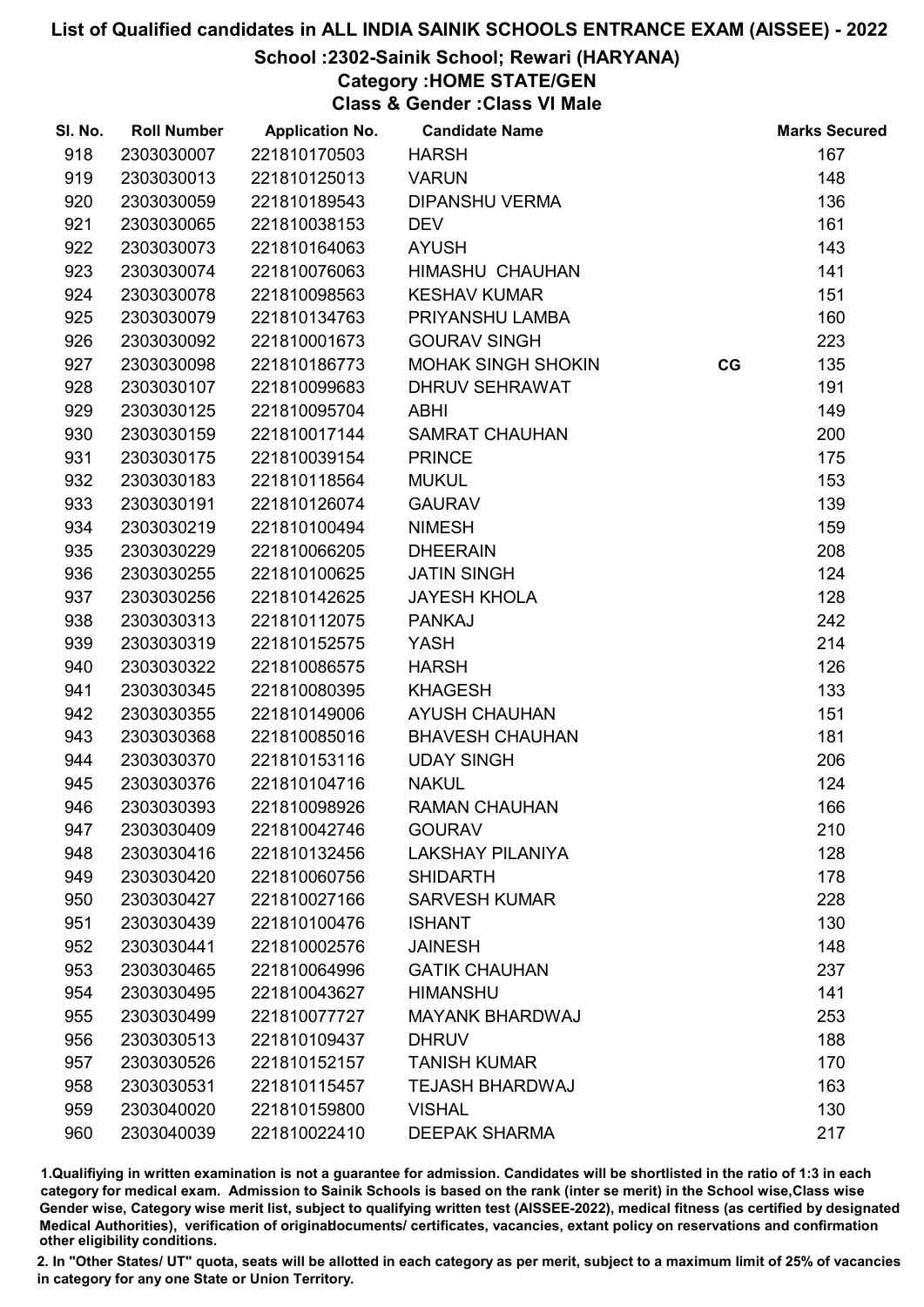# School :2302-Sainik School; Rewari (HARYANA)

Category :HOME STATE/GEN

Class & Gender :Class VI Male

| SI. No. | <b>Roll Number</b> | <b>Application No.</b> | <b>Candidate Name</b>     | <b>Marks Secured</b> |
|---------|--------------------|------------------------|---------------------------|----------------------|
| 961     | 2303040047         | 221810051610           | <b>DHRUV CHAUHAN</b>      | 195                  |
| 962     | 2303040066         | 221810009120           | <b>PRASHANT</b>           | 260                  |
| 963     | 2303040076         | 221810152520           | <b>SACHIN</b>             | 190                  |
| 964     | 2303040077         | 221810172520           | <b>KARTIK CHAUHAN</b>     | 128                  |
| 965     | 2303040085         | 221810063720           | <b>YOGESH</b>             | 216                  |
| 966     | 2303040102         | 221810086330           | <b>PRINCE</b>             | 121                  |
| 967     | 2303040128         | 221810114540           | YOGESH SHARMA             | 158                  |
| 968     | 2303040139         | 221810161740           | <b>YASH</b>               | 172                  |
| 969     | 2303040152         | 221810083350           | <b>KUSHAL</b>             | 187                  |
| 970     | 2303040153         | 221810034350           | <b>VINAY KUMAR</b>        | 129                  |
| 971     | 2303040155         | 221810194350           | <b>LAKSHAY KUMAR</b>      | 179                  |
| 972     | 2303040167         | 221810077850           | <b>DEEPANSHU</b>          | 158                  |
| 973     | 2303040176         | 221810143460           | <b>ISHANT</b>             | 234                  |
| 974     | 2303040184         | 221810113960           | <b>MOHIT KUMAR</b>        | 166                  |
| 975     | 2303040186         | 221810069960           | <b>KANNAN</b>             | 215                  |
| 976     | 2303040188         | 221810050170           | <b>AMAN</b>               | 128                  |
| 977     | 2303040200         | 221810106870           | <b>DHAIRYA</b>            | 198                  |
| 978     | 2303040204         | 221810155180           | <b>PRATEEK</b>            | 194                  |
| 979     | 2303040220         | 221810002980           | ARADHYA LENKA             | 177                  |
| 980     | 2303040228         | 221810008290           | <b>TANMAY</b>             | 201                  |
| 981     | 2303040256         | 221810134401           | <b>BHAVISHAYA SHARMA</b>  | 146                  |
| 982     | 2303040257         | 221810118401           | PRAKHAR SHARMA            | 209                  |
| 983     | 2303040261         | 221810181601           | SHOURYA PRATAP SINGH      | 133                  |
| 984     | 2303040279         | 221810031477           | <b>DIVAY PARTAP SINGH</b> | 170                  |
| 985     | 2303040296         | 221810016887           | <b>MAYANK</b>             | 201                  |
| 986     | 2303040354         | 221810144728           | <b>ISHANT</b>             | 151                  |
| 987     | 2303040365         | 221810030048           | <b>DAYA KISHAN</b>        | 145                  |
| 988     | 2303040367         | 221810132048           | <b>ADITYA</b>             | 178                  |
| 989     | 2303040371         | 221810188048           | YASH SHARMA               | 125                  |
| 990     | 2303040380         | 221810011648           | <b>BHARAT BHUSHAN</b>     | 126                  |
| 991     | 2303040392         | 221810025958           | <b>GOURAV</b>             | 219                  |
| 992     | 2303040422         | 221810150778           | <b>BHEVANSH</b>           | 161                  |
| 993     | 2303040449         | 221810086609           | <b>GOVIND</b>             | 129                  |
| 994     | 2303040459         | 221810016919           | <b>KRISHNA CHAUHAN</b>    | 212                  |
| 995     | 2303040474         | 221810113839           | <b>KHUSHAL SHARMA</b>     | 205                  |
| 996     | 2303040517         | 221810085879           | <b>UMANG</b>              | 131                  |
| 997     | 2303040520         | 221810089289           | <b>ADARSH</b>             | 196                  |
| 998     | 2303040530         | 221810057099           | <b>ANSHUL</b>             | 178                  |
| 999     | 2303040540         | 221810092899           | <b>CHETAN KUMAR</b>       | 163                  |
| 1000    | 2303050001         | 221810064111           | <b>NAKSHIT CHAUHAN</b>    | 228                  |
| 1001    | 2303050017         | 221810144711           | <b>RISHABH GAUTAM</b>     | 137                  |
| 1002    | 2303050028         | 221810063021           | <b>BHAVESH VERMA</b>      | 215                  |
| 1003    | 2303050049         | 221810098521           | <b>TEJAS DAGAR</b>        | 140                  |

1.Qualifiying in written examination is not a guarantee for admission. Candidates will be shortlisted in the ratio of 1:3 in each category for medical exam. Admission to Sainik Schools is based on the rank (inter se merit) in the School wise,Class wise Gender wise, Category wise merit list, subject to qualifying written test (AISSEE-2022), medical fitness (as certified by designated Medical Authorities), verification of originablocuments/ certificates, vacancies, extant policy on reservations and confirmation other eligibility conditions.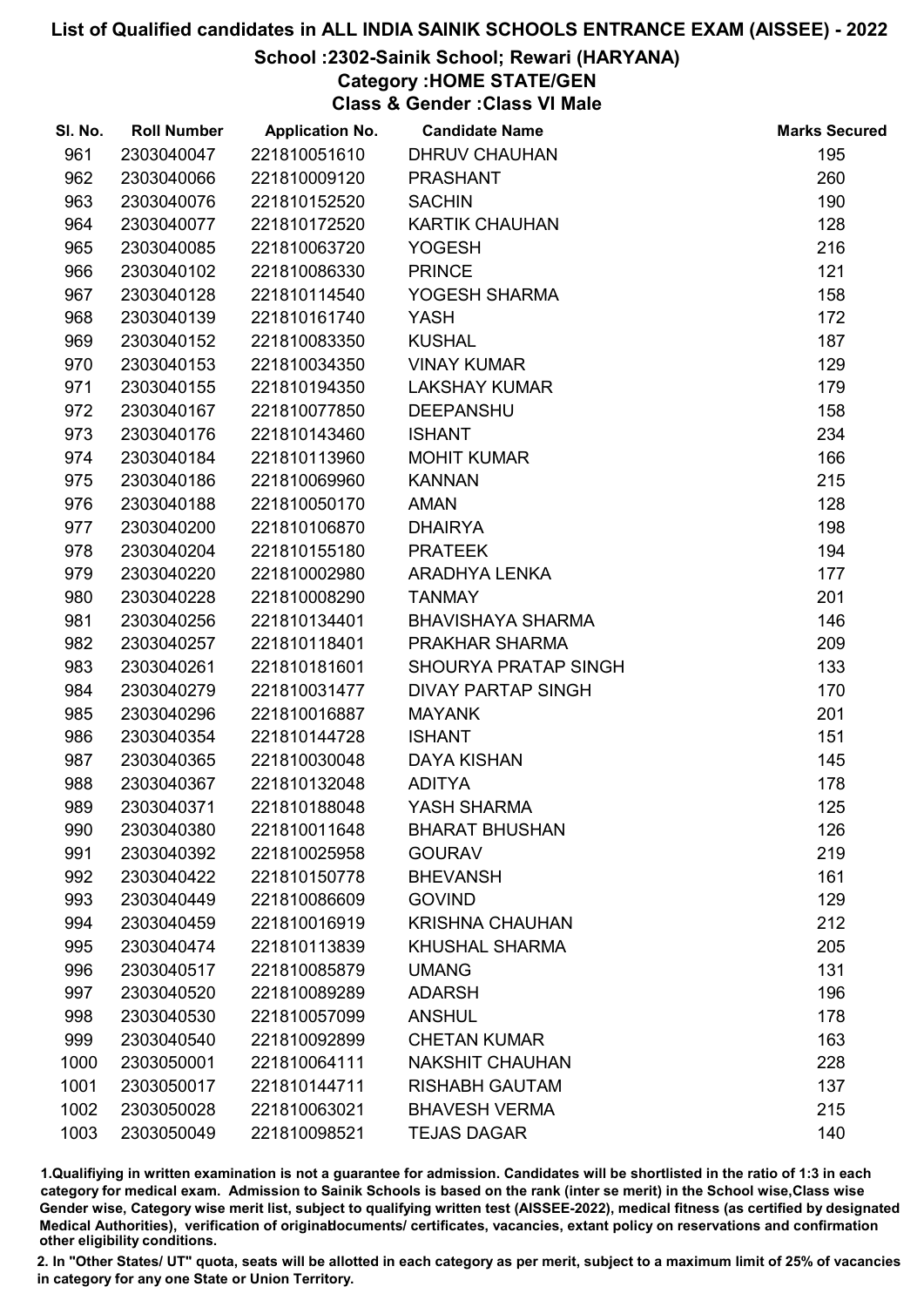# School :2302-Sainik School; Rewari (HARYANA)

Category :HOME STATE/GEN

Class & Gender :Class VI Male

| SI. No. | <b>Roll Number</b> | <b>Application No.</b> | <b>Candidate Name</b>     | <b>Marks Secured</b> |
|---------|--------------------|------------------------|---------------------------|----------------------|
| 1004    | 2303050058         | 221810161921           | <b>SAURABH GAUR</b>       | 253                  |
| 1005    | 2303050068         | 221810050231           | <b>SUMIT</b>              | 167                  |
| 1006    | 2303050087         | 221810078831           | <b>TUSHAR</b>             | 122                  |
| 1007    | 2303050113         | 221810065051           | YASHDEEP DHANKHAR         | 135                  |
| 1008    | 2303050146         | 221810177161           | <b>NIMISH SHARMA</b>      | 120                  |
| 1009    | 2303050181         | 221810030371           | <b>HIMNISH GABA</b>       | 250                  |
| 1010    | 2303050184         | 221810167371           | <b>SAMAR TONDAK</b>       | 186                  |
| 1011    | 2303050207         | 221810041881           | <b>KUNAL SHARMA</b>       | 167                  |
| 1012    | 2303050235         | 221810112991           | <b>LAKSHAY</b>            | 148                  |
| 1013    | 2303050275         | 221810014812           | <b>KARTIK</b>             | 198                  |
| 1014    | 2303050282         | 221810068022           | <b>DIPENDER</b>           | 121                  |
| 1015    | 2303050293         | 221810125522           | YASH TANWAR               | 133                  |
| 1016    | 2303050294         | 221810182622           | <b>YASHVEEN</b>           | 132                  |
| 1017    | 2303050297         | 221810152722           | <b>GARVDEEP SHARMA</b>    | 156                  |
| 1018    | 2303050309         | 221810064032           | <b>JAYANT</b>             | 246                  |
| 1019    | 2303050348         | 221810114742           | NAVDEEP SHARMA            | 146                  |
| 1020    | 2303050373         | 221810025752           | AKRASTHA MISHRA           | 130                  |
| 1021    | 2303050400         | 221810070072           | <b>ARYAN</b>              | 129                  |
| 1022    | 2303050403         | 221810076272           | <b>HITESH</b>             | 206                  |
| 1023    | 2303050414         | 221810061572           | <b>DISHANT</b>            | 209                  |
| 1024    | 2303050417         | 221810119572           | <b>LOVE</b>               | 137                  |
| 1025    | 2303050420         | 221810113872           | <b>PRANAV</b>             | 167                  |
| 1026    | 2303050424         | 221810141082           | <b>ARNAV</b>              | 137                  |
| 1027    | 2303050445         | 221810070092           | <b>NAMAN YADAV</b>        | 132                  |
| 1028    | 2303050453         | 221810060692           | <b>AKHIL POONIA</b>       | 138                  |
| 1029    | 2303050460         | 221810100003           | <b>MAYANK</b>             | 217                  |
| 1030    | 2303050468         | 221810136403           | <b>USHMIT SINGH</b>       | 160                  |
| 1031    | 2303050469         | 221810098403           | <b>ABHAY SINGH</b>        | 158                  |
| 1032    | 2303060010         | 221810057513           | <b>YASH</b>               | 210                  |
| 1033    | 2303060024         | 221810099023           | <b>RAJAT KUMAR</b>        | 166                  |
| 1034    | 2303060048         | 221810148623           | <b>GOVIND YADAV</b>       | 140                  |
| 1035    | 2303060059         | 221810051033           | <b>HITESH</b>             | 265                  |
| 1036    | 2303060061         | 221810093033           | <b>LOKESH KUMAR YADAV</b> | 189                  |
| 1037    | 2303060067         | 221810041233           | <b>CHIRAG</b>             | 222                  |
| 1038    | 2303060113         | 221810032743           | <b>DISHANT</b>            | 121                  |
| 1039    | 2303060115         | 221810068743           | <b>UPANSHU</b>            | 226                  |
| 1040    | 2303060135         | 221810059453           | <b>SAKSHAM RANA</b>       | 163                  |
| 1041    | 2303060147         | 221810152063           | <b>KUNAL</b>              | 145                  |
| 1042    | 2303060163         | 221810168563           | <b>AARAV YADAV</b>        | 226                  |
| 1043    | 2303060170         | 221810170963           | <b>DHEERAJ</b>            | 156                  |
| 1044    | 2303060184         | 221810116373           | <b>JATIN SHARMA</b>       | 205                  |
| 1045    | 2303060190         | 221810054473           | <b>JATIN</b>              | 170                  |
| 1046    | 2303060193         | 221810086673           | <b>MEGHANSH</b>           | 143                  |

1.Qualifiying in written examination is not a guarantee for admission. Candidates will be shortlisted in the ratio of 1:3 in each category for medical exam. Admission to Sainik Schools is based on the rank (inter se merit) in the School wise,Class wise Gender wise, Category wise merit list, subject to qualifying written test (AISSEE-2022), medical fitness (as certified by designated Medical Authorities), verification of originablocuments/ certificates, vacancies, extant policy on reservations and confirmation other eligibility conditions.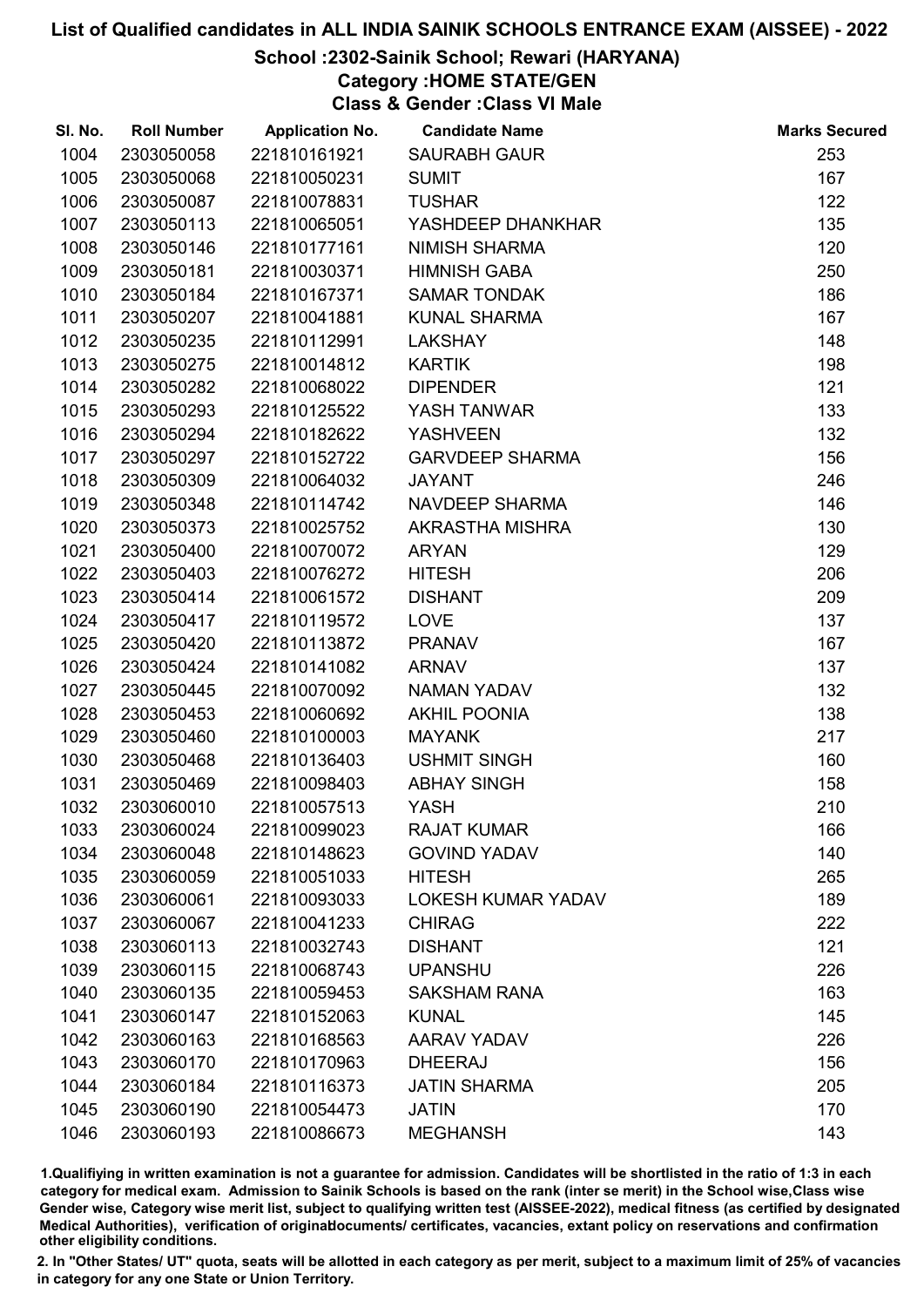# School :2302-Sainik School; Rewari (HARYANA)

Category :HOME STATE/GEN

Class & Gender :Class VI Male

| SI. No. | <b>Roll Number</b> | <b>Application No.</b> | <b>Candidate Name</b> | <b>Marks Secured</b> |
|---------|--------------------|------------------------|-----------------------|----------------------|
| 1047    | 2303060227         | 221810075683           | PRATEEK POONIA        | 187                  |
| 1048    | 2303060230         | 221810107783           | <b>ANSH KAUSHIK</b>   | 165                  |
| 1049    | 2303060240         | 221810060293           | <b>DAKSH DHANKHAR</b> | 144                  |
| 1050    | 2303060243         | 221810197293           | <b>DEVESH</b>         | 200                  |
| 1051    | 2303060249         | 221810056493           | <b>ARNAV SAHARAN</b>  | 178                  |
| 1052    | 2303060255         | 221810055793           | <b>ARNAV</b>          | 186                  |
| 1053    | 2303060274         | 221810101604           | ANUSHTHAN KULSHRESTHA | 145                  |
| 1054    | 2303060278         | 221810004704           | <b>VISHESH DAGAR</b>  | 140                  |
| 1055    | 2303060300         | 221810034314           | <b>ARIN AGARWAL</b>   | 136                  |
| 1056    | 2303060313         | 221810094024           | <b>NAMAN</b>          | 151                  |
| 1057    | 2303060314         | 221810141124           | <b>MOKSHIT SINGH</b>  | 203                  |
| 1058    | 2303060347         | 221810099134           | <b>AYUSH SHARMA</b>   | 205                  |
| 1059    | 2303060395         | 221810118844           | <b>MAYANK</b>         | 192                  |
| 1060    | 2303060402         | 221810057054           | <b>GOURAV</b>         | 210                  |
| 1061    | 2303060434         | 221810193364           | <b>RAKSHIT</b>        | 153                  |
| 1062    | 2303060455         | 221810065964           | <b>LAKSHIT SHARMA</b> | 127                  |
| 1063    | 2303060460         | 221810061174           | <b>ANMOL POONIA</b>   | 133                  |
| 1064    | 2303060473         | 221810116674           | <b>YAKSH</b>          | 159                  |
| 1065    | 2303070001         | 221810120084           | <b>VANSH SHARMA</b>   | 240                  |
| 1066    | 2303070055         | 221810080105           | <b>NAMAN MALLA</b>    | 168                  |
| 1067    | 2303070063         | 221810053305           | <b>TANMAY</b>         | 149                  |
| 1068    | 2303070064         | 221810100405           | <b>PANKAJ</b>         | 169                  |
| 1069    | 2303070087         | 221810060115           | <b>DIGVIJAY</b>       | 209                  |
| 1070    | 2303070095         | 221810099515           | <b>JATIN</b>          | 131                  |
| 1071    | 2303070099         | 221810189715           | <b>NISHANT</b>        | 196                  |
| 1072    | 2303070115         | 221810076225           | <b>MANISH KUMAR</b>   | 169                  |
| 1073    | 2303070130         | 221810034625           | <b>BHARAT SINGH</b>   | 125                  |
| 1074    | 2303070131         | 221810137625           | <b>SAMEER KASWA</b>   | 155                  |
| 1075    | 2303070148         | 221810114335           | <b>CHITRESH KUMAR</b> | 240                  |
| 1076    | 2303070161         | 221810019735           | <b>DIVESH KHARB</b>   | 156                  |
| 1077    | 2303070167         | 221810115045           | <b>JATIN</b>          | 216                  |
| 1078    | 2303070171         | 221810069045           | <b>UPENDER SINGH</b>  | 206                  |
| 1079    | 2303070176         | 221810134245           | <b>TARUN</b>          | 151                  |
| 1080    | 2303070201         | 221810157055           | <b>KHUSH SHARMA</b>   | 127                  |
| 1081    | 2303070213         | 221810068455           | <b>VINAY</b>          | 190                  |
| 1082    | 2303070227         | 221810035955           | <b>ROHIT</b>          | 154                  |
| 1083    | 2303070231         | 221810058165           | PIYUSH SHARMA         | 129                  |
| 1084    | 2303070232         | 221810073265           | <b>DEEPAK CHOUHAN</b> | 132                  |
| 1085    | 2303070240         | 221810037465           | <b>BHAVESH RAGHAV</b> | 230                  |
| 1086    | 2303070258         | 221810052275           | <b>VAIBHAV</b>        | 176                  |
| 1087    | 2303070273         | 221810055975           | <b>GAURAV</b>         | 135                  |
| 1088    | 2303070275         | 221810148975           | <b>AKSH</b>           | 148                  |
| 1089    | 2303070280         | 221810047085           | <b>BHAVISH</b>        | 120                  |

1.Qualifiying in written examination is not a guarantee for admission. Candidates will be shortlisted in the ratio of 1:3 in each category for medical exam. Admission to Sainik Schools is based on the rank (inter se merit) in the School wise,Class wise Gender wise, Category wise merit list, subject to qualifying written test (AISSEE-2022), medical fitness (as certified by designated Medical Authorities), verification of originablocuments/ certificates, vacancies, extant policy on reservations and confirmation other eligibility conditions.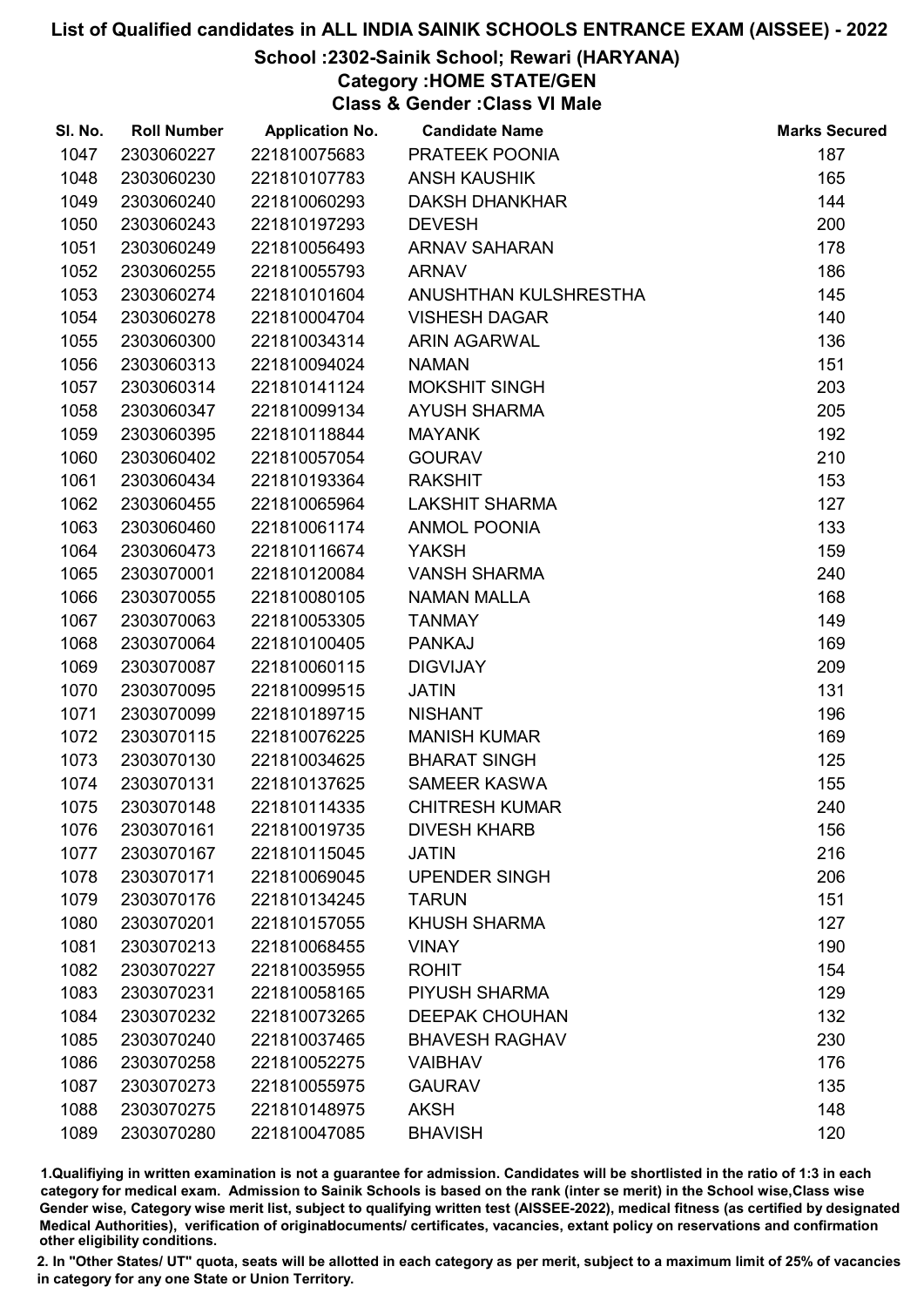School :2302-Sainik School; Rewari (HARYANA)

Category :HOME STATE/GEN

Class & Gender :Class VI Male

| SI. No. | <b>Roll Number</b> | <b>Application No.</b> | <b>Candidate Name</b>              | <b>Marks Secured</b> |
|---------|--------------------|------------------------|------------------------------------|----------------------|
| 1090    | 2303070298         | 221810094585           | <b>SHIVEN</b>                      | 182                  |
| 1091    | 2303070348         | 221810136406           | <b>HARSH</b>                       | 137                  |
| 1092    | 2303070373         | 221810039316           | <b>NAKUL</b>                       | 120                  |
| 1093    | 2303070377         | 221810131516           | <b>HARSH</b>                       | 131                  |
| 1094    | 2303070379         | 221810149516           | <b>AARAV</b>                       | 196                  |
| 1095    | 2303070381         | 221810084716           | <b>PUSHKAL</b>                     | 195                  |
| 1096    | 2303070399         | 221810166426           | <b>KARTIK</b>                      | 223                  |
| 1097    | 2303070401         | 221810081526           | <b>DEEPAK</b>                      | 147                  |
| 1098    | 2303080001         | 221810153036           | <b>AYUSH KUMAR</b>                 | 190                  |
| 1099    | 2303080003         | 221810126036           | <b>MANJEET KUMAR</b>               | 168                  |
| 1100    | 2303080013         | 221810115436           | <b>MAANAV</b>                      | 142                  |
| 1101    | 2303080031         | 221810047246           | <b>JIGNESH PRATAP SINGH TANWAR</b> | 231                  |
| 1102    | 2303080035         | 221810061446           | <b>SAGAR KHATRI</b>                | 190                  |
| 1103    | 2303080052         | 221810124156           | <b>PIYUSH</b>                      | 146                  |
| 1104    | 2303080073         | 221810047956           | <b>HARISH</b>                      | 198                  |
| 1105    | 2303080090         | 221810100766           | <b>KARTIK RAJ DAGAR</b>            | 162                  |
| 1106    | 2303080103         | 221810155476           | <b>DEVESH THAKRAN</b>              | 123                  |
| 1107    | 2303080125         | 221810102486           | <b>HIMANSHU</b>                    | 140                  |
| 1108    | 2303080128         | 221810019486           | NITYA SHARMA                       | 166                  |
| 1109    | 2303080163         | 221810191696           | <b>TUSHAR</b>                      | 180                  |
| 1110    | 2303080191         | 221810061607           | <b>NISHANT</b>                     | 131                  |
| 1111    | 2303080201         | 221810097807           | <b>CHETANYA CHAUHAN</b>            | 182                  |
| 1112    | 2303080241         | 221810088427           | AADITYA SHARMA                     | 229                  |
| 1113    | 2303080249         | 221810155827           | <b>VANSH</b>                       | 203                  |
| 1114    | 2303080258         | 221810065037           | <b>RUDRA</b>                       | 151                  |
| 1115    | 2303080263         | 221810078237           | <b>NETIK</b>                       | 172                  |
| 1116    | 2303080314         | 221810130257           | <b>BHAV SHARMA</b>                 | 140                  |
| 1117    | 2303080319         | 221810158357           | <b>CHIRAG</b>                      | 153                  |
| 1118    | 2303080320         | 221810099357           | <b>TUSHAR KATARIA</b>              | 142                  |
| 1119    | 2303080322         | 221810156557           | <b>HIMANSHU</b>                    | 170                  |
| 1120    | 2303080337         | 221810027267           | <b>MITUL SHARMA</b>                | 208                  |
| 1121    | 2303080340         | 221810100367           | <b>BHAVAY</b>                      | 134                  |
| 1122    | 2303090020         | 221810040087           | <b>LAKSHAY SEHRAWAT</b>            | 168                  |
| 1123    | 2303090036         | 221810068387           | <b>MANINDER SINGH</b>              | 161                  |
| 1124    | 2303090079         | 221810120408           | <b>RAJAT NARWAL</b>                | 231                  |
| 1125    | 2303090086         | 221810047708           | <b>BHUMIK</b>                      | 152                  |
| 1126    | 2303090152         | 221810047928           | <b>SHAURYA</b>                     | 228                  |
| 1127    | 2303090163         | 221810095438           | <b>NAVEEN CHOUDHARY</b>            | 146                  |
| 1128    | 2303090164         | 221810071538           | <b>VIKEE</b>                       | 161                  |
| 1129    | 2303090194         | 221810061648           | <b>DINKAL</b>                      | 138                  |
| 1130    | 2303090204         | 221810125848           | <b>GAUTAM LAMBA</b>                | 151                  |
| 1131    | 2303090213         | 221810153258           | <b>HARSHIL</b>                     | 152                  |
| 1132    | 2303090230         | 221810194858           | <b>ROHAN</b>                       | 144                  |

1.Qualifiying in written examination is not a guarantee for admission. Candidates will be shortlisted in the ratio of 1:3 in each category for medical exam. Admission to Sainik Schools is based on the rank (inter se merit) in the School wise,Class wise Gender wise, Category wise merit list, subject to qualifying written test (AISSEE-2022), medical fitness (as certified by designated Medical Authorities), verification of originablocuments/ certificates, vacancies, extant policy on reservations and confirmation other eligibility conditions.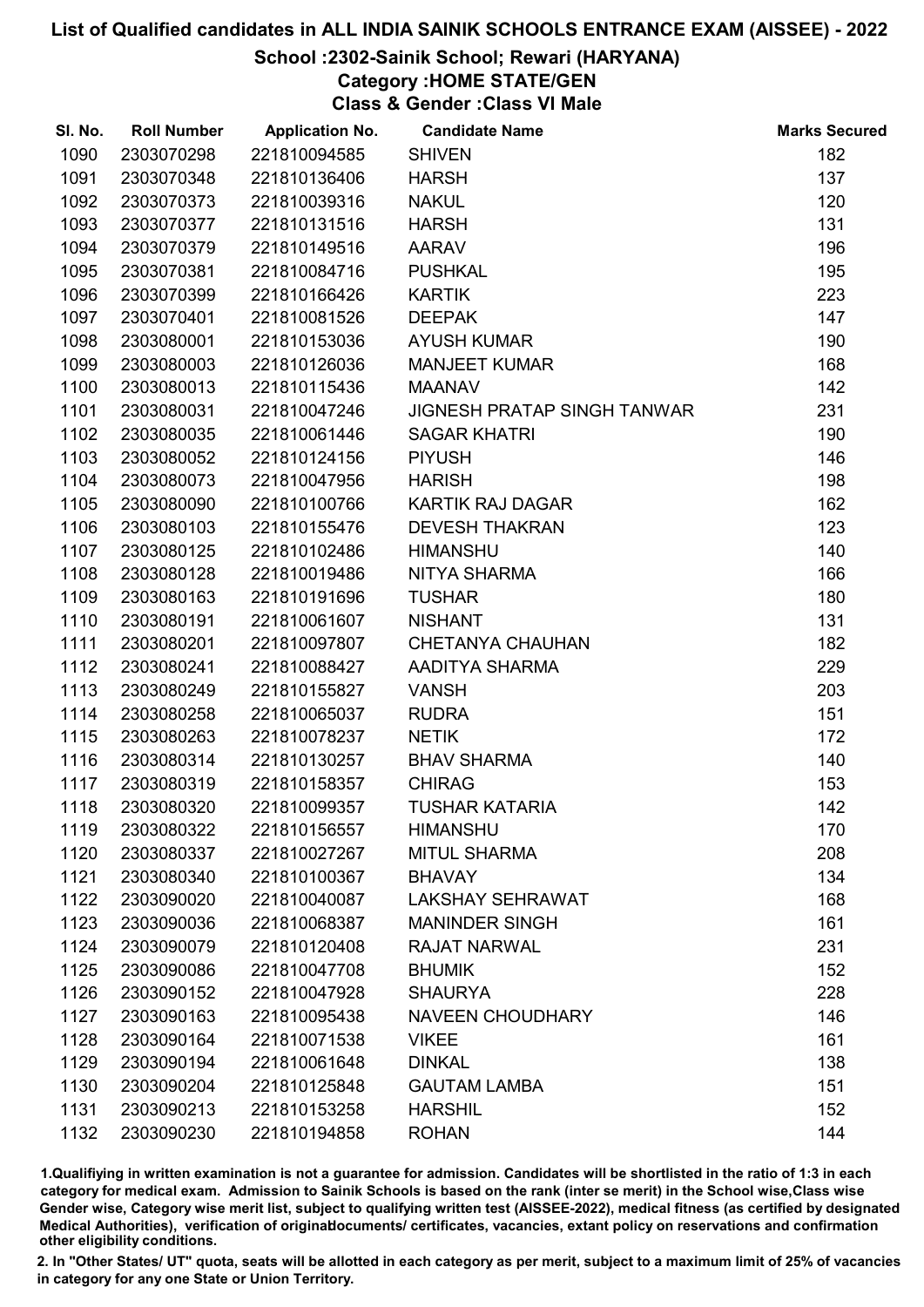# School :2302-Sainik School; Rewari (HARYANA)

Category :HOME STATE/GEN

Class & Gender :Class VI Male

| SI. No. | <b>Roll Number</b> | <b>Application No.</b> | <b>Candidate Name</b>        | <b>Marks Secured</b> |
|---------|--------------------|------------------------|------------------------------|----------------------|
| 1133    | 2303090233         | 221810127958           | <b>ISHANT JANGHU</b>         | 125                  |
| 1134    | 2303090239         | 221810010468           | <b>LAKSHAT SINGH NUNIWAL</b> | 249                  |
| 1135    | 2303090247         | 221810050078           | <b>ANSHU</b>                 | 196                  |
| 1136    | 2303090260         | 221810052478           | <b>KUNAL</b>                 | 152                  |
| 1137    | 2303090262         | 221810054478           | <b>DEEPANSHU</b>             | 134                  |
| 1138    | 2303090267         | 221810050678           | ABHINAV BHARDWAJ             | 209                  |
| 1139    | 2303090272         | 221810170778           | <b>VANSH TANWAR</b>          | 156                  |
| 1140    | 2303090287         | 221810114588           | <b>PRATHAM</b>               | 193                  |
| 1141    | 2303090294         | 221810054788           | YOGENDER MANGAWA             | 120                  |
| 1142    | 2303090298         | 221810071888           | <b>DEEPANSHU</b>             | 146                  |
| 1143    | 2303090330         | 221810076209           | <b>SACHIN</b>                | 187                  |
| 1144    | 2303090337         | 221810082609           | <b>OJAS GOYAL</b>            | 157                  |
| 1145    | 2303090342         | 221810160809           | <b>SHIVAM YADAV</b>          | 125                  |
| 1146    | 2303090346         | 221810156019           | <b>PRATEEK</b>               | 158                  |
| 1147    | 2303090357         | 221810071519           | <b>DISHANT</b>               | 128                  |
| 1148    | 2303100044         | 221810128139           | PARIVARTAN KHATANA           | 135                  |
| 1149    | 2303100048         | 221810094439           | <b>KRIT</b>                  | 133                  |
| 1150    | 2303100079         | 221810125449           | <b>DEV</b>                   | 157                  |
| 1151    | 2303100112         | 221810161559           | SAMARTH PAHUJA               | 162                  |
| 1152    | 2303100128         | 221810133069           | <b>HARDEEK YADAV</b>         | 149                  |
| 1153    | 2303100131         | 221810068269           | PEEYUSH KUMAR                | 123                  |
| 1154    | 2303100138         | 221810025469           | <b>JATIN KUMAR</b>           | 150                  |
| 1155    | 2303100146         | 221810193769           | <b>VABHAV</b>                | 127                  |
| 1156    | 2303100154         | 221810052179           | <b>KARTIK</b>                | 207                  |
| 1157    | 2303100159         | 221810097179           | <b>GEETANSH YADAV</b>        | 170                  |
| 1158    | 2303100179         | 221810114779           | <b>UDIT</b>                  | 232                  |
| 1159    | 2303100184         | 221810029879           | <b>KARTIKEY</b>              | 245                  |
| 1160    | 2303100207         | 221810064889           | <b>NAGENDER SINGH</b>        | 219                  |
| 1161    | 2303100214         | 221810180099           | <b>WAHID RAHAMAN</b>         | 154                  |
| 1162    | 2303100215         | 221810002099           | <b>RIDIT SHARMA</b>          | 158                  |
| 1163    | 2303100225         | 221810066399           | <b>DISHANT</b>               | 230                  |
| 1164    | 2303100239         | 221810135999           | <b>BHAVISHAY</b>             | 129                  |
| 1165    | 2304010018         | 221810092430           | <b>PRIXIT</b>                | 209                  |
| 1166    | 2304010020         | 221810122630           | <b>KUNAL</b>                 | 187                  |
| 1167    | 2304010031         | 221810122940           | <b>NITIN</b>                 | 197                  |
| 1168    | 2304020015         | 221810136280           | <b>KARTIK SAHARAN</b>        | 154                  |
| 1169    | 2304020034         | 221810027801           | <b>VINIT</b>                 | 146                  |
| 1170    | 2304020075         | 221810085441           | <b>KARTIKAY SINGH TANWAR</b> | 182                  |
| 1171    | 2304020083         | 221810101651           | <b>YOGESH</b>                | 153                  |
| 1172    | 2304020094         | 221810073071           | <b>YOJIT</b>                 | 172                  |
| 1173    | 2304020106         | 221810152881           | <b>PRINCE</b>                | 144                  |
| 1174    | 2304020114         | 221810036791           | <b>SAURABH BOORA</b>         | 186                  |
| 1175    | 2304020123         | 221810052212           | <b>ANSHU KUMAR</b>           | 266                  |

1.Qualifiying in written examination is not a guarantee for admission. Candidates will be shortlisted in the ratio of 1:3 in each category for medical exam. Admission to Sainik Schools is based on the rank (inter se merit) in the School wise,Class wise Gender wise, Category wise merit list, subject to qualifying written test (AISSEE-2022), medical fitness (as certified by designated Medical Authorities), verification of originablocuments/ certificates, vacancies, extant policy on reservations and confirmation other eligibility conditions.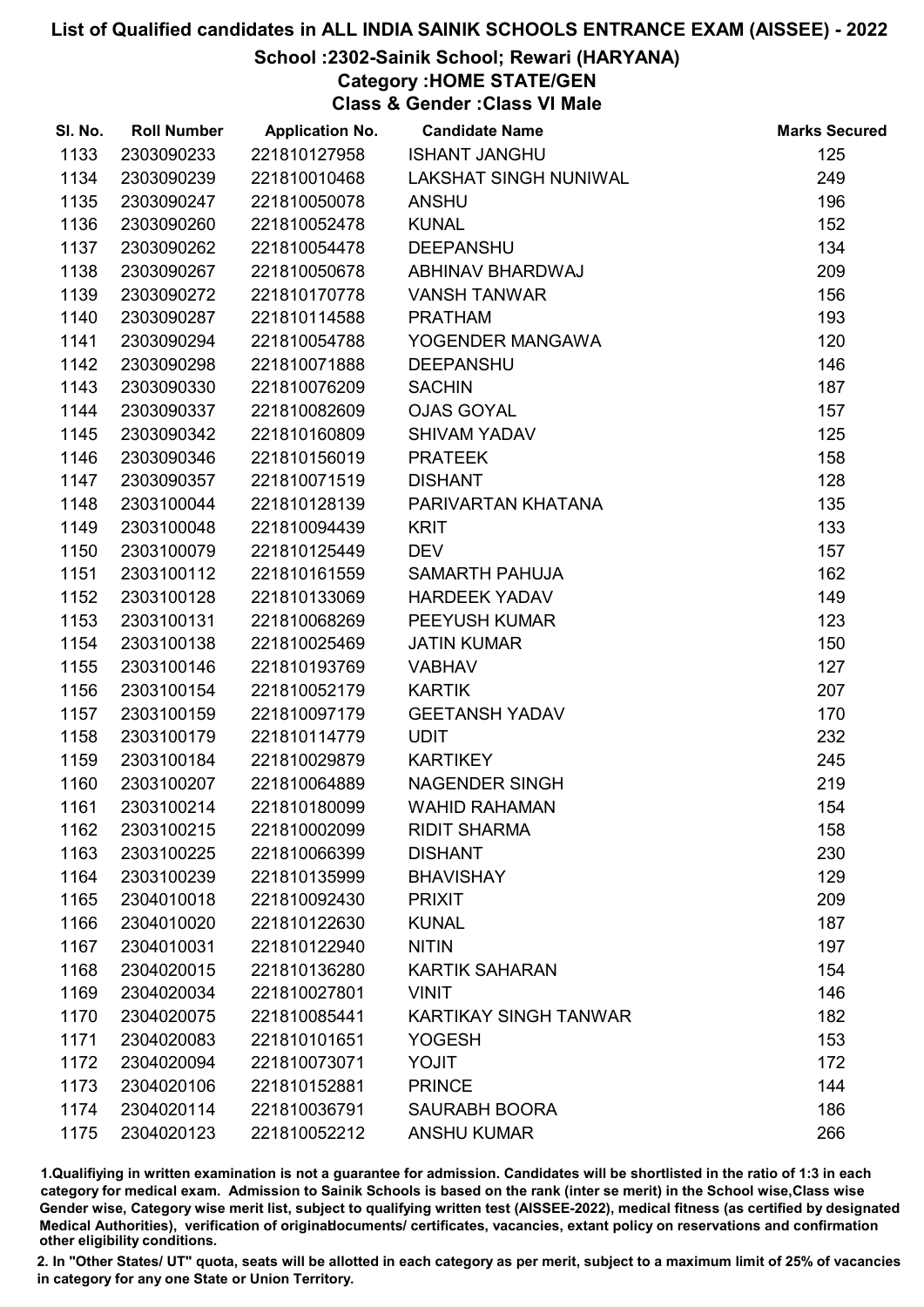# School :2302-Sainik School; Rewari (HARYANA)

Category :HOME STATE/GEN

Class & Gender :Class VI Male

| SI. No. | <b>Roll Number</b> | <b>Application No.</b> | <b>Candidate Name</b>   | <b>Marks Secured</b> |
|---------|--------------------|------------------------|-------------------------|----------------------|
| 1176    | 2304020134         | 221810172232           | <b>KANISH</b>           | 212                  |
| 1177    | 2304020149         | 221810005252           | <b>MADHUR</b>           | 128                  |
| 1178    | 2304020152         | 221810023652           | <b>PANKAJ</b>           | 227                  |
| 1179    | 2304020153         | 221810008652           | <b>JATIN</b>            | 209                  |
| 1180    | 2304020209         | 221810104933           | <b>HARSH</b>            | 193                  |
| 1181    | 2304020223         | 221810058553           | <b>SAKSHAM</b>          | 224                  |
| 1182    | 2304020230         | 221810122863           | <b>DEV</b>              | 169                  |
| 1183    | 2304020246         | 221810101993           | <b>ANKIT KUMAR BURA</b> | 146                  |
| 1184    | 2304020258         | 221810155614           | <b>NEERAJ KUMAR</b>     | 130                  |
| 1185    | 2304020259         | 221810037714           | <b>HARSHIT</b>          | 174                  |
| 1186    | 2304020282         | 221810086344           | <b>HITESH</b>           | 217                  |
| 1187    | 2304020289         | 221810044054           | <b>KAMAL</b>            | 257                  |
| 1188    | 2304020293         | 221810072654           | <b>ANKIT</b>            | 183                  |
| 1189    | 2304020295         | 221810023754           | <b>SAGAR</b>            | 202                  |
| 1190    | 2304020318         | 221810102584           | <b>VIKRAM</b>           | 136                  |
| 1191    | 2304020320         | 221810072684           | <b>CHAITNYA</b>         | 139                  |
| 1192    | 2304020325         | 221810059984           | <b>DEV SHARMA</b>       | 150                  |
| 1193    | 2304020358         | 221810082555           | <b>JIYANSH</b>          | 157                  |
| 1194    | 2304020372         | 221810023865           | ATUL KUMAR JAGLAN       | 198                  |
| 1195    | 2304020396         | 221810186106           | PANKAJ NAIN             | 124                  |
| 1196    | 2304020403         | 221810161226           | <b>VANSH</b>            | 134                  |
| 1197    | 2304020416         | 221810090436           | <b>SAHIL</b>            | 165                  |
| 1198    | 2304020429         | 221810174746           | <b>DIVYANSH</b>         | 139                  |
| 1199    | 2304020435         | 221810070266           | <b>HEMANT</b>           | 257                  |
| 1200    | 2304020437         | 221810072466           | <b>KANISHAK</b>         | 154                  |
| 1201    | 2304020473         | 221810126217           | <b>MANSHUK</b>          | 158                  |
| 1202    | 2304020478         | 221810108917           | <b>ALOK KUMAR</b>       | 154                  |
| 1203    | 2304020481         | 221810085127           | <b>VIVEK</b>            | 198                  |
| 1204    | 2304020495         | 221810026047           | <b>ATUL</b>             | 180                  |
| 1205    | 2304020507         | 221810023957           | <b>LAKSHAY</b>          | 179                  |
| 1206    | 2304020539         | 221810085797           | <b>HIMANSHU</b>         | 142                  |
| 1207    | 2304020541         | 221810072897           | <b>VISHESH DHAYAL</b>   | 147                  |
| 1208    | 2304020546         | 221810085208           | <b>SAHIL</b>            | 268                  |
| 1209    | 2304020551         | 221810023908           | <b>ATUL</b>             | 234                  |
| 1210    | 2304020558         | 221810031128           | <b>JATIN KHATRI</b>     | 131                  |
| 1211    | 2304020564         | 221810120428           | <b>RUDER</b>            | 196                  |
| 1212    | 2304020567         | 221810088828           | <b>VANSH DESWAL</b>     | 140                  |
| 1213    | 2304020576         | 221810063448           | <b>JAI KUMAR</b>        | 211                  |
| 1214    | 2304020583         | 221810073158           | PRINJAL SANGWAN         | 226                  |
| 1215    | 2304020588         | 221810107958           | <b>RAMAN</b>            | 197                  |
| 1216    | 2304020591         | 221810083168           | <b>RAJAT</b>            | 140                  |
| 1217    | 2304020600         | 221810123178           | <b>LAKSHAY</b>          | 170                  |
| 1218    | 2304020610         | 221810084898           | <b>RISHABH TANWAR</b>   | 134                  |

1.Qualifiying in written examination is not a guarantee for admission. Candidates will be shortlisted in the ratio of 1:3 in each category for medical exam. Admission to Sainik Schools is based on the rank (inter se merit) in the School wise,Class wise Gender wise, Category wise merit list, subject to qualifying written test (AISSEE-2022), medical fitness (as certified by designated Medical Authorities), verification of originablocuments/ certificates, vacancies, extant policy on reservations and confirmation other eligibility conditions.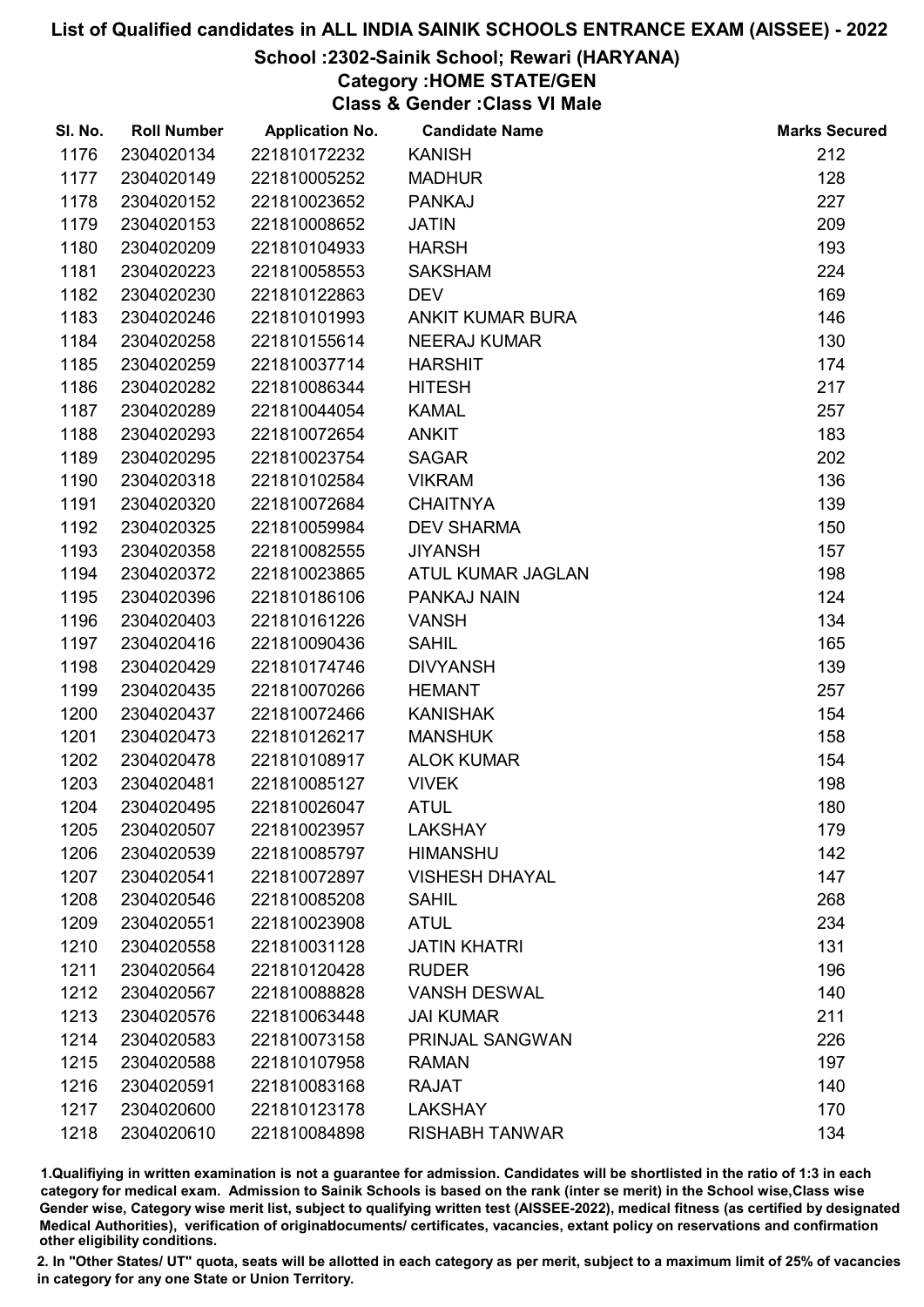#### School :2302-Sainik School; Rewari (HARYANA)

Category :HOME STATE/GEN

Class & Gender :Class VI Male

| SI. No. | <b>Roll Number</b> | <b>Application No.</b> | <b>Candidate Name</b>      | <b>Marks Secured</b> |
|---------|--------------------|------------------------|----------------------------|----------------------|
| 1219    | 2304020623         | 221810085809           | <b>KAUSHAL</b>             | 221                  |
| 1220    | 2304020650         | 221810093549           | <b>SAURAV</b>              | 232                  |
| 1221    | 2304020654         | 221810121059           | <b>LAKSHAY</b>             | 242                  |
| 1222    | 2304020668         | 221810083869           | <b>MAYANK</b>              | 216                  |
| 1223    | 2304020676         | 221810177089           | <b>MAHESH GULIA</b>        | 151                  |
| 1224    | 2304030003         | 221810092000           | PAYAS SANGWAN              | 161                  |
| 1225    | 2304030017         | 221810034700           | <b>VANSH</b>               | 189                  |
| 1226    | 2304030037         | 221810030510           | <b>SHOURYA</b>             | 174                  |
| 1227    | 2304030046         | 221810030810           | <b>DIMANSHU</b>            | 146                  |
| 1228    | 2304030052         | 221810013120           | <b>SHASHANK SANGWAN</b>    | 262                  |
| 1229    | 2304030061         | 221810024630           | <b>DIPEN</b>               | 145                  |
| 1230    | 2304030068         | 221810112930           | <b>AMANVEER</b>            | 182                  |
| 1231    | 2304030095         | 221810163650           | ROUNAK MALHOTRA            | 162                  |
| 1232    | 2304030149         | 221810034290           | <b>TILAK</b>               | 170                  |
| 1233    | 2304030191         | 221810052021           | <b>RITIK</b>               | 178                  |
| 1234    | 2304030199         | 221810130721           | <b>NAITIK</b>              | 159                  |
| 1235    | 2304030204         | 221810013131           | <b>DIPANSHU SANGWAN</b>    | 197                  |
| 1236    | 2304030274         | 221810042171           | ANSHUMAN JAKHAR            | 207                  |
| 1237    | 2304030280         | 221810160371           | <b>AYUSH</b>               | 138                  |
| 1238    | 2304030304         | 221810131981           | <b>DHRUV</b>               | 130                  |
| 1239    | 2304030317         | 221810109491           | <b>ARSHVEER</b>            | 150                  |
| 1240    | 2304030335         | 221810063702           | <b>DAMODAR</b>             | 223                  |
| 1241    | 2304030376         | 221810095722           | <b>DUSHYANT</b>            | 176                  |
| 1242    | 2304030377         | 221810172822           | <b>MANNAT HUNDAL</b>       | 206                  |
| 1243    | 2304030386         | 221810016532           | <b>NITIN</b>               | 120                  |
| 1244    | 2304030407         | 221810019342           | <b>ARYAN</b>               | 149                  |
| 1245    | 2304030412         | 221810033742           | <b>HARSH KUMAR SHEORAN</b> | 237                  |
| 1246    | 2304030421         | 221810103252           | <b>DEVYANSH</b>            | 130                  |
| 1247    | 2304030422         | 221810125252           | <b>DIPANSHU</b>            | 169                  |
| 1248    | 2304030430         | 221810057652           | YASH KUMAR                 | 209                  |
| 1249    | 2304030435         | 221810156952           | <b>BHAVESH</b>             | 153                  |
| 1250    | 2304030462         | 221810144772           | <b>HIREN</b>               | 206                  |
| 1251    | 2304030491         | 221810119492           | <b>LOKESH SHARMA</b>       | 172                  |
| 1252    | 2304030513         | 221810159603           | <b>VIREN</b>               | 195                  |
| 1253    | 2304030517         | 221810092803           | <b>DAKSH KUMAR</b>         | 196                  |
| 1254    | 2304030535         | 221810090913           | <b>MAYANK RATHI</b>        | 147                  |
| 1255    | 2304030538         | 221810115913           | <b>AVI</b>                 | 211                  |
| 1256    | 2304030575         | 221810152733           | <b>AKSHIT</b>              | 244                  |
| 1257    | 2304030578         | 221810006043           | <b>SMILE</b>               | 231                  |
| 1258    | 2304030579         | 221810138043           | <b>LAKSHAY</b>             | 225                  |
| 1259    | 2304030596         | 221810074053           | <b>HUNNY</b>               | 139                  |
| 1260    | 2304030617         | 221810041063           | <b>RASIK</b>               | 234                  |
| 1261    | 2304030621         | 221810030163           | <b>ANANT</b>               | 122                  |

1.Qualifiying in written examination is not a guarantee for admission. Candidates will be shortlisted in the ratio of 1:3 in each category for medical exam. Admission to Sainik Schools is based on the rank (inter se merit) in the School wise,Class wise Gender wise, Category wise merit list, subject to qualifying written test (AISSEE-2022), medical fitness (as certified by designated Medical Authorities), verification of originablocuments/ certificates, vacancies, extant policy on reservations and confirmation other eligibility conditions.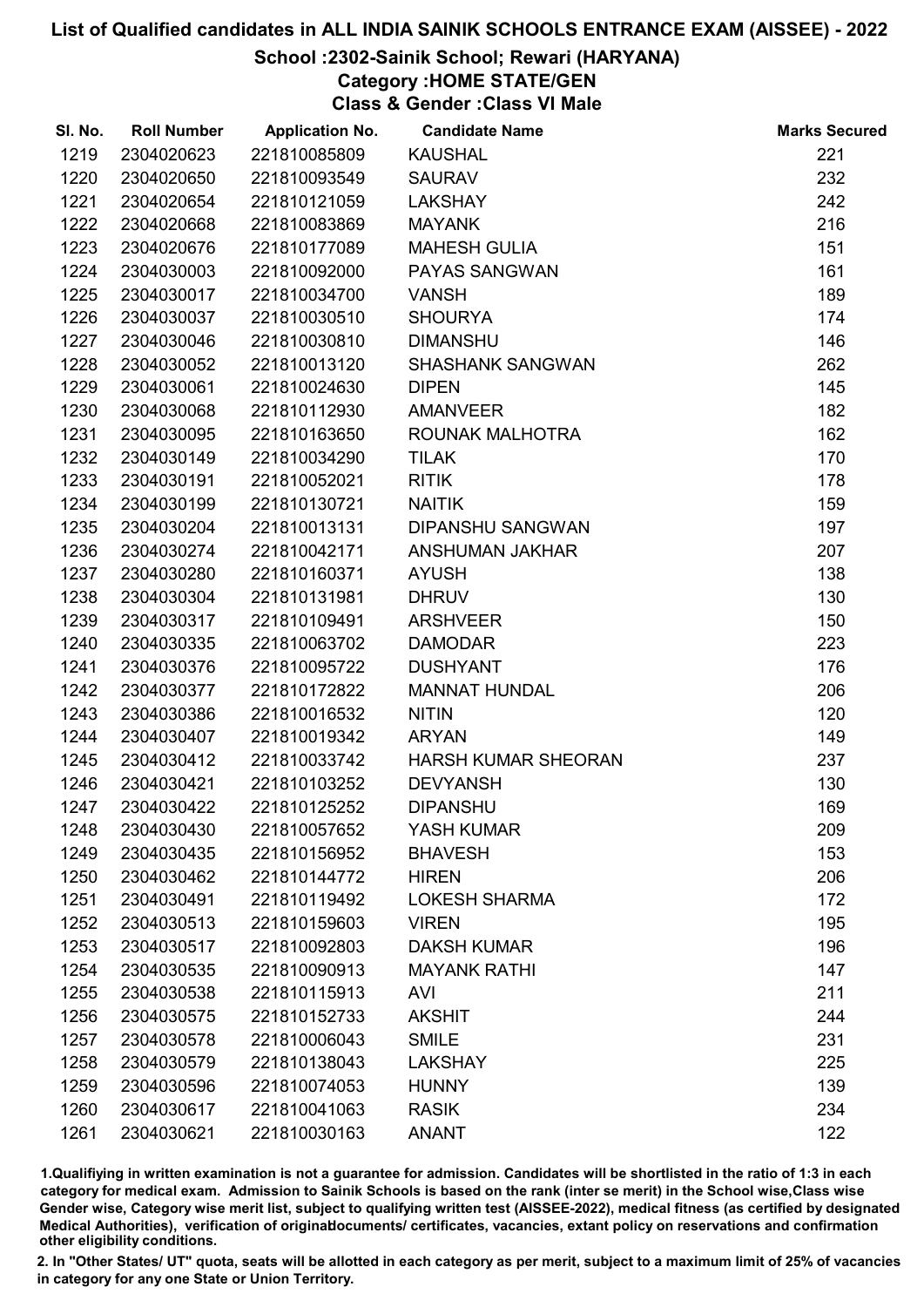# School :2302-Sainik School; Rewari (HARYANA)

Category :HOME STATE/GEN

Class & Gender :Class VI Male

| SI. No. | <b>Roll Number</b> | <b>Application No.</b> | <b>Candidate Name</b>         | <b>Marks Secured</b> |
|---------|--------------------|------------------------|-------------------------------|----------------------|
| 1262    | 2304030631         | 221810033563           | <b>SHIKSHANT</b>              | 220                  |
| 1263    | 2304030659         | 221810122599           | <b>DEEPAK</b>                 | 238                  |
| 1264    | 2304040015         | 221810156783           | AARUSH TYAGI                  | 131                  |
| 1265    | 2304040078         | 221810074324           | <b>GOTAM</b>                  | 133                  |
| 1266    | 2304040096         | 221810030434           | AADITYA SANGWAN               | 156                  |
| 1267    | 2304040102         | 221810099634           | <b>CHARITH</b>                | 216                  |
| 1268    | 2304040126         | 221810040354           | <b>LOKESH</b>                 | 231                  |
| 1269    | 2304040160         | 221810143964           | <b>JAI SANSANWAL</b>          | 158                  |
| 1270    | 2304040187         | 221810141484           | <b>RAMAN PRASAD</b>           | 127                  |
| 1271    | 2304040194         | 221810008094           | <b>DEEPENDER SINGH</b>        | 195                  |
| 1272    | 2304040198         | 221810015394           | <b>NIKHIL</b>                 | 121                  |
| 1273    | 2304040216         | 221810040705           | <b>YASH</b>                   | 228                  |
| 1274    | 2304040218         | 221810047015           | <b>KARTIK BAGRIA</b>          | 222                  |
| 1275    | 2304040241         | 221810149425           | <b>ROHIT</b>                  | 182                  |
| 1276    | 2304040285         | 221810103845           | <b>DIPANSHU</b>               | 141                  |
| 1277    | 2304040289         | 221810119155           | <b>AMAN</b>                   | 136                  |
| 1278    | 2304040347         | 221810004385           | <b>SAMEER</b>                 | 185                  |
| 1279    | 2304040355         | 221810154685           | RAJAT HOODA                   | 174                  |
| 1280    | 2304040357         | 221810116785           | <b>GURFATEH SINGH</b>         | 170                  |
| 1281    | 2304040360         | 221810034985           | <b>AGRIM GROVER</b>           | 185                  |
| 1282    | 2304040369         | 221810025395           | <b>BHANU PRATAP</b>           | 256                  |
| 1283    | 2304040372         | 221810001495           | <b>RAKSHIT KADIAN</b>         | 232                  |
| 1284    | 2304040388         | 221810133106           | <b>SANSKAR</b>                | 124                  |
| 1285    | 2304040406         | 221810118806           | <b>KESHAV SHARMA</b>          | 177                  |
| 1286    | 2304050008         | 221810154816           | <b>SACHET</b>                 | 183                  |
| 1287    | 2304050009         | 221810135126           | <b>HARSH</b>                  | 198                  |
| 1288    | 2304050041         | 221810030436           | <b>NARVEER</b>                | 215                  |
| 1289    | 2304050053         | 221810024346           | <b>KARTIK DALAL</b>           | 140                  |
| 1290    | 2304050056         | 221810114546           | <b>SHIVANG RANGI</b>          | 133                  |
| 1291    | 2304050077         | 221810120066           | <b>KANAV</b>                  | 172                  |
| 1292    | 2304050089         | 221810042566           | <b>NAVNEET</b>                | 198                  |
| 1293    | 2304050090         | 221810044666           | <b>PUNIT</b>                  | 160                  |
| 1294    | 2304050147         | 221810053207           | <b>ISHU RANGI</b>             | 231                  |
| 1295    | 2304050152         | 221810127307           | <b>HARSH</b>                  | 137                  |
| 1296    | 2304050161         | 221810122807           | <b>SURAJ</b>                  | 152                  |
| 1297    | 2304050195         | 221810119627           | <b>SHOURYA PRATAP SHEORAN</b> | 139                  |
| 1298    | 2304050202         | 221810042037           | <b>MANAV DAHIYA</b>           | 194                  |
| 1299    | 2304050204         | 221810165037           | YASH DUHAN                    | 182                  |
| 1300    | 2304050218         | 221810067347           | <b>HIMANSHU</b>               | 176                  |
| 1301    | 2304050225         | 221810148947           | <b>DAKSH DALAL</b>            | 131                  |
| 1302    | 2304050241         | 221810042757           | <b>RISHAL</b>                 | 201                  |
| 1303    | 2304050311         | 221810159797           | <b>ISHAN DHAYAL</b>           | 120                  |
| 1304    | 2304050330         | 221810032318           | <b>SACHIN</b>                 | 125                  |

1.Qualifiying in written examination is not a guarantee for admission. Candidates will be shortlisted in the ratio of 1:3 in each category for medical exam. Admission to Sainik Schools is based on the rank (inter se merit) in the School wise,Class wise Gender wise, Category wise merit list, subject to qualifying written test (AISSEE-2022), medical fitness (as certified by designated Medical Authorities), verification of originablocuments/ certificates, vacancies, extant policy on reservations and confirmation other eligibility conditions.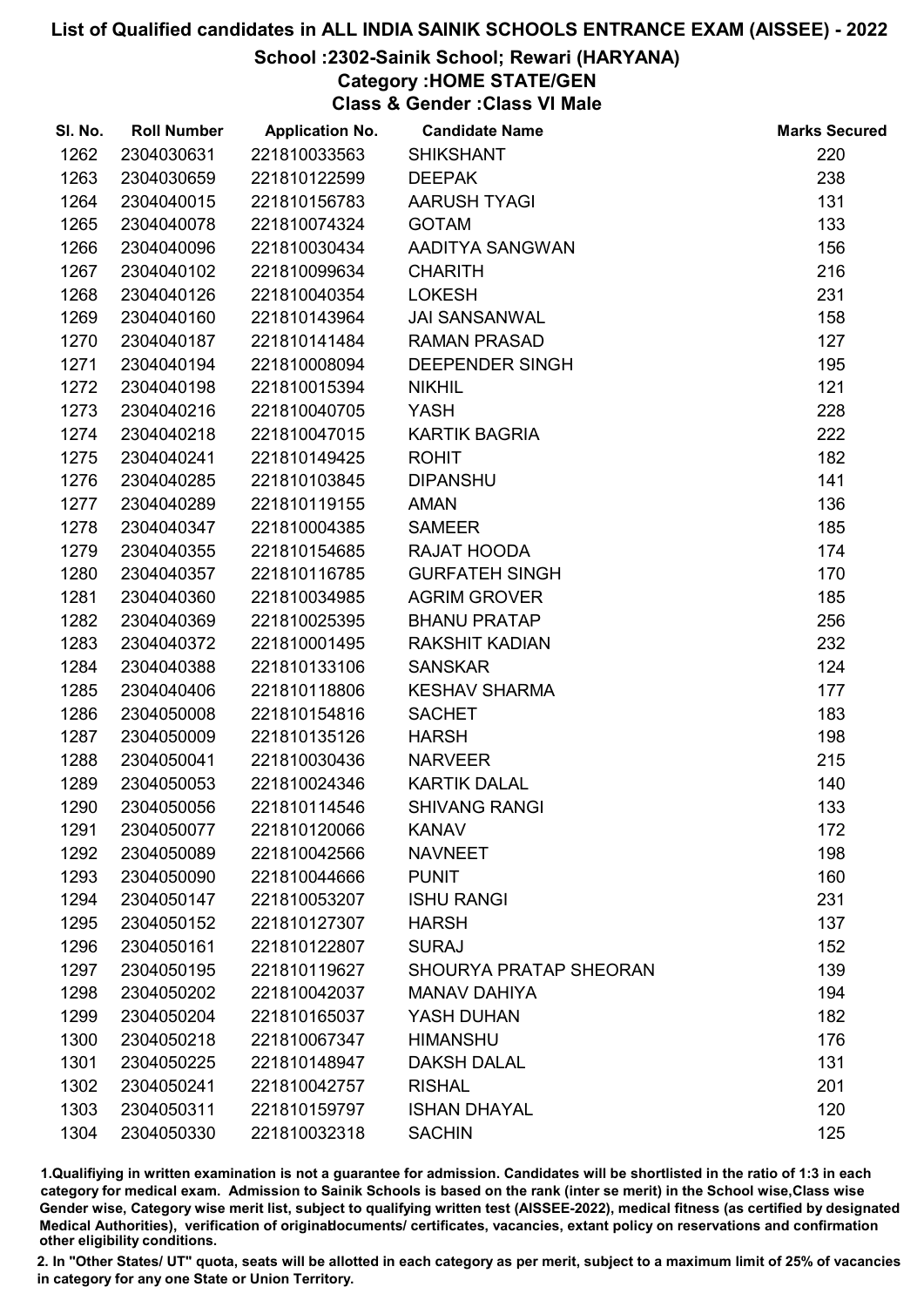#### School :2302-Sainik School; Rewari (HARYANA)

Category :HOME STATE/GEN

Class & Gender :Class VI Male

| SI. No. | <b>Roll Number</b> | <b>Application No.</b> | <b>Candidate Name</b>  | <b>Marks Secured</b> |
|---------|--------------------|------------------------|------------------------|----------------------|
| 1305    | 2304050331         | 221810052318           | <b>RUDRA</b>           | 143                  |
| 1306    | 2304050332         | 221810133318           | PAMMI PANNU            | 153                  |
| 1307    | 2304050341         | 221810048918           | <b>GOURAV</b>          | 154                  |
| 1308    | 2304060029         | 221810030148           | <b>RITESH MALIK</b>    | 154                  |
| 1309    | 2304060033         | 221810104248           | <b>MAYANK</b>          | 125                  |
| 1310    | 2304060034         | 221810044248           | <b>ANSH</b>            | 121                  |
| 1311    | 2304060043         | 221810051648           | <b>AAYUSH</b>          | 193                  |
| 1312    | 2304060066         | 221810086268           | <b>HARSHIT RATHEE</b>  | 180                  |
| 1313    | 2304060075         | 221810160868           | <b>YAMAN</b>           | 157                  |
| 1314    | 2304060095         | 221810024088           | YASH RATHEE            | 149                  |
| 1315    | 2304060128         | 221810055998           | YASHVEER SINGH         | 126                  |
| 1316    | 2304060131         | 221810192009           | <b>KHUSHWANT SINGH</b> | 139                  |
| 1317    | 2304060144         | 221810065809           | <b>MANAN</b>           | 191                  |
| 1318    | 2304060170         | 221810023819           | <b>MUKUL JAKHAR</b>    | 150                  |
| 1319    | 2304060250         | 221810142569           | <b>RUDRA SHARMA</b>    | 120                  |
| 1320    | 2304060259         | 221810057079           | <b>VIPIN JHHURIA</b>   | 165                  |
| 1321    | 3901010233         | 221810172474           | <b>KULDEEP</b>         | 216                  |
| 1322    | 3904020182         | 221810082722           | <b>RIYAN</b>           | 138                  |
| 1323    | 3905010117         | 221810016390           | <b>HANNU SHEORAN</b>   | 253                  |
| 1324    | 3905010125         | 221810046890           | <b>PRITHVI SINGH</b>   | 251                  |
| 1325    | 3905020036         | 221810091922           | <b>HEMANT KUMAR</b>    | 229                  |
| 1326    | 3905020049         | 221810057432           | <b>RISHIPAL SINGH</b>  | 215                  |
| 1327    | 3905020140         | 221810031103           | <b>DEV CHAUHAN</b>     | 182                  |
| 1328    | 3905020569         | 221810074746           | <b>DIPANSHU KHATRI</b> | 172                  |
| 1329    | 3905030017         | 221810035676           | <b>ANKUSH</b>          | 137                  |
| 1330    | 3908010091         | 221810038415           | <b>VIVEK SINGH</b>     | 126                  |
| 1331    | 4409010436         | 221810007988           | <b>VIHAN</b>           | 172                  |

<sup>1.</sup>Qualifiying in written examination is not a guarantee for admission. Candidates will be shortlisted in the ratio of 1:3 in each category for medical exam. Admission to Sainik Schools is based on the rank (inter se merit) in the School wise,Class wise Gender wise, Category wise merit list, subject to qualifying written test (AISSEE-2022), medical fitness (as certified by designated Medical Authorities), verification of originablocuments/ certificates, vacancies, extant policy on reservations and confirmation other eligibility conditions.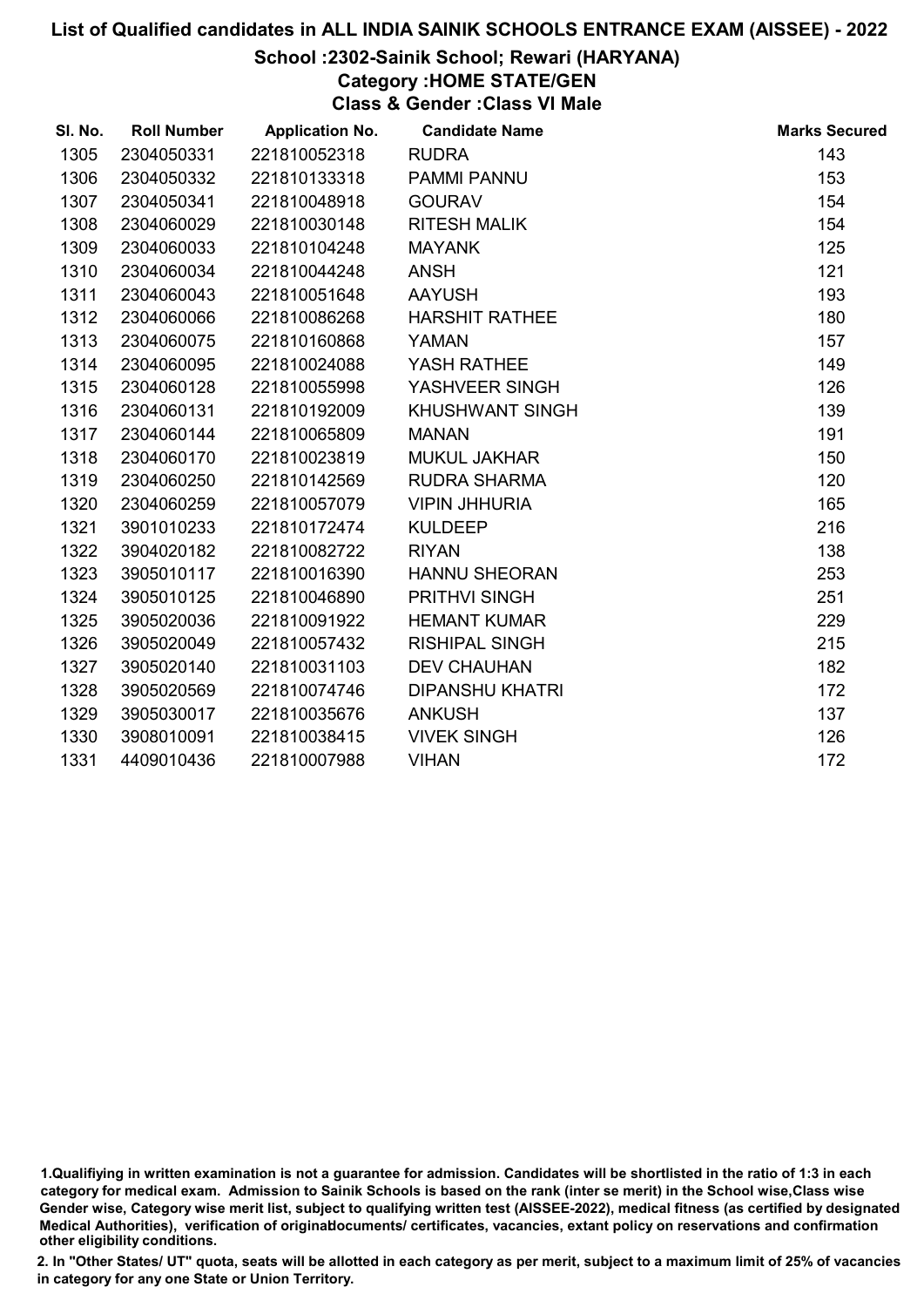# School :2302-Sainik School; Rewari (HARYANA)

Category :OTHER STATE/SC

Class & Gender :Class VI Male

| SI. No. | <b>Roll Number</b> | <b>Application No.</b> | <b>Candidate Name</b>        | <b>Marks Secured</b> |
|---------|--------------------|------------------------|------------------------------|----------------------|
| 1332    | 1505010530         | 221810065601           | <b>ABHISHEK KUMAR</b>        | 251                  |
| 1333    | 1506010018         | 221810125240           | <b>ADITYA KUMAR</b>          | 205                  |
| 1334    | 1506010052         | 221810081911           | <b>PRINCE KUMAR</b>          | 247                  |
| 1335    | 1506010304         | 221810122826           | <b>SONU KUMAR</b>            | 179                  |
| 1336    | 1506020272         | 221810081318           | <b>MOHIT KUMAR</b>           | 198                  |
| 1337    | 1507010330         | 221810196324           | <b>ASHUTOSH KUMAR</b>        | 214                  |
| 1338    | 1508010370         | 221810180512           | <b>DHARMENDRA KUMAR</b>      | 140                  |
| 1339    | 1508010679         | 221810075078           | <b>UJJWAL PRAKASH</b>        | 44                   |
| 1340    | 1512020081         | 221810178344           | <b>ADITYA RAJ</b>            | 129                  |
| 1341    | 1512020195         | 221810173638           | PRIYANSHU KUMAR              | 170                  |
| 1342    | 1702010213         | 221810123085           | <b>VAIBHAV KUMAR</b>         | 64                   |
| 1343    | 2001020027         | 221810091370           | <b>YOGESH</b>                | 98                   |
| 1344    | 2001020068         | 221810069202           | <b>DEEPAK</b>                | 98                   |
| 1345    | 2001020082         | 221810108542           | <b>VISHAL SINGH</b>          | 126                  |
| 1346    | 2001030087         | 221810053130           | ROHAN KUMAR BHULANIA         | 217                  |
| 1347    | 2001030148         | 221810190550           | <b>NADIR RAZA</b>            | 73                   |
| 1348    | 2001030202         | 221810064070           | <b>KESHAV KUMAR</b>          | 118                  |
| 1349    | 2001030375         | 221810112821           | <b>NITIN NIGAM</b>           | 84                   |
| 1350    | 2001030582         | 221810095595           | <b>VANSH KUMAR</b>           | 163                  |
| 1351    | 2001040214         | 221810112732           | <b>NAITIK NIGAM</b>          | 145                  |
| 1352    | 2001050204         | 221810031983           | <b>DEEPAK CHAUDHARY</b>      | 107                  |
| 1353    | 2001050462         | 221810042074           | <b>LAKSHY</b>                | 99                   |
| 1354    | 2001050589         | 221810030215           | AADITYA KAIMWAL              | 111                  |
| 1355    | 2001051020         | 221810185956           | DEPANSHU BHADORIYA           | 100                  |
| 1356    | 2001060244         | 221810073147           | <b>KUNAL LOHMORH</b>         | 88                   |
| 1357    | 2001060408         | 221810124597           | <b>HARSHIT PAWAR</b>         | 152                  |
| 1358    | 2001060478         | 221810070918           | <b>AKSHAT SINGH</b>          | 112                  |
| 1359    | 2001060497         | 221810026528           | <b>DEV JENA</b>              | 144                  |
| 1360    | 2001060511         | 221810056138           | <b>ANANT</b>                 | 92                   |
| 1361    | 2001060625         | 221810012968           | <b>SHAURYA SINGH</b>         | 122                  |
| 1362    | 2001060914         | 221810085469           | <b>ARNAV KURARIA</b>         | 163                  |
| 1363    | 2303040270         | 221810181867           | <b>SMILE</b>                 | 90                   |
| 1364    | 2303050190         | 221810165571           | <b>ASHISH KUMAR MEERBABU</b> | 74                   |
| 1365    | 2303050474         | 221810043803           | <b>DEEPANSHU CHUNIYA</b>     | 147                  |
| 1366    | 2303060217         | 221810193483           | <b>CHHAYANSH</b>             | 73                   |
| 1367    | 2303060346         | 221810148134           | <b>DUSHYANT TOOR</b>         | 113                  |
| 1368    | 2303060372         | 221810163044           | <b>TANMAYE CHAWLA</b>        | 75                   |
| 1369    | 2303090219         | 221810062458           | <b>JATIN CHAUHAN</b>         | 80                   |
| 1370    | 3901020246         | 221810144086           | <b>HIMANSHU</b>              | 184                  |
| 1371    | 3903010083         | 221810180971           | <b>PIYUSH</b>                | 76                   |
| 1372    | 3904020084         | 221810099221           | <b>MANMEET SINGH</b>         | 113                  |
| 1373    | 4401020522         | 221810021467           | <b>VISHESH KUMAR</b>         | 108                  |
| 1374    | 4406020049         | 221810044450           | <b>AVIRAL SINGH</b>          | 127                  |

1.Qualifiying in written examination is not a guarantee for admission. Candidates will be shortlisted in the ratio of 1:3 in each category for medical exam. Admission to Sainik Schools is based on the rank (inter se merit) in the School wise,Class wise Gender wise, Category wise merit list, subject to qualifying written test (AISSEE-2022), medical fitness (as certified by designated Medical Authorities), verification of originablocuments/ certificates, vacancies, extant policy on reservations and confirmation other eligibility conditions.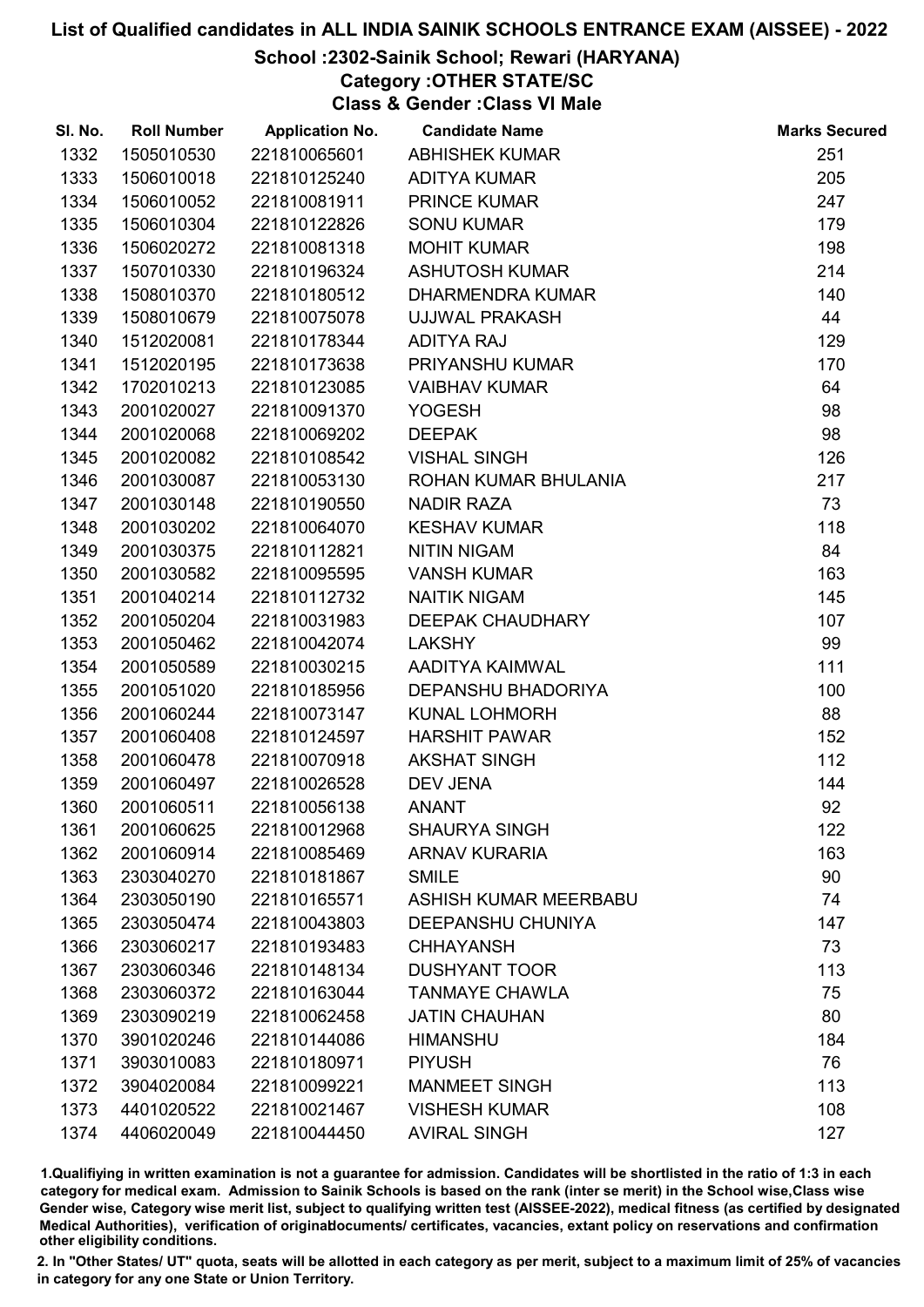# School :2302-Sainik School; Rewari (HARYANA)

# Category :OTHER STATE/SC

Class & Gender :Class VI Male

| SI. No. | <b>Roll Number</b> | <b>Application No.</b> | <b>Candidate Name</b> | <b>Marks Secured</b> |
|---------|--------------------|------------------------|-----------------------|----------------------|
| 1375    | 4507010450         | 221810097669           | <b>VIRAT RASAILY</b>  |                      |

1.Qualifiying in written examination is not a guarantee for admission. Candidates will be shortlisted in the ratio of 1:3 in each category for medical exam. Admission to Sainik Schools is based on the rank (inter se merit) in the School wise,Class wise Gender wise, Category wise merit list, subject to qualifying written test (AISSEE-2022), medical fitness (as certified by designated Medical Authorities), verification of originablocuments/ certificates, vacancies, extant policy on reservations and confirmation other eligibility conditions.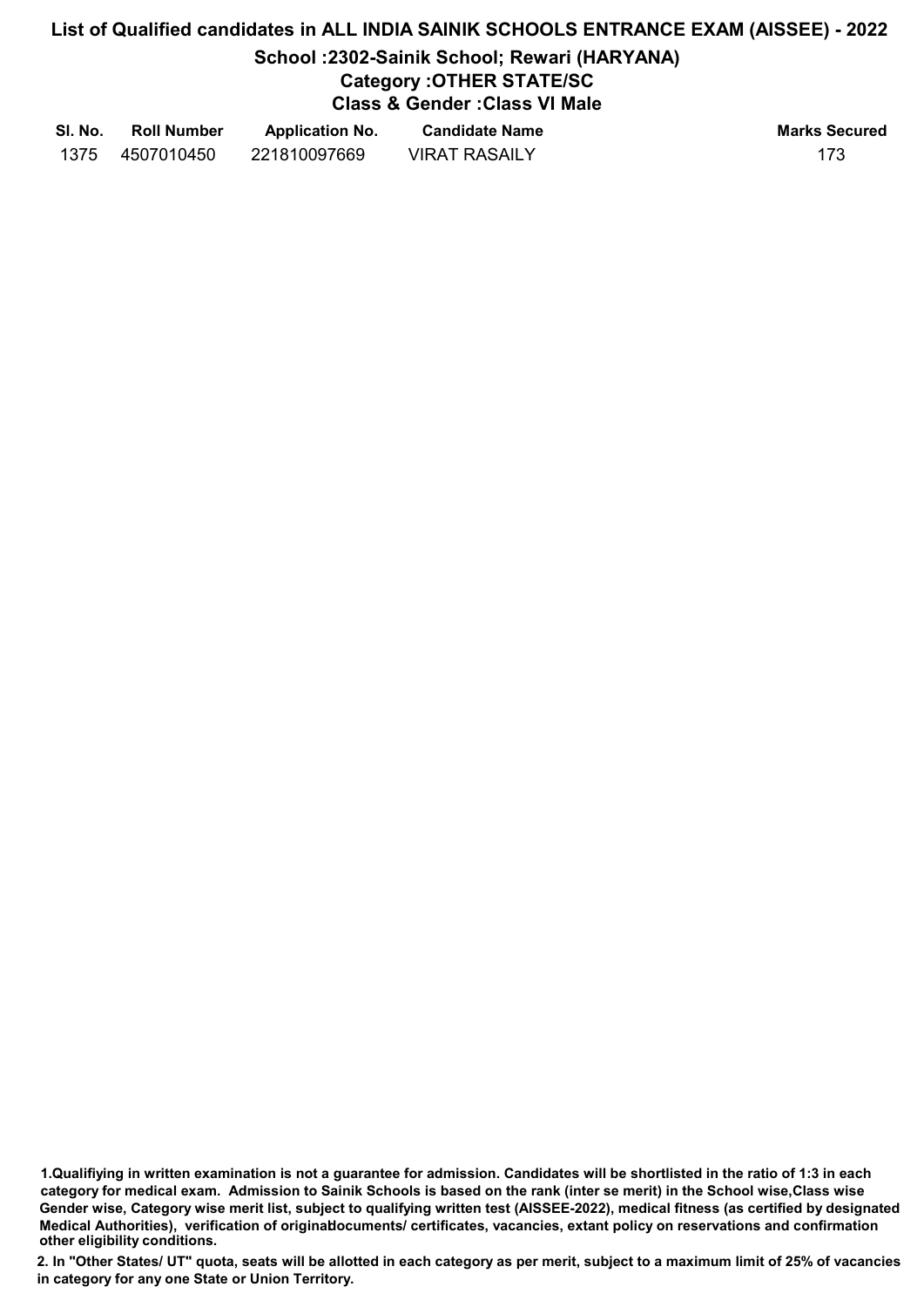# School :2302-Sainik School; Rewari (HARYANA)

Category :OTHER STATE/ST

Class & Gender :Class VI Male

| SI. No. | <b>Roll Number</b> | <b>Application No.</b> | <b>Candidate Name</b>     |            | <b>Marks Secured</b> |
|---------|--------------------|------------------------|---------------------------|------------|----------------------|
| 1376    | 1506010260         | 221810168845           | ANUPAM RAJ                |            | 245                  |
| 1377    | 1508010270         | 221810150700           | <b>CHIRAG KUMAR</b>       |            | 164                  |
| 1378    | 1508010352         | 221810062581           | <b>RITESH KUMAR</b>       |            | 246                  |
| 1379    | 1508010369         | 221810054212           | PIYUSH URAON              |            | 204                  |
| 1380    | 1508010408         | 221810103192           | <b>MAYANK RANJAN</b>      |            | 134                  |
| 1381    | 1508010475         | 221810065324           | <b>SURAJ KUMAR</b>        |            | 182                  |
| 1382    | 1508010579         | 221810063356           | <b>BABLU KUMAR</b>        |            | 159                  |
| 1383    | 1512010049         | 221810178870           | <b>ANKIT BESRA</b>        |            | 201                  |
| 1384    | 1512010194         | 221810177135           | <b>ABHISHEK KUMAR</b>     |            | 167                  |
| 1385    | 1512010227         | 221810175526           | <b>RAJESH HANSDA</b>      |            | 140                  |
| 1386    | 2001030259         | 221810021680           | AJAY PRATAP MEENA         |            | 96                   |
| 1387    | 2001030527         | 221810013034           | <b>HARSHIT BALDEVPURA</b> |            | 151                  |
| 1388    | 2001050749         | 221810041475           | YASH BALOT                |            | 124                  |
| 1389    | 2001051001         | 221810190556           | PARAMOUNT DEURI           |            | 91                   |
| 1390    | 2001060632         | 221810018078           | <b>ADARSH</b>             |            | 99                   |
| 1391    | 2303050249         | 221810047502           | <b>SURAJ MEENA</b>        |            | 122                  |
| 1392    | 2303070412         | 221810133726           | JOHNSON SHAUL KERKETTA    | <b>WOS</b> | 148                  |
| 1393    | 3904030200         | 221810143286           | <b>GHANENDRA</b>          |            | 109                  |
| 1394    | 3904030465         | 221810070139           | <b>HARSH MANDAR</b>       |            | 75                   |
| 1395    | 3904040797         | 221810150417           | <b>MANISH MAURYA</b>      |            | 97                   |
| 1396    | 3905030237         | 221810020058           | <b>BHAGIRATH MEENA</b>    |            | 184                  |

<sup>1.</sup>Qualifiying in written examination is not a guarantee for admission. Candidates will be shortlisted in the ratio of 1:3 in each category for medical exam. Admission to Sainik Schools is based on the rank (inter se merit) in the School wise,Class wise Gender wise, Category wise merit list, subject to qualifying written test (AISSEE-2022), medical fitness (as certified by designated Medical Authorities), verification of originablocuments/ certificates, vacancies, extant policy on reservations and confirmation other eligibility conditions.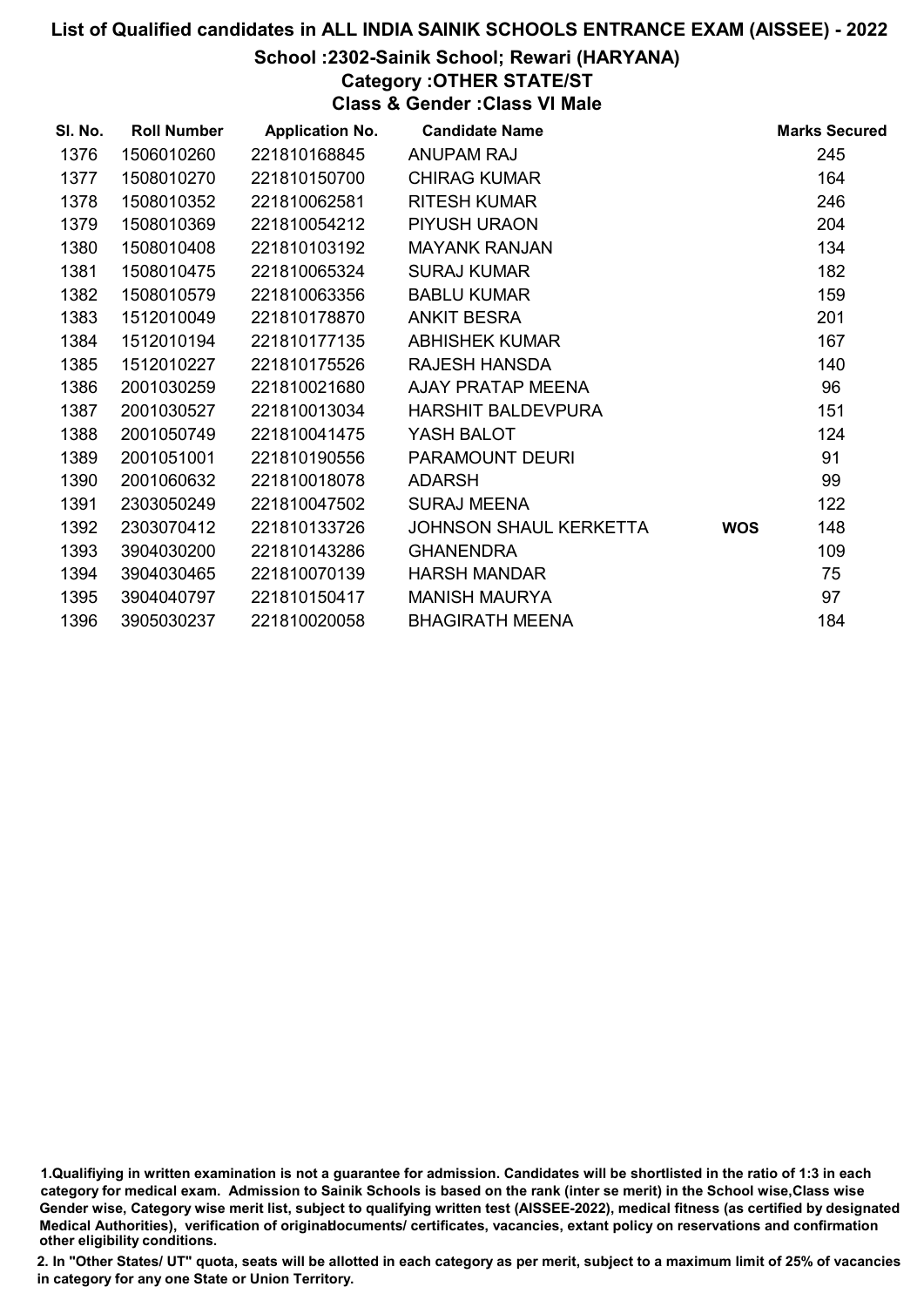# School :2302-Sainik School; Rewari (HARYANA)

Category :OTHER STATE/OBC

Class & Gender :Class VI Male

| SI. No. | <b>Roll Number</b> | <b>Application No.</b> | <b>Candidate Name</b>  | <b>Marks Secured</b> |
|---------|--------------------|------------------------|------------------------|----------------------|
| 1397    | 1501010569         | 221810168728           | MD. ZIYA AHMAD         | 173                  |
| 1398    | 1502010278         | 221810098132           | <b>RITESH KUMAR</b>    | 231                  |
| 1399    | 1502010402         | 221810192387           | <b>DAB KUMAR</b>       | 121                  |
| 1400    | 1506010027         | 221810081660           | <b>ATIF RAZA</b>       | 250                  |
| 1401    | 1506010199         | 221810187334           | PAWAN KUMAR SINGH      | 259                  |
| 1402    | 1506010256         | 221810112345           | <b>KUNDAN KUMAR</b>    | 242                  |
| 1403    | 1506010326         | 221810181276           | <b>SHAHIL KUMAR</b>    | 245                  |
| 1404    | 1506010330         | 221810139086           | <b>ROHIT RANJAN</b>    | 266                  |
| 1405    | 1506020352         | 221810122689           | YUGESH KUMAR           | 258                  |
| 1406    | 1508010315         | 221810142190           | <b>BITTU KUMAR</b>     | 182                  |
| 1407    | 1508010533         | 221810093955           | <b>ANUJ KUMAR</b>      | 120                  |
| 1408    | 1509010047         | 221810034211           | <b>RAUSHAN KUMAR</b>   | 253                  |
| 1409    | 1509040092         | 221810115286           | <b>RAUNAK KUMAR</b>    | 141                  |
| 1410    | 1510010001         | 221810089000           | <b>LUCKY VERMA</b>     | 179                  |
| 1411    | 1510010217         | 221810146624           | <b>RAHUL RAJ</b>       | 166                  |
| 1412    | 1510020235         | 221810160107           | <b>ADHINAV BHARTI</b>  | 165                  |
| 1413    | 1510030041         | 221810088573           | <b>VIVEK KUMAR</b>     | 209                  |
| 1414    | 1511020016         | 221810142310           | <b>ANKUSH KUMAR</b>    | 249                  |
| 1415    | 1511020124         | 221810110411           | <b>AMRIT RAJ</b>       | 185                  |
| 1416    | 1511030257         | 221810127086           | <b>NITISH KUMAR</b>    | 223                  |
| 1417    | 1511030443         | 221810100138           | <b>RAJU KUMAR</b>      | 233                  |
| 1418    | 1511040094         | 221810051550           | LUVE RAJ               | 224                  |
| 1419    | 1511040480         | 221810105799           | <b>SUNNY KUMAR</b>     | 242                  |
| 1420    | 1511060452         | 221810151318           | <b>SAURAV KUMAR</b>    | 220                  |
| 1421    | 1511070196         | 221810117559           | SIDDHARTH ARYA         | 214                  |
| 1422    | 1512010026         | 221810133290           | <b>VINEET SAGAR</b>    | 239                  |
| 1423    | 1512010256         | 221810171327           | <b>SAURABH KUMAR</b>   | 229                  |
| 1424    | 1513010055         | 221810111921           | <b>VINIT KUMAR</b>     | 177                  |
| 1425    | 2001030114         | 221810008140           | <b>KARAN PRASAD</b>    | 163                  |
| 1426    | 2001030170         | 221810177060           | <b>DHIREN YADAV</b>    | 144                  |
| 1427    | 2001030324         | 221810024211           | <b>VANSH</b>           | 155                  |
| 1428    | 2001030490         | 221810113623           | <b>MANN DHAMA</b>      | 197                  |
| 1429    | 2001030627         | 221810025407           | <b>ANMOL GUPTA</b>     | 192                  |
| 1430    | 2001040084         | 221810066591           | <b>HARSH</b>           | 153                  |
| 1431    | 2001040236         | 221810045342           | <b>TUSHAR VERMA</b>    | 210                  |
| 1432    | 2001040370         | 221810014882           | <b>HARSH</b>           | 133                  |
| 1433    | 2001050152         | 221810164273           | <b>DAKSH KUMAR</b>     | 120                  |
| 1434    | 2001050217         | 221810111293           | SHAURYA VISHWAKARMA    | 210                  |
| 1435    | 2001050220         | 221810036293           | <b>ABHISHEK YADAV</b>  | 134                  |
| 1436    | 2001050230         | 221810171593           | <b>VEDANT</b>          | 125                  |
| 1437    | 2001050323         | 221810148524           | <b>RITESH YADAV</b>    | 173                  |
| 1438    | 2001050324         | 221810179524           | <b>PRANAV KUMAR</b>    | 132                  |
| 1439    | 2001050565         | 221810138205           | <b>JAYANT SEHRAWAT</b> | 221                  |

1.Qualifiying in written examination is not a guarantee for admission. Candidates will be shortlisted in the ratio of 1:3 in each category for medical exam. Admission to Sainik Schools is based on the rank (inter se merit) in the School wise,Class wise Gender wise, Category wise merit list, subject to qualifying written test (AISSEE-2022), medical fitness (as certified by designated Medical Authorities), verification of originablocuments/ certificates, vacancies, extant policy on reservations and confirmation other eligibility conditions.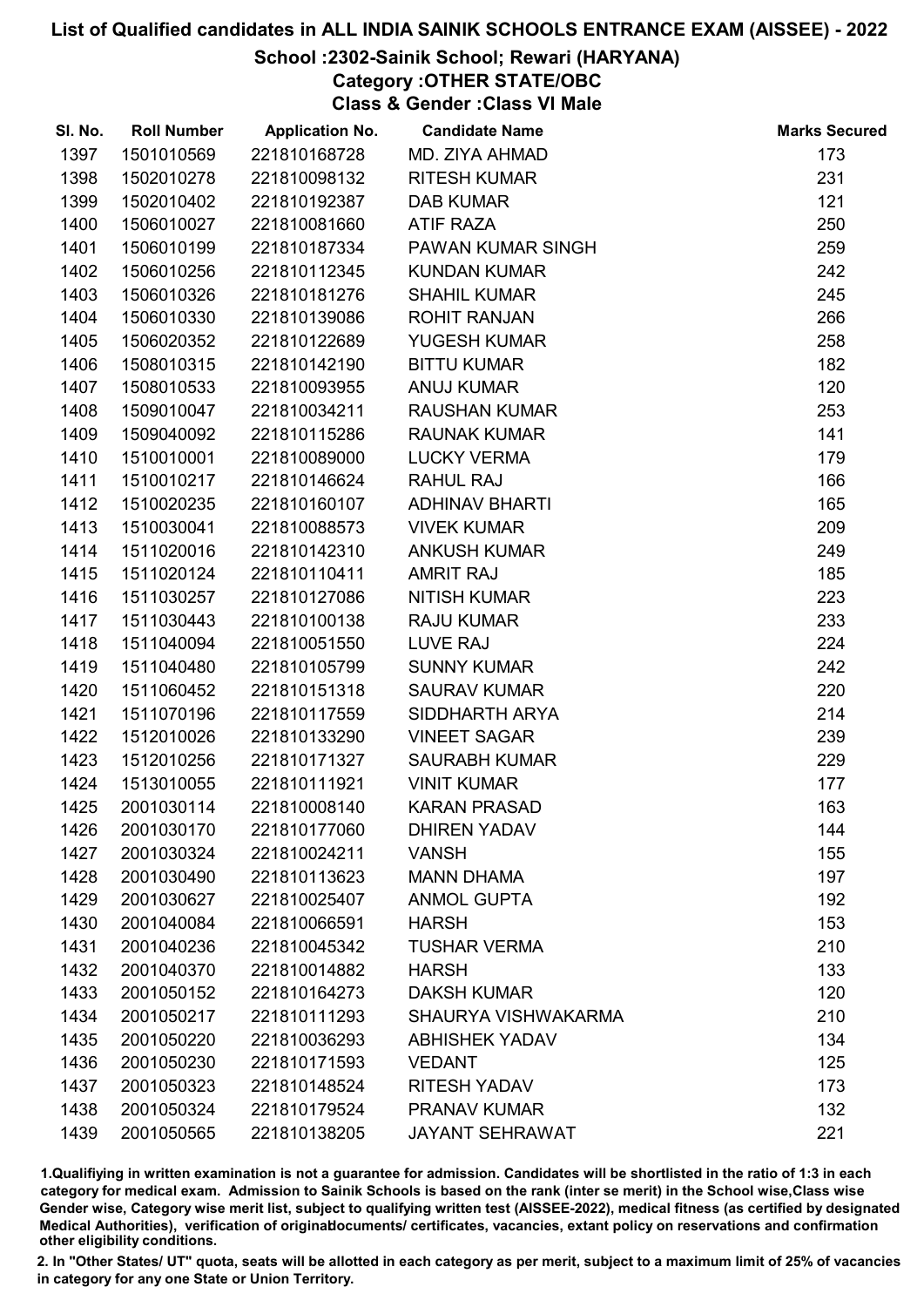# School :2302-Sainik School; Rewari (HARYANA)

Category :OTHER STATE/OBC

Class & Gender :Class VI Male

| SI. No. | <b>Roll Number</b> | <b>Application No.</b> | <b>Candidate Name</b>       | <b>Marks Secured</b> |
|---------|--------------------|------------------------|-----------------------------|----------------------|
| 1440    | 2001050671         | 221810074845           | RADHEY SHYAM SHARMA         | 206                  |
| 1441    | 2001050819         | 221810004595           | <b>VANSH NAGAR</b>          | 124                  |
| 1442    | 2001050905         | 221810125326           | PREET PAL                   | 207                  |
| 1443    | 2001060055         | 221810128676           | HIMANSHU YADAV              | 207                  |
| 1444    | 2001060167         | 221810031117           | <b>ARUSH YADAV</b>          | 175                  |
| 1445    | 2001060226         | 221810007337           | <b>MD ADIL</b>              | 220                  |
| 1446    | 2001060358         | 221810105877           | <b>CHIRAG GIRI</b>          | 146                  |
| 1447    | 2001060471         | 221810132718           | <b>AKUL PANCHAL</b>         | 121                  |
| 1448    | 2001060920         | 221810073869           | <b>KESHAV MOHAN CHAUHAN</b> | 168                  |
| 1449    | 2303020083         | 221810184960           | <b>MANOJ KUMAR</b>          | 203                  |
| 1450    | 2303020235         | 221810078202           | <b>UMANG YADAV</b>          | 132                  |
| 1451    | 2303020256         | 221810194422           | <b>HIMANSHU</b>             | 136                  |
| 1452    | 2303030203         | 221810069974           | <b>BHOWMICK KUMAR</b>       | 153                  |
| 1453    | 2303030294         | 221810063555           | KISHAN KUMAR GUPTA          | 156                  |
| 1454    | 2303030308         | 221810053665           | <b>MUDIT YADAV</b>          | 205                  |
| 1455    | 2303030502         | 221810005927           | <b>RAJKUMAR</b>             | 128                  |
| 1456    | 2303040149         | 221810171150           | AADERSH YADAV               | 132                  |
| 1457    | 2303040339         | 221810048618           | <b>LALIT YADAV</b>          | 209                  |
| 1458    | 2303040518         | 221810110089           | <b>SARJEET GUPTA</b>        | 234                  |
| 1459    | 2303050056         | 221810100821           | <b>SUMIT</b>                | 156                  |
| 1460    | 2303050071         | 221810126231           | <b>ANSH</b>                 | 198                  |
| 1461    | 2303050322         | 221810070532           | <b>VAIBHAV</b>              | 184                  |
| 1462    | 2303050326         | 221810094632           | ANIRUDH CHAUDHARY           | 204                  |
| 1463    | 2303050392         | 221810042762           | <b>HARSH YADAV</b>          | 152                  |
| 1464    | 2303050421         | 221810038872           | <b>NISHANT</b>              | 170                  |
| 1465    | 2303060371         | 221810103044           | <b>SHIVAM</b>               | 176                  |
| 1466    | 2303070069         | 221810173505           | <b>NISHANT</b>              | 159                  |
| 1467    | 2303070098         | 221810158715           | <b>NAMAN YADAV</b>          | 124                  |
| 1468    | 2303070244         | 221810024565           | <b>DEVAN DEV</b>            | 123                  |
| 1469    | 2303070368         | 221810043216           | <b>ARUN</b>                 | 199                  |
| 1470    | 2303080119         | 221810078086           | <b>AARAV MAHTA</b>          | 169                  |
| 1471    | 2303080155         | 221810136396           | <b>ARJUN SINGH</b>          | 160                  |
| 1472    | 2303080248         | 221810101727           | <b>MOHIT</b>                | 236                  |
| 1473    | 2303080333         | 221810124067           | <b>MUKUL YADAV</b>          | 230                  |
| 1474    | 2303090185         | 221810049348           | <b>PRINCE</b>               | 219                  |
| 1475    | 2303090198         | 221810195648           | <b>ISHAN YADAV</b>          | 143                  |
| 1476    | 3002020113         | 221810166663           | <b>TEJAS DHAKAR</b>         | 203                  |
| 1477    | 3002020353         | 221810070395           | YADUVEER YADAV              | 232                  |
| 1478    | 3002020568         | 221810060787           | <b>VIPIN DHAKAR</b>         | 212                  |
| 1479    | 3114030259         | 221810100847           | HARSHWARDHAN PRABHAKAR      | 246                  |
| 1480    | 3901010123         | 221810150332           | <b>KRISHAN</b>              | 129                  |
| 1481    | 3901010205         | 221810021314           | <b>ABHINAV RAJ</b>          | 241                  |
| 1482    | 3901010262         | 221810138715           | <b>LUCKY YADAV</b>          | 122                  |

1.Qualifiying in written examination is not a guarantee for admission. Candidates will be shortlisted in the ratio of 1:3 in each category for medical exam. Admission to Sainik Schools is based on the rank (inter se merit) in the School wise,Class wise Gender wise, Category wise merit list, subject to qualifying written test (AISSEE-2022), medical fitness (as certified by designated Medical Authorities), verification of originablocuments/ certificates, vacancies, extant policy on reservations and confirmation other eligibility conditions.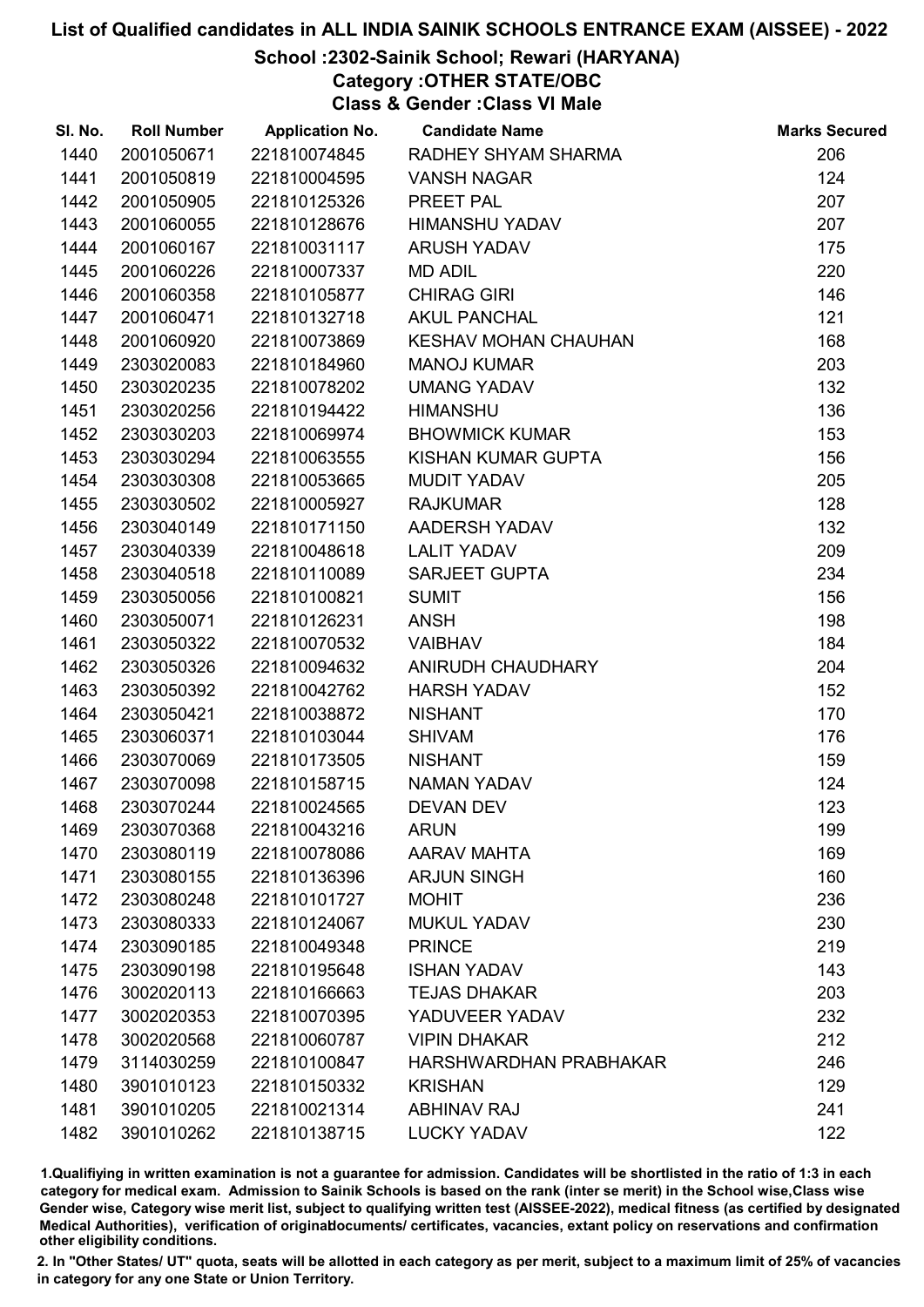# School :2302-Sainik School; Rewari (HARYANA)

Category :OTHER STATE/OBC

Class & Gender :Class VI Male

| SI. No. | <b>Roll Number</b> | <b>Application No.</b> | <b>Candidate Name</b>     | <b>Marks Secured</b> |
|---------|--------------------|------------------------|---------------------------|----------------------|
| 1483    | 3902010188         | 221810082224           | JAIPRAKASH                | 187                  |
| 1484    | 3902010219         | 221810171068           | <b>RANJEET SINGH</b>      | 186                  |
| 1485    | 3903020120         | 221810130253           | DHARMENDRA GURJAR         | 178                  |
| 1486    | 3904041012         | 221810015868           | <b>SOMIL KASANA</b>       | 183                  |
| 1487    | 3905010109         | 221810067780           | <b>UDIT YADAV</b>         | 235                  |
| 1488    | 3905020511         | 221810043106           | <b>BHANU PRATAP SINGH</b> | 222                  |
| 1489    | 4401020428         | 221810034446           | DEVANSH RAJPUT            | 130                  |
| 1490    | 4405010035         | 221810079460           | <b>AKASH</b>              | 230                  |
| 1491    | 4405010234         | 221810086434           | <b>VIKASH KUMAR</b>       | 193                  |
| 1492    | 4405010295         | 221810160445           | <b>ARUN YADAV</b>         | 214                  |
| 1493    | 4405020201         | 221810150517           | <b>BADAL</b>              | 200                  |
| 1494    | 4408010103         | 221810090821           | <b>KRISH YADAV</b>        | 206                  |
| 1495    | 4411010386         | 221810144796           | <b>ATUL KUMAR</b>         | 159                  |
| 1496    | 4411020077         | 221810001751           | <b>GOVIND YADAV</b>       | 266                  |

1.Qualifiying in written examination is not a guarantee for admission. Candidates will be shortlisted in the ratio of 1:3 in each category for medical exam. Admission to Sainik Schools is based on the rank (inter se merit) in the School wise,Class wise Gender wise, Category wise merit list, subject to qualifying written test (AISSEE-2022), medical fitness (as certified by designated Medical Authorities), verification of originablocuments/ certificates, vacancies, extant policy on reservations and confirmation other eligibility conditions.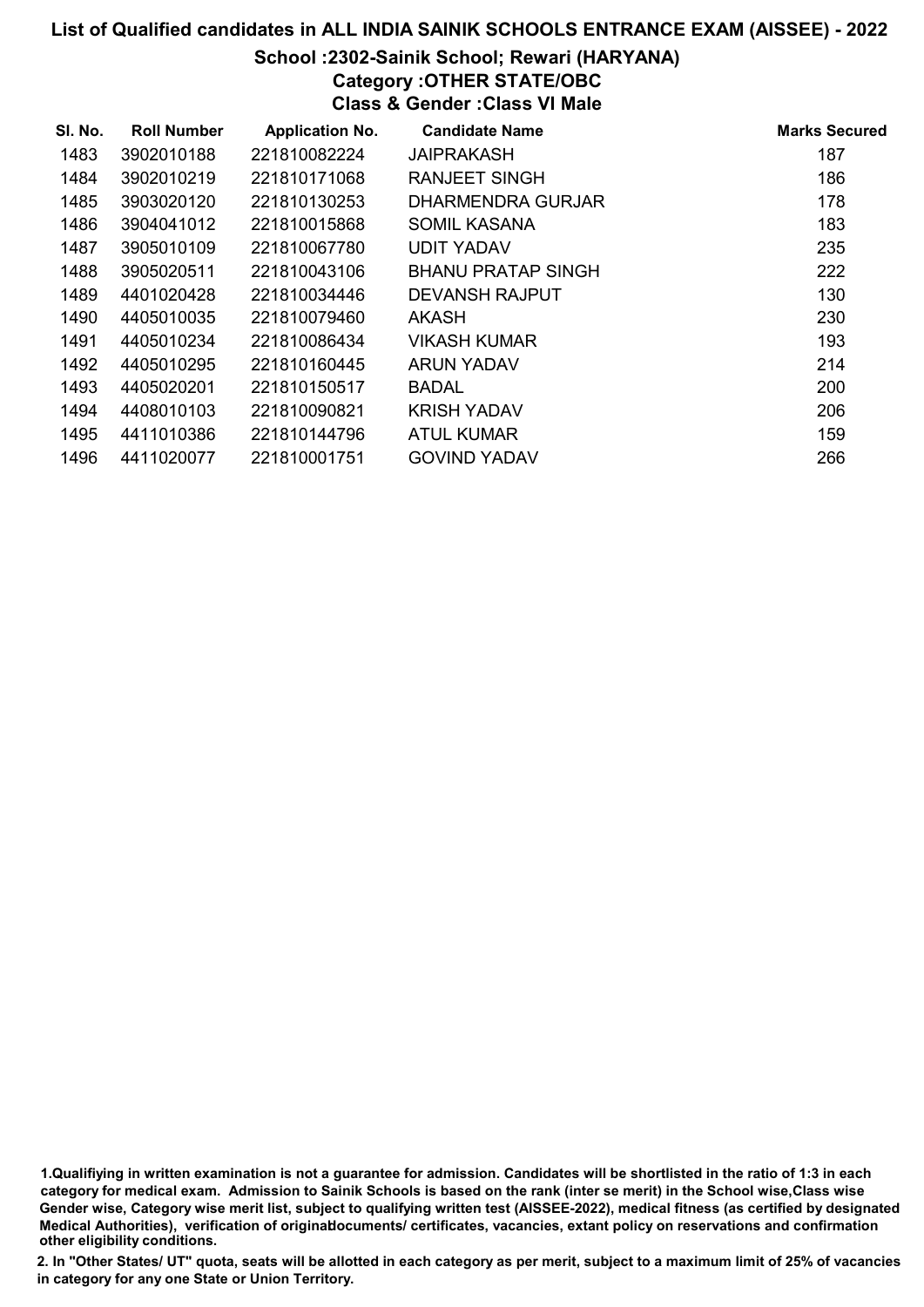#### School :2302-Sainik School; Rewari (HARYANA)

Category :OTHER STATE/DEF

Class & Gender :Class VI Male

| SI. No. | <b>Roll Number</b> | <b>Application No.</b> | <b>Candidate Name</b>        |           | <b>Marks Secured</b> |
|---------|--------------------|------------------------|------------------------------|-----------|----------------------|
| 1497    | 2001020079         | 221810101042           | <b>NISHANT KUMAR</b>         |           | 134                  |
| 1498    | 2001030178         | 221810142260           | <b>ARYAN</b>                 |           | 122                  |
| 1499    | 2001030310         | 221810140501           | YASH KUMAR                   |           | 149                  |
| 1500    | 2001030330         | 221810049411           | <b>PRAKHAR</b>               |           | 182                  |
| 1501    | 2001030486         | 221810091613           | <b>AARAV PANWAR</b>          |           | 218                  |
| 1502    | 2001040413         | 221810150203           | <b>NAITIK KHATRI</b>         |           | 140                  |
| 1503    | 2001050286         | 221810111314           | PRABIR SAMANTA               |           | 133                  |
| 1504    | 2001050465         | 221810018174           | <b>UTKARSH DUBEY</b>         |           | 144                  |
| 1505    | 2001050750         | 221810112475           | <b>ONIK</b>                  | <b>AR</b> | 204                  |
| 1506    | 2001050940         | 221810027336           | SARAVANAN NITHISH            |           | 153                  |
| 1507    | 2001060110         | 221810114496           | <b>DEV NAIN</b>              |           | 194                  |
| 1508    | 2001060369         | 221810022287           | <b>BHARAT YADAV</b>          |           | 191                  |
| 1509    | 2001060733         | 221810023709           | <b>VIGNESH RAI</b>           |           | 212                  |
| 1510    | 2001060806         | 221810115829           | ARYAN PRATAP SINGH           |           | 188                  |
| 1511    | 2301020644         | 221810136558           | <b>VIRAT CHOUDHARY</b>       |           | 205                  |
| 1512    | 2303050232         | 221810193891           | <b>ANUJ KUMAR</b>            |           | 172                  |
| 1513    | 2303050438         | 221810138682           | <b>MANOJ KUMAR</b>           |           | 142                  |
| 1514    | 2303080018         | 221810097736           | <b>AYUSH YADAV</b>           |           | 159                  |
| 1515    | 2303080218         | 221810101517           | <b>VINIT YADAV</b>           |           | 201                  |
| 1516    | 2303090302         | 221810052198           | <b>ADITYA MALIK</b>          |           | 121                  |
| 1517    | 3001030066         | 221810131551           | <b>SOURAV SINGH</b>          |           | 120                  |
| 1518    | 3001030330         | 221810145673           | <b>ARYAN</b>                 |           | 174                  |
| 1519    | 3115030029         | 221810054440           | <b>HARSH PANDHARINATH</b>    |           | 128                  |
| 1520    | 3901020401         | 221810063569           | <b>ARPIT KUMAR</b>           |           | 203                  |
| 1521    | 3903020276         | 221810193087           | <b>PAWAN KUMAR</b>           |           | 248                  |
| 1522    | 3904040453         | 221810044354           | <b>MOHIT SHARMA</b>          |           | 147                  |
| 1523    | 3904040796         | 221810187317           | PIYUSH CHOUHAN               |           | 168                  |
| 1524    | 3904040862         | 221810185167           | PARYAG YADAV                 |           | 261                  |
| 1525    | 3905010059         | 221810036340           | <b>HITESH NOON</b>           |           | 171                  |
| 1526    | 3905040261         | 221810032192           | <b>RAKSHIT MAHLAWAT</b>      |           | 234                  |
| 1527    | 4201070421         | 221810023589           | <b>ADITYA SWAROOP ROHTAN</b> |           | 225                  |
| 1528    | 4401010027         | 221810031220           | <b>VIVEK SHEORAN</b>         |           | 240                  |
| 1529    | 4507010293         | 221810002306           | <b>SATYAM THAKUR</b>         |           | 210                  |
| 1530    | 4604010088         | 221810039971           | <b>VARDHAN KASHYAP</b>       |           | 120                  |

<sup>1.</sup>Qualifiying in written examination is not a guarantee for admission. Candidates will be shortlisted in the ratio of 1:3 in each category for medical exam. Admission to Sainik Schools is based on the rank (inter se merit) in the School wise,Class wise Gender wise, Category wise merit list, subject to qualifying written test (AISSEE-2022), medical fitness (as certified by designated Medical Authorities), verification of originablocuments/ certificates, vacancies, extant policy on reservations and confirmation other eligibility conditions.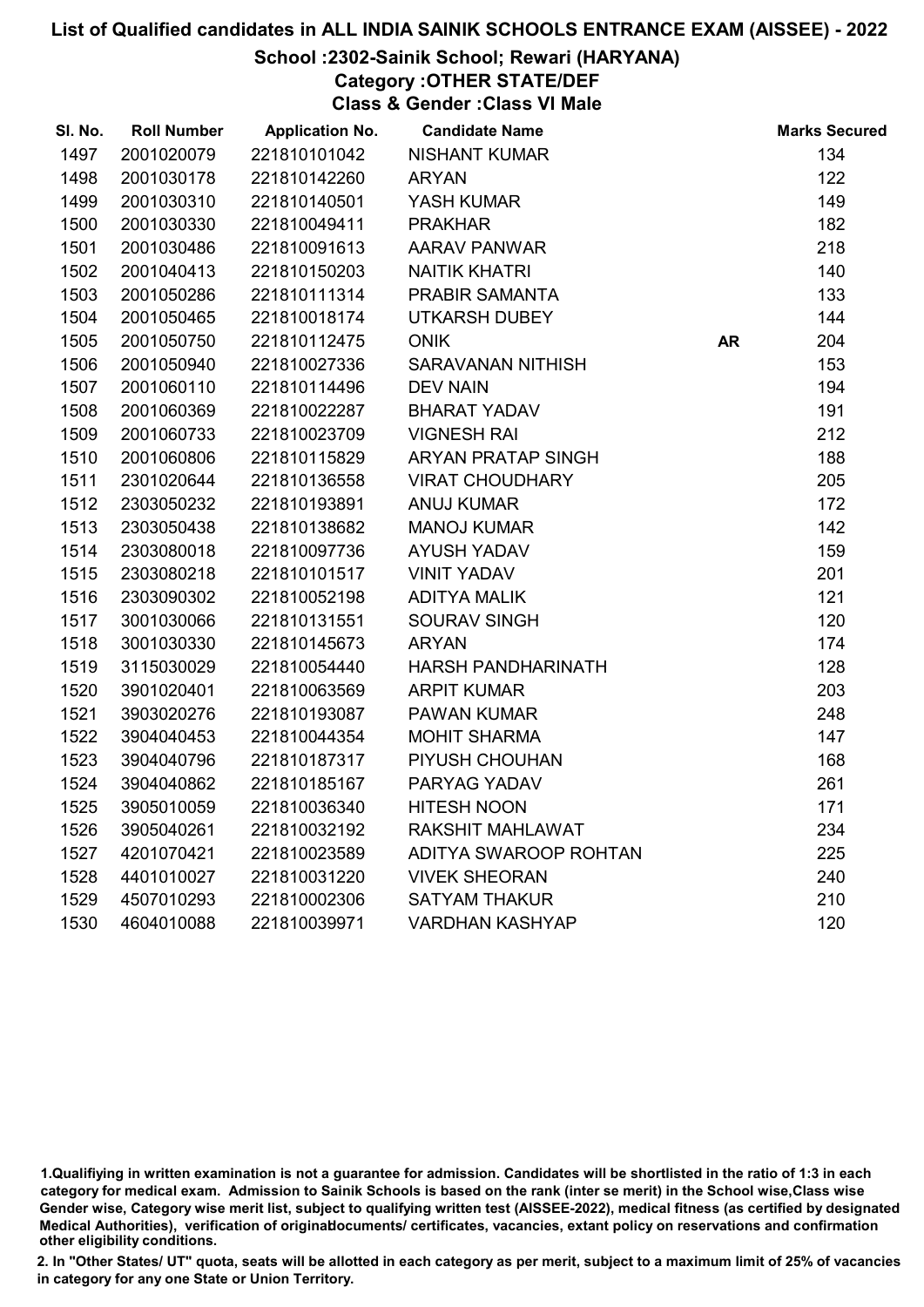# School :2302-Sainik School; Rewari (HARYANA)

Category :OTHER STATE/GEN

Class & Gender :Class VI Male

| SI. No. | <b>Roll Number</b> | <b>Application No.</b> | <b>Candidate Name</b>     | <b>Marks Secured</b> |
|---------|--------------------|------------------------|---------------------------|----------------------|
| 1531    | 1505010876         | 221810024756           | <b>ADITYA KUMAR</b>       | 225                  |
| 1532    | 1509040294         | 221810196258           | <b>SHASHANK SHAURYA</b>   | 262                  |
| 1533    | 1509040444         | 221810078779           | <b>AMARJEET SINGH</b>     | 141                  |
| 1534    | 1511060308         | 221810074137           | <b>RAM RAGHAV</b>         | 258                  |
| 1535    | 1512020183         | 221810157697           | <b>KASHISH KUMAR</b>      | 218                  |
| 1536    | 2001020007         | 221810190710           | RACHIT KUMAR DUBEY        | 160                  |
| 1537    | 2001020020         | 221810016340           | <b>GOVIND SINGH</b>       | 126                  |
| 1538    | 2001020026         | 221810076170           | <b>ARYAN DHAMA</b>        | 237                  |
| 1539    | 2001030078         | 221810028820           | <b>ANSH DHAMA</b>         | 192                  |
| 1540    | 2001030084         | 221810089030           | RAGHAVENDRA PRASAD SINGH  | 235                  |
| 1541    | 2001030102         | 221810072830           | <b>GATIK SEHRAWAT</b>     | 220                  |
| 1542    | 2001030136         | 221810159940           | <b>NAITIK RANA</b>        | 166                  |
| 1543    | 2001030191         | 221810173660           | <b>DHRUV KUMAR</b>        | 193                  |
| 1544    | 2001030212         | 221810068270           | <b>MILAN SAINI</b>        | 175                  |
| 1545    | 2001030233         | 221810007870           | <b>JIVESH</b>             | 220                  |
| 1546    | 2001030248         | 221810133280           | AARAV KUMAR PANDEY        | 196                  |
| 1547    | 2001030319         | 221810006801           | <b>VINAYAK CHOUDHARY</b>  | 200                  |
| 1548    | 2001030335         | 221810150611           | <b>REYANSH ARORA</b>      | 178                  |
| 1549    | 2001030406         | 221810190041           | PRITHISH MALHOTRA         | 265                  |
| 1550    | 2001030410         | 221810075141           | <b>MAYANK KABIRAJ</b>     | 152                  |
| 1551    | 2001030451         | 221810185451           | <b>SAKSHAM JAKHAR</b>     | 230                  |
| 1552    | 2001030621         | 221810025086           | <b>KESHAV TOMAR</b>       | 134                  |
| 1553    | 2001040012         | 221810031371           | SONU                      | 145                  |
| 1554    | 2001040051         | 221810119381           | <b>DEVANSH TEHLAN</b>     | 157                  |
| 1555    | 2001040093         | 221810033991           | <b>DAKSH LAMBA</b>        | 122                  |
| 1556    | 2001040159         | 221810028912           | <b>SHAURYA</b>            | 147                  |
| 1557    | 2001040163         | 221810019022           | ANSH CHOUDHARY            | 154                  |
| 1558    | 2001040200         | 221810136232           | KARTIKEY SAXENA           | 146                  |
| 1559    | 2001040221         | 221810054832           | <b>HARDIK VASHISHT</b>    | 178                  |
| 1560    | 2001040233         | 221810065242           | <b>KARTIK RANA</b>        | 190                  |
| 1561    | 2001040286         | 221810139062           | <b>UTTAM KUMAR</b>        | 206                  |
| 1562    | 2001040324         | 221810062472           | <b>SAKSHAM</b>            | 164                  |
| 1563    | 2001040378         | 221810015192           | <b>VIRAT MOHAN SHARMA</b> | 160                  |
| 1564    | 2001040409         | 221810043003           | <b>ABHINAV JHA</b>        | 160                  |
| 1565    | 2001040443         | 221810118213           | <b>ARIHANT SINGH BIST</b> | 255                  |
| 1566    | 2001040477         | 221810154323           | PIYUSH CHAUHAN            | 133                  |
| 1567    | 2001050070         | 221810179743           | <b>AYUSH SINGH</b>        | 121                  |
| 1568    | 2001050080         | 221810074153           | <b>ANSH MISHRA</b>        | 136                  |
| 1569    | 2001050110         | 221810019953           | <b>AYUSHMAN MISHRA</b>    | 152                  |
| 1570    | 2001050119         | 221810180363           | <b>HARINANDAN A NAIR</b>  | 122                  |
| 1571    | 2001050212         | 221810084093           | <b>AKSHIT CHAUDHARY</b>   | 203                  |
| 1572    | 2001050218         | 221810063293           | <b>DIVYAANSH</b>          | 144                  |
| 1573    | 2001050287         | 221810156314           | <b>SAMAR SINGH RANA</b>   | 190                  |

1.Qualifiying in written examination is not a guarantee for admission. Candidates will be shortlisted in the ratio of 1:3 in each category for medical exam. Admission to Sainik Schools is based on the rank (inter se merit) in the School wise,Class wise Gender wise, Category wise merit list, subject to qualifying written test (AISSEE-2022), medical fitness (as certified by designated Medical Authorities), verification of originablocuments/ certificates, vacancies, extant policy on reservations and confirmation other eligibility conditions.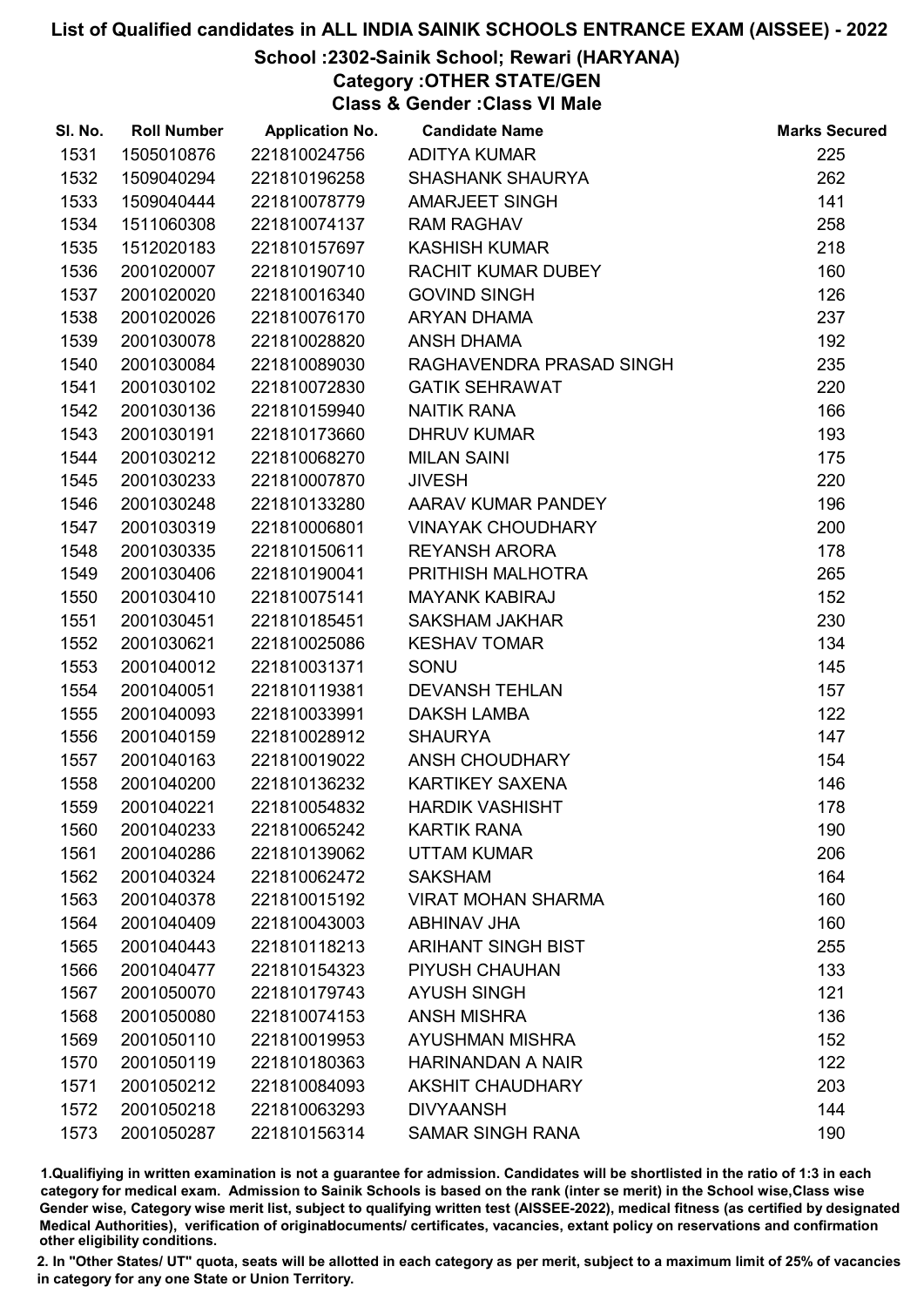# School :2302-Sainik School; Rewari (HARYANA)

Category :OTHER STATE/GEN

Class & Gender :Class VI Male

| SI. No. | <b>Roll Number</b> | <b>Application No.</b> | <b>Candidate Name</b>       |            | <b>Marks Secured</b> |
|---------|--------------------|------------------------|-----------------------------|------------|----------------------|
| 1574    | 2001050301         | 221810127914           | <b>HARSHUL MALIK</b>        |            | 199                  |
| 1575    | 2001050307         | 221810037124           | <b>RUDRA SHARMA</b>         |            | 124                  |
| 1576    | 2001050365         | 221810025834           | DEEPANKAR JAISWAL           |            | 219                  |
| 1577    | 2001050454         | 221810139664           | <b>NIHIT KUMAR</b>          |            | 209                  |
| 1578    | 2001050502         | 221810103384           | <b>AYUSH RAJ</b>            |            | 149                  |
| 1579    | 2001050530         | 221810137984           | PRASAN LOCHAV               |            | 122                  |
| 1580    | 2001050630         | 221810060925           | <b>NIKHIL</b>               |            | 146                  |
| 1581    | 2001050654         | 221810134535           | <b>DHRUV SIROHI</b>         |            | 123                  |
| 1582    | 2001050662         | 221810119145           | <b>MOHIT KUMAR</b>          |            | 145                  |
| 1583    | 2001050667         | 221810141645           | <b>BHAVESH</b>              |            | 128                  |
| 1584    | 2001050720         | 221810194365           | ROHIT KEELKA                |            | 249                  |
| 1585    | 2001050744         | 221810088175           | <b>SOURABH</b>              |            | 138                  |
| 1586    | 2001050895         | 221810183916           | <b>VEDANT HARIHAR</b>       |            | 161                  |
| 1587    | 2001050994         | 221810008256           | <b>DAKSH RANA</b>           |            | 151                  |
| 1588    | 2001050996         | 221810067356           | ANSH KUMAR JHA              |            | 218                  |
| 1589    | 2001051008         | 221810155656           | <b>AYUSH SINGH BHATI</b>    |            | 145                  |
| 1590    | 2001060016         | 221810132466           | <b>REYANSH RAI</b>          |            | 122                  |
| 1591    | 2001060034         | 221810154076           | <b>ADARSH SINGH CHAUHAN</b> | CG         | 124                  |
| 1592    | 2001060056         | 221810058676           | <b>AASHISH KUMAR</b>        |            | 223                  |
| 1593    | 2001060150         | 221810033507           | <b>RYAN SHARMA</b>          |            | 161                  |
| 1594    | 2001060179         | 221810067317           | LABHANSHAYA RAJORA          |            | 125                  |
| 1595    | 2001060210         | 221810095627           | <b>NEEL SHARMA</b>          |            | 191                  |
| 1596    | 2001060302         | 221810004267           | <b>SAKSHAM SINGH</b>        |            | 148                  |
| 1597    | 2001060338         | 221810148177           | AADARSH RAWAT               |            | 160                  |
| 1598    | 2001060441         | 221810059708           | <b>RAGHAV MALIK</b>         |            | 120                  |
| 1599    | 2001060458         | 221810016218           | PRIYANSH SEHRAWAT           |            | 165                  |
| 1600    | 2001060505         | 221810053828           | YUVRAJ TYAGI                |            | 185                  |
| 1601    | 2001060528         | 221810113738           | <b>RISHAV RAJ</b>           |            | 233                  |
| 1602    | 2001060561         | 221810146848           | <b>JAI MALIK</b>            |            | 205                  |
| 1603    | 2001060575         | 221810006358           | <b>SAKSHAM KAUSHIK</b>      |            | 179                  |
| 1604    | 2001060597         | 221810112958           | <b>ADITYA SINGH</b>         |            | 215                  |
| 1605    | 2001060615         | 221810178468           | <b>ARJUN TEOTIA</b>         |            | 240                  |
| 1606    | 2001060624         | 221810179868           | <b>KARAN TEOTIA</b>         |            | 129                  |
| 1607    | 2001060708         | 221810052498           | <b>SAKSHAM RANA</b>         |            | 160                  |
| 1608    | 2001060732         | 221810120709           | <b>SHAURYA THAKUR</b>       |            | 237                  |
| 1609    | 2001060945         | 221810165479           | <b>RONAK PHALSWAL</b>       |            | 241                  |
| 1610    | 2001060955         | 221810012779           | <b>ANANT UPADHYAY</b>       |            | 227                  |
| 1611    | 2001060959         | 221810054879           | <b>KRITAGHYA CHOUDHARY</b>  |            | 142                  |
| 1612    | 2001060966         | 221810003089           | <b>AARUSH BHARGAVA</b>      |            | 165                  |
| 1613    | 2001060972         | 221810006289           | <b>RUDRANSH SHARMA</b>      |            | 148                  |
| 1614    | 2301020680         | 221810174788           | <b>VEDANT GUPTA</b>         |            | 128                  |
| 1615    | 2303020101         | 221810009380           | <b>SWARNIM AGROHI</b>       | <b>WOS</b> | 149                  |
| 1616    | 2303020200         | 221810153161           | <b>DAKSH</b>                |            | 162                  |

1.Qualifiying in written examination is not a guarantee for admission. Candidates will be shortlisted in the ratio of 1:3 in each category for medical exam. Admission to Sainik Schools is based on the rank (inter se merit) in the School wise,Class wise Gender wise, Category wise merit list, subject to qualifying written test (AISSEE-2022), medical fitness (as certified by designated Medical Authorities), verification of originablocuments/ certificates, vacancies, extant policy on reservations and confirmation other eligibility conditions.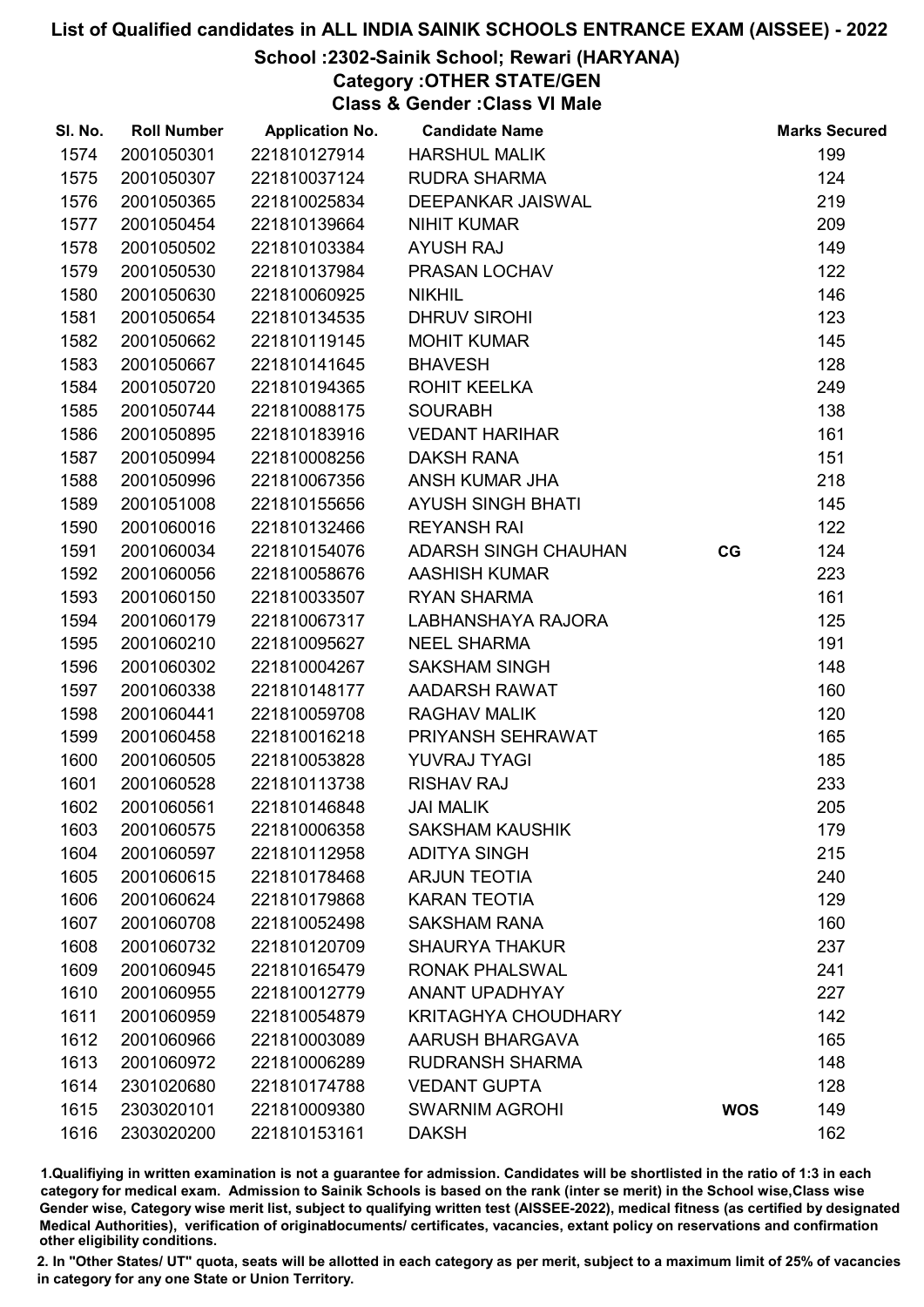# School :2302-Sainik School; Rewari (HARYANA)

Category :OTHER STATE/GEN

Class & Gender :Class VI Male

| SI. No. | <b>Roll Number</b> | <b>Application No.</b> | <b>Candidate Name</b>      | <b>Marks Secured</b> |
|---------|--------------------|------------------------|----------------------------|----------------------|
| 1617    | 2303020247         | 221810182812           | <b>PRANJAL</b>             | 160                  |
| 1618    | 2303020350         | 221810078492           | <b>SHLOK PATHAK</b>        | 208                  |
| 1619    | 2303030049         | 221810192933           | <b>CHIRAG SHARMA</b>       | 150                  |
| 1620    | 2303030451         | 221810152686           | AKSHAT CHOUDHARY           | 226                  |
| 1621    | 2303040284         | 221810086877           | <b>RUDRAKSH RANA</b>       | 161                  |
| 1622    | 2303050286         | 221810163322           | <b>GOURAV</b>              | 134                  |
| 1623    | 2303060051         | 221810116723           | <b>ANISH ANAND</b>         | 195                  |
| 1624    | 2303060082         | 221810078533           | ANSHUMAN SAHOO             | 170                  |
| 1625    | 2303060120         | 221810036943           | <b>VISHAL</b>              | 120                  |
| 1626    | 2303060292         | 221810072114           | RUDHRA PRATAP              | 166                  |
| 1627    | 2303060447         | 221810100664           | <b>HARSHIT TAKSHAK</b>     | 132                  |
| 1628    | 2303070164         | 221810153935           | <b>ANSH VASHISHTH</b>      | 177                  |
| 1629    | 2303070191         | 221810082845           | <b>AADI JAIN</b>           | 251                  |
| 1630    | 2303070266         | 221810081675           | <b>NITIN</b>               | 169                  |
| 1631    | 2303070370         | 221810098216           | <b>RISHABH SHARMA</b>      | 195                  |
| 1632    | 2303080157         | 221810132496           | <b>VASHU</b>               | 256                  |
| 1633    | 2303080253         | 221810060927           | <b>LAKSHYA</b>             | 133                  |
| 1634    | 2303080297         | 221810184447           | <b>RAVI SHANKAR MALLIK</b> | 185                  |
| 1635    | 2303090258         | 221810176378           | <b>KAAVYA</b>              | 141                  |
| 1636    | 2303090269         | 221810082678           | <b>MULANSH SHARMA</b>      | 216                  |
| 1637    | 2303100022         | 221810052229           | SIDDHARTH SHARMA           | 234                  |
| 1638    | 2303100023         | 221810056229           | PIYUSH KUMAR SINGH         | 143                  |
| 1639    | 2303100149         | 221810065969           | <b>KARTIK CHAUHAN</b>      | 133                  |
| 1640    | 2304030091         | 221810147550           | <b>SAKSHAM SINGH</b>       | 136                  |
| 1641    | 2304030348         | 221810013112           | <b>KHUSHBANDER</b>         | 249                  |
| 1642    | 2304030524         | 221810015313           | <b>KANISHK CHAUDHARY</b>   | 137                  |
| 1643    | 2501030302         | 221810116764           | <b>TARUN TYAGI</b>         | 197                  |
| 1644    | 3002010057         | 221810141250           | <b>KARTIK SHARMA</b>       | 146                  |
| 1645    | 3002010281         | 221810034932           | ANKET SINGH RAJAWAT        | 266                  |
| 1646    | 3801020124         | 221810017137           | YASH PANDEY                | 146                  |
| 1647    | 3903020319         | 221810085988           | <b>KOVIDH SHARMA</b>       | 135                  |
| 1648    | 3905020014         | 221810169512           | <b>VISHWAJEET</b>          | 173                  |
| 1649    | 3905020340         | 221810029844           | <b>KAMAL SINGH</b>         | 268                  |
| 1650    | 3905030277         | 221810146088           | <b>JATIN SANGWAN</b>       | 147                  |
| 1651    | 4401020065         | 221810020252           | <b>MOSIS</b>               | 223                  |
| 1652    | 4401020235         | 221810021724           | <b>HARSH GAUTAM</b>        | 175                  |
| 1653    | 4401020358         | 221810078665           | <b>ANKIT</b>               | 204                  |
| 1654    | 4401030180         | 221810001802           | SHAURYA SARASWAT           | 145                  |
| 1655    | 4401030213         | 221810028832           | ABHINAV UPADHYAY           | 227                  |
| 1656    | 4401030269         | 221810060303           | <b>ANKIT AGARWAL</b>       | 221                  |
| 1657    | 4401030371         | 221810096204           | YASH KUMAR                 | 168                  |
| 1658    | 4401040141         | 221810144246           | <b>ATHARVA MALIK</b>       | 168                  |
| 1659    | 4401040413         | 221810168539           | <b>DAKSH</b>               | 187                  |

1.Qualifiying in written examination is not a guarantee for admission. Candidates will be shortlisted in the ratio of 1:3 in each category for medical exam. Admission to Sainik Schools is based on the rank (inter se merit) in the School wise,Class wise Gender wise, Category wise merit list, subject to qualifying written test (AISSEE-2022), medical fitness (as certified by designated Medical Authorities), verification of originablocuments/ certificates, vacancies, extant policy on reservations and confirmation other eligibility conditions.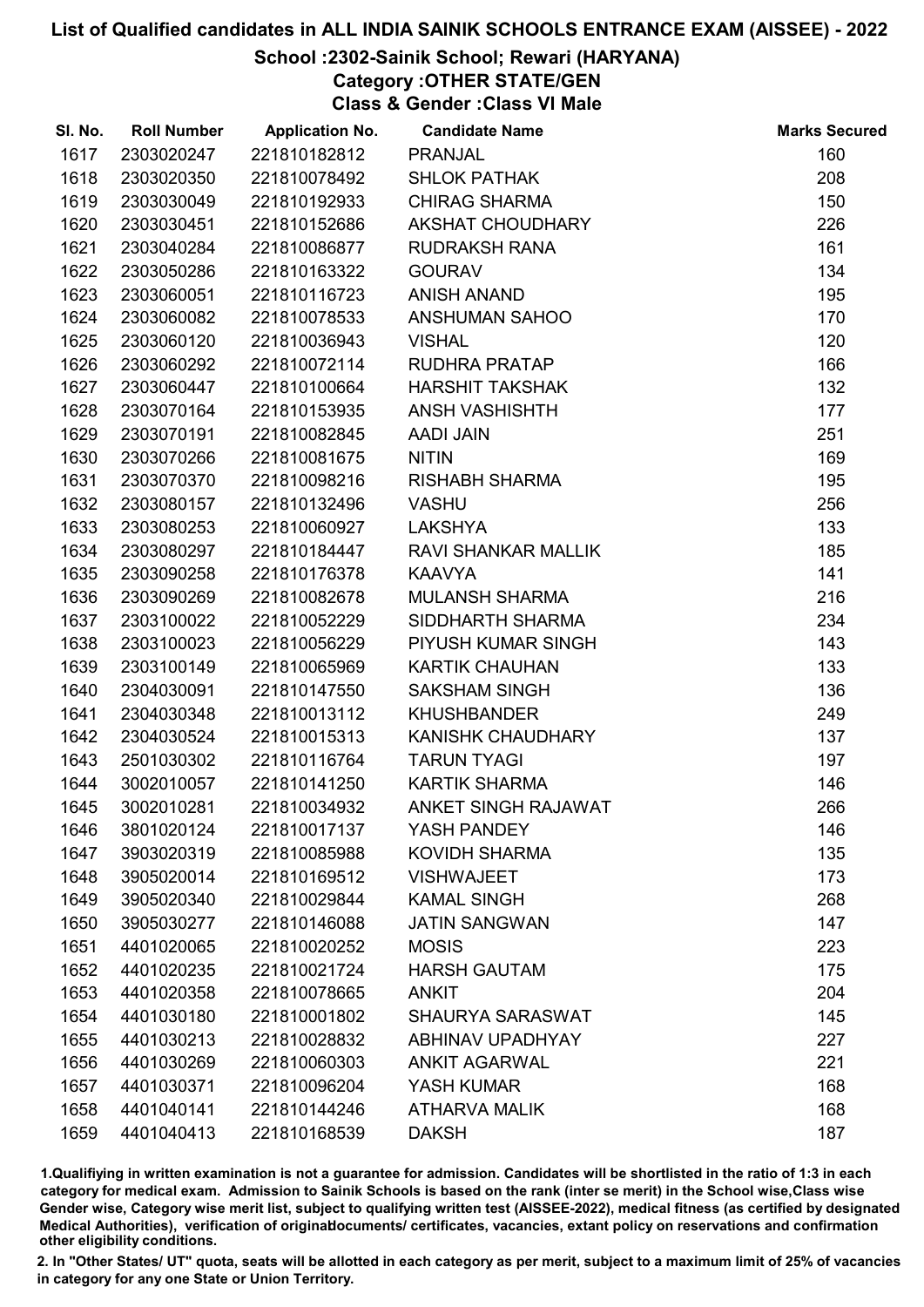# School :2302-Sainik School; Rewari (HARYANA)

Category :OTHER STATE/GEN

Class & Gender :Class VI Male

| SI. No. | <b>Roll Number</b> | <b>Application No.</b> | <b>Candidate Name</b> | <b>Marks Secured</b> |
|---------|--------------------|------------------------|-----------------------|----------------------|
| 1660    | 4405010097         | 221810158071           | AMAN                  | 129                  |
| 1661    | 4405010232         | 221810087034           | RISHABH SINGH         | 248                  |
| 1662    | 4405010299         | 221810068845           | ADITY MAURYA          | 234                  |
| 1663    | 4406020113         | 221810082151           | DAKSH BHARDWAJ        | 212                  |
| 1664    | 4406020299         | 221810116743           | LAVISH MAAN           | 143                  |
| 1665    | 4407020335         | 221810048907           | AYUSH SINGH           | 159                  |
| 1666    | 4411010033         | 221810159260           | SHIKHAR NIGAM         | 168                  |
| 1667    | 4411020259         | 221810040218           | SIDDHARTH DIXIT       | 184                  |
| 1668    | 4412020079         | 221810064152           | SANKALP RAJ           | 141                  |
| 1669    | 4507010011         | 221810000220           | GAURANSH SACHDEVA     | 253                  |

1.Qualifiying in written examination is not a guarantee for admission. Candidates will be shortlisted in the ratio of 1:3 in each category for medical exam. Admission to Sainik Schools is based on the rank (inter se merit) in the School wise,Class wise Gender wise, Category wise merit list, subject to qualifying written test (AISSEE-2022), medical fitness (as certified by designated Medical Authorities), verification of originablocuments/ certificates, vacancies, extant policy on reservations and confirmation other eligibility conditions.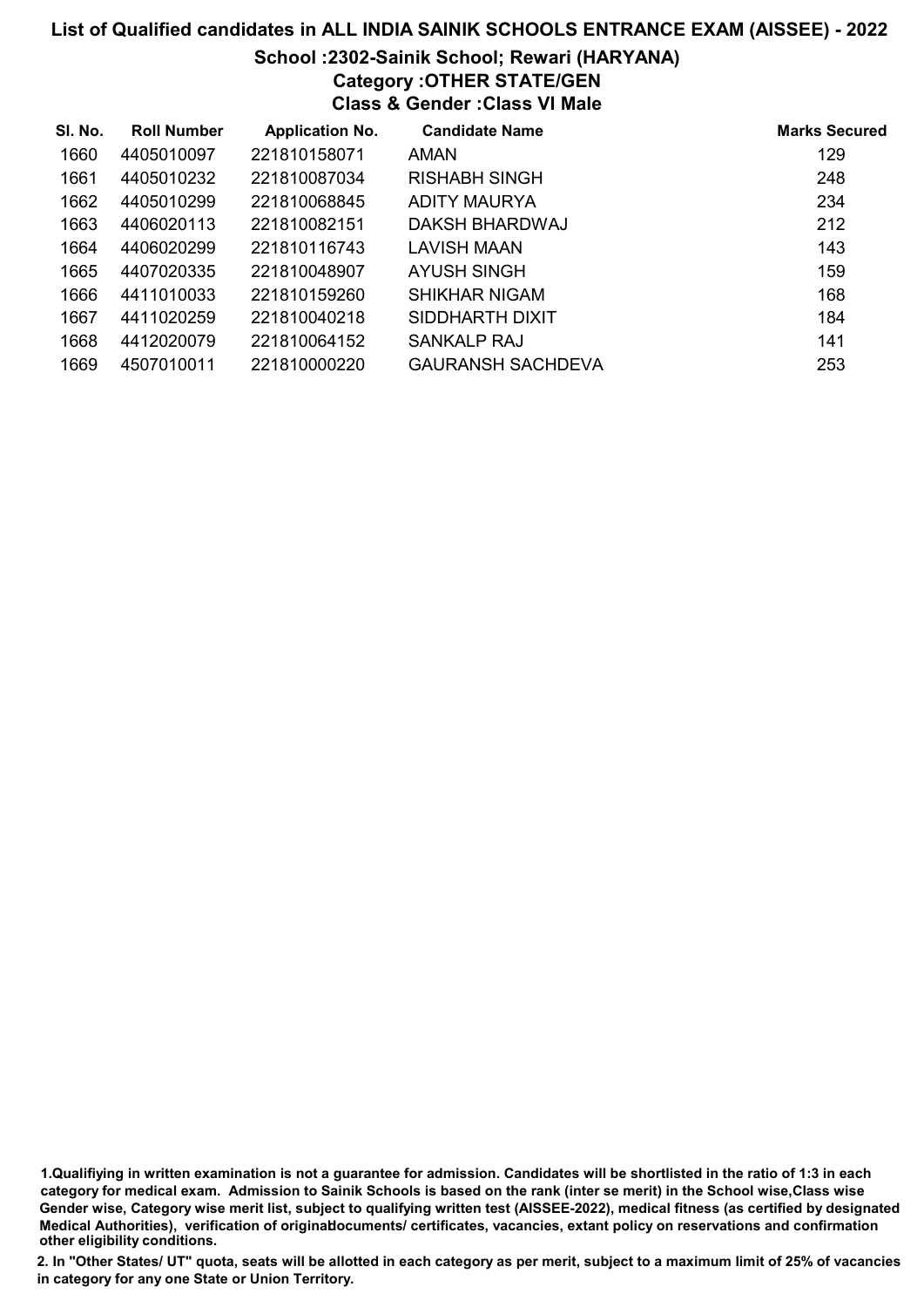#### School :2302-Sainik School; Rewari (HARYANA)

#### Category :HOME STATE/SC

Class & Gender :Class VI Female

| SI. No. | <b>Roll Number</b> | <b>Application No.</b> | <b>Candidate Name</b>  | <b>Marks Secured</b> |
|---------|--------------------|------------------------|------------------------|----------------------|
| 1670    | 2001030352         | 221810082121           | <b>CHANCHAL RAGHAV</b> | 84                   |
| 1671    | 2001030534         | 221810118554           | <b>ANUSHKA</b>         | 88                   |
| 1672    | 2001040183         | 221810101522           | <b>RIDHI</b>           | 138                  |
| 1673    | 2001050255         | 221810090204           | <b>POONAM</b>          | 107                  |
| 1674    | 2001050430         | 221810136854           | <b>BHUMI</b>           | 71                   |
| 1675    | 2001060676         | 221810175488           | <b>SUHANA</b>          | 91                   |
| 1676    | 2001060783         | 221810055129           | HARSHIKA SINGH BHARTI  | 135                  |
| 1677    | 2301020069         | 221810035732           | <b>KHUSHI</b>          | 100                  |
| 1678    | 2302030377         | 221810006216           | <b>AVNI DABLA</b>      | 90                   |
| 1679    | 2303020030         | 221810107120           | <b>NAVITA RANI</b>     | 147                  |
| 1680    | 2303020075         | 221810020660           | <b>KHUSHI</b>          | 98                   |
| 1681    | 2303020093         | 221810045870           | <b>DHARA</b>           | 211                  |
| 1682    | 2303020190         | 221810153451           | <b>DUWANSHI</b>        | 115                  |
| 1683    | 2303020242         | 221810195802           | <b>NIKITA</b>          | 125                  |
| 1684    | 2303020276         | 221810136832           | <b>MINAKSHI</b>        | 55                   |
| 1685    | 2303020290         | 221810112052           | <b>CHANCHAL</b>        | 92                   |
| 1686    | 2303020293         | 221810163152           | <b>SHAGUN</b>          | 141                  |
| 1687    | 2303030053         | 221810135143           | <b>PALAK</b>           | 92                   |
| 1688    | 2303030062         | 221810128943           | <b>SARIKA</b>          | 130                  |
| 1689    | 2303030091         | 221810050673           | <b>ANJALI</b>          | 120                  |
| 1690    | 2303030205         | 221810169184           | <b>JANNAT</b>          | 182                  |
| 1691    | 2303030244         | 221810143615           | <b>ANJALI</b>          | 184                  |
| 1692    | 2303030274         | 221810196835           | <b>DEEPIKA</b>         | 127                  |
| 1693    | 2303030310         | 221810165765           | <b>KANCHAN SINGH</b>   | 95                   |
| 1694    | 2303030443         | 221810129676           | <b>SANJANA</b>         | 130                  |
| 1695    | 2303030487         | 221810101127           | <b>RASHI</b>           | 53                   |
| 1696    | 2303040034         | 221810096210           | <b>LAKSHNA</b>         | 109                  |
| 1697    | 2303040209         | 221810093280           | <b>ABHIRAKSHA</b>      | 158                  |
| 1698    | 2303040249         | 221810125101           | <b>TANISHA</b>         | 101                  |
| 1699    | 2303040265         | 221810010801           | <b>YASHIKA</b>         | 146                  |
| 1700    | 2303040277         | 221810021477           | <b>LAKSHMI</b>         | 82                   |
| 1701    | 2303040304         | 221810139497           | <b>NEHA</b>            | 114                  |
| 1702    | 2303040349         | 221810194428           | <b>SIDDHI</b>          | 148                  |
| 1703    | 2303040383         | 221810048848           | <b>CHANDNI</b>         | 88                   |
| 1704    | 2303040415         | 221810126378           | <b>MUSKAN</b>          | 168                  |
| 1705    | 2303040417         | 221810085578           | <b>RITU</b>            | 64                   |
| 1706    | 2303040445         | 221810049109           | <b>TEENA</b>           | 123                  |
| 1707    | 2303040478         | 221810181049           | <b>KANISHKA</b>        | 125                  |
| 1708    | 2303040536         | 221810140499           | <b>HARSHIKA</b>        | 51                   |
| 1709    | 2303050044         | 221810071521           | <b>VISHAKHA</b>        | 114                  |
| 1710    | 2303050211         | 221810007091           | <b>MONIKA</b>          | 81                   |
| 1711    | 2303050226         | 221810120591           | <b>ISHIKA</b>          | 200                  |
| 1712    | 2303050273         | 221810176712           | <b>BHAVISHYA</b>       | 141                  |

1.Qualifiying in written examination is not a guarantee for admission. Candidates will be shortlisted in the ratio of 1:3 in each category for medical exam. Admission to Sainik Schools is based on the rank (inter se merit) in the School wise,Class wise Gender wise, Category wise merit list, subject to qualifying written test (AISSEE-2022), medical fitness (as certified by designated Medical Authorities), verification of originablocuments/ certificates, vacancies, extant policy on reservations and confirmation other eligibility conditions.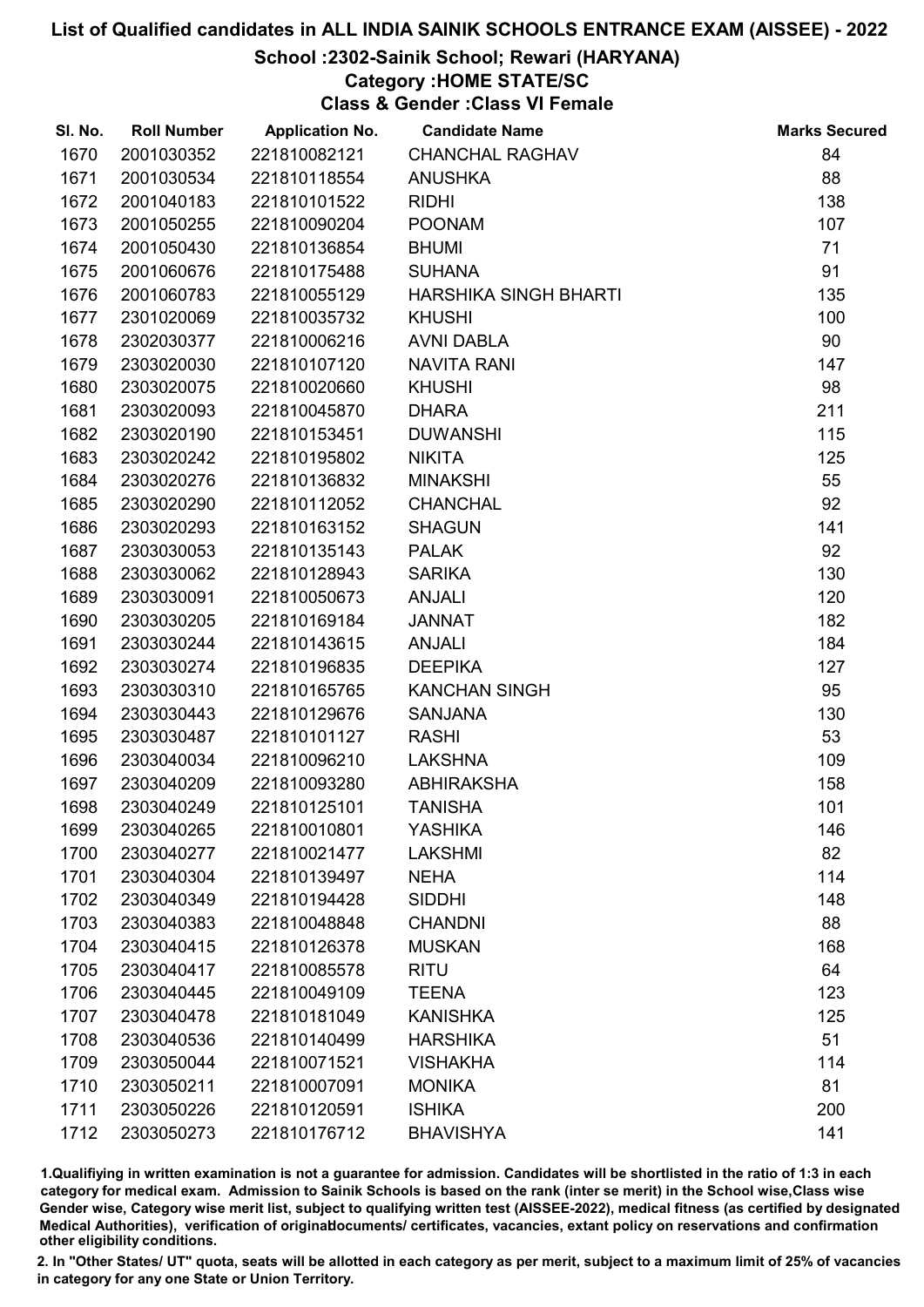## School :2302-Sainik School; Rewari (HARYANA)

#### Category :HOME STATE/SC

Class & Gender :Class VI Female

| SI. No. | <b>Roll Number</b> | <b>Application No.</b> | <b>Candidate Name</b> | <b>Marks Secured</b> |
|---------|--------------------|------------------------|-----------------------|----------------------|
| 1713    | 2303050285         | 221810072322           | <b>SANDHYA</b>        | 106                  |
| 1714    | 2303050325         | 221810163632           | <b>KAMNA</b>          | 111                  |
| 1715    | 2303050340         | 221810100342           | <b>SANCHITA</b>       | 95                   |
| 1716    | 2303050354         | 221810038152           | <b>JAYA</b>           | 157                  |
| 1717    | 2303050358         | 221810167252           | <b>KHUWAISH</b>       | 103                  |
| 1718    | 2303050480         | 221810166903           | <b>DEEPIKA</b>        | 121                  |
| 1719    | 2303060108         | 221810152443           | <b>SAKSHI</b>         | 108                  |
| 1720    | 2303060212         | 221810062383           | <b>PALAK</b>          | 210                  |
| 1721    | 2303070129         | 221810153625           | <b>RITIKA</b>         | 235                  |
| 1722    | 2303070221         | 221810086755           | <b>NEETI JILWA</b>    | 101                  |
| 1723    | 2303070237         | 221810157365           | <b>NITIKA</b>         | 96                   |
| 1724    | 2303070247         | 221810056665           | <b>KIRTI</b>          | 87                   |
| 1725    | 2303070345         | 221810010406           | <b>SANCHI</b>         | 72                   |
| 1726    | 2303070415         | 221810021826           | <b>AVANSHIKA</b>      | 168                  |
| 1727    | 2303080012         | 221810118336           | <b>ANUSHKA</b>        | 173                  |
| 1728    | 2303080033         | 221810095346           | <b>DIVYA</b>          | 80                   |
| 1729    | 2303080046         | 221810030056           | <b>PRIYANSHI</b>      | 91                   |
| 1730    | 2303080121         | 221810061286           | <b>NAVYA</b>          | 197                  |
| 1731    | 2303080205         | 221810035017           | <b>KHUSHI</b>         | 146                  |
| 1732    | 2303080229         | 221810080027           | <b>BHAVYASAGAR</b>    | 146                  |
| 1733    | 2303080261         | 221810068137           | <b>GEET MOHARWAL</b>  | 155                  |
| 1734    | 2303080264         | 221810069237           | <b>RIYA</b>           | 112                  |
| 1735    | 2303080336         | 221810095267           | <b>SAYANA</b>         | 79                   |
| 1736    | 2303090026         | 221810125087           | <b>SHANVI</b>         | 226                  |
| 1737    | 2303090154         | 221810069038           | <b>KARISHMA</b>       | 105                  |
| 1738    | 2303090327         | 221810050209           | <b>HIMANGI</b>        | 184                  |
| 1739    | 2303100228         | 221810030599           | <b>CHAVI</b>          | 121                  |
| 1740    | 2304020043         | 221810132911           | <b>AANSHIKA</b>       | 140                  |
| 1741    | 2304020382         | 221810149585           | <b>ARZOO</b>          | 102                  |
| 1742    | 2304020486         | 221810117827           | <b>SAKSHI</b>         | 100                  |
| 1743    | 2304020578         | 221810063948           | <b>SENJAL</b>         | 81                   |
| 1744    | 2304020595         | 221810104568           | <b>BHOOMI</b>         | 149                  |
| 1745    | 2304020601         | 221810135278           | <b>RITIKA</b>         | 160                  |
| 1746    | 2304030309         | 221810153091           | <b>EKTA</b>           | 144                  |
| 1747    | 2304030416         | 221810102052           | <b>SAANVI</b>         | 164                  |
| 1748    | 2304030433         | 221810064852           | <b>YASHIKA</b>        | 66                   |
| 1749    | 2304030570         | 221810004633           | <b>RIDHIMA</b>        | 113                  |
| 1750    | 2304030650         | 221810165773           | <b>HIMANSHI</b>       | 122                  |
| 1751    | 2304040283         | 221810120745           | <b>SHREYA</b>         | 213                  |
| 1752    | 2304040307         | 221810109165           | <b>SNEHA</b>          | 110                  |
| 1753    | 3110010245         | 221810120233           | <b>DIKSHA</b>         | 99                   |

1.Qualifiying in written examination is not a guarantee for admission. Candidates will be shortlisted in the ratio of 1:3 in each category for medical exam. Admission to Sainik Schools is based on the rank (inter se merit) in the School wise,Class wise Gender wise, Category wise merit list, subject to qualifying written test (AISSEE-2022), medical fitness (as certified by designated Medical Authorities), verification of originablocuments/ certificates, vacancies, extant policy on reservations and confirmation other eligibility conditions.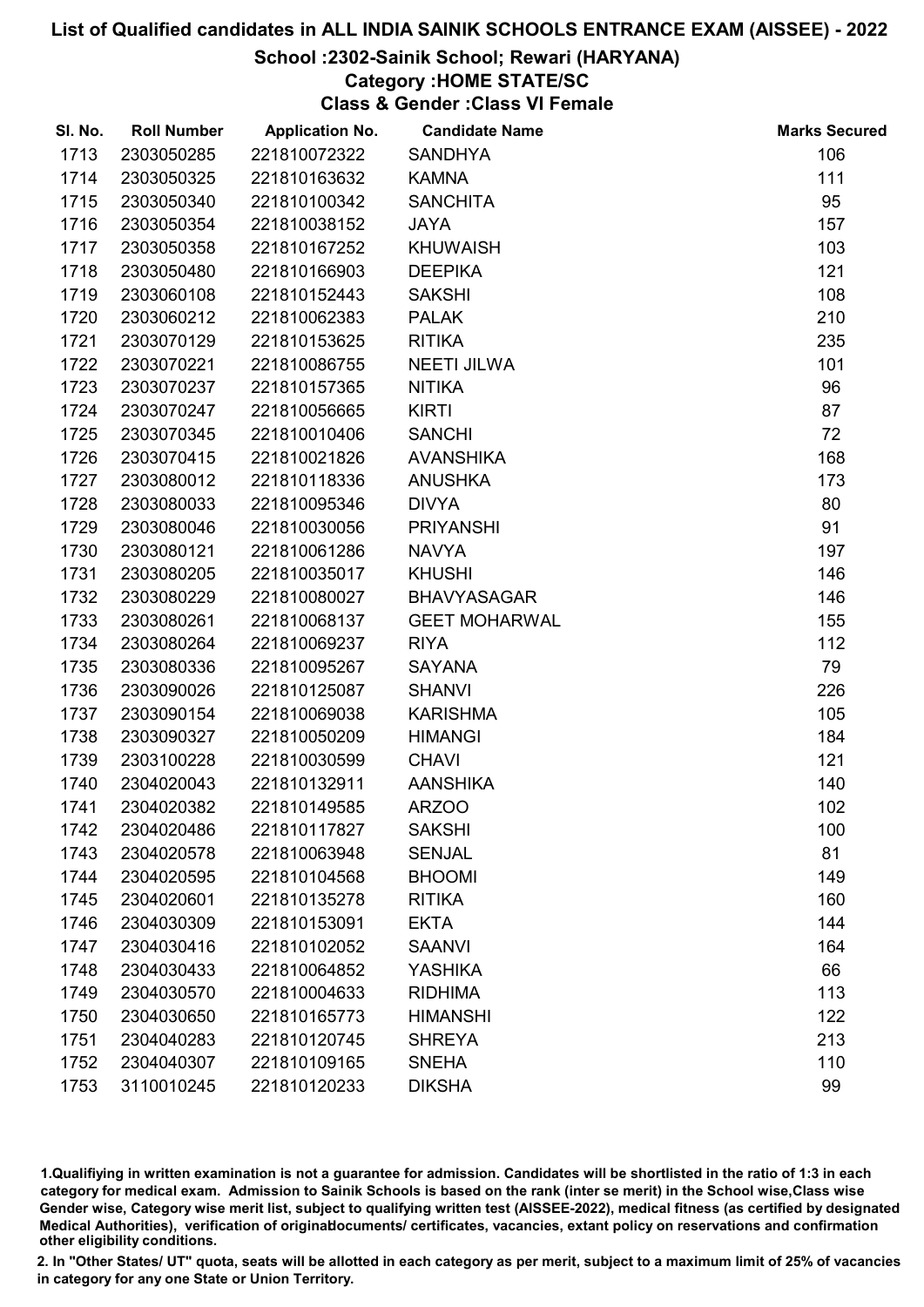#### School :2302-Sainik School; Rewari (HARYANA)

# Category :HOME STATE/ST

Class & Gender :Class VI Female

| SI. No. | <b>Roll Number</b> | <b>Application No.</b> | <b>Candidate Name</b> | <b>Marks Secured</b> |
|---------|--------------------|------------------------|-----------------------|----------------------|
| 1754    | 2303040448         | 221810035609           | <b>MAHAK</b>          | 81                   |

1.Qualifiying in written examination is not a guarantee for admission. Candidates will be shortlisted in the ratio of 1:3 in each category for medical exam. Admission to Sainik Schools is based on the rank (inter se merit) in the School wise,Class wise Gender wise, Category wise merit list, subject to qualifying written test (AISSEE-2022), medical fitness (as certified by designated Medical Authorities), verification of originablocuments/ certificates, vacancies, extant policy on reservations and confirmation other eligibility conditions.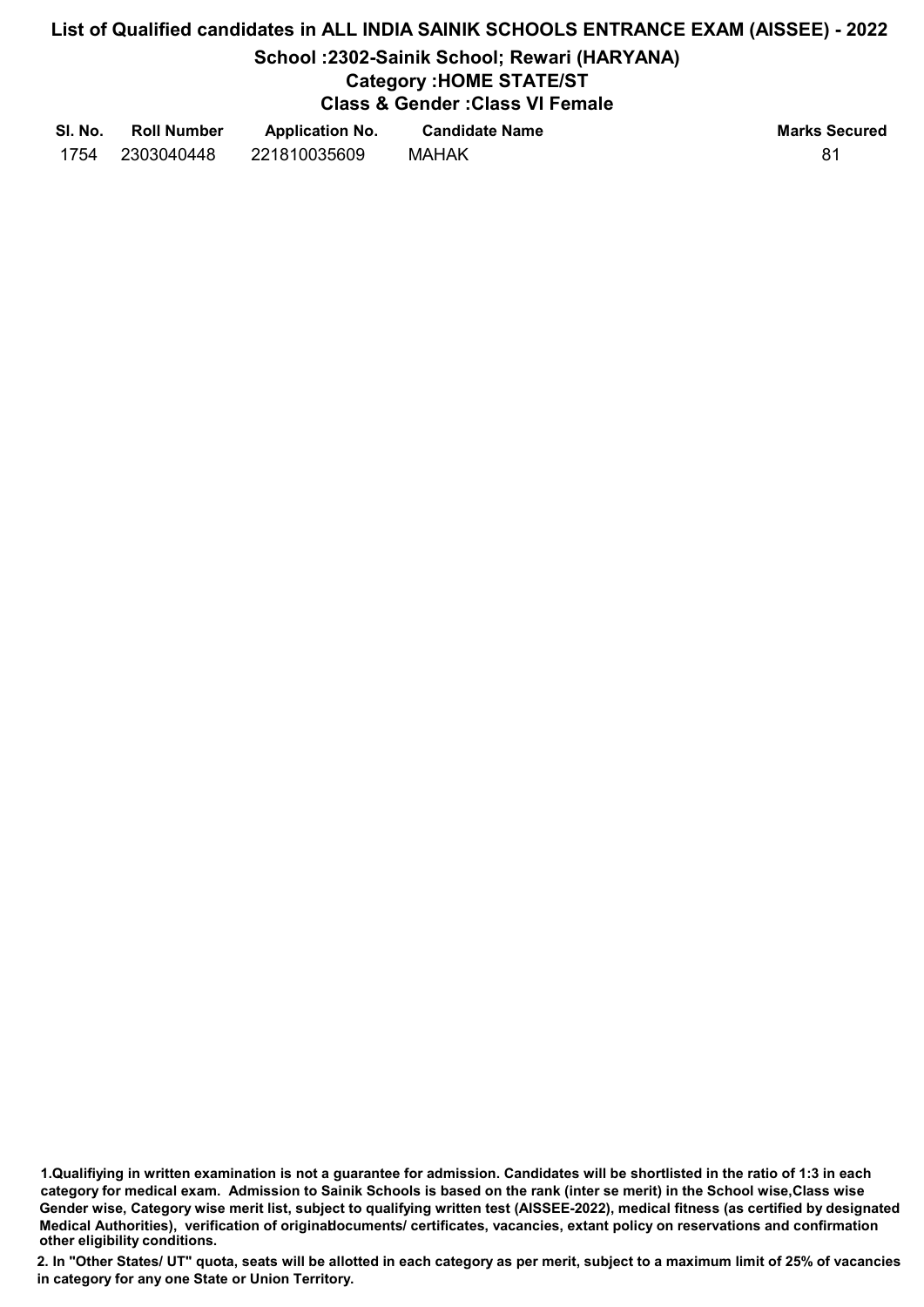# School :2302-Sainik School; Rewari (HARYANA)

### Category :HOME STATE/OBC

Class & Gender :Class VI Female

| SI. No. | <b>Roll Number</b> | <b>Application No.</b> | <b>Candidate Name</b> | <b>Marks Secured</b> |
|---------|--------------------|------------------------|-----------------------|----------------------|
| 1755    | 2001040044         | 221810087281           | <b>DIVYA YADAV</b>    | 170                  |
| 1756    | 2001050207         | 221810155983           | <b>TRISHNA</b>        | 129                  |
| 1757    | 2001050213         | 221810018093           | <b>ARADHYA</b>        | 139                  |
| 1758    | 2001050336         | 221810046924           | <b>KAMIYA</b>         | 188                  |
| 1759    | 2302020372         | 221810046815           | <b>MANISHA</b>        | 179                  |
| 1760    | 2303020104         | 221810000780           | <b>JIYA YADAV</b>     | 133                  |
| 1761    | 2303020108         | 221810147190           | <b>YANSHIKA</b>       | 149                  |
| 1762    | 2303020122         | 221810038201           | <b>CHHAVI</b>         | 143                  |
| 1763    | 2303020127         | 221810130801           | <b>GUNSHIKA</b>       | 121                  |
| 1764    | 2303020168         | 221810108041           | <b>SHRUTI YADAV</b>   | 220                  |
| 1765    | 2303020201         | 221810089261           | <b>HARSHITA</b>       | 181                  |
| 1766    | 2303020209         | 221810014071           | <b>HARSHIT</b>        | 133                  |
| 1767    | 2303020287         | 221810125942           | <b>JHALAK</b>         | 166                  |
| 1768    | 2303020309         | 221810010462           | <b>SHARA YADAV</b>    | 135                  |
| 1769    | 2303020338         | 221810197582           | <b>AYUSHI</b>         | 132                  |
| 1770    | 2303030023         | 221810055413           | <b>NAISHA YADAV</b>   | 240                  |
| 1771    | 2303030040         | 221810076433           | <b>ANSIKA</b>         | 169                  |
| 1772    | 2303030045         | 221810124733           | <b>UMA</b>            | 157                  |
| 1773    | 2303030052         | 221810083143           | <b>ANJALI</b>         | 228                  |
| 1774    | 2303030054         | 221810036143           | <b>BHAWNA</b>         | 127                  |
| 1775    | 2303030103         | 221810135283           | <b>LUCKY</b>          | 151                  |
| 1776    | 2303030137         | 221810140914           | <b>KANIKA</b>         | 126                  |
| 1777    | 2303030177         | 221810025554           | <b>NISCHAL</b>        | 173                  |
| 1778    | 2303030186         | 221810110764           | <b>KAMNA</b>          | 133                  |
| 1779    | 2303030192         | 221810114174           | <b>MEENAKSHI</b>      | 143                  |
| 1780    | 2303030199         | 221810082774           | <b>KANAK</b>          | 151                  |
| 1781    | 2303030223         | 221810131894           | <b>PAYAL</b>          | 171                  |
| 1782    | 2303030224         | 221810075894           | ANSHU. YADAV          | 172                  |
| 1783    | 2303030242         | 221810116415           | <b>JANVI</b>          | 134                  |
| 1784    | 2303030258         | 221810065625           | <b>JIYA</b>           | 135                  |
| 1785    | 2303030283         | 221810124545           | <b>AVNI RAO</b>       | 128                  |
| 1786    | 2303030314         | 221810125175           | <b>SANDHYA</b>        | 131                  |
| 1787    | 2303030332         | 221810132685           | <b>OJASVI</b>         | 213                  |
| 1788    | 2303030362         | 221810166606           | <b>VANSHIKA</b>       | 152                  |
| 1789    | 2303030387         | 221810008626           | <b>JAREEN YADAV</b>   | 153                  |
| 1790    | 2303030464         | 221810077696           | <b>YASHASVI</b>       | 160                  |
| 1791    | 2303030479         | 221810099417           | <b>MANSHI YADAV</b>   | 195                  |
| 1792    | 2303030535         | 221810116557           | <b>RIYA</b>           | 135                  |
| 1793    | 2303040060         | 221810119020           | <b>RIYA</b>           | 181                  |
| 1794    | 2303040084         | 221810092720           | <b>NANCY YADAV</b>    | 158                  |
| 1795    | 2303040142         | 221810078840           | <b>VANDANA</b>        | 174                  |
| 1796    | 2303040144         | 221810076940           | <b>SHRUTI ARYA</b>    | 139                  |
| 1797    | 2303040161         | 221810094750           | <b>TIYA YADAV</b>     | 157                  |

1.Qualifiying in written examination is not a guarantee for admission. Candidates will be shortlisted in the ratio of 1:3 in each category for medical exam. Admission to Sainik Schools is based on the rank (inter se merit) in the School wise,Class wise Gender wise, Category wise merit list, subject to qualifying written test (AISSEE-2022), medical fitness (as certified by designated Medical Authorities), verification of originablocuments/ certificates, vacancies, extant policy on reservations and confirmation other eligibility conditions.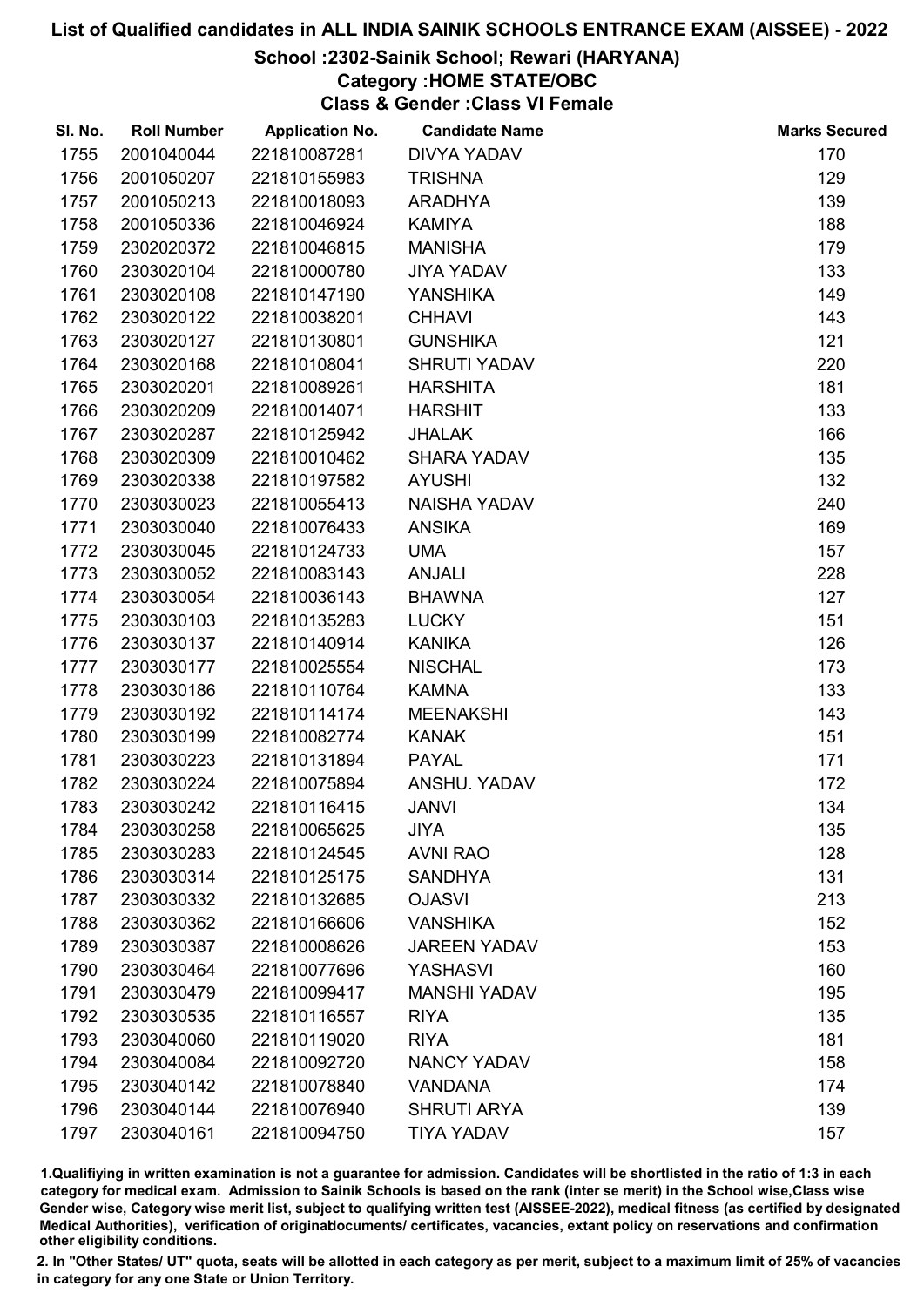# School :2302-Sainik School; Rewari (HARYANA)

# Category :HOME STATE/OBC

Class & Gender :Class VI Female

| SI. No. | <b>Roll Number</b> | <b>Application No.</b> | <b>Candidate Name</b>   |           | <b>Marks Secured</b> |
|---------|--------------------|------------------------|-------------------------|-----------|----------------------|
| 1798    | 2303040165         | 221810087750           | PRIYANKA YADAV          |           | 145                  |
| 1799    | 2303040190         | 221810069170           | SONAKSHI YADAV          |           | 162                  |
| 1800    | 2303040207         | 221810101280           | <b>DIVYA</b>            |           | 146                  |
| 1801    | 2303040221         | 221810045980           | <b>AAISHA</b>           |           | 181                  |
| 1802    | 2303040255         | 221810151401           | <b>JIVIKA YADAV</b>     |           | 120                  |
| 1803    | 2303040341         | 221810190918           | <b>POONAM</b>           |           | 181                  |
| 1804    | 2303040361         | 221810104438           | <b>AYUSHI</b>           |           | 203                  |
| 1805    | 2303040444         | 221810156998           | <b>ASHMITA</b>          |           | 123                  |
| 1806    | 2303040479         | 221810172049           | <b>ANJALI</b>           |           | 125                  |
| 1807    | 2303040515         | 221810086579           | <b>RITIKA</b>           |           | 188                  |
| 1808    | 2303040532         | 221810165199           | <b>PARTIGYA</b>         |           | 162                  |
| 1809    | 2303050007         | 221810043311           | <b>RAKHI</b>            |           | 122                  |
| 1810    | 2303050022         | 221810010811           | <b>ISHIKA</b>           |           | 257                  |
| 1811    | 2303050027         | 221810062021           | <b>BHAVIKA</b>          |           | 219                  |
| 1812    | 2303050075         | 221810089331           | <b>NAINA</b>            |           | 139                  |
| 1813    | 2303050077         | 221810076431           | <b>KHUSHI</b>           |           | 154                  |
| 1814    | 2303050129         | 221810122451           | <b>ANJALI</b>           |           | 121                  |
| 1815    | 2303050131         | 221810193451           | <b>NIDHI</b>            |           | 143                  |
| 1816    | 2303050148         | 221810083261           | <b>KANISHKA</b>         |           | 137                  |
| 1817    | 2303050154         | 221810112461           | <b>SWEETY YADAV</b>     |           | 133                  |
| 1818    | 2303050177         | 221810069171           | <b>SONALI YADAV</b>     |           | 127                  |
| 1819    | 2303050194         | 221810078971           | <b>PAHAL</b>            |           | 120                  |
| 1820    | 2303050195         | 221810060081           | <b>CHAHAT YADAV</b>     |           | 176                  |
| 1821    | 2303050208         | 221810115881           | <b>UMANG</b>            |           | 234                  |
| 1822    | 2303050216         | 221810054291           | <b>GARIMA</b>           |           | 207                  |
| 1823    | 2303050218         | 221810097291           | <b>ESHIKA RAO</b>       |           | 251                  |
| 1824    | 2303050230         | 221810061791           | <b>TANVI YADAV</b>      |           | 157                  |
| 1825    | 2303050241         | 221810152102           | <b>ANSHIKA ARYA</b>     |           | 218                  |
| 1826    | 2303050283         | 221810062122           | <b>LAVISHA</b>          |           | 131                  |
| 1827    | 2303050310         | 221810125032           | RIDDHIMA RAO            |           | 163                  |
| 1828    | 2303050329         | 221810006732           | <b>SALONI YADAV</b>     |           | 199                  |
| 1829    | 2303050352         | 221810153152           | <b>KOMAL</b>            |           | 235                  |
| 1830    | 2303050374         | 221810098752           | <b>YASHWINI</b>         |           | 221                  |
| 1831    | 2303050383         | 221810134062           | <b>NAINSHI</b>          | <b>AR</b> | 120                  |
| 1832    | 2303050390         | 221810174562           | <b>BHAVI YADAV</b>      |           | 199                  |
| 1833    | 2303050402         | 221810152272           | PRINSHA YADAV           |           | 130                  |
| 1834    | 2303060009         | 221810115513           | <b>SAKSHI</b>           |           | 191                  |
| 1835    | 2303060012         | 221810096613           | <b>SHANU BAI</b>        |           | 122                  |
| 1836    | 2303060023         | 221810197023           | <b>NEETU</b>            |           | 123                  |
| 1837    | 2303060058         | 221810080033           | <b>YAMINI</b>           |           | 148                  |
| 1838    | 2303060066         | 221810176133           | <b>BHARTI LUHANIWAL</b> |           | 214                  |
| 1839    | 2303060096         | 221810170143           | <b>NAINIKA</b>          |           | 141                  |
| 1840    | 2303060138         | 221810108653           | <b>SUPRIYA</b>          |           | 146                  |

1.Qualifiying in written examination is not a guarantee for admission. Candidates will be shortlisted in the ratio of 1:3 in each category for medical exam. Admission to Sainik Schools is based on the rank (inter se merit) in the School wise,Class wise Gender wise, Category wise merit list, subject to qualifying written test (AISSEE-2022), medical fitness (as certified by designated Medical Authorities), verification of originablocuments/ certificates, vacancies, extant policy on reservations and confirmation other eligibility conditions.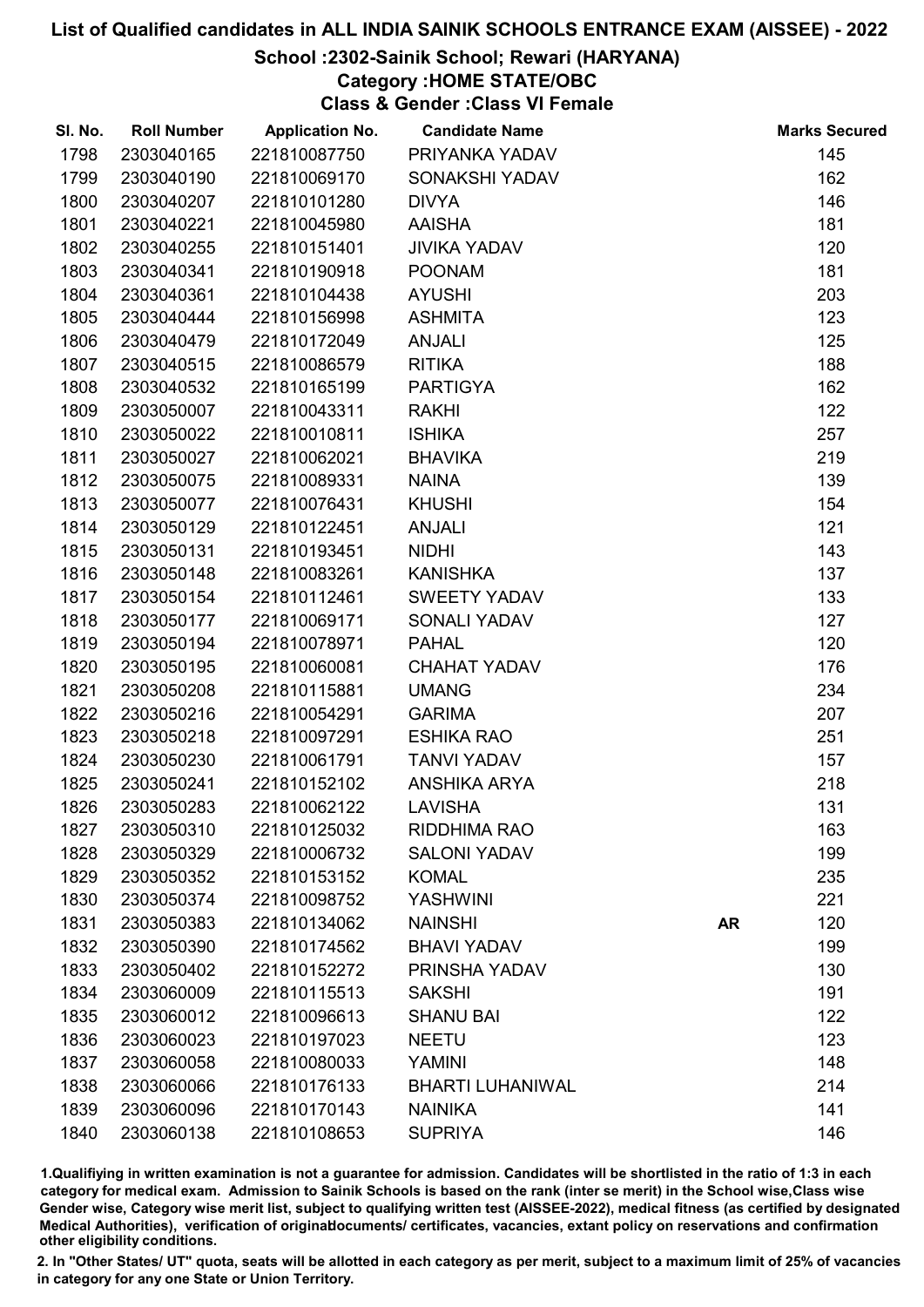# School :2302-Sainik School; Rewari (HARYANA)

#### Category :HOME STATE/OBC

Class & Gender :Class VI Female

| SI. No. | <b>Roll Number</b> | <b>Application No.</b> | <b>Candidate Name</b>   | <b>Marks Secured</b> |
|---------|--------------------|------------------------|-------------------------|----------------------|
| 1841    | 2303060155         | 221810165463           | <b>CHANCHAL YADAV</b>   | 153                  |
| 1842    | 2303060169         | 221810065863           | PAWANI YADAV            | 204                  |
| 1843    | 2303060173         | 221810094963           | <b>PRACHI</b>           | 148                  |
| 1844    | 2303060182         | 221810140373           | <b>KANCHAN</b>          | 148                  |
| 1845    | 2303060231         | 221810086883           | <b>JEEVIKA</b>          | 139                  |
| 1846    | 2303060235         | 221810000193           | <b>JEENAL JANGID</b>    | 172                  |
| 1847    | 2303060250         | 221810086593           | <b>PALAK</b>            | 134                  |
| 1848    | 2303060276         | 221810024604           | NAVYA YADAV             | 135                  |
| 1849    | 2303060285         | 221810100014           | <b>SAKSHI</b>           | 142                  |
| 1850    | 2303060338         | 221810117824           | <b>JIYA YADAV</b>       | 202                  |
| 1851    | 2303060348         | 221810050234           | <b>ESHIKA YADAV</b>     | 208                  |
| 1852    | 2303060351         | 221810162334           | <b>TIYA YADAV</b>       | 228                  |
| 1853    | 2303060383         | 221810012444           | <b>BHARTI YADAV</b>     | 214                  |
| 1854    | 2303060399         | 221810160054           | NIKITA YADAV            | 163                  |
| 1855    | 2303060418         | 221810154654           | <b>CHAHAT</b>           | 128                  |
| 1856    | 2303060431         | 221810057164           | <b>NIKITA</b>           | 124                  |
| 1857    | 2303060462         | 221810112274           | <b>KARISHMA</b>         | 161                  |
| 1858    | 2303070138         | 221810111925           | <b>JYOTI</b>            | 144                  |
| 1859    | 2303070145         | 221810131135           | <b>MANNU</b>            | 136                  |
| 1860    | 2303070163         | 221810040935           | <b>BHUMIKA</b>          | 149                  |
| 1861    | 2303070178         | 221810028245           | <b>TANYA</b>            | 128                  |
| 1862    | 2303070183         | 221810086445           | <b>KARUNA</b>           | 218                  |
| 1863    | 2303070211         | 221810113455           | <b>ASTHA YADAV</b>      | 140                  |
| 1864    | 2303070264         | 221810138475           | <b>DIVYANSHI</b>        | 132                  |
| 1865    | 2303070269         | 221810146875           | RITIKA YADAV            | 186                  |
| 1866    | 2303070285         | 221810038185           | <b>RIDDHI</b>           | 157                  |
| 1867    | 2303070295         | 221810056485           | <b>DIVYA KUMARI</b>     | 133                  |
| 1868    | 2303070307         | 221810133985           | <b>JASMINE</b>          | 129                  |
| 1869    | 2303070312         | 221810102195           | <b>JIYA</b>             | 159                  |
| 1870    | 2303070314         | 221810073195           | <b>DHANVI SAINI</b>     | 190                  |
| 1871    | 2303070327         | 221810098595           | <b>AKANSHA</b>          | 233                  |
| 1872    | 2303070343         | 221810089206           | <b>HARSHITA</b>         | 181                  |
| 1873    | 2303070390         | 221810153126           | <b>SONIKA</b>           | 263                  |
| 1874    | 2303070392         | 221810167126           | <b>DEEP</b>             | 126                  |
| 1875    | 2303070395         | 221810112326           | <b>VANSHIKA LAKHERA</b> | 150                  |
| 1876    | 2303070419         | 221810122926           | <b>DAKSHITA</b>         | 133                  |
| 1877    | 2303080010         | 221810065336           | <b>GARIMA</b>           | 216                  |
| 1878    | 2303080028         | 221810048046           | <b>ANUSKA</b>           | 201                  |
| 1879    | 2303080030         | 221810043246           | <b>RITIKA</b>           | 125                  |
| 1880    | 2303080047         | 221810194056           | <b>MUSKAN YADAV</b>     | 133                  |
| 1881    | 2303080060         | 221810099356           | <b>RIDHIMA</b>          | 136                  |
| 1882    | 2303080070         | 221810161956           | <b>JIYA</b>             | 125                  |
| 1883    | 2303080108         | 221810076676           | <b>VIPANSHI</b>         | 217                  |

1.Qualifiying in written examination is not a guarantee for admission. Candidates will be shortlisted in the ratio of 1:3 in each category for medical exam. Admission to Sainik Schools is based on the rank (inter se merit) in the School wise,Class wise Gender wise, Category wise merit list, subject to qualifying written test (AISSEE-2022), medical fitness (as certified by designated Medical Authorities), verification of originablocuments/ certificates, vacancies, extant policy on reservations and confirmation other eligibility conditions.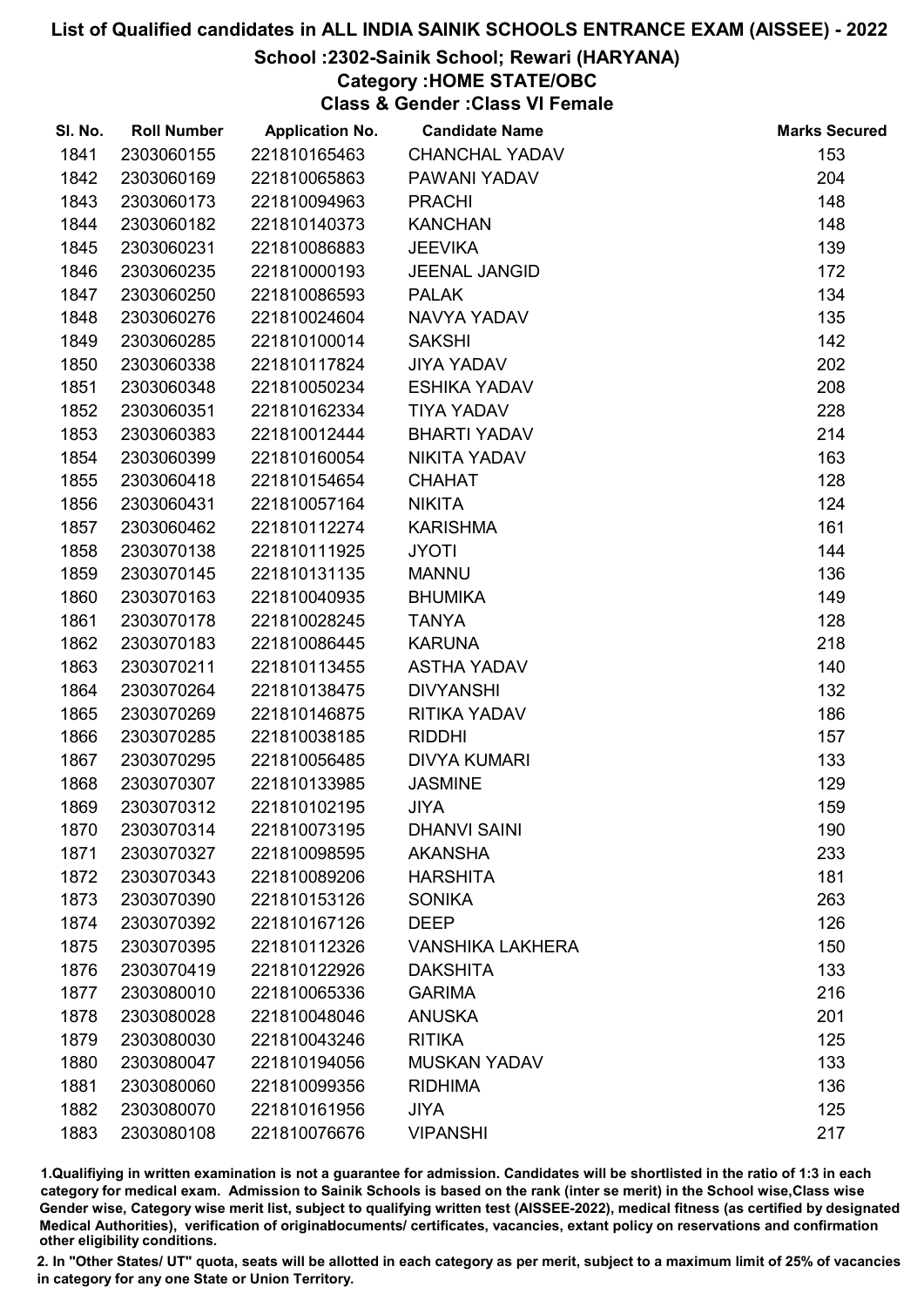# School :2302-Sainik School; Rewari (HARYANA)

# Category :HOME STATE/OBC

Class & Gender :Class VI Female

| SI. No. | <b>Roll Number</b> | <b>Application No.</b> | <b>Candidate Name</b>  |    | <b>Marks Secured</b> |
|---------|--------------------|------------------------|------------------------|----|----------------------|
| 1884    | 2303080143         | 221810065986           | <b>SIMRAN</b>          |    | 143                  |
| 1885    | 2303080148         | 221810112296           | <b>PRIYA</b>           |    | 148                  |
| 1886    | 2303080153         | 221810091396           | <b>PRIYANSHI</b>       |    | 161                  |
| 1887    | 2303080167         | 221810097696           | KANISHKA YADAV         |    | 184                  |
| 1888    | 2303080173         | 221810056996           | <b>VANSHIKA</b>        |    | 173                  |
| 1889    | 2303080180         | 221810163207           | <b>PRIYANSHI</b>       |    | 150                  |
| 1890    | 2303080188         | 221810063507           | <b>ISHU MEHTA</b>      |    | 126                  |
| 1891    | 2303080239         | 221810054327           | <b>KIRTI</b>           |    | 142                  |
| 1892    | 2303080293         | 221810080247           | <b>HIMANSHI</b>        |    | 139                  |
| 1893    | 2303080315         | 221810072257           | <b>AKSHITA</b>         |    | 124                  |
| 1894    | 2303080330         | 221810097857           | KHUSHI YADAV           | CG | 200                  |
| 1895    | 2303080346         | 221810102567           | <b>YASHIKA</b>         |    | 166                  |
| 1896    | 2303080357         | 221810032767           | <b>AARUSHI</b>         |    | 213                  |
| 1897    | 2303090004         | 221810074277           | <b>DEEMPLE</b>         |    | 190                  |
| 1898    | 2303090014         | 221810142777           | <b>PRIYA</b>           |    | 147                  |
| 1899    | 2303090064         | 221810132897           | <b>DEVANSHI YADAV</b>  |    | 196                  |
| 1900    | 2303090132         | 221810074228           | LATIKA                 |    | 226                  |
| 1901    | 2303090133         | 221810176228           | <b>ANANDI DABAR</b>    |    | 124                  |
| 1902    | 2303090147         | 221810053728           | <b>SAKSHI</b>          |    | 154                  |
| 1903    | 2303090173         | 221810090938           | <b>ANIKA YADAV</b>     |    | 124                  |
| 1904    | 2303090176         | 221810088148           | <b>LAKSHYATA YADAV</b> |    | 163                  |
| 1905    | 2303090211         | 221810060258           | <b>DEEKSHA</b>         |    | 124                  |
| 1906    | 2303090220         | 221810174458           | <b>YUKTI</b>           |    | 133                  |
| 1907    | 2303090252         | 221810137178           | <b>TANVI</b>           |    | 146                  |
| 1908    | 2303090276         | 221810157778           | <b>GAURVI RAO</b>      |    | 230                  |
| 1909    | 2303090278         | 221810090088           | <b>ARCHANA YADAV</b>   |    | 121                  |
| 1910    | 2303090280         | 221810122188           | <b>DIKSHA YADAV</b>    |    | 121                  |
| 1911    | 2303090285         | 221810184488           | <b>MAHIMA</b>          |    | 135                  |
| 1912    | 2303090326         | 221810147009           | <b>VANSHIKA YADAV</b>  |    | 137                  |
| 1913    | 2303090328         | 221810072209           | <b>SAKSHI</b>          |    | 135                  |
| 1914    | 2303090344         | 221810080909           | <b>HANY YADAV</b>      |    | 152                  |
| 1915    | 2303100009         | 221810114919           | PRATIGYA YADAV         |    | 203                  |
| 1916    | 2303100029         | 221810136529           | <b>RISHIKA</b>         |    | 155                  |
| 1917    | 2303100031         | 221810077529           | <b>HIMANI YADAV</b>    |    | 150                  |
| 1918    | 2303100091         | 221810135849           | <b>ISHA</b>            |    | 152                  |
| 1919    | 2303100122         | 221810092859           | <b>HEEMANSHI</b>       |    | 190                  |
| 1920    | 2303100134         | 221810018369           | <b>DEEPIKA</b>         |    | 146                  |
| 1921    | 2303100172         | 221810017579           | <b>NUTAN YADAV</b>     |    | 126                  |
| 1922    | 2303100187         | 221810112089           | PIHU YADAV             |    | 163                  |
| 1923    | 2303100188         | 221810088189           | <b>ASHA YADAV</b>      |    | 221                  |
| 1924    | 2303100195         | 221810020389           | <b>MUSKAN</b>          |    | 153                  |
| 1925    | 2303100210         | 221810132989           | <b>GARGI</b>           |    | 148                  |
| 1926    | 2303100231         | 221810037599           | <b>LAKSHIKA</b>        |    | 120                  |

1.Qualifiying in written examination is not a guarantee for admission. Candidates will be shortlisted in the ratio of 1:3 in each category for medical exam. Admission to Sainik Schools is based on the rank (inter se merit) in the School wise,Class wise Gender wise, Category wise merit list, subject to qualifying written test (AISSEE-2022), medical fitness (as certified by designated Medical Authorities), verification of originablocuments/ certificates, vacancies, extant policy on reservations and confirmation other eligibility conditions.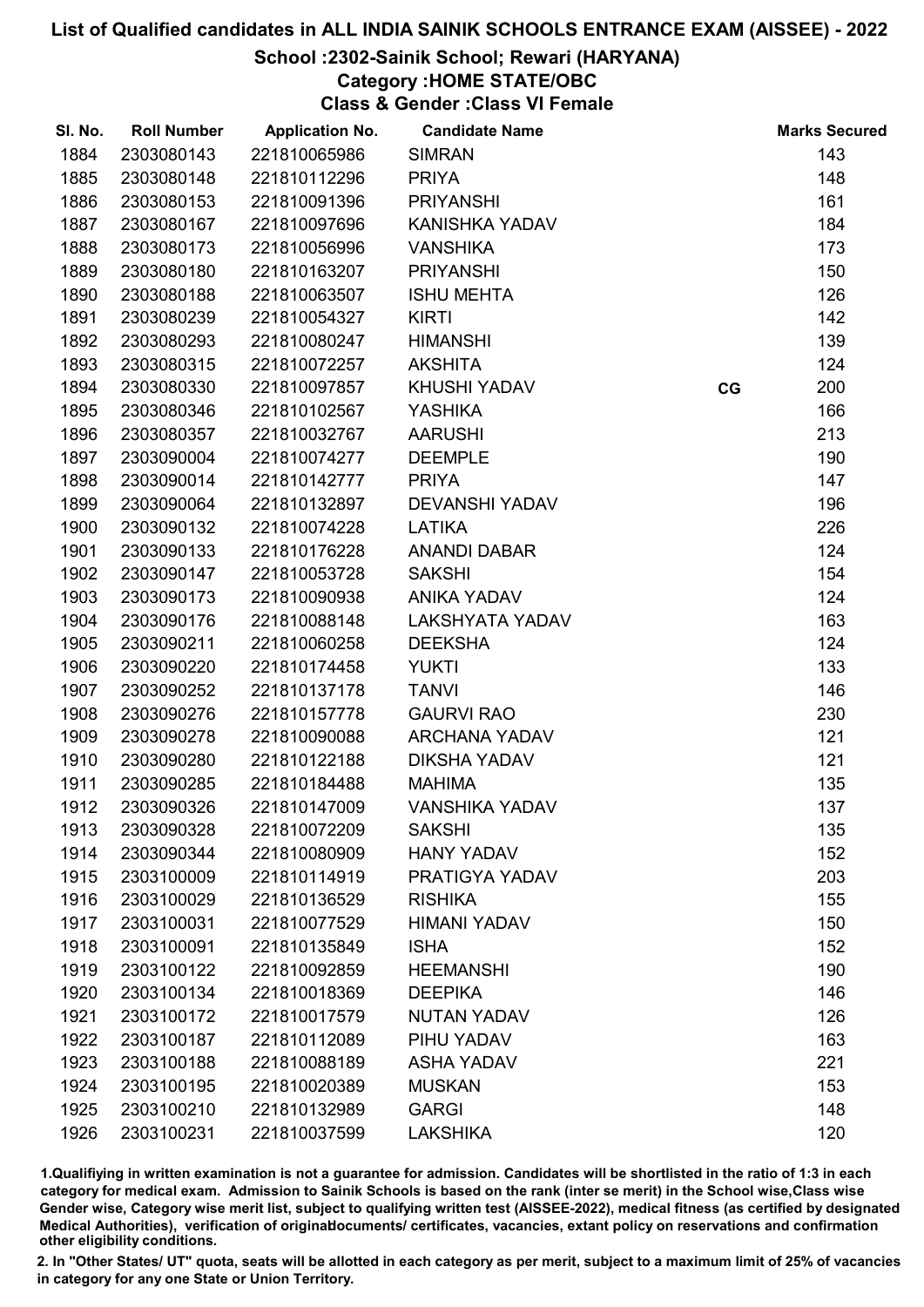# School :2302-Sainik School; Rewari (HARYANA)

# Category :HOME STATE/OBC

Class & Gender :Class VI Female

| SI. No. | <b>Roll Number</b> | <b>Application No.</b> | <b>Candidate Name</b> |           | <b>Marks Secured</b> |
|---------|--------------------|------------------------|-----------------------|-----------|----------------------|
| 1927    | 2304020182         | 221810080403           | VANDANA               |           | 149                  |
| 1928    | 2304020207         | 221810165633           | <b>SHACHI</b>         |           | 133                  |
| 1929    | 2304020348         | 221810061235           | <b>MUSKAN</b>         | <b>AR</b> | 208                  |
| 1930    | 2304020406         | 221810082426           | <b>RIYA</b>           |           | 128                  |
| 1931    | 2304030311         | 221810094191           | <b>ANJALI</b>         |           | 148                  |
| 1932    | 2304030391         | 221810158732           | <b>MANSI</b>          |           | 127                  |
| 1933    | 2304030417         | 221810174052           | ANIKA RAO             |           | 166                  |
| 1934    | 2304040299         | 221810045855           | ANUSHKA               |           | 165                  |
| 1935    | 2304040394         | 221810058306           | <b>GUNJAN</b>         |           | 165                  |
| 1936    | 2304060230         | 221810158359           | <b>RITU</b>           |           | 150                  |
| 1937    | 3904040326         | 221810073953           | <b>ANUSHKA</b>        |           | 121                  |
| 1938    | 3905050142         | 221810091375           | <b>JYOTSNA</b>        |           | 188                  |

1.Qualifiying in written examination is not a guarantee for admission. Candidates will be shortlisted in the ratio of 1:3 in each category for medical exam. Admission to Sainik Schools is based on the rank (inter se merit) in the School wise,Class wise Gender wise, Category wise merit list, subject to qualifying written test (AISSEE-2022), medical fitness (as certified by designated Medical Authorities), verification of originablocuments/ certificates, vacancies, extant policy on reservations and confirmation other eligibility conditions.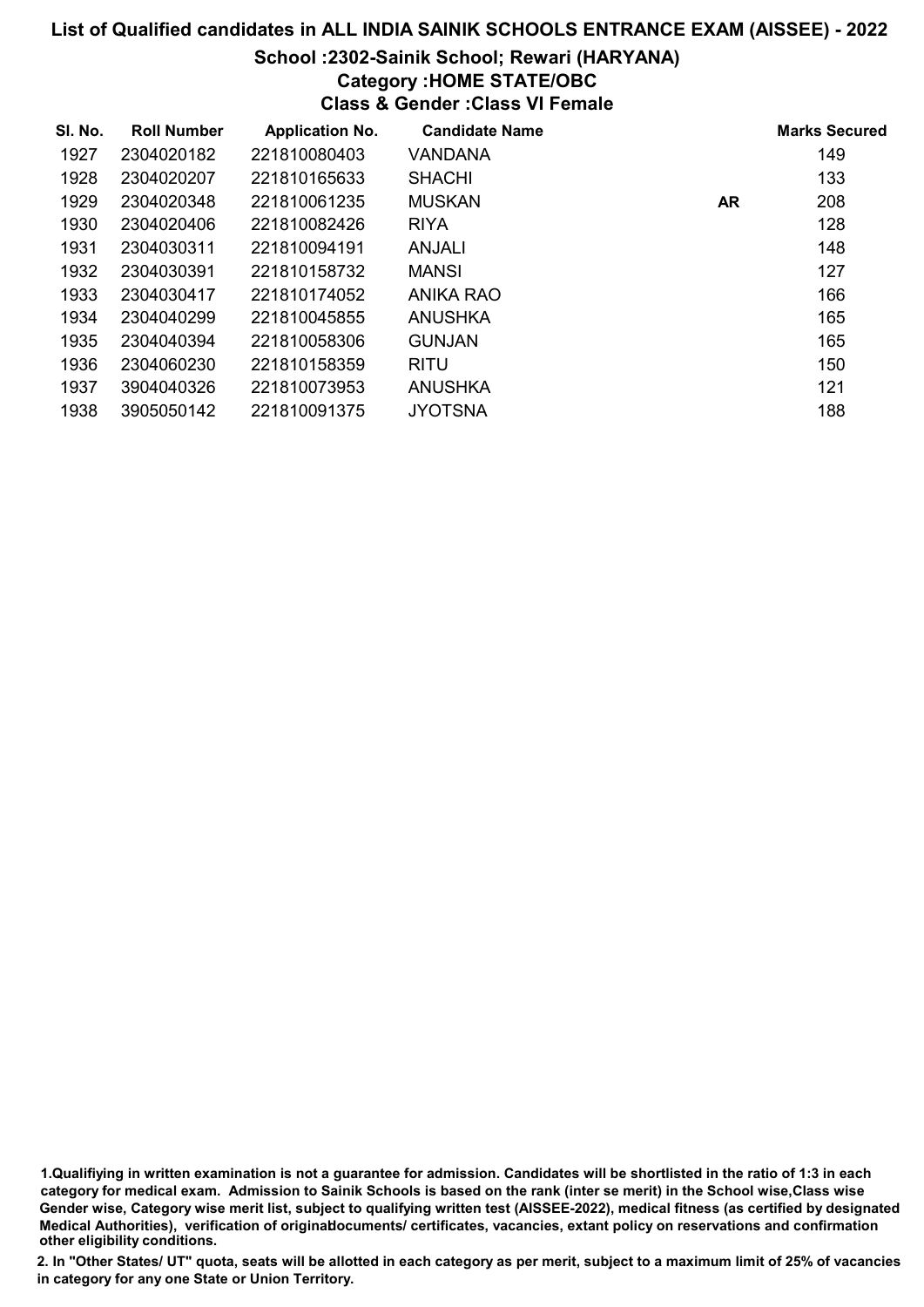## School :2302-Sainik School; Rewari (HARYANA)

#### Category :HOME STATE/DEF

Class & Gender :Class VI Female

| SI. No. | <b>Roll Number</b> | <b>Application No.</b> | <b>Candidate Name</b>  | <b>Marks Secured</b> |
|---------|--------------------|------------------------|------------------------|----------------------|
| 1939    | 1401010137         | 221810060237           | <b>NANCY YADAV</b>     | 169                  |
| 1940    | 2001020055         | 221810013551           | <b>ANGEL</b>           | 132                  |
| 1941    | 2001050350         | 221810067234           | <b>TRISHA</b>          | 123                  |
| 1942    | 2001050857         | 221810030606           | <b>SHRUTI</b>          | 129                  |
| 1943    | 2301020576         | 221810042297           | <b>ALKA</b>            | 150                  |
| 1944    | 2303030168         | 221810025744           | <b>JEEVIKA</b>         | 124                  |
| 1945    | 2303030241         | 221810114415           | <b>TANSHIKA</b>        | 139                  |
| 1946    | 2303040056         | 221810115020           | <b>CHANCHAL</b>        | 165                  |
| 1947    | 2303040191         | 221810016270           | <b>AVANSHIKA</b>       | 149                  |
| 1948    | 2303040251         | 221810054201           | <b>MANASVI YADAV</b>   | 132                  |
| 1949    | 2303040254         | 221810027301           | <b>SANIYA</b>          | 129                  |
| 1950    | 2303040458         | 221810101719           | <b>KASHIKA</b>         | 164                  |
| 1951    | 2303050199         | 221810031381           | <b>DIVYANSHI</b>       | 209                  |
| 1952    | 2303050398         | 221810107962           | <b>MEGHA</b>           | 127                  |
| 1953    | 2303060245         | 221810015393           | <b>UPASNA</b>          | 183                  |
| 1954    | 2303060279         | 221810155704           | <b>PRIYANSHI</b>       | 121                  |
| 1955    | 2303060400         | 221810042054           | SAYNA YADAV            | 132                  |
| 1956    | 2303080092         | 221810134866           | <b>SHAKSHI</b>         | 155                  |
| 1957    | 2303080123         | 221810048286           | <b>KHUSHI</b>          | 146                  |
| 1958    | 2303080161         | 221810184596           | <b>AKARTI</b>          | 142                  |
| 1959    | 2303080230         | 221810112027           | <b>KRITIKA</b>         | 199                  |
| 1960    | 2303080244         | 221810186527           | <b>MANSI CHAUHAN</b>   | 128                  |
| 1961    | 2303090057         | 221810015597           | <b>PAYAL</b>           | 129                  |
| 1962    | 2303090088         | 221810100808           | <b>KHUSHI</b>          | 120                  |
| 1963    | 2303090191         | 221810163548           | <b>CHEENU</b>          | 121                  |
| 1964    | 2303090231         | 221810087858           | <b>ADITI</b>           | 149                  |
| 1965    | 2303100011         | 221810076919           | <b>MAHI</b>            | 158                  |
| 1966    | 2303100068         | 221810127049           | <b>ANSHU SUHAG</b>     | 159                  |
| 1967    | 2303100092         | 221810126849           | <b>PRIYA</b>           | 179                  |
| 1968    | 2303100197         | 221810133489           | <b>DIMPI TANWAR</b>    | 197                  |
| 1969    | 2304020118         | 221810084302           | <b>SARAKSHI SHARMA</b> | 203                  |
| 1970    | 2304020342         | 221810133325           | <b>PRAGYA</b>          | 144                  |
| 1971    | 2304030453         | 221810021172           | <b>VISHU SHARMA</b>    | 146                  |
| 1972    | 2304030635         | 221810046763           | <b>KAFI</b>            | 175                  |
| 1973    | 2304040179         | 221810058774           | <b>VIDHI YADAV</b>     | 147                  |
| 1974    | 2304040336         | 221810013575           | <b>NESHU SAINI</b>     | 184                  |
| 1975    | 2304060195         | 221810100439           | <b>RASHEE</b>          | 136                  |
| 1976    | 3110020198         | 221810012216           | <b>NAVISHA</b>         | 180                  |
| 1977    | 3114020341         | 221810171253           | <b>GAREEMA</b>         | 226                  |
| 1978    | 3905030370         | 221810029949           | <b>DEEPIKA</b>         | 151                  |
| 1979    | 4410030346         | 221810106968           | <b>ISHIKA</b>          | 143                  |

1.Qualifiying in written examination is not a guarantee for admission. Candidates will be shortlisted in the ratio of 1:3 in each category for medical exam. Admission to Sainik Schools is based on the rank (inter se merit) in the School wise,Class wise Gender wise, Category wise merit list, subject to qualifying written test (AISSEE-2022), medical fitness (as certified by designated Medical Authorities), verification of originablocuments/ certificates, vacancies, extant policy on reservations and confirmation other eligibility conditions.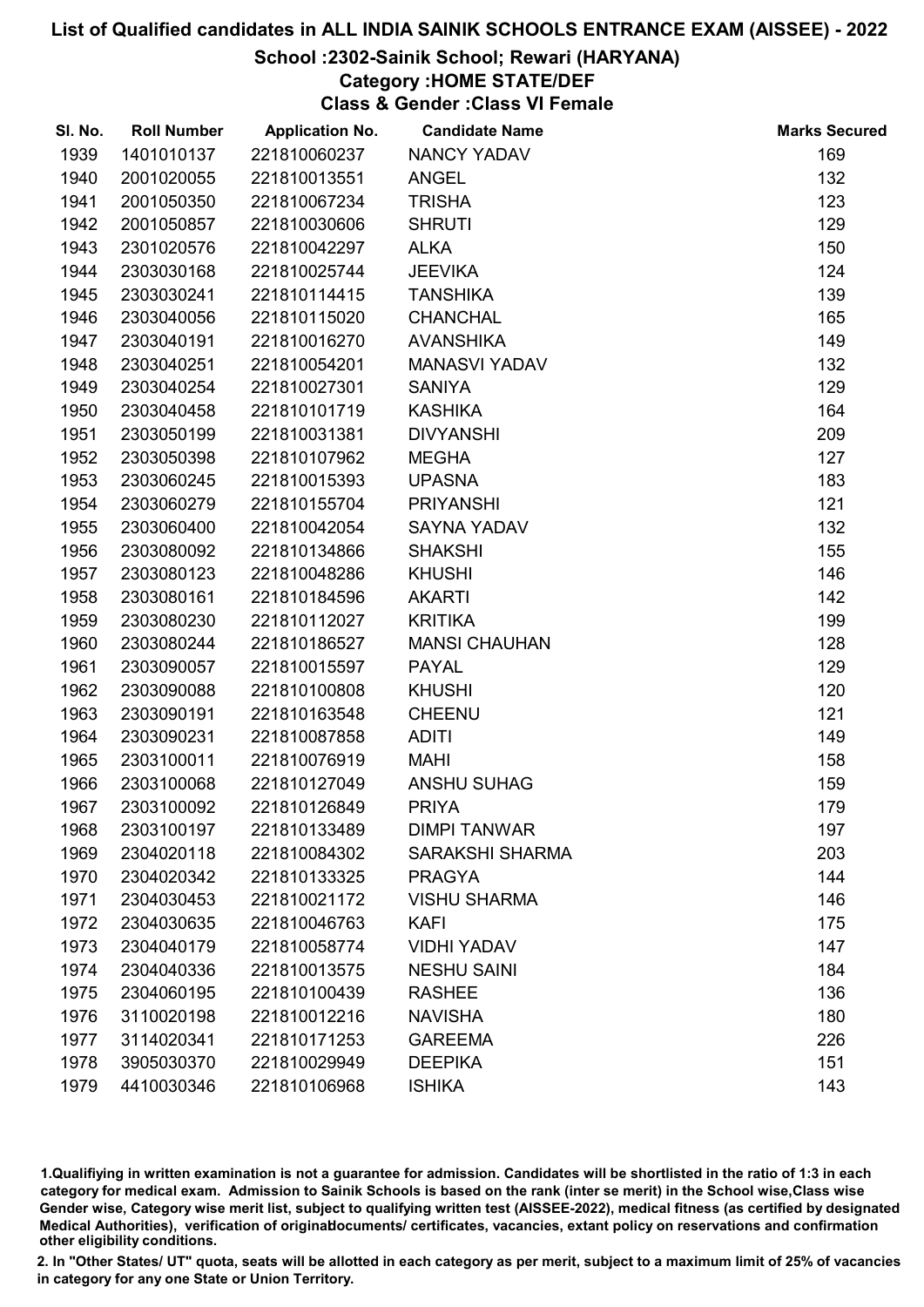# School :2302-Sainik School; Rewari (HARYANA)

# Category :HOME STATE/GEN

Class & Gender :Class VI Female

| SI. No. | <b>Roll Number</b> | <b>Application No.</b> | <b>Candidate Name</b>    | <b>Marks Secured</b> |
|---------|--------------------|------------------------|--------------------------|----------------------|
| 1980    | 2001030049         | 221810154610           | AADYA BHATNAGAR          | 121                  |
| 1981    | 2001030251         | 221810152380           | <b>HIMISHA</b>           | 124                  |
| 1982    | 2001040231         | 221810017142           | <b>VAISHNAVI PANCHAL</b> | 138                  |
| 1983    | 2001040278         | 221810144852           | <b>MISHIKA PUNIA</b>     | 192                  |
| 1984    | 2001040455         | 221810174613           | <b>SOMYA GEHLOUT</b>     | 121                  |
| 1985    | 2001050787         | 221810137685           | <b>ESHIKA</b>            | 217                  |
| 1986    | 2001050836         | 221810119006           | <b>AMBER</b>             | 133                  |
| 1987    | 2001050856         | 221810158506           | <b>GARIMA GAUTAM</b>     | 142                  |
| 1988    | 2001050894         | 221810118816           | <b>MANYA AGRAWAL</b>     | 183                  |
| 1989    | 2001050970         | 221810027646           | <b>PRACHI</b>            | 150                  |
| 1990    | 2001060360         | 221810054977           | <b>URMI KATARIA</b>      | 126                  |
| 1991    | 2001060473         | 221810096718           | <b>KHUSHI CHHONKAR</b>   | 199                  |
| 1992    | 2301010010         | 221810072700           | <b>TANVI</b>             | 126                  |
| 1993    | 2301010061         | 221810114750           | <b>LATIKA YADAV</b>      | 148                  |
| 1994    | 2301010284         | 221810084549           | <b>ANSHU</b>             | 193                  |
| 1995    | 2301020108         | 221810031082           | <b>KHWAISH</b>           | 165                  |
| 1996    | 2301020138         | 221810137403           | <b>PRACHI</b>            | 126                  |
| 1997    | 2301020145         | 221810149313           | <b>MANNAT</b>            | 135                  |
| 1998    | 2301020191         | 221810017173           | <b>ANMOL</b>             | 150                  |
| 1999    | 2301020196         | 221810165673           | <b>RASHMI</b>            | 143                  |
| 2000    | 2301020683         | 221810140198           | <b>JANNAT</b>            | 128                  |
| 2001    | 2301020780         | 221810137289           | YASHIKA GUPTA            | 141                  |
| 2002    | 2302040127         | 221810143318           | <b>MANSHI DEVI</b>       | 164                  |
| 2003    | 2303020017         | 221810060410           | <b>CHANCHAL</b>          | 220                  |
| 2004    | 2303020026         | 221810073020           | <b>DIMPAL</b>            | 122                  |
| 2005    | 2303020063         | 221810059250           | <b>MAHAK</b>             | 130                  |
| 2006    | 2303020086         | 221810107070           | <b>NAVYA</b>             | 133                  |
| 2007    | 2303020094         | 221810078080           | <b>HIMANI</b>            | 166                  |
| 2008    | 2303020184         | 221810154251           | <b>ANVI DUDDI</b>        | 148                  |
| 2009    | 2303030001         | 221810041992           | <b>NIDHI</b>             | 174                  |
| 2010    | 2303030051         | 221810109933           | <b>ANSHIKA</b>           | 127                  |
| 2011    | 2303030058         | 221810027543           | <b>PRIYANSHI</b>         | 179                  |
| 2012    | 2303030149         | 221810044334           | <b>MANNAT</b>            | 187                  |
| 2013    | 2303030185         | 221810055664           | <b>RISHIKA RAWAT</b>     | 141                  |
| 2014    | 2303030198         | 221810061774           | <b>KHUSHI BAI</b>        | 128                  |
| 2015    | 2303030234         | 221810098505           | <b>NANCY</b>             | 173                  |
| 2016    | 2303030347         | 221810098395           | RONAK SEHRAWAT           | 169                  |
| 2017    | 2303030374         | 221810034416           | <b>ANKITA</b>            | 135                  |
| 2018    | 2303030430         | 221810150666           | <b>PRIYANSHI</b>         | 175                  |
| 2019    | 2303030463         | 221810164596           | <b>LAKSHIKA KAUSHIK</b>  | 189                  |
| 2020    | 2303030489         | 221810131227           | <b>DIVAYA</b>            | 160                  |
| 2021    | 2303040040         | 221810034410           | PAYAL CHAUHAN            | 168                  |
| 2022    | 2303040051         | 221810051710           | <b>RIYA</b>              | 169                  |

1.Qualifiying in written examination is not a guarantee for admission. Candidates will be shortlisted in the ratio of 1:3 in each category for medical exam. Admission to Sainik Schools is based on the rank (inter se merit) in the School wise,Class wise Gender wise, Category wise merit list, subject to qualifying written test (AISSEE-2022), medical fitness (as certified by designated Medical Authorities), verification of originablocuments/ certificates, vacancies, extant policy on reservations and confirmation other eligibility conditions.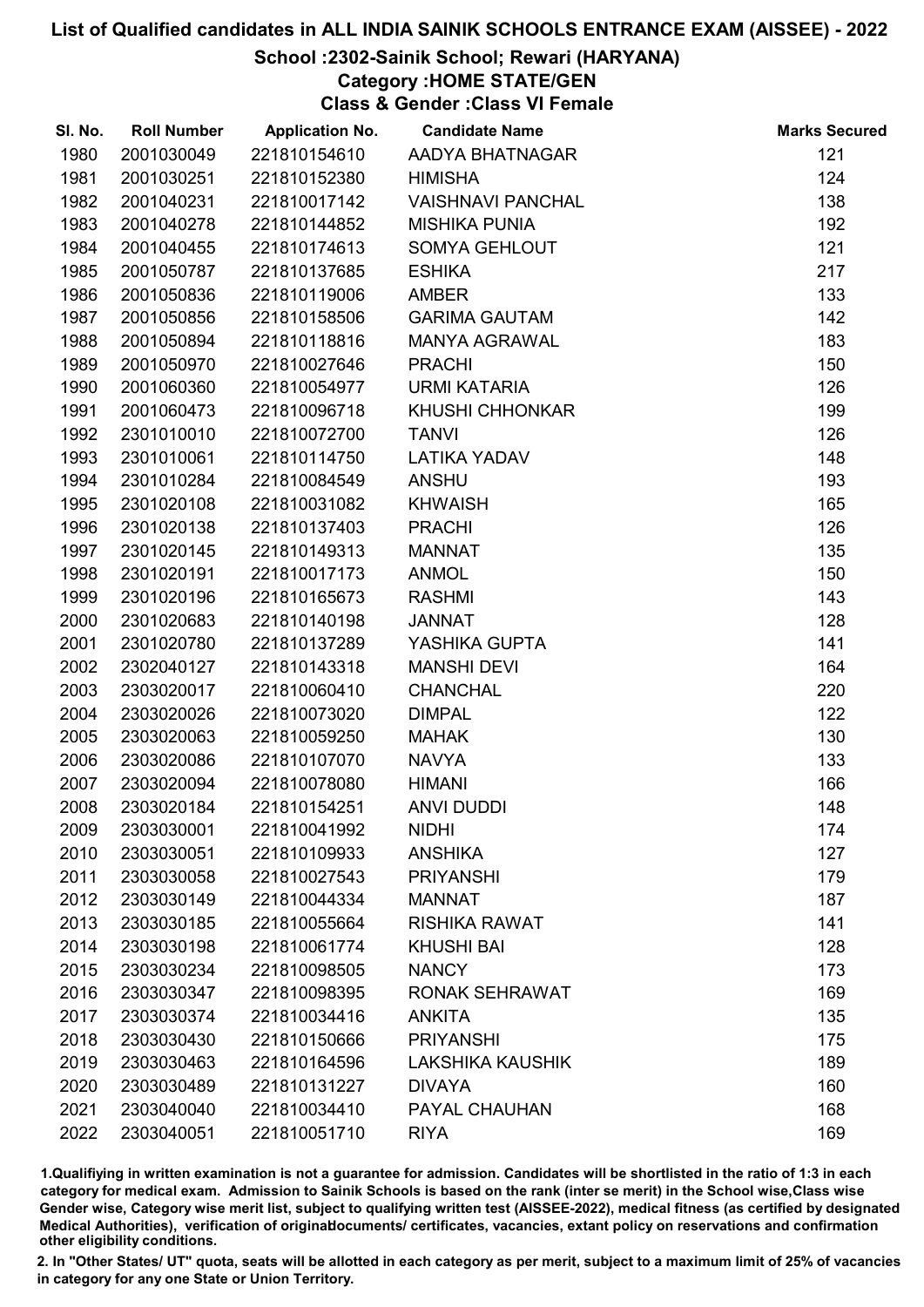## School :2302-Sainik School; Rewari (HARYANA)

# Category :HOME STATE/GEN

Class & Gender :Class VI Female

| SI. No. | <b>Roll Number</b> | <b>Application No.</b> | <b>Candidate Name</b> | <b>Marks Secured</b> |
|---------|--------------------|------------------------|-----------------------|----------------------|
| 2023    | 2303040083         | 221810049520           | <b>ISHA</b>           | 191                  |
| 2024    | 2303040093         | 221810087030           | <b>DEEPIKA GOYAL</b>  | 137                  |
| 2025    | 2303040111         | 221810196830           | <b>HANSHIKA</b>       | 145                  |
| 2026    | 2303040125         | 221810152440           | <b>HIMA RUSTAGI</b>   | 167                  |
| 2027    | 2303040145         | 221810099940           | <b>AVANI</b>          | 121                  |
| 2028    | 2303040147         | 221810077050           | <b>AKSHITA</b>        | 153                  |
| 2029    | 2303040158         | 221810069450           | <b>MAHIMA</b>         | 123                  |
| 2030    | 2303040166         | 221810036850           | <b>JANVI</b>          | 125                  |
| 2031    | 2303040182         | 221810139860           | <b>KHUSHI</b>         | 145                  |
| 2032    | 2303040185         | 221810167960           | <b>RASHMI</b>         | 145                  |
| 2033    | 2303040244         | 221810173890           | <b>VANSHIKA</b>       | 134                  |
| 2034    | 2303040313         | 221810128008           | <b>DIKSHA</b>         | 155                  |
| 2035    | 2303040325         | 221810137808           | <b>DIVYA</b>          | 153                  |
| 2036    | 2303040437         | 221810101598           | <b>PRIYA</b>          | 169                  |
| 2037    | 2303040482         | 221810064249           | <b>RIYA</b>           | 181                  |
| 2038    | 2303050182         | 221810061371           | <b>ISHITA</b>         | 209                  |
| 2039    | 2303050193         | 221810152771           | <b>ANJALI SHARMA</b>  | 179                  |
| 2040    | 2303050203         | 221810071481           | <b>JANVI VASHISTH</b> | 203                  |
| 2041    | 2303050250         | 221810005602           | <b>DEVANJALI</b>      | 258                  |
| 2042    | 2303050360         | 221810191352           | <b>PALAK</b>          | 128                  |
| 2043    | 2303050384         | 221810078062           | <b>VRIDHI GUPTA</b>   | 196                  |
| 2044    | 2303050447         | 221810097292           | <b>JYOTI</b>          | 188                  |
| 2045    | 2303060002         | 221810025013           | <b>ISHU</b>           | 149                  |
| 2046    | 2303060026         | 221810013123           | <b>PRATIGYA VATS</b>  | 179                  |
| 2047    | 2303060085         | 221810064633           | <b>RISHIKA</b>        | 187                  |
| 2048    | 2303060149         | 221810140163           | <b>LAKSHITA YADAV</b> | 150                  |
| 2049    | 2303060175         | 221810189073           | <b>AADITI</b>         | 195                  |
| 2050    | 2303060178         | 221810154273           | <b>RASHMITA GAUR</b>  | 181                  |
| 2051    | 2303060187         | 221810071473           | <b>KUNJAL</b>         | 122                  |
| 2052    | 2303060237         | 221810012193           | <b>DISHA GULIA</b>    | 250                  |
| 2053    | 2303060265         | 221810112104           | <b>YASHVI</b>         | 157                  |
| 2054    | 2303060267         | 221810050204           | <b>JANVI YADAV</b>    | 248                  |
| 2055    | 2303060290         | 221810154014           | <b>KASHISH</b>        | 143                  |
| 2056    | 2303060381         | 221810127344           | <b>BHOOMIKA</b>       | 135                  |
| 2057    | 2303060397         | 221810126944           | <b>SIYA</b>           | 134                  |
| 2058    | 2303060408         | 221810070454           | <b>HIMANSHI</b>       | 131                  |
| 2059    | 2303060416         | 221810078554           | <b>KANISHKA YADAV</b> | 137                  |
| 2060    | 2303060420         | 221810018754           | <b>YASHIKA</b>        | 227                  |
| 2061    | 2303060446         | 221810169564           | <b>SEJAL</b>          | 122                  |
| 2062    | 2303060465         | 221810076374           | ANANYA BHARGAVA       | 144                  |
| 2063    | 2303070037         | 221810138494           | <b>GARVIKA</b>        | 211                  |
| 2064    | 2303070083         | 221810178905           | <b>AAKRITI</b>        | 121                  |
| 2065    | 2303070086         | 221810068015           | <b>ARUSHI</b>         | 230                  |

1.Qualifiying in written examination is not a guarantee for admission. Candidates will be shortlisted in the ratio of 1:3 in each category for medical exam. Admission to Sainik Schools is based on the rank (inter se merit) in the School wise,Class wise Gender wise, Category wise merit list, subject to qualifying written test (AISSEE-2022), medical fitness (as certified by designated Medical Authorities), verification of originablocuments/ certificates, vacancies, extant policy on reservations and confirmation other eligibility conditions.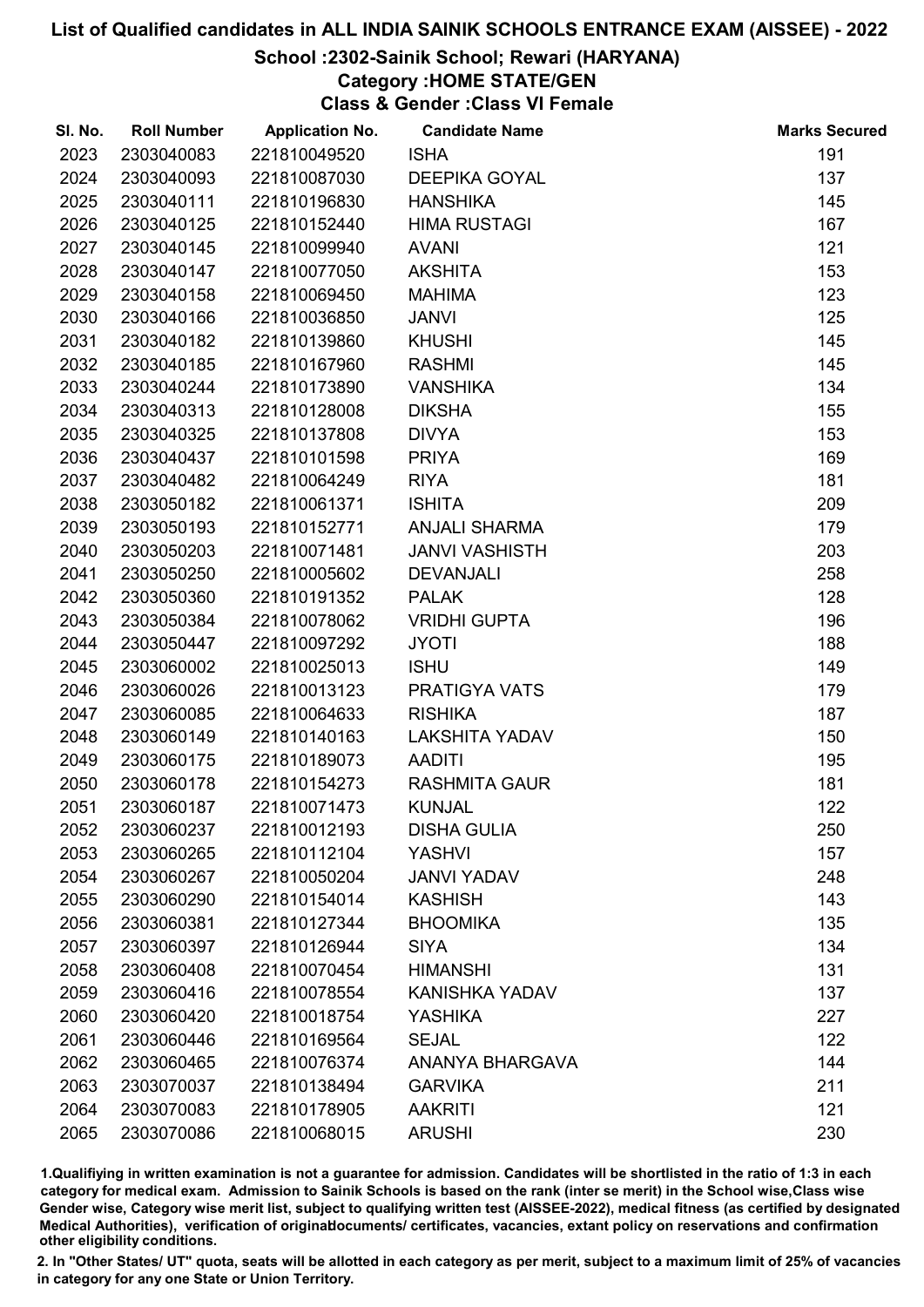# School :2302-Sainik School; Rewari (HARYANA)

# Category :HOME STATE/GEN

Class & Gender :Class VI Female

| SI. No. | <b>Roll Number</b> | <b>Application No.</b> | <b>Candidate Name</b>  | <b>Marks Secured</b> |
|---------|--------------------|------------------------|------------------------|----------------------|
| 2066    | 2303070100         | 221810077815           | <b>GARIMA YADAV</b>    | 133                  |
| 2067    | 2303070120         | 221810114425           | <b>SHAKSHI</b>         | 202                  |
| 2068    | 2303070128         | 221810043625           | ANUSHKA SHARMA         | 146                  |
| 2069    | 2303070197         | 221810189945           | <b>KANAK</b>           | 160                  |
| 2070    | 2303070279         | 221810155085           | <b>PARI</b>            | 174                  |
| 2071    | 2303070344         | 221810007306           | PRITHA JHAMB           | 141                  |
| 2072    | 2303070351         | 221810037506           | <b>PRIYA</b>           | 150                  |
| 2073    | 2303080009         | 221810114236           | <b>PRIYA</b>           | 128                  |
| 2074    | 2303080024         | 221810025936           | NIYATI YADAV           | 165                  |
| 2075    | 2303080038         | 221810044646           | <b>RISHITA</b>         | 205                  |
| 2076    | 2303080112         | 221810110776           | <b>CHEHAK</b>          | 213                  |
| 2077    | 2303080146         | 221810173196           | <b>CHANCHAL</b>        | 142                  |
| 2078    | 2303080186         | 221810076307           | <b>TANVI ATTIVILLI</b> | 158                  |
| 2079    | 2303080187         | 221810085407           | <b>PRIYANSHI</b>       | 150                  |
| 2080    | 2303080200         | 221810094807           | <b>ADITI</b>           | 139                  |
| 2081    | 2303080223         | 221810127617           | <b>KANAK</b>           | 144                  |
| 2082    | 2303080274         | 221810152537           | <b>NAISHA</b>          | 233                  |
| 2083    | 2303080309         | 221810124947           | <b>ANSHU YADAV</b>     | 146                  |
| 2084    | 2303080318         | 221810008357           | SHREYA UPADHYAY        | 229                  |
| 2085    | 2303080360         | 221810072967           | <b>PREETI</b>          | 146                  |
| 2086    | 2303090022         | 221810151087           | <b>RIPUL SHARMA</b>    | 163                  |
| 2087    | 2303090050         | 221810182197           | <b>KHUSHBOO</b>        | 121                  |
| 2088    | 2303090058         | 221810028597           | <b>AVNI</b>            | 138                  |
| 2089    | 2303090083         | 221810166608           | <b>ICCHA</b>           | 219                  |
| 2090    | 2303090156         | 221810155138           | <b>PRABHJOT</b>        | 126                  |
| 2091    | 2303090175         | 221810025148           | PALAK KAL KAL          | 183                  |
| 2092    | 2303090282         | 221810087188           | <b>UMANG</b>           | 148                  |
| 2093    | 2303090300         | 221810145098           | <b>PRIYANSHI</b>       | 126                  |
| 2094    | 2303090352         | 221810147319           | <b>AMREEN KAUR</b>     | 219                  |
| 2095    | 2303090355         | 221810129419           | <b>DIVYA</b>           | 132                  |
| 2096    | 2303100010         | 221810136919           | <b>BHAWANA</b>         | 161                  |
| 2097    | 2303100053         | 221810076539           | <b>JASIKA SONI</b>     | 193                  |
| 2098    | 2303100069         | 221810100149           | <b>DINISHA RATHORE</b> | 134                  |
| 2099    | 2303100074         | 221810045249           | <b>SAKSHI</b>          | 134                  |
| 2100    | 2303100077         | 221810166349           | <b>URVASHI</b>         | 169                  |
| 2101    | 2303100084         | 221810012649           | <b>CHANCHAL SHARMA</b> | 240                  |
| 2102    | 2303100088         | 221810114749           | <b>PRIYA</b>           | 142                  |
| 2103    | 2303100100         | 221810118159           | <b>PRACHI</b>          | 145                  |
| 2104    | 2303100105         | 221810103359           | <b>ESHIKA SINGH</b>    | 121                  |
| 2105    | 2303100127         | 221810120069           | <b>GEET</b>            | 137                  |
| 2106    | 2303100152         | 221810038079           | <b>ADITRI SINGH</b>    | 201                  |
| 2107    | 2303100224         | 221810050399           | <b>NAVYA</b>           | 128                  |
| 2108    | 2303100238         | 221810153999           | MAANVI BHARDWAJ        | 135                  |

1.Qualifiying in written examination is not a guarantee for admission. Candidates will be shortlisted in the ratio of 1:3 in each category for medical exam. Admission to Sainik Schools is based on the rank (inter se merit) in the School wise,Class wise Gender wise, Category wise merit list, subject to qualifying written test (AISSEE-2022), medical fitness (as certified by designated Medical Authorities), verification of originablocuments/ certificates, vacancies, extant policy on reservations and confirmation other eligibility conditions.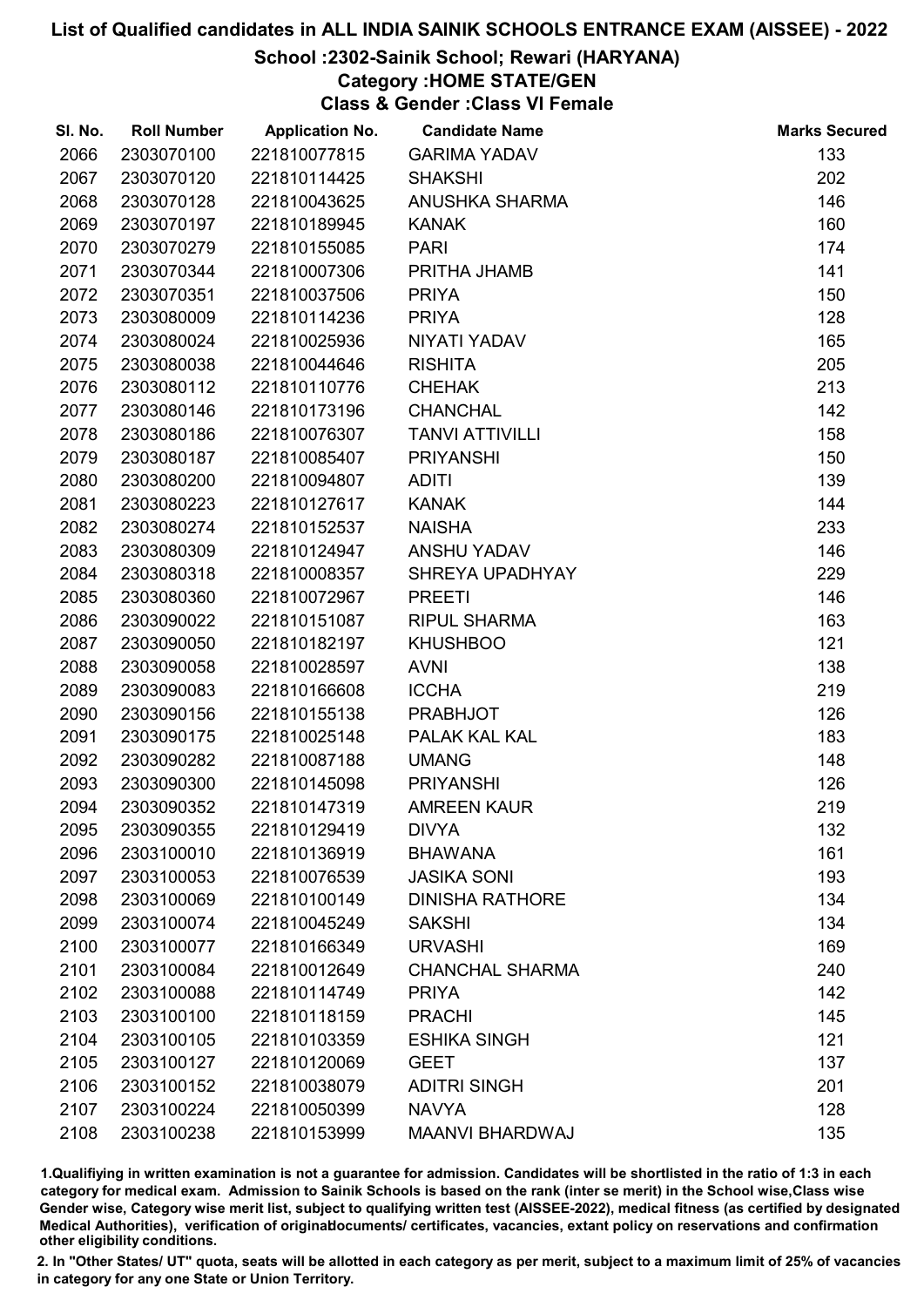# School :2302-Sainik School; Rewari (HARYANA)

# Category :HOME STATE/GEN

Class & Gender :Class VI Female

| SI. No. | <b>Roll Number</b> | <b>Application No.</b> | <b>Candidate Name</b>   |    | <b>Marks Secured</b> |
|---------|--------------------|------------------------|-------------------------|----|----------------------|
| 2109    | 2304020088         | 221810172061           | <b>RIDHI</b>            |    | 174                  |
| 2110    | 2304020148         | 221810085642           | <b>TAPASVI</b>          |    | 138                  |
| 2111    | 2304020160         | 221810055172           | <b>SIYA</b>             |    | 155                  |
| 2112    | 2304020256         | 221810132514           | <b>VANSHIKA</b>         |    | 140                  |
| 2113    | 2304020316         | 221810045184           | SONU                    |    | 182                  |
| 2114    | 2304020400         | 221810073116           | <b>SAKSHI POONIA</b>    |    | 179                  |
| 2115    | 2304020420         | 221810093736           | <b>NIDHI</b>            |    | 143                  |
| 2116    | 2304020423         | 221810192046           | <b>TAMANNA</b>          |    | 170                  |
| 2117    | 2304020434         | 221810098956           | <b>ANSHU</b>            |    | 146                  |
| 2118    | 2304020503         | 221810076557           | <b>PAYAL</b>            |    | 191                  |
| 2119    | 2304020529         | 221810093487           | <b>ANJU</b>             |    | 218                  |
| 2120    | 2304020540         | 221810042897           | <b>PRIYANSHI</b>        |    | 175                  |
| 2121    | 2304030056         | 221810064420           | <b>MANSI</b>            |    | 161                  |
| 2122    | 2304030110         | 221810099660           | <b>KOMAL</b>            |    | 161                  |
| 2123    | 2304030131         | 221810108080           | <b>NIKITA</b>           |    | 122                  |
| 2124    | 2304030140         | 221810045680           | <b>DIVYA SHARMA</b>     |    | 195                  |
| 2125    | 2304030142         | 221810054780           | <b>ANJALI GIRI</b>      |    | 187                  |
| 2126    | 2304030326         | 221810195202           | <b>SHINE</b>            |    | 145                  |
| 2127    | 2304030537         | 221810005913           | <b>SAKSHAM</b>          |    | 230                  |
| 2128    | 2304030648         | 221810105773           | <b>SONIKA</b>           | CG | 166                  |
| 2129    | 2304040014         | 221810113683           | <b>RUHANI</b>           |    | 129                  |
| 2130    | 2304040120         | 221810194644           | <b>DEEPANJALI</b>       |    | 129                  |
| 2131    | 2304040137         | 221810094754           | <b>KARUNA</b>           |    | 211                  |
| 2132    | 2304040251         | 221810056825           | <b>HIMANSHI</b>         |    | 241                  |
| 2133    | 2304040272         | 221810194045           | <b>DISHU</b>            |    | 128                  |
| 2134    | 2304040339         | 221810173875           | <b>GARIMA</b>           |    | 163                  |
| 2135    | 2304040352         | 221810134585           | <b>SABNAM</b>           |    | 155                  |
| 2136    | 2304040353         | 221810146585           | <b>ISHIKA</b>           |    | 145                  |
| 2137    | 2304040408         | 221810035906           | <b>MANSHI</b>           |    | 150                  |
| 2138    | 2304050022         | 221810057626           | <b>BHARTI CHAUDHARY</b> |    | 196                  |
| 2139    | 2304050039         | 221810048336           | <b>ANNA</b>             |    | 222                  |
| 2140    | 2304050051         | 221810042246           | <b>NIKKI</b>            |    | 147                  |
| 2141    | 2304050109         | 221810132086           | <b>VANYA</b>            |    | 207                  |
| 2142    | 2304050116         | 221810037286           | <b>DIKSHA</b>           |    | 218                  |
| 2143    | 2304050209         | 221810061537           | <b>SAANVI</b>           |    | 134                  |
| 2144    | 2304050336         | 221810051718           | <b>DEVASHREE SHARMA</b> |    | 166                  |
| 2145    | 2304050351         | 221810114328           | <b>HIMIKA</b>           |    | 157                  |
| 2146    | 2304060012         | 221810136238           | <b>PARTIBHA</b>         |    | 152                  |
| 2147    | 2304060045         | 221810065948           | YASHIKA BANSAL          |    | 196                  |
| 2148    | 2304060111         | 221810155788           | <b>MEHAK</b>            |    | 169                  |
| 2149    | 2304060146         | 221810045909           | <b>PARERNA</b>          |    | 241                  |
| 2150    | 2304060153         | 221810096319           | <b>SHIKSHA</b>          |    | 135                  |
| 2151    | 2304060185         | 221810154829           | <b>MAHAK SIHAG</b>      |    | 152                  |

1.Qualifiying in written examination is not a guarantee for admission. Candidates will be shortlisted in the ratio of 1:3 in each category for medical exam. Admission to Sainik Schools is based on the rank (inter se merit) in the School wise,Class wise Gender wise, Category wise merit list, subject to qualifying written test (AISSEE-2022), medical fitness (as certified by designated Medical Authorities), verification of originablocuments/ certificates, vacancies, extant policy on reservations and confirmation other eligibility conditions.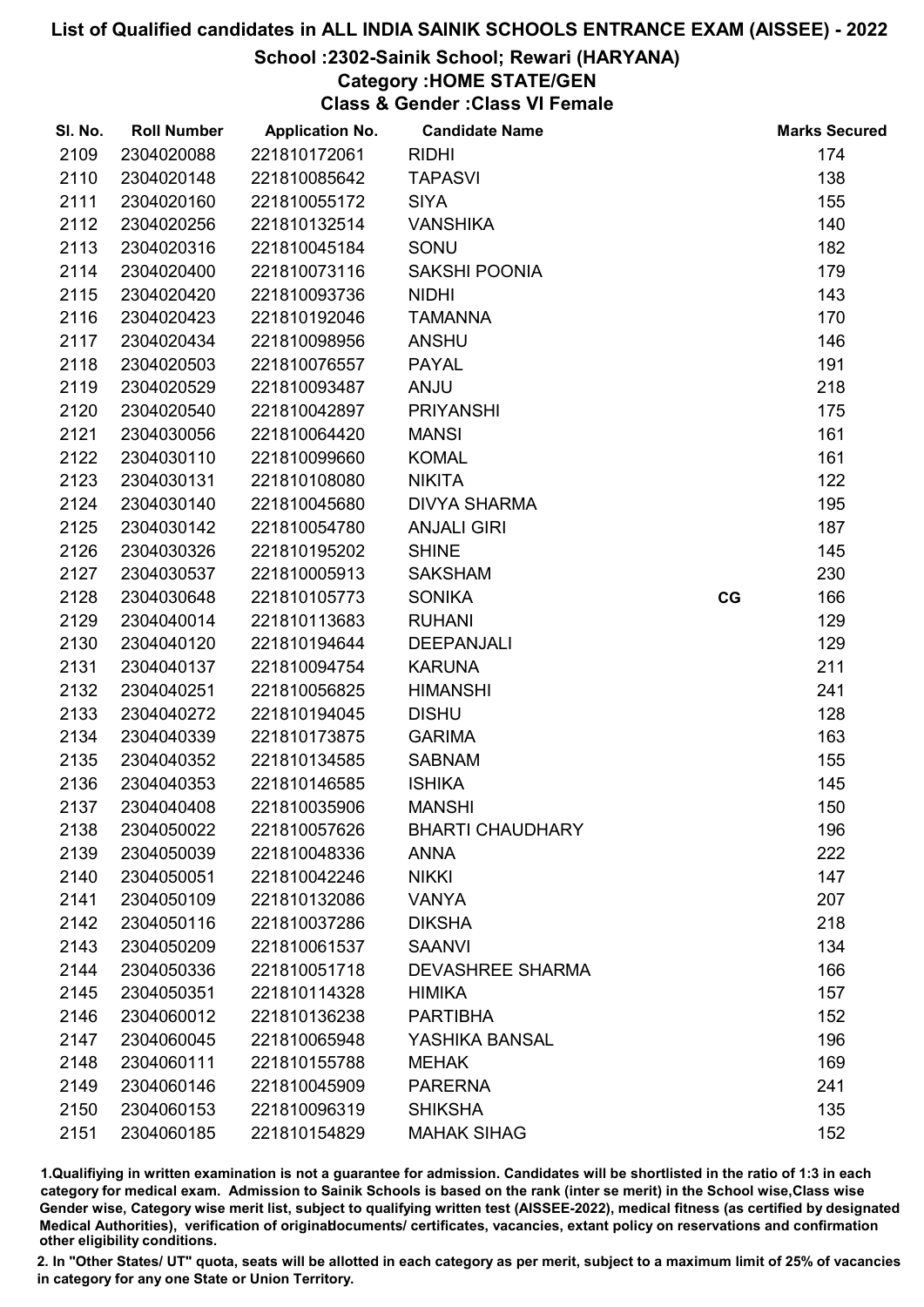# School :2302-Sainik School; Rewari (HARYANA) Category :HOME STATE/GEN

Class & Gender :Class VI Female

| SI. No. | <b>Roll Number</b> | <b>Application No.</b> | <b>Candidate Name</b> | <b>Marks Secured</b> |
|---------|--------------------|------------------------|-----------------------|----------------------|
| 2152    | 2304060210         | 221810023249           | KALPANA               | 149                  |
| 2153    | 2304060223         | 221810134159           | <b>BHUMIKA</b>        | 126                  |
| 2154    | 2304060265         | 221810161579           | GANIKA BHAYANA        | 158                  |
| 2155    | 3905010100         | 221810029970           | MEENAL                | 196                  |
| 2156    | 3905020555         | 221810109936           | <b>LUCKY</b>          | 178                  |

1.Qualifiying in written examination is not a guarantee for admission. Candidates will be shortlisted in the ratio of 1:3 in each category for medical exam. Admission to Sainik Schools is based on the rank (inter se merit) in the School wise,Class wise Gender wise, Category wise merit list, subject to qualifying written test (AISSEE-2022), medical fitness (as certified by designated Medical Authorities), verification of originablocuments/ certificates, vacancies, extant policy on reservations and confirmation other eligibility conditions.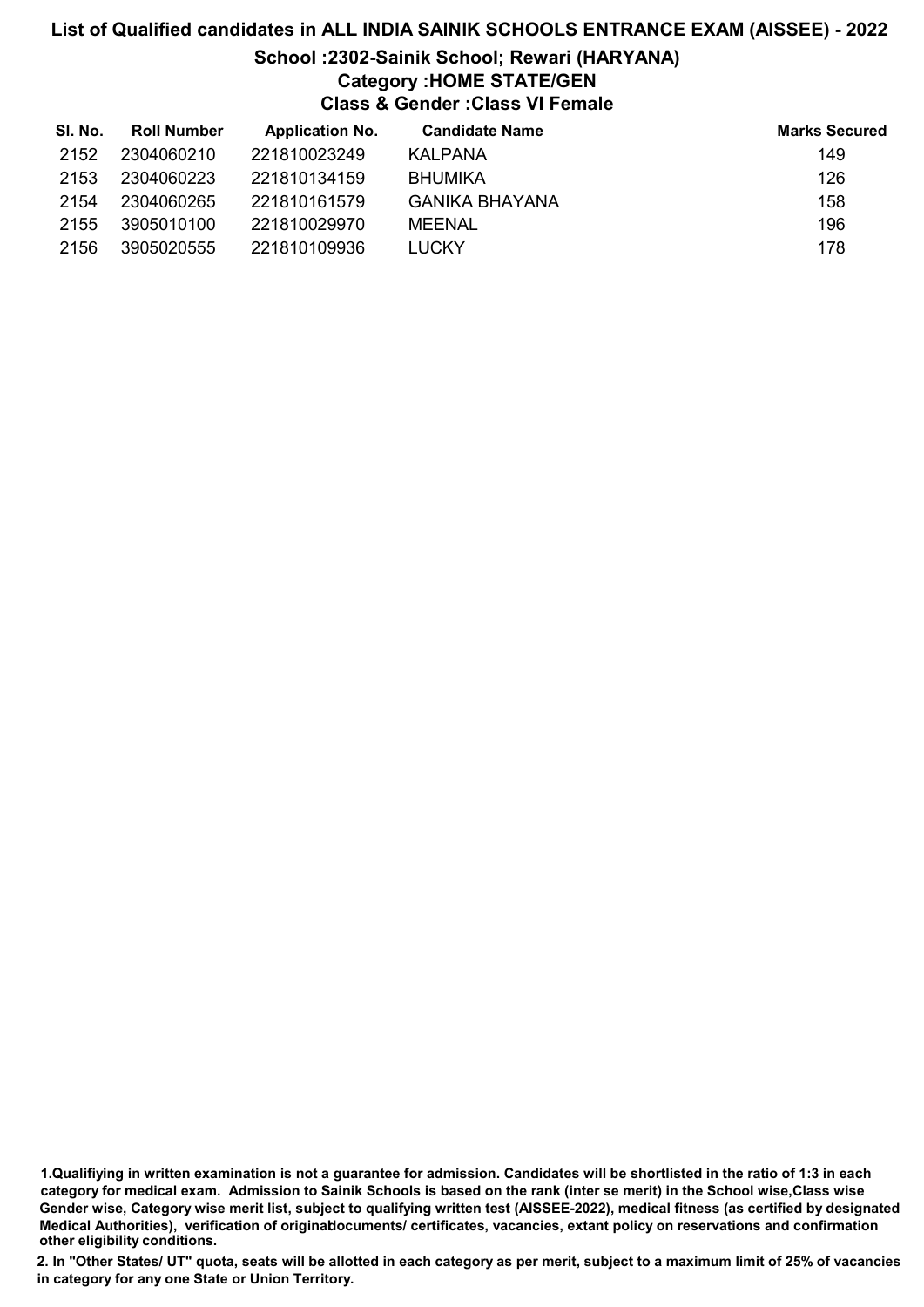## School :2302-Sainik School; Rewari (HARYANA)

### Category :OTHER STATE/SC

Class & Gender :Class VI Female

| SI. No. | <b>Roll Number</b> | <b>Application No.</b> | <b>Candidate Name</b> | <b>Marks Secured</b> |
|---------|--------------------|------------------------|-----------------------|----------------------|
| 2157    | 1505010657         | 221810065782           | <b>NISHA KUMARI</b>   | 202                  |
| 2158    | 1505011059         | 221810150709           | RITIKA RAJ            | 232                  |
| 2159    | 1511030351         | 221810089167           | <b>SAPNA SAGAR</b>    | 144                  |
| 2160    | 2001020065         | 221810070391           | AKASHI SINGH          | 87                   |
| 2161    | 2001020086         | 221810095152           | <b>SHAGUN</b>         | 80                   |
| 2162    | 2001030045         | 221810032510           | <b>KRITIKA</b>        | 130                  |
| 2163    | 2001030090         | 221810066230           | KAWYA DIKA            | 82                   |
| 2164    | 2001030473         | 221810106361           | BHAVYAA KUMARI MAHAUR | 98                   |
| 2165    | 2001040058         | 221810032581           | <b>BHUMI</b>          | 114                  |
| 2166    | 2001040201         | 221810167232           | <b>ANVI JAISWAL</b>   | 112                  |
| 2167    | 2001050112         | 221810045163           | <b>SRISHTI</b>        | 114                  |
| 2168    | 2001050634         | 221810011035           | TAMANNA BHANDARI      | 122                  |
| 2169    | 2303030425         | 221810055166           | <b>SANAYA</b>         | 193                  |
| 2170    | 2303050128         | 221810180451           | TAMANNA VED           | 113                  |
| 2171    | 3903020248         | 221810111607           | <b>AAROHI SALVI</b>   | 95                   |
| 2172    | 3904020192         | 221810043832           | MAHIKA MAHAWAR        | 125                  |

1.Qualifiying in written examination is not a guarantee for admission. Candidates will be shortlisted in the ratio of 1:3 in each category for medical exam. Admission to Sainik Schools is based on the rank (inter se merit) in the School wise,Class wise Gender wise, Category wise merit list, subject to qualifying written test (AISSEE-2022), medical fitness (as certified by designated Medical Authorities), verification of originablocuments/ certificates, vacancies, extant policy on reservations and confirmation other eligibility conditions.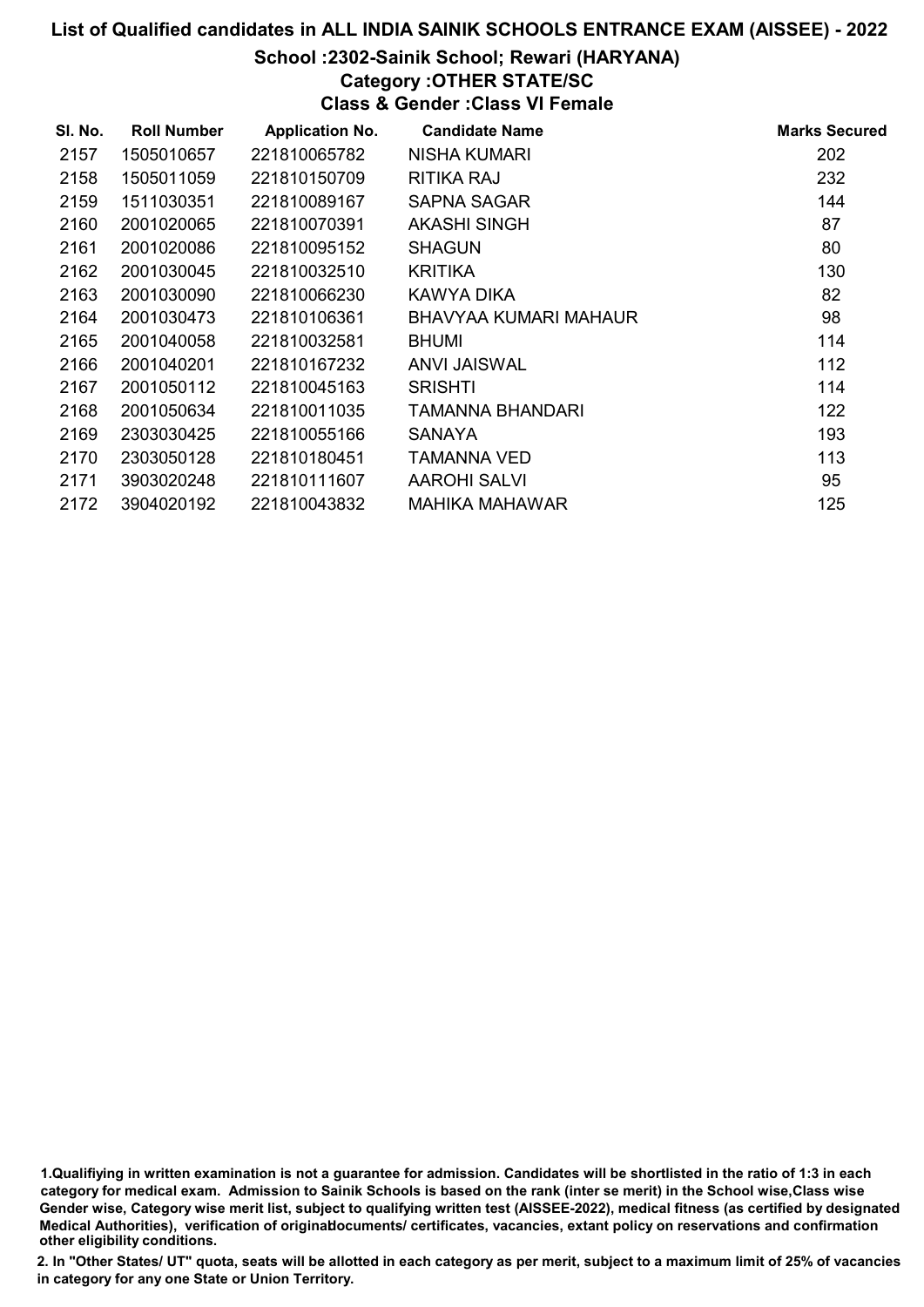# School :2302-Sainik School; Rewari (HARYANA)

# Category :OTHER STATE/ST

Class & Gender :Class VI Female

| SI. No. | Roll Number | <b>Application No.</b> | Candidate Name     | <b>Marks Secured</b> |
|---------|-------------|------------------------|--------------------|----------------------|
| 2173    | 2001030173  | 221810165160           | HARSHITA MEENA     | 173                  |
| 2174    | 3903010036  | 221810047280           | DEVYANI MEENA      | 146                  |
| -2175   | 3904030259  | 221810134927           | <b>GRECY MEENA</b> | 68                   |

1.Qualifiying in written examination is not a guarantee for admission. Candidates will be shortlisted in the ratio of 1:3 in each category for medical exam. Admission to Sainik Schools is based on the rank (inter se merit) in the School wise,Class wise Gender wise, Category wise merit list, subject to qualifying written test (AISSEE-2022), medical fitness (as certified by designated Medical Authorities), verification of originablocuments/ certificates, vacancies, extant policy on reservations and confirmation other eligibility conditions.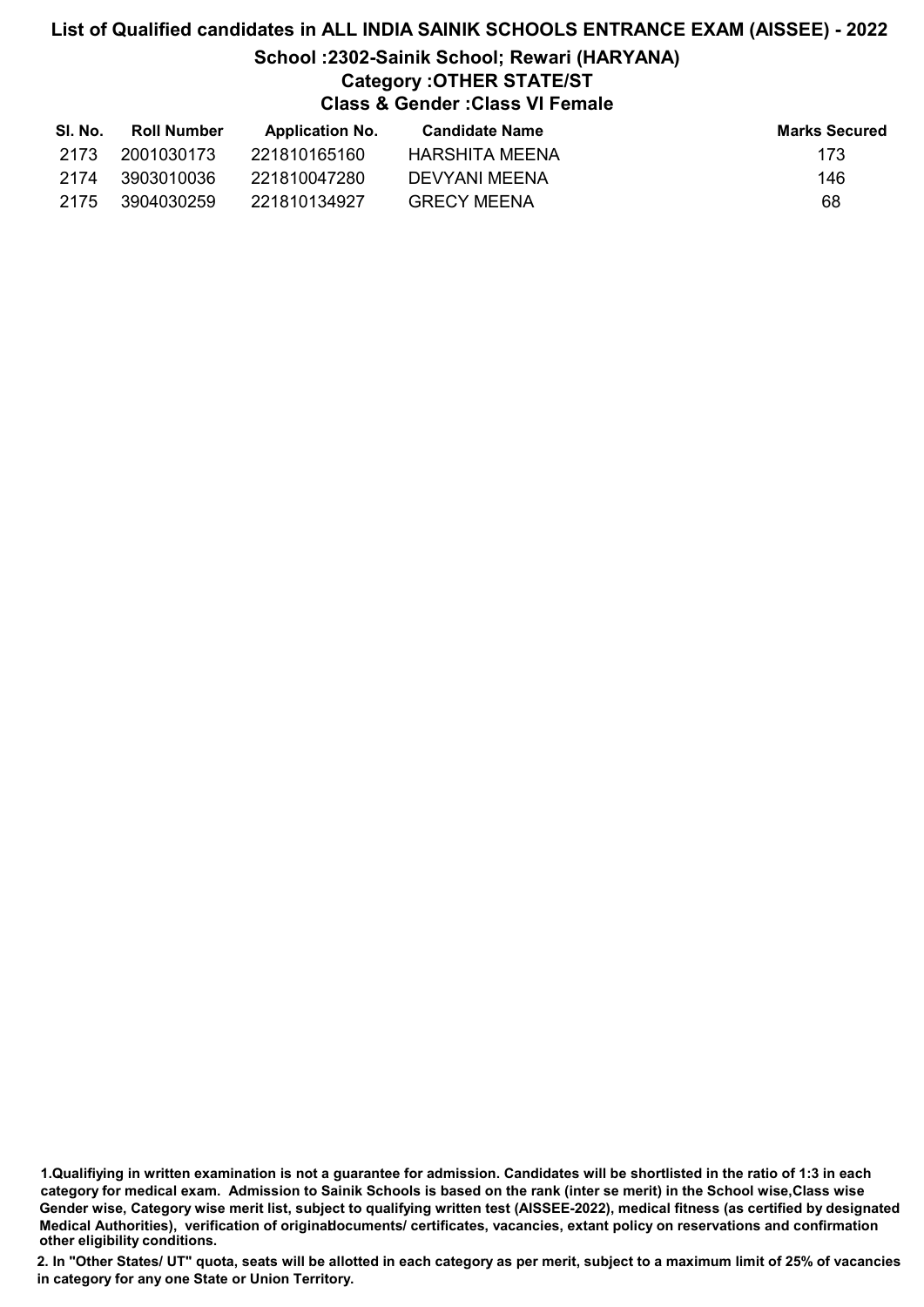# School :2302-Sainik School; Rewari (HARYANA)

Category :OTHER STATE/OBC

Class & Gender :Class VI Female

| SI. No. | <b>Roll Number</b> | <b>Application No.</b> | <b>Candidate Name</b>      |    | <b>Marks Secured</b> |
|---------|--------------------|------------------------|----------------------------|----|----------------------|
| 2176    | 1502010216         | 221810112330           | <b>KOMAL KUMARI</b>        |    | 185                  |
| 2177    | 1505010937         | 221810025837           | <b>CHANDA KUMARI</b>       |    | 177                  |
| 2178    | 1508010342         | 221810122641           | <b>SHRISHTI RANJAN</b>     |    | 213                  |
| 2179    | 1510020082         | 221810185241           | <b>SHREYA RANI</b>         |    | 168                  |
| 2180    | 2001020047         | 221810140931           | <b>MAHI BANSAL</b>         |    | 132                  |
| 2181    | 2001020107         | 221810007103           | <b>ANSHIKA CHOUDHARY</b>   |    | 215                  |
| 2182    | 2001030106         | 221810022930           | <b>AMRITA</b>              |    | 155                  |
| 2183    | 2001030115         | 221810110240           | <b>MANUSHRI</b>            |    | 120                  |
| 2184    | 2001040279         | 221810075852           | <b>PRISHA</b>              |    | 160                  |
| 2185    | 2001040344         | 221810015082           | <b>RIYA SINGH RAJPUT</b>   |    | 177                  |
| 2186    | 2001050577         | 221810046705           | RITIKA YADAV               |    | 126                  |
| 2187    | 2001050813         | 221810004495           | <b>VANSHIKA NAGAR</b>      |    | 134                  |
| 2188    | 2001060026         | 221810031866           | NIYATI YADAV               |    | 202                  |
| 2189    | 2001060512         | 221810047138           | ROUNAK YADAV               |    | 136                  |
| 2190    | 2303020181         | 221810071151           | <b>ANJALI</b>              |    | 124                  |
| 2191    | 2303040141         | 221810040840           | <b>BHUMI</b>               |    | 139                  |
| 2192    | 2303050039         | 221810158321           | <b>SWEETY</b>              |    | 157                  |
| 2193    | 2303050220         | 221810089291           | <b>MANYA YADAV</b>         |    | 147                  |
| 2194    | 2303050233         | 221810129891           | <b>BHUMIKA YADAV</b>       |    | 136                  |
| 2195    | 2303050409         | 221810164472           | <b>KHUSHI</b>              |    | 170                  |
| 2196    | 2303050422         | 221810101972           | PRERNA PAL                 |    | 134                  |
| 2197    | 2303060428         | 221810006064           | <b>BHAVINA</b>             |    | 136                  |
| 2198    | 2303070181         | 221810056445           | PREETI YADAV               |    | 134                  |
| 2199    | 2303070371         | 221810021316           | <b>VANSHIKA YADAV</b>      | CG | 186                  |
| 2200    | 2303080075         | 221810137266           | <b>KAJAL RANA</b>          |    | 151                  |
| 2201    | 2303090295         | 221810165788           | <b>PRIYANSHI</b>           |    | 168                  |
| 2202    | 2303100075         | 221810151349           | <b>MADHURI RAJPUT</b>      |    | 145                  |
| 2203    | 2303100137         | 221810073469           | <b>NIDHI</b>               |    | 201                  |
| 2204    | 3115040234         | 221810036247           | SISAL VAISHNAVI VIJAYKUMAR |    | 218                  |
| 2205    | 3901010112         | 221810053222           | <b>RIYA RAJ</b>            |    | 145                  |
| 2206    | 3901020326         | 221810048938           | <b>LAXMI BHAMU</b>         |    | 247                  |
| 2207    | 3901020403         | 221810140769           | PRIYANSHU                  |    | 163                  |
| 2208    | 3903010038         | 221810071380           | <b>ANJALI JAT</b>          |    | 215                  |
| 2209    | 3903010059         | 221810069621           | <b>KHUSHI JAT</b>          |    | 209                  |
| 2210    | 3904020227         | 221810135482           | <b>KAJAL YADAV</b>         |    | 164                  |
| 2211    | 3905020435         | 221810029925           | <b>KOMAL KUMAWAT</b>       |    | 205                  |
| 2212    | 3906010221         | 221810167824           | <b>AKSHITA CHOUDHARY</b>   |    | 181                  |
| 2213    | 4407010034         | 221810171860           | <b>MANDAWI CHAUHAN</b>     |    | 162                  |

1.Qualifiying in written examination is not a guarantee for admission. Candidates will be shortlisted in the ratio of 1:3 in each category for medical exam. Admission to Sainik Schools is based on the rank (inter se merit) in the School wise,Class wise Gender wise, Category wise merit list, subject to qualifying written test (AISSEE-2022), medical fitness (as certified by designated Medical Authorities), verification of originablocuments/ certificates, vacancies, extant policy on reservations and confirmation other eligibility conditions.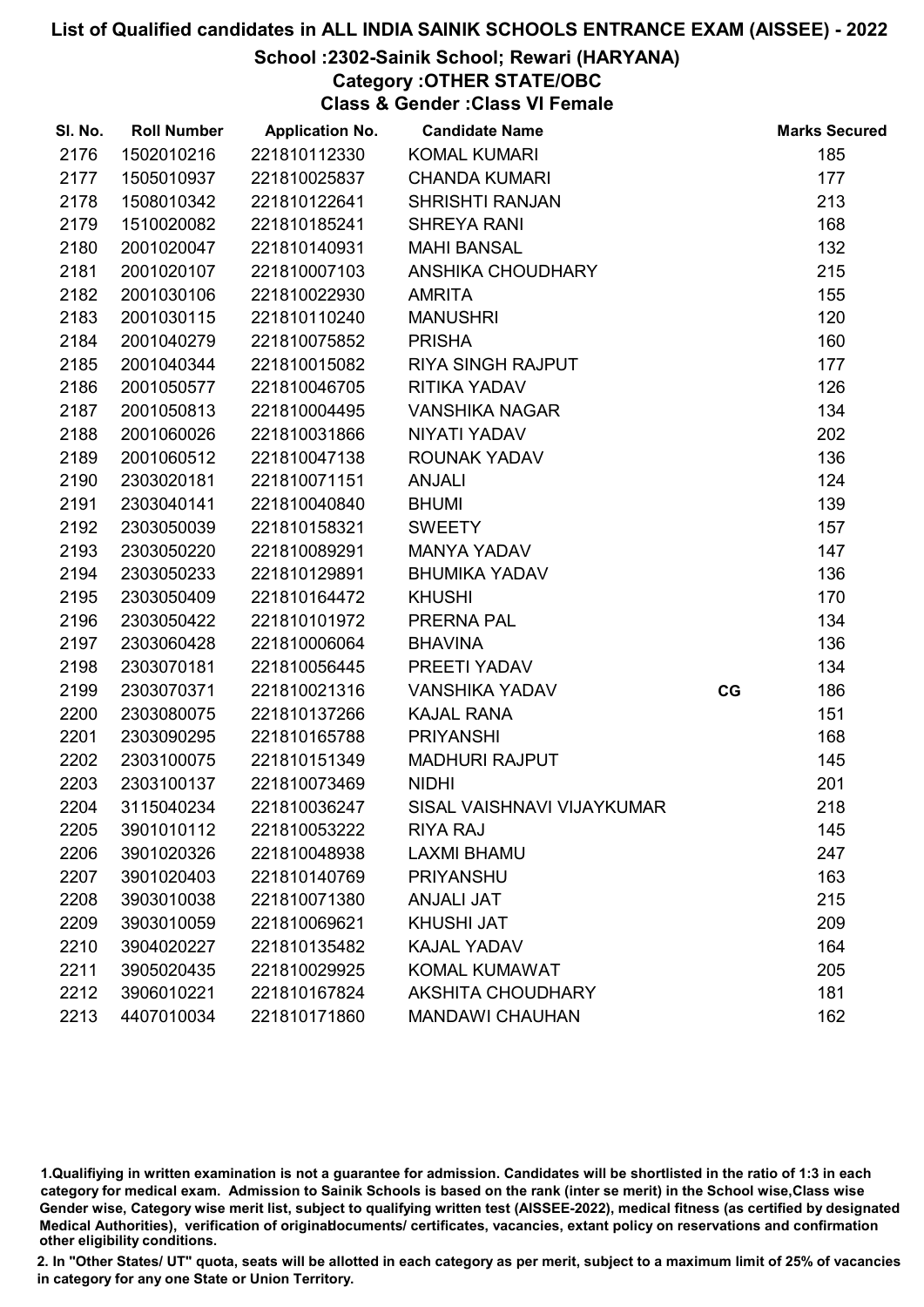# School :2302-Sainik School; Rewari (HARYANA)

# Category :OTHER STATE/DEF

Class & Gender :Class VI Female

| SI. No. | <b>Roll Number</b> | <b>Application No.</b> | <b>Candidate Name</b> |            | <b>Marks Secured</b> |
|---------|--------------------|------------------------|-----------------------|------------|----------------------|
| 2214    | 1202010102         | 221810104461           | <b>HIMANSHI</b>       |            | 124                  |
| 2215    | 2001040070         | 221810121781           | ARADHYA PAL           |            | 152                  |
| 2216    | 2001040351         | 221810004282           | <b>SUNEHA KUMARI</b>  |            | 228                  |
| 2217    | 2001040476         | 221810054323           | UMME NAZ              | <b>WOS</b> | 126                  |
| 2218    | 2001050060         | 221810176243           | AAYUSHI SHARMA        |            | 176                  |
| 2219    | 2001050160         | 221810177473           | <b>SNEHA</b>          |            | 243                  |
| 2220    | 2301020095         | 221810077462           | AAKANSA CHOUDHARY     |            | 214                  |
| 2221    | 2303020258         | 221810138722           | <b>YOGITA</b>         |            | 166                  |
| 2222    | 2303030130         | 221810152314           | ADITI                 |            | 172                  |
| 2223    | 2303060001         | 221810086903           | <b>SAPNA</b>          |            | 221                  |
| 2224    | 2303090266         | 221810117578           | <b>RIYA</b>           |            | 165                  |
| 2225    | 4401040258         | 221810147177           | CHANCHAL CHAUHAN      |            | 128                  |
| 2226    | 4504030473         | 221810125346           | VANSHIKA GARIA        |            | 165                  |

1.Qualifiying in written examination is not a guarantee for admission. Candidates will be shortlisted in the ratio of 1:3 in each category for medical exam. Admission to Sainik Schools is based on the rank (inter se merit) in the School wise,Class wise Gender wise, Category wise merit list, subject to qualifying written test (AISSEE-2022), medical fitness (as certified by designated Medical Authorities), verification of originablocuments/ certificates, vacancies, extant policy on reservations and confirmation other eligibility conditions.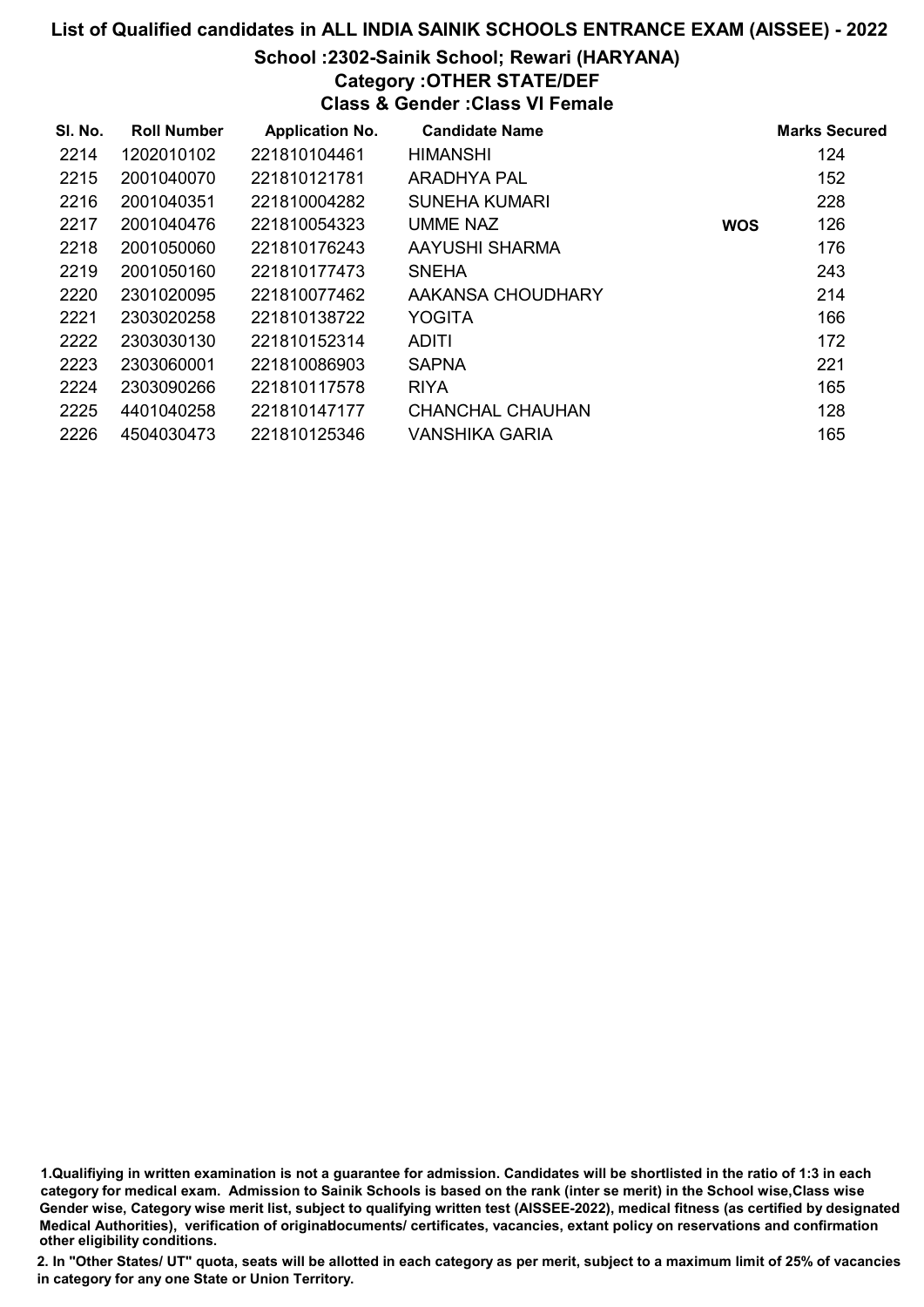# School :2302-Sainik School; Rewari (HARYANA)

Category :OTHER STATE/GEN

Class & Gender :Class VI Female

| SI. No. | <b>Roll Number</b> | <b>Application No.</b> | <b>Candidate Name</b>      | <b>Marks Secured</b> |
|---------|--------------------|------------------------|----------------------------|----------------------|
| 2227    | 1509010090         | 221810062412           | <b>KRITIKA KASHYAP</b>     | 189                  |
| 2228    | 2001020060         | 221810120771           | <b>SHRUTI</b>              | 151                  |
| 2229    | 2001020096         | 221810038572           | NANDINI GUPTA              | 179                  |
| 2230    | 2001030004         | 221810128000           | <b>SHREYA</b>              | 132                  |
| 2231    | 2001030052         | 221810133710           | <b>KIRTIKA</b>             | 201                  |
| 2232    | 2001030060         | 221810182020           | <b>AWESOME</b>             | 213                  |
| 2233    | 2001030143         | 221810001350           | <b>AYANNA SENAN</b>        | 166                  |
| 2234    | 2001040074         | 221810089781           | <b>KAINA TIWARI</b>        | 159                  |
| 2235    | 2001040080         | 221810093191           | <b>SHAMBHAVI SUMAN</b>     | 212                  |
| 2236    | 2001040310         | 221810040862           | YASHVI SINGH               | 132                  |
| 2237    | 2001050025         | 221810005233           | <b>VIDHI SINGH</b>         | 135                  |
| 2238    | 2001050163         | 221810079573           | <b>PALAK</b>               | 222                  |
| 2239    | 2001050188         | 221810076183           | <b>DIKSHA JHA</b>          | 138                  |
| 2240    | 2001050262         | 221810111304           | ANIKA LUTHRA               | 216                  |
| 2241    | 2001050637         | 221810184035           | KINJAL CHAUHAN             | 186                  |
| 2242    | 2001050834         | 221810004006           | <b>ARCHISHA TIWARI</b>     | 162                  |
| 2243    | 2001050988         | 221810127156           | <b>SIDDHI</b>              | 152                  |
| 2244    | 2001060080         | 221810075286           | <b>HARSHITA PAL</b>        | 149                  |
| 2245    | 2001060391         | 221810037887           | AAYUSHI SHARMA             | 137                  |
| 2246    | 2001060465         | 221810004518           | <b>SAANVI SINGH</b>        | 207                  |
| 2247    | 2001060562         | 221810118848           | <b>NILAYA TUSHIR</b>       | 210                  |
| 2248    | 2001060700         | 221810087298           | <b>AGRIMA PATHAK</b>       | 215                  |
| 2249    | 2303020348         | 221810179392           | <b>KRITIKA KANWAR</b>      | 130                  |
| 2250    | 2303040477         | 221810140049           | <b>GEETIKA</b>             | 141                  |
| 2251    | 2303050076         | 221810034431           | PRACHEE DASH               | 141                  |
| 2252    | 2303050130         | 221810162451           | <b>TANISHKA SHARMA</b>     | 251                  |
| 2253    | 2303050156         | 221810130561           | PREETI SHARMA              | 230                  |
| 2254    | 2303050418         | 221810078672           | <b>LAVANYA GUPTA</b>       | 133                  |
| 2255    | 2303060198         | 221810077773           | <b>KUMARI DISHA RAJPUT</b> | 190                  |
| 2256    | 2303060311         | 221810158814           | <b>SUNIDHI GUPTA</b>       | 135                  |
| 2257    | 2303070096         | 221810063615           | <b>AARNA SINGH</b>         | 131                  |
| 2258    | 2303070205         | 221810038155           | <b>ANANYA SAINI</b>        | 194                  |
| 2259    | 2303070331         | 221810077695           | <b>PIYA SHARMA</b>         | 135                  |
| 2260    | 2303080308         | 221810182947           | <b>AJISHA PATHAK</b>       | 198                  |
| 2261    | 2303090343         | 221810148809           | <b>URJITA THAKUR</b>       | 163                  |
| 2262    | 2303100055         | 221810097639           | <b>RIYAKIRTI</b>           | 139                  |
| 2263    | 2303100057         | 221810174739           | ANUSKA RAJ SINGH           | 120                  |
| 2264    | 2303100119         | 221810078759           | <b>AAROHI VAISH</b>        | 270                  |
| 2265    | 2303100133         | 221810124369           | <b>SAEE</b>                | 155                  |
| 2266    | 2303100227         | 221810071499           | <b>SAKSHI SINGH</b>        | 136                  |
| 2267    | 2304020521         | 221810100277           | <b>GUNIKA</b>              | 154                  |
| 2268    | 3903020258         | 221810123347           | DIVYANSHI KANWAR PURAWAT   | 135                  |
| 2269    | 3904040559         | 221810032045           | <b>AVNI CHAUHAN</b>        | 125                  |

1.Qualifiying in written examination is not a guarantee for admission. Candidates will be shortlisted in the ratio of 1:3 in each category for medical exam. Admission to Sainik Schools is based on the rank (inter se merit) in the School wise,Class wise Gender wise, Category wise merit list, subject to qualifying written test (AISSEE-2022), medical fitness (as certified by designated Medical Authorities), verification of originablocuments/ certificates, vacancies, extant policy on reservations and confirmation other eligibility conditions.